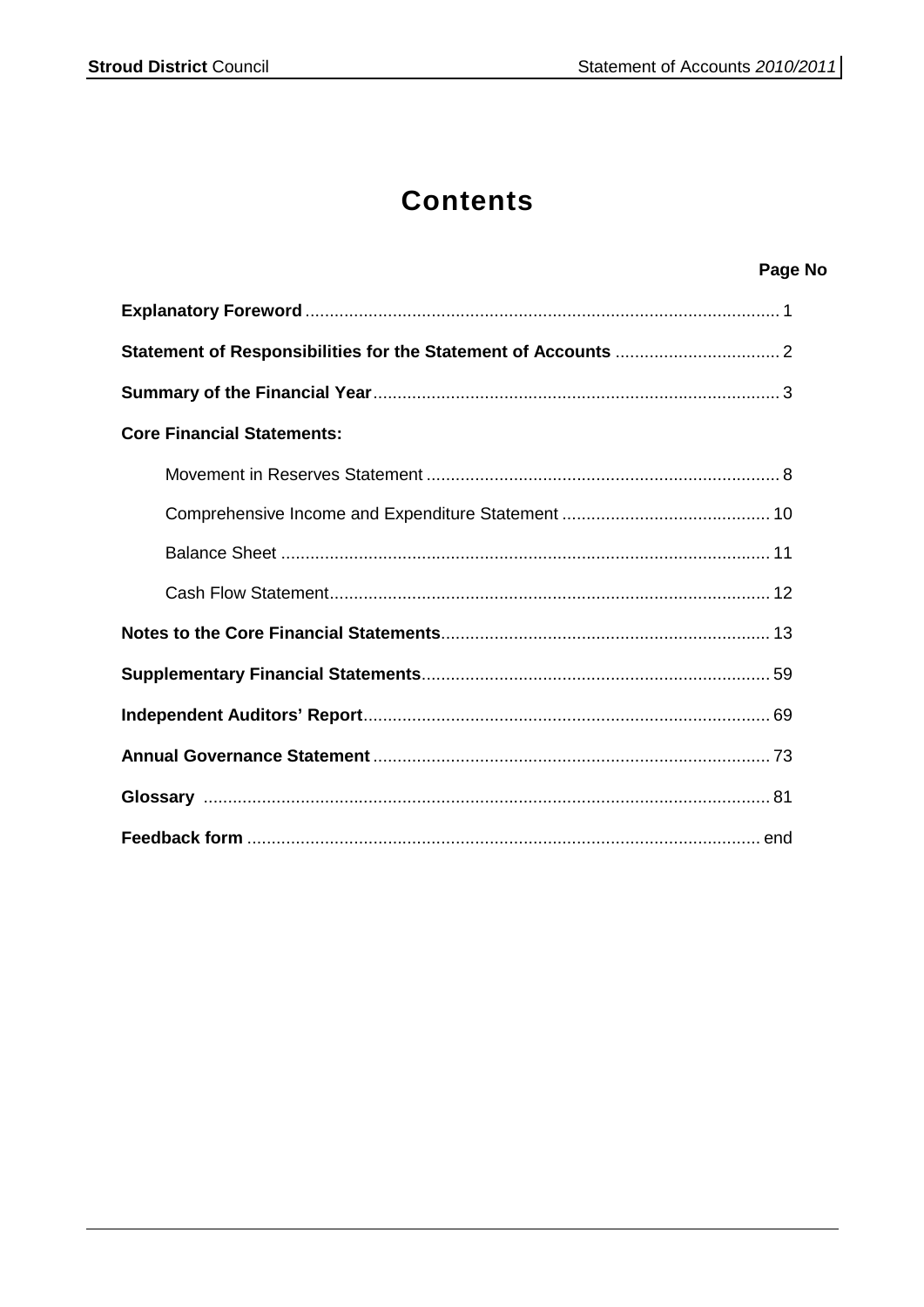# **Explanatory Foreword**

The purpose of this foreword and the summary of the financial year are to offer interested parties an easily understood guide to the most significant points reported in the accounts. They provide an explanation in overall terms of the Council's financial position and assist in the interpretation of the accounting statements. They also contain a commentary on the major influences affecting the Council's income and expenditure and cash flow, and information on the financial needs and resources.

The pages that follow are the Council's final accounts for 2010/11, incorporating the changes required by the Code of Practice on Local Authority Accounting in the United Kingdom 2010/11 (the 'Code'), and is the first to be based on International Financial Reporting Standards (IFRS). It includes:

### *Statement of responsibilities for the statement of accounts*

This explains the responsibility of the Council and the Head of Finance for the production of these Accounts.

### *The accounting statements*

The statements are grouped into **four main financial statements**:

- **Movement in reserves statement** shows the movement in the year on the different reserves held by the authority, analysed into 'usable reserves' and 'unusable reserves'. This statement includes the 'Surplus on the Provision of Services', which is detailed in the Comprehensive income and expenditure statement (CI&E), and for 2010-11 is £17.2m.
- **Comprehensive income and expenditure statement** (CI&E) shows the accounting cost in the year of providing services in accordance with generally accepted accounting practice;
- **Balance sheet** shows the assets and liabilities of the Council. The total Net Worth at 31 March 2011 is £266m.
- **Cash flow statement** shows the changes in cash and cash equivalents of the authority during the reporting period.

The **four main financial statements** are supported by accounting policies that explain the basis of the figures in the accounts, together with further notes that illustrate the lines in the financial statements to assist readers in understanding the statement of accounts.

These are further supported by **supplementary financial statements** for:

• Housing revenue account (HRA) income and expenditure account - income and expenditure on HRA services included in the whole authority CI&E account;

• Collection fund – reflects the statutory requirement for billing authorities to maintain a separate collection fund, which shows the transactions of the billing authority in relation to non-domestic rates and the council tax, and illustrates the way these have been distributed to preceptors and the general fund.

Pension fund accounts are not included within these accounts because they are not part of the entity accounts of the Council.

A glossary of terms is included at the back of these accounts.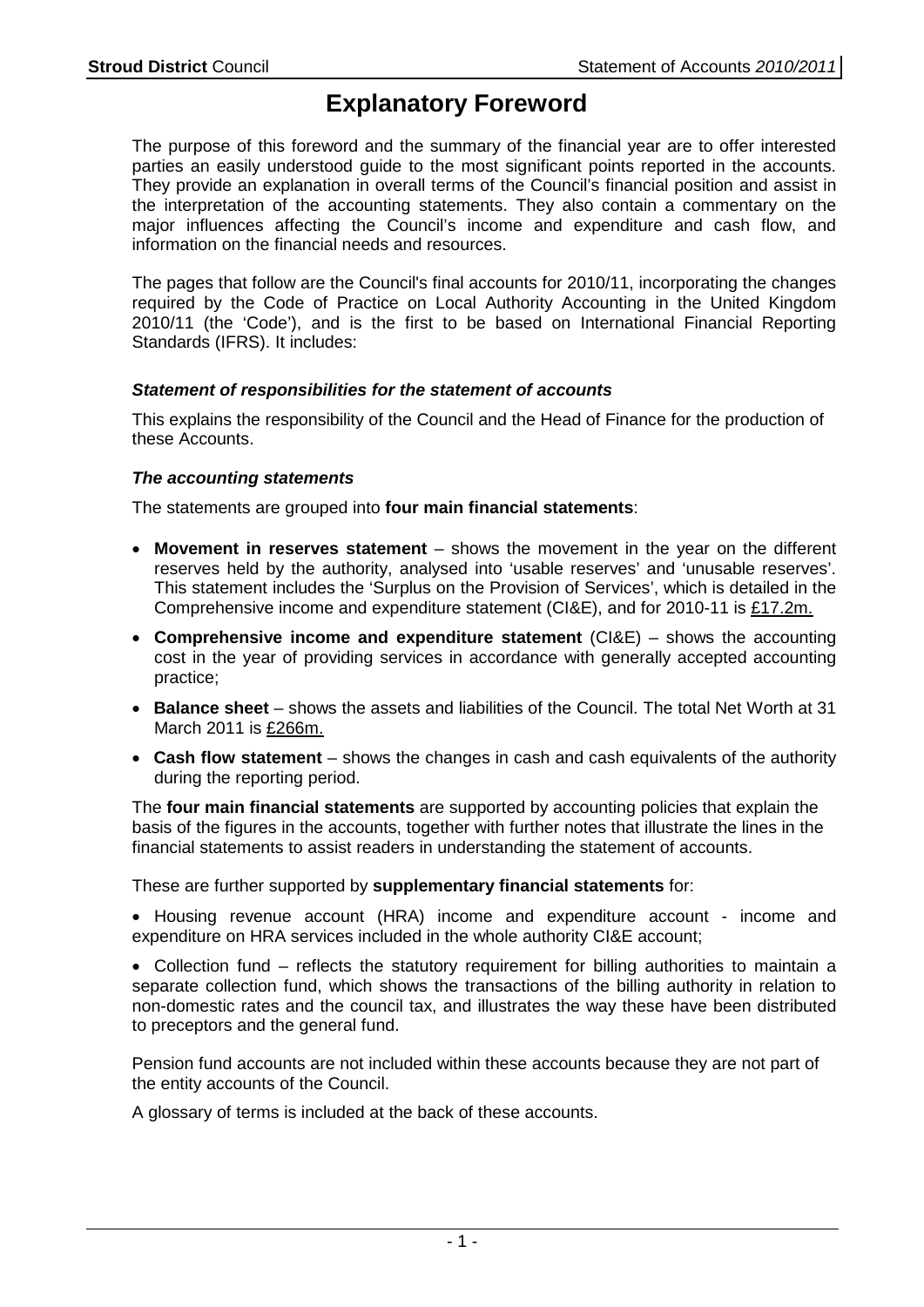# **Statement of Responsibilities for the Statement of Accounts**

## **The authority's responsibilities**

## *The authority is required to*:

- Make arrangements for the proper administration of its affairs and to secure that one of its officers has the responsibility for the administration of those affairs. In this authority, that officer is the Head of Finance.
- Manage its affairs to secure economic, efficient and effective use of resources and safeguard its assets.
- Approve the Statement of Accounts.

## **The Head of Finance's responsibilities**

The Head of Finance, the Council's Responsible Financial Officer, is responsible for the preparation of the authority's Statement of Accounts in accordance with proper practices as set out in the CIPFA/LASAAC *Code of Practice on Local Authority Accounting in the United Kingdom* (the 'Code').

### *In preparing this Statement of Accounts, the Head of Finance has:*

- Selected suitable accounting policies and then applied them consistently.
- Made judgements and estimates that were reasonable and prudent.
- Complied with the local authority Code.

## *The Head of Finance has also:*

- Kept proper accounting records which were up to date.
- Taken reasonable steps for the prevention and detection of fraud and other irregularities.

The Head of Finance should sign and date the Statement of Accounts, stating that it presents a true and fair view of the financial position of the authority at the accounting date and its income and expenditure for the year ended 31 March 2011. This statement is made on page 7.

Signed: Date:

 $SDCSL$ 

10**th September 2011**

**S D Cowley CPFA Head of Finance**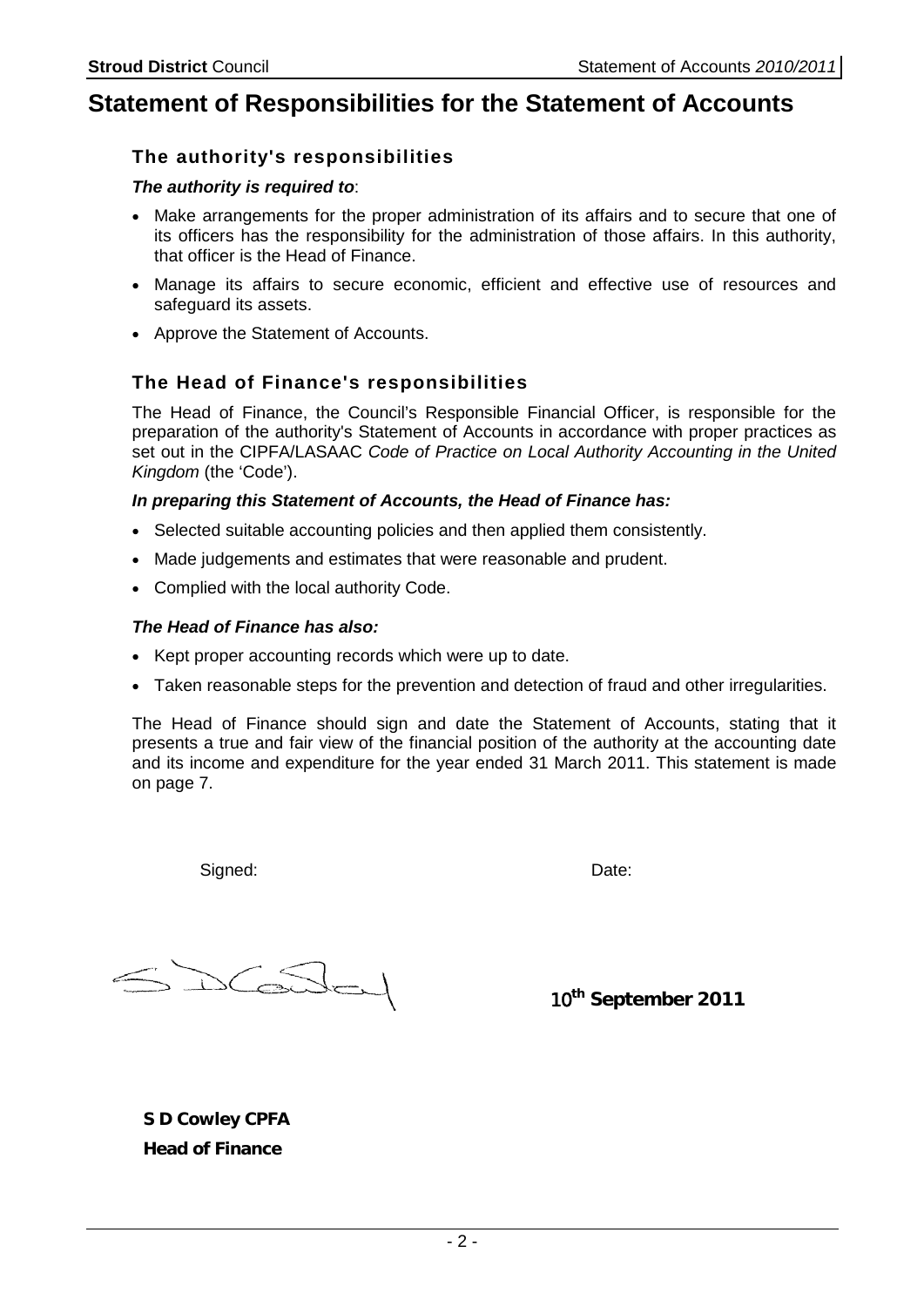# **Summary of the Financial Year 2010/2011**

- **1.** There were two issues that arose during the financial year that impacted on the Council's accounts for 2010-11 and beyond. These are as follows:-
	- (a) The Canal project continues in earnest, and significant sums of money are being managed by the Council over the next few years to deliver this major infrastructure scheme, which includes nearly £12m of heritage lottery funding. The land aspects of this project are managed separately by the Stroud Valleys Canal Company in which the Council has representation, but it does not have access to benefits or exposure to the risk of a potential loss so there is no group relationship.
	- (b) The administration of concessionary fares transferred to the County Council on 1 April 2011, as determined nationally by government. As a result, this service heading is shown as a 'transferred service' in the Comprehensive Income and Expenditure Account on page 10. No other material assets were acquired or liabilities incurred.

## **2. General Fund**

The Council spent a net total of £14.4m on General Fund revenue services in 2010/2011. Allowing for interest received, movements to and from reserves and other items, the amount to be funded was £13.7m, resulting in an increase in balances of £1,564k compared with the original forecast of an increase in balances of £190k. *Table 1* summarises the differences between forecast expenditure and the actual outturn. Further details can be found on pages 8 to10 of these accounts.

| Table 1: General Fund expenditure against original budget 2010/11 |           |           |            |  |  |  |
|-------------------------------------------------------------------|-----------|-----------|------------|--|--|--|
| (figures in £'000)                                                | original  | actual    | difference |  |  |  |
| main services                                                     |           |           |            |  |  |  |
| central services to the public                                    | 1,543     | 1,356     | 187        |  |  |  |
| corporate & democratic core                                       | 1,494     | 1,423     | 71         |  |  |  |
| cultural & related services                                       | 2,710     | 2,908     | $-198$     |  |  |  |
| environmental & regulatory services                               | 5,133     | 5,045     | 88         |  |  |  |
| general fund housing                                              | 996       | 866       | 130        |  |  |  |
| highways & transport                                              | 574       | 651       | $-77$      |  |  |  |
| non distributed costs & recharged services                        | 304       | 129       | 175        |  |  |  |
| planning & development services                                   | 1,885     | 1,987     | $-102$     |  |  |  |
| net budgeted underspending                                        | $-100$    |           | $-100$     |  |  |  |
| net cost of general fund services                                 | 14,539    | 14,365    | 174        |  |  |  |
| corporate income & expenditure                                    | 48        | $-524$    | 572        |  |  |  |
| external interest                                                 | $-390$    | $-717$    | 327        |  |  |  |
| interest payable & similar charges                                | 210       | 198       | 12         |  |  |  |
| appropriations                                                    | 615       | 367       | 248        |  |  |  |
| total to be funded                                                | 15,022    | 13,689    | 1,333      |  |  |  |
| financed by:                                                      |           |           |            |  |  |  |
| council tax                                                       | $-8,028$  | $-8,028$  |            |  |  |  |
| revenue support grant                                             | $-911$    | $-911$    |            |  |  |  |
| other non-service government grants                               |           | $-41$     | 41         |  |  |  |
| non domestic rate income                                          | $-6,273$  | $-6,273$  |            |  |  |  |
|                                                                   | $-15,212$ | $-15,253$ | 41         |  |  |  |
| transfer to (-) from balances                                     | $-190$    | $-1,564$  | 1,374      |  |  |  |
| amounts carried forward                                           |           | 311       | $-311$     |  |  |  |
| net budget difference                                             | $-190$    | $-1,253$  | $-1,063$   |  |  |  |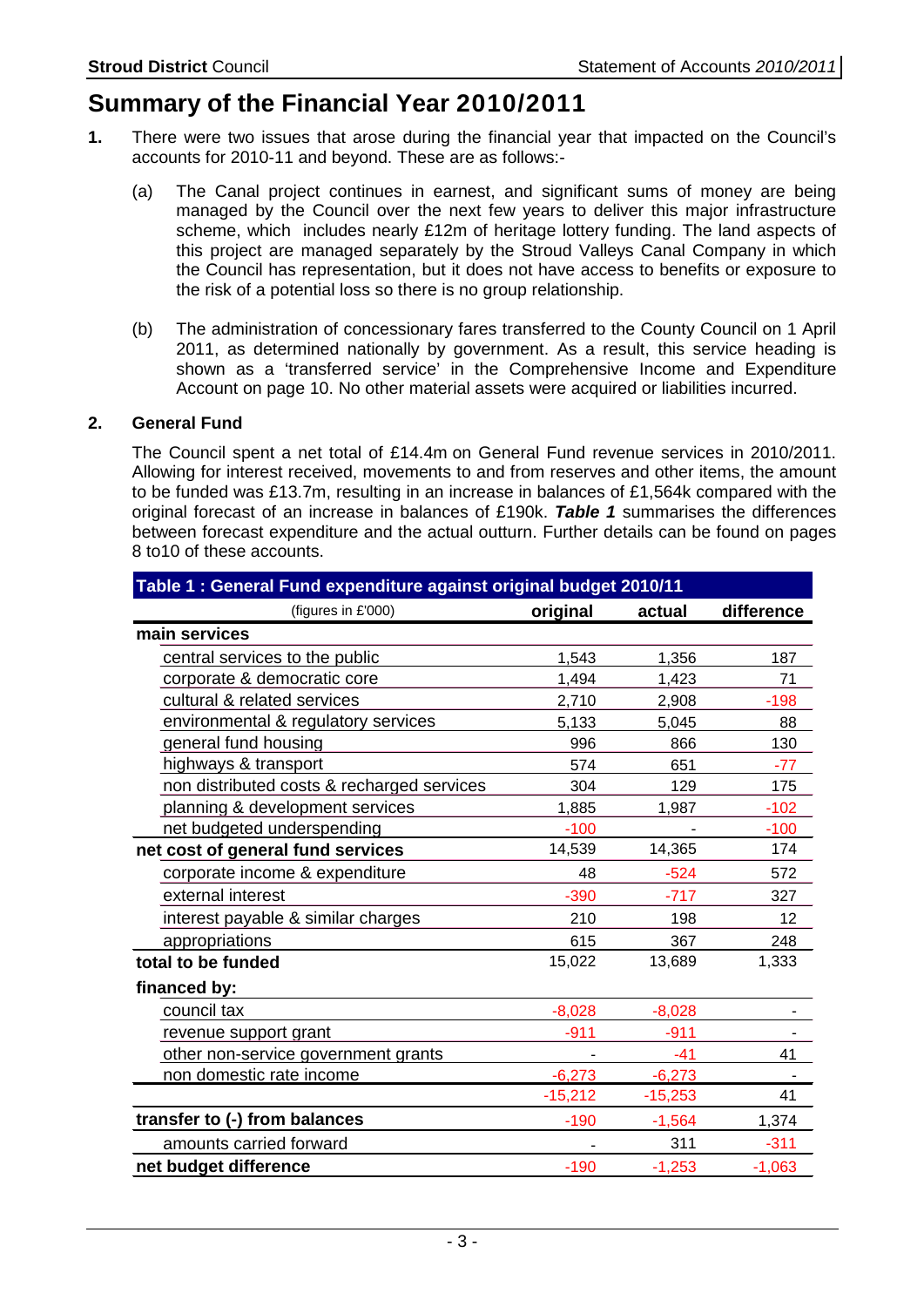The recession continued to impact on the Council's major areas of income during the year, notably development control, recycling and also land charges, resulting in corrective action being taken to reduce costs. In addition, the Council continues to be pro-active in managing efficiency savings and budget savings in line with economic conditions generally and cuts in fomula and other grants from government.

The most significant individual change between the original budget and actual net expenditure in the year was a saving in staffing costs of £469k due to the non-filling of a number of posts that became vacant during the year. Other changes included budgets of £369k brought forward from 2009/2010, savings from refuse and recycling £81k, housing and council tax benefit subsidy £221k, and additional investment interest income of £230k. The net result is a transfer to balances of £1,564k which is a difference of £1,374k compared with the original budget. Items totalling £311k due to be spent in 2010/2011 have been carried forward to be spent in 2011/2012, resulting in a net saving against the original budget of £1,063k.

General Fund balances stood at £4.379m at 31 March 2011 compared with £2.202m expected when the budget was set in February 2010. The £2.177m difference comprises the higher balances carried forward from 2009/2010 as well as the 2010/2011 net position.

A precept of £10.379m was levied on the Collection Fund (page 66), including a sum of £2.351m which was collected on behalf of and paid to town and parish councils, leaving £8.028m for use by this Council.

The write off of capital grants and impairment of assets are excluded from the analysis in *Table 1,* as they are notional amounts that are not included in the budget and have no overall effect on the cost of services.

## **3. Housing Revenue Account (HRA)**

The Council is the district's major provider of rental accommodation, with a stock of 5,216 dwellings at 31 March 2011. Further details of the stock movement are in note 1 on page 62.

| Table 2. Housing Revenue Account Outtunn |                    |                   |           |                              |
|------------------------------------------|--------------------|-------------------|-----------|------------------------------|
| (figures in £000)                        | original<br>budget | revised<br>budget | actual    | difference<br>(from revised) |
| service expenditure                      | 18,664             | 18,534            | 18,201    | $-333$                       |
| other operating costs                    | 4,230              | 5,059             | 5,141     | 82                           |
| total expenditure                        | 22,894             | 23,593            | 23,342    | $-251$                       |
| financed by:                             |                    |                   |           |                              |
| rents & other items                      | $-20,033$          | $-19,996$         | $-19,975$ | 21                           |
| government subsidy                       | $-2,654$           | $-2,654$          | $-2,654$  | $\overline{\phantom{0}}$     |
| other transactions                       | $-207$             | $-119$            | $-195$    | $-76$                        |
| transfer to (-) / from balances          |                    | 824               | 518       | $-306$                       |

## **Table 2: Housing Revenue Account outturn**

The 2010/2011 HRA outturn compared with budgets is summarised above. The reduction of £306k over the revised budget is made up from underspending, efficiency savings and slippage. There was also a lower revenue contribution to capital expenditure, resulting from the lower spend on the capital programme – this is also a result of savings, underspending and slippage. It has been proposed that the majority of the balance be carried forward to 2011/12 to be spent on high priority projects of both a revenue and capital nature.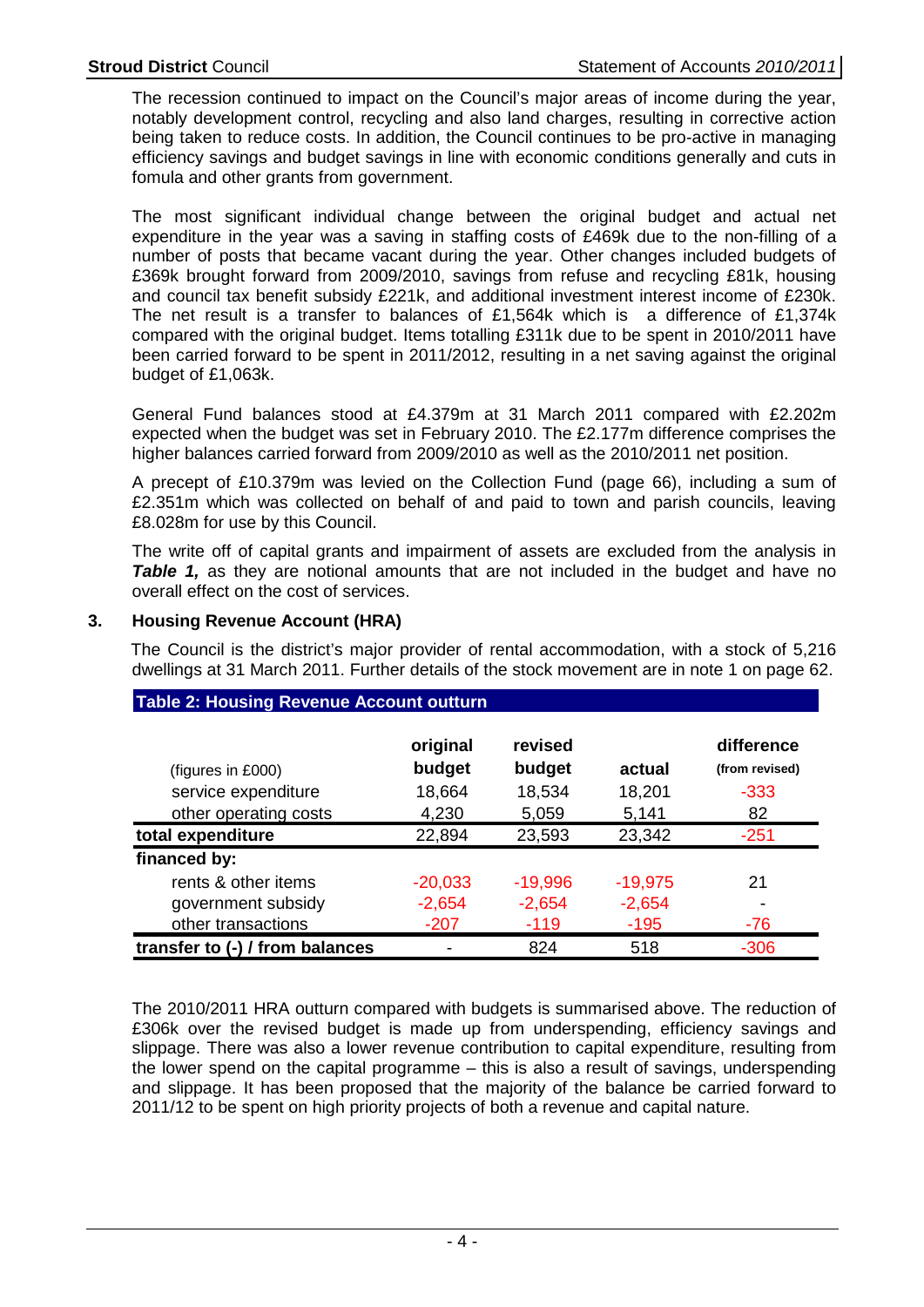## **What services the revenue expenditure was spent on**

The Comprehensive Income and Expenditure Statement on page 10 details the net cost of services, with gross expenditure excluding revaluation write backs and pension credits of £81.6m. The major services are shown in *Chart 1*.

### **Chart 1: gross expenditure by service 2010/2011**



## **4. Where the money came from**

**Chart 2** below shows the sources of the Council's revenue income, taken from the Comprehensive Income and Expenditure Statement on page 10, the gross income being adjusted for non-cash items to generate a total of £80.7**Error! Not a valid link.**m. The Council has no control over the income received from central government in the form of revenue support grant, non-domestic rates or many other grants. Income from investments is subject to money market and interest rate movements.

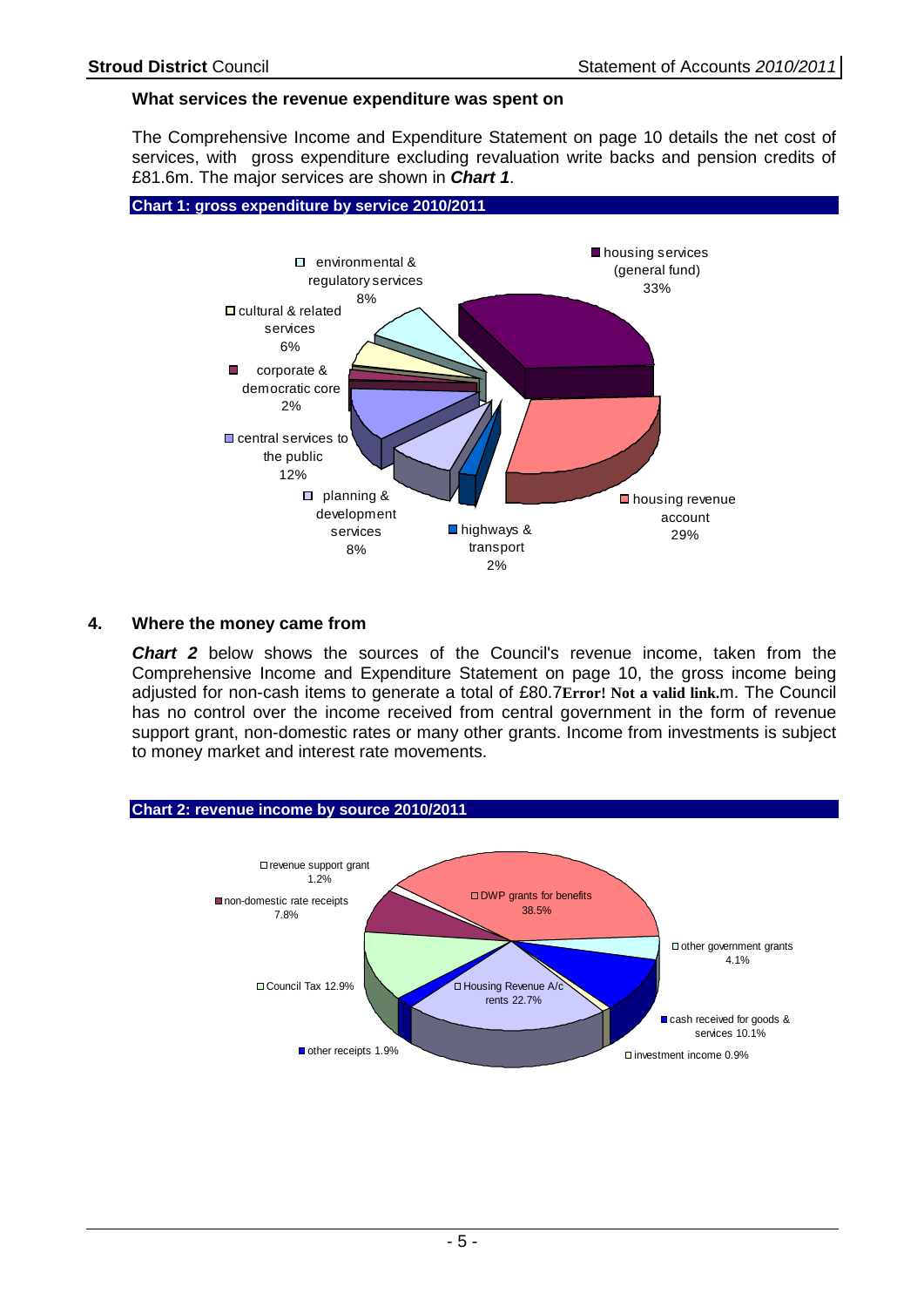## **5. Capital expenditure**

The Council spent £10.47m on capital schemes (£6.9m in 2009/2010) compared with a latest approved budget of £14.51m, a net spend of 72%. On 21 July 2011 Cabinet approved the carry forward of £4.09m to 2011/2012, as detailed below.

| Table 3: capital slippage to 2011/12                  |       |
|-------------------------------------------------------|-------|
|                                                       | £'000 |
| canal                                                 | 3,264 |
| social housing grants                                 | 473   |
| fuel poverty                                          | 25    |
| Dursley all-weather pitch / joint use sports facility | 100   |
| energy efficiency – invest to save                    | 69    |
| flood alleviation                                     | 20    |
| cardboard banks                                       | 25    |
| home energy loans - pay as you save                   | 72    |
| Nailsworth bus station – health & safety              | 11    |
| financial systems                                     | 23    |
| thin client                                           | 8     |
| total slippage from 2010/11 to 2011/12                | 4,090 |

£6.1m (58%) of the expenditure related to housing schemes within the Housing Revenue Account and the General Fund, and £3.1m (29%) on the Canal scheme. The remaining £1.3m (13%) was spent on schemes including Home Energy Loans, Dursley town centre paving, contaminated land, improving access to Council services, playbuilder schemes, upgraded computer systems and building maintenance. Further details of capital expenditure are given on pages 32 and 49.

The Canal Restoration Project (Phase 1a) will restore 7 miles of waterways between Brimscombe and Stonehouse, and is the largest single capital scheme the Council is undertaking. The Council is leading on the £31m project but the main funders are Heritage Lottery Fund (HLF) (£11.9m) and the South West Regional Development Agency (SWRDA) (£7.5m). The project started in 2009/10 and is due to be completed in 2014.

In 2010/11 £3.055m was spent on the project of which £1.178m was funded by HLF, £1.392m by the Council and £0.490m funded by other external bodies. The following progress was made during the year:

- A new bridge at Upper Mills in Stonehouse has been opened;
- Ryeford Double Lock has been refurbished;
- 2.1km of canal between Stonehouse Ocean and Ryeford has been dredged;
- 2km of towpath has been widened giving access for buggies, wheelchairs and bikes;
- 300m of canal channel between Ryeford Double Lock and Oilmills has been opened;
- Various plots of land have been acquired along the canal corridor needed to complete the restoration;
- Considerable design work has been completed in preparation for further works during 2011/12;
- A number of volunteers have completed the restoration of Gough's Orchard Lock;

### **6. Capital resources**

A mixture of external and internal sources financed this capital expenditure. External funding includes Government grants and external contributions. Internal sums from the Council's own resources included rent from Council dwellings, sales of assets and the use of reserves. Details of capital funding are in Note 38.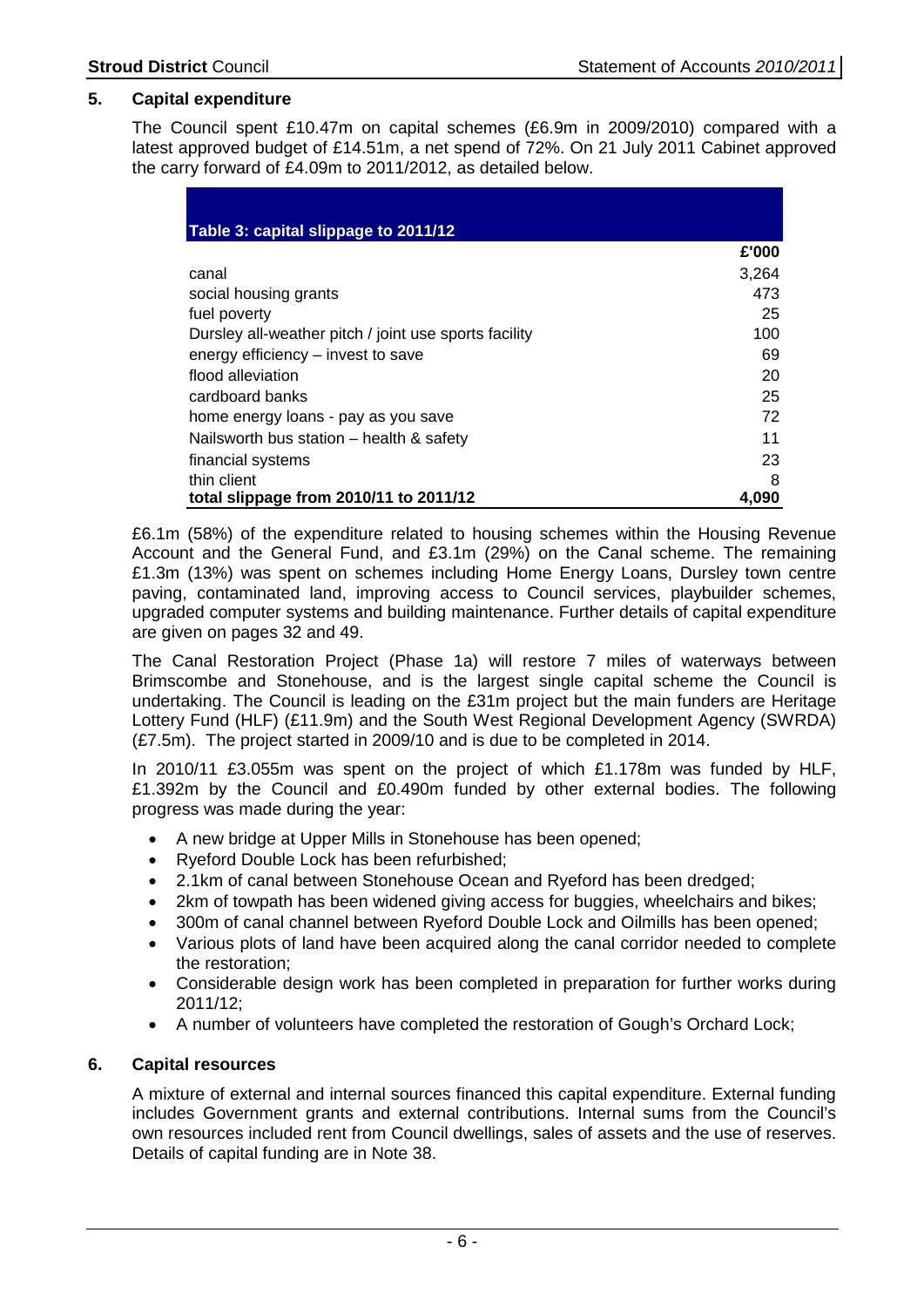During the year, the sale of the Rackfield car park to Sainsbury's for £1.9m was completed as part of the development scheme in Dursley. In addition, 13 council houses were sold in the year for a total of £1.2m.

## **7. Borrowing**

The Council did not have any long term loan debt during the year, although the future selffinancing arrangements surrounding Council dwellings which come into effect on 1 April 2012 may mean taking up long term debt in the near future.

### **8. Council Tax Collection Fund**

The Collection Fund accounts are included in these statements, starting on page 66. The Fund is administered for a number of local authorities that issue a precept and these include Gloucestershire County Council, Gloucestershire Police Authority, Stroud District Council and the parish and town councils in the Stroud District area. The District Council administers the fund on a basis similar to a trust.

### **9. Accounting policies**

There have been changes in accounting policies during the year, starting on page 13, and in the presentation of these accounts, as required by the 'Code' (see page 1), due to the introduction of International Financial Reporting Standards (IFRS).

### **10. Pensions liability**

 These accounts include the full financial impact of pensions accounting requirements ("IAS19"). This includes adjustments made to service costs in the Comprehensive Income and Expenditure Statement on page 10 and the inclusion of the pensions liability on the Balance Sheet on page 11. Further explanatory details are now consolidated in Note 41. The total net pension liability has decreased to £26.8m at 31 March 2011 compared with £53.4m a year earlier, due to a reduction in the present value of liabilities in the fund.

#### **11. Corporate governance**

Corporate governance is the system by which local authorities direct and control their functions and relate to their communities. It is important in maintaining credibility and enhancing public confidence in the Council.

A key element in effective corporate governance is the maintenance of a sound system of internal control. Further information is contained within the Annual Governance Statement on pages 71 to 78.

### **12. Chief Finance Officer Certification**

The Statement of Accounts presents a true and fair view of the financial position of the authority at the accounting date and its income and expenditure for the year ended 31 March 2011.

Signed: Date:

**10th September 2011**

**S D Cowley CPFA Head of Finance**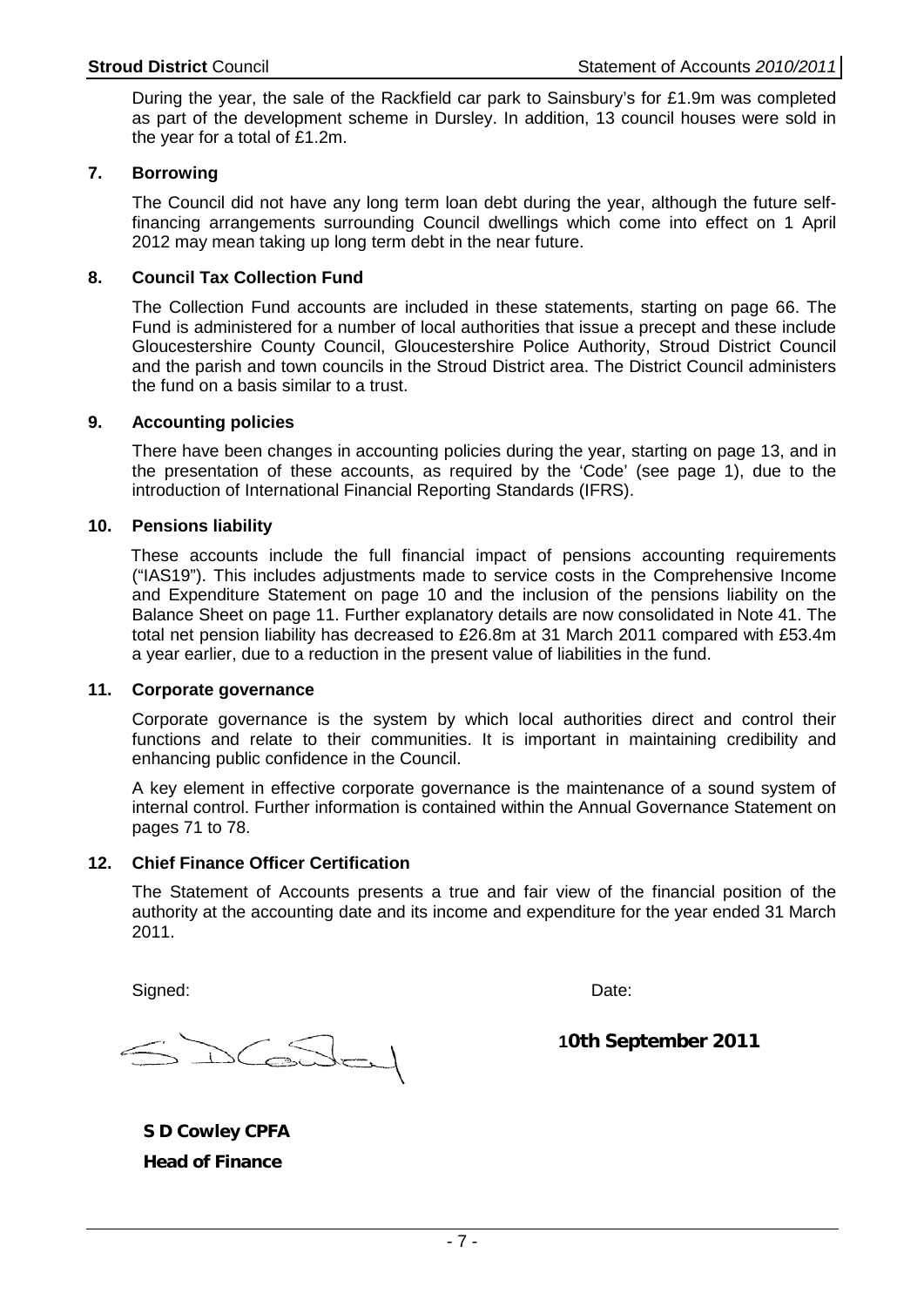## **Movement in Reserves Statement**

This statement shows the movement in the year on the different reserves held by the authority, analysed into 'usable reserves' (ie those that can be applied to fund expenditure or reduce local taxation) and other reserves. The Surplus or (Deficit) on the Provision of Services line shows the true economic cost of providing the authority's services, more details of which are shown in the Comprehensive Income and Expenditure Statement. These are different from the statutory amounts required to be charged to the General Fund Balance and the Housing Revenue Account, for council tax setting and dwellings rent setting purposes. The Net Increase / Decrease before Transfers to Earmarked Reserves line shows the statutory Genral Fund Balance and Housing Revenue Account Balance before any discretionary transfers to or from earmarked reserves undertaken by the Council.

| <b>Movement in Reserves Statement 2010-11</b>                                                                                                                       |              |                                                           |                                                         |                                                       |                                                        |                                                     |                                                             |                                                |                                                                        |
|---------------------------------------------------------------------------------------------------------------------------------------------------------------------|--------------|-----------------------------------------------------------|---------------------------------------------------------|-------------------------------------------------------|--------------------------------------------------------|-----------------------------------------------------|-------------------------------------------------------------|------------------------------------------------|------------------------------------------------------------------------|
| Balance at 31 March 2010                                                                                                                                            | <b>Notes</b> | (a)<br>General<br>Fund<br><b>Balance</b><br>£000<br>2,815 | (b)<br>Earmarked<br><b>GF Reserves</b><br>£000<br>5,692 | (c)<br>Housing<br>Revenue<br>Account<br>£000<br>2,456 | (d)<br>Capital<br>Receipts<br>Reserve<br>£000<br>1,769 | (e)<br>Capital<br>Grants<br>Unapplied<br>£000<br>98 | (f)<br>Total<br><b>Usable</b><br>Reserves<br>£000<br>12,830 | (g)<br>Unusable<br>Reserves<br>£000<br>216,782 | (h)<br>Total<br><b>Authority</b><br><b>Reserves</b><br>£000<br>229,612 |
| Surplus or (deficit) on provision of services (accounting basis)<br>Other Comprehensive Income & Expenditure<br><b>Total Comprehensive Income &amp; Expenditure</b> |              | 8,438<br>8,438                                            | $\blacksquare$                                          | 8,759<br>8,759                                        |                                                        |                                                     | 17,197<br>17,197                                            | 19,679<br>19,679                               | 17,197<br>19,679<br>36,876                                             |
| Adjustments between accounting basis & funding basis under regulations                                                                                              | 9            | (6,776)                                                   |                                                         | (9,277)                                               | 132                                                    | 469                                                 | (15, 452)                                                   | 15,452                                         |                                                                        |
| Net Increase / (Decrease) before Transfers to Earmarked Reserves                                                                                                    |              | 1,662                                                     | $\blacksquare$                                          | (518)                                                 | 132                                                    | 469                                                 | 1,745                                                       | 35,131                                         | 36,876                                                                 |
| Transfers to / (from) Earmarked Reserves                                                                                                                            | 10           | (98)                                                      | 98                                                      |                                                       |                                                        |                                                     |                                                             |                                                |                                                                        |
| Increase / (Decrease) in Year                                                                                                                                       |              | 1,564                                                     | 98                                                      | (518)                                                 | 132                                                    | 469                                                 | 1,745                                                       | 35,131                                         | 36,876                                                                 |
| Balance at 31 March 2011                                                                                                                                            |              | 4,379                                                     | 5,790                                                   | 1,938                                                 | 1,901                                                  | 567                                                 | 14,575                                                      | 251,913                                        | 266,488                                                                |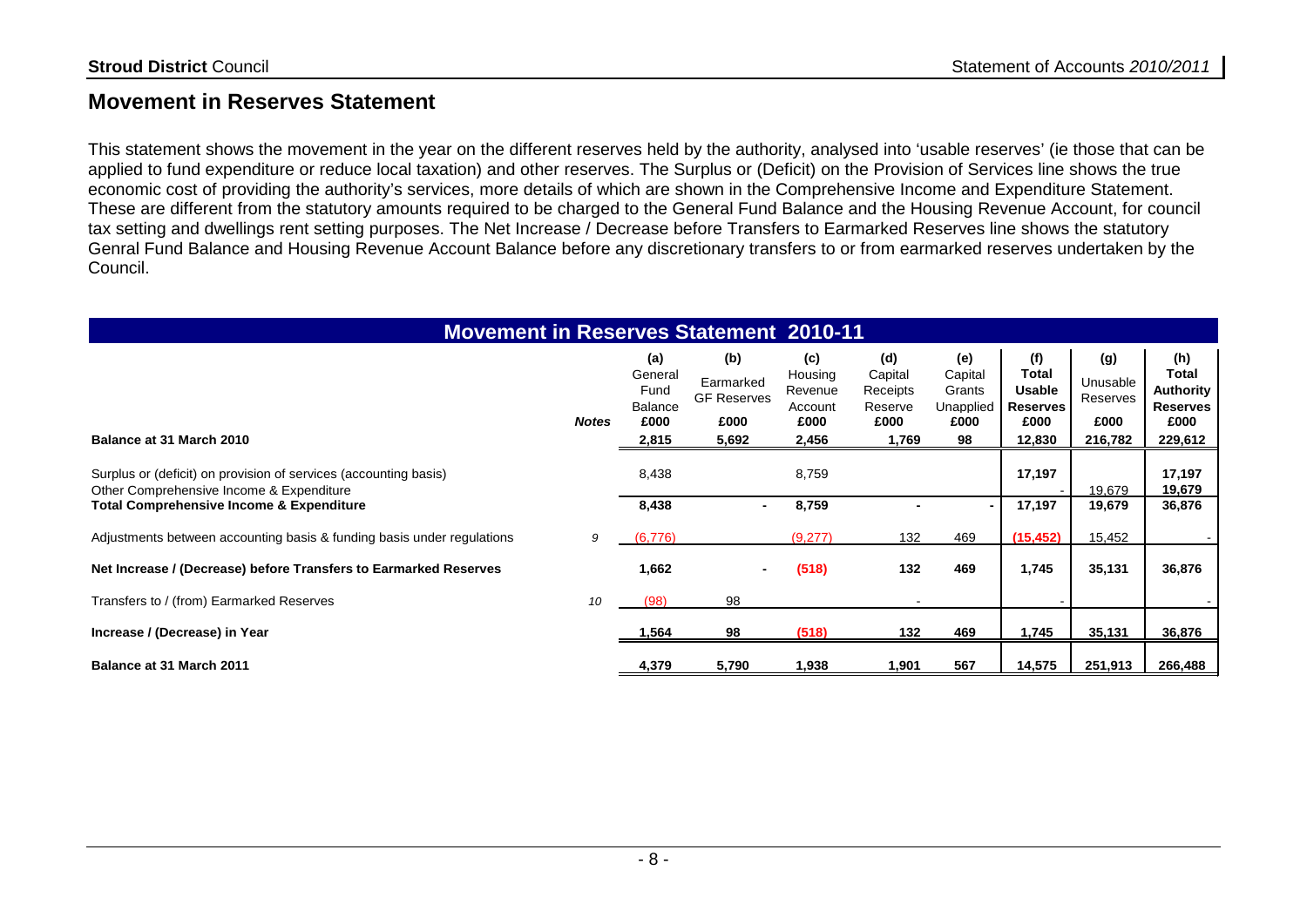| <b>Movement in Reserves Statement 2009-10</b> |                                                           |                                                     |                                                     |                                                        |                                                     |                                                                           |                                                |                                                                        |
|-----------------------------------------------|-----------------------------------------------------------|-----------------------------------------------------|-----------------------------------------------------|--------------------------------------------------------|-----------------------------------------------------|---------------------------------------------------------------------------|------------------------------------------------|------------------------------------------------------------------------|
| <b>Notes</b>                                  | (a)<br>General<br>Fund<br><b>Balance</b><br>£000<br>2,049 | (b)<br>Earmarked<br>GF<br>Reserves<br>£000<br>5,343 | (c)<br>Housing<br>Revenue<br>Account<br>£000<br>423 | (d)<br>Capital<br>Receipts<br>Reserve<br>£000<br>2,482 | (e)<br>Capital<br>Grants<br>Unapplied<br>£000<br>56 | (f)<br><b>Total</b><br><b>Usable</b><br><b>Reserves</b><br>£000<br>10,353 | (g)<br>Unusable<br>Reserves<br>£000<br>281,884 | (h)<br><b>Total</b><br>Authority<br><b>Reserves</b><br>£000<br>292,237 |
|                                               | (854)                                                     |                                                     | (8,327)                                             |                                                        |                                                     | (9, 181)                                                                  | (51, 902)                                      | (9, 181)<br>(51, 902)                                                  |
| 9                                             | 1,899                                                     |                                                     | 10,360                                              | (713)                                                  | 42                                                  | 11,588                                                                    | (13, 130)                                      | (61, 083)<br>(1, 542)                                                  |
|                                               | 1,045                                                     |                                                     | 2,033                                               | (713)                                                  | 42                                                  | 2,407                                                                     | (65, 032)                                      | (62, 625)                                                              |
| 10                                            |                                                           |                                                     |                                                     |                                                        |                                                     |                                                                           |                                                |                                                                        |
|                                               | 766                                                       | 349                                                 | 2,033                                               | (713)                                                  | 42                                                  | 2,477                                                                     | (65, 102)                                      | (62, 625)<br>229,612                                                   |
|                                               |                                                           | (854)<br>(279)<br>2,815                             | 349<br>5,692                                        | (8,327)<br>2,456                                       | 1,769                                               | 98                                                                        | (9, 181)<br>70<br>12,830                       | (51, 902)<br>(70)<br>216,782                                           |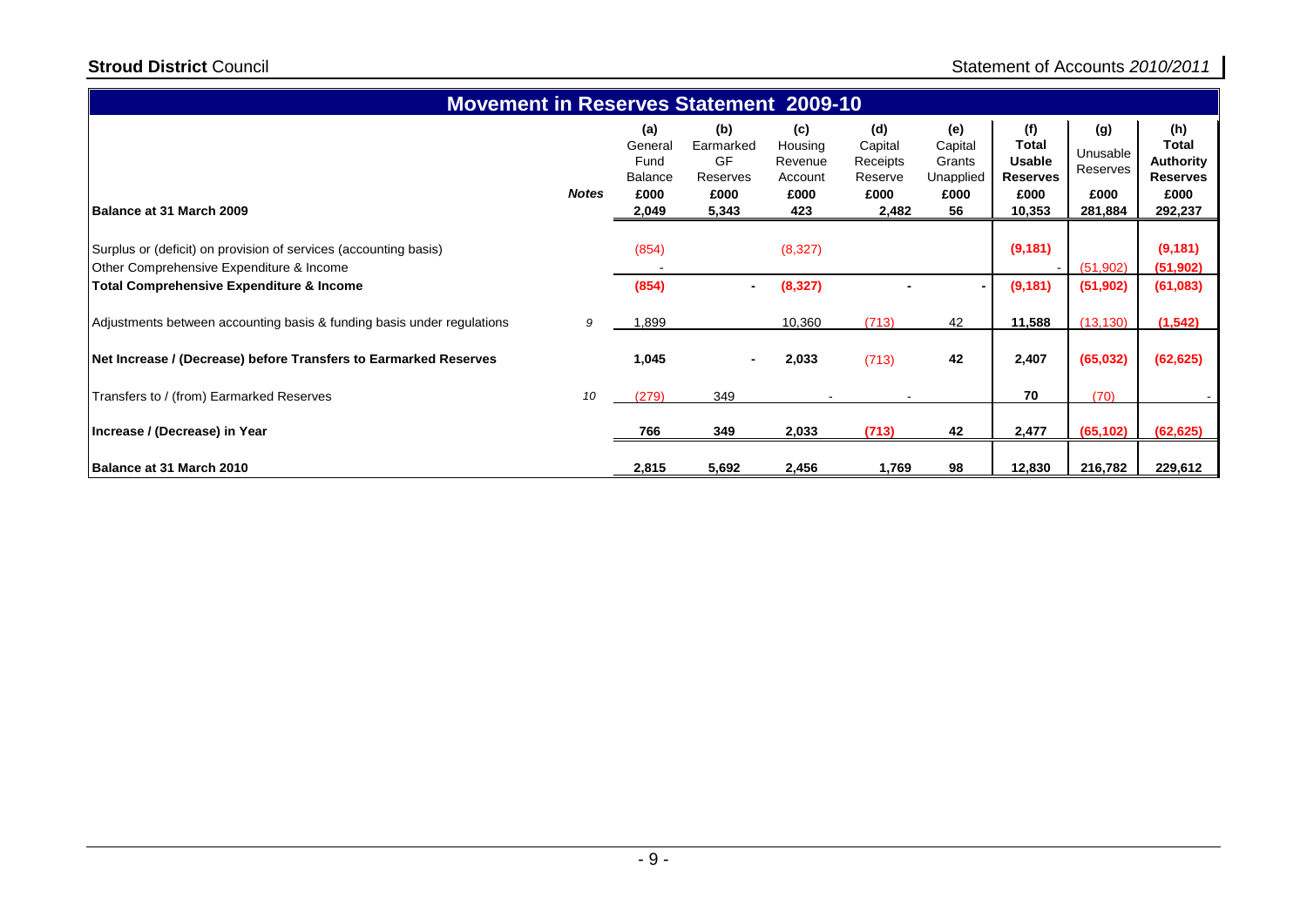## Comprehensive Income and Expenditure Statement

This statement shows the accounting cost in the year of providing services in accordance with generally accepted accounting practices, rather than the amount to be funded from taxation. Authorities raise taxation to cover expenditure in accordance with regulations; this may be different from the accounting cost. The taxation position is shown in the Movement in Reserves Statement. Prior year comparative figures have been restated under IFRS.

|                      |                              |                    | <b>Comprehensive Income and Expenditure Statement</b>                                                              |      |                      |                              |                    |
|----------------------|------------------------------|--------------------|--------------------------------------------------------------------------------------------------------------------|------|----------------------|------------------------------|--------------------|
| gross<br>expenditure | 2009/2010<br>gross<br>income | net<br>expenditure | figures in £'000s                                                                                                  | note | gross<br>expenditure | 2010/2011<br>gross<br>income | net<br>expenditure |
|                      |                              |                    | <b>Continuing Operations</b>                                                                                       |      |                      |                              |                    |
|                      |                              |                    | <b>Expenditure on Council Services</b>                                                                             |      |                      |                              |                    |
| 9,036                | $-7,756$                     | 1.280              | central services to the public                                                                                     |      | 9,580                | $-8,229$                     | 1,351              |
| 1,737                | $-277$                       | 1,460              | corporate & democratic core                                                                                        |      | 1,708                | $-286$                       | 1,422              |
| 3,892                | $-1,184$                     | 2,708              | cultural & related services                                                                                        |      | 4,590                | $-1,460$                     | 3,130              |
| 6,205                | $-1,384$                     | 4,821              | environmental & regulatory services                                                                                |      | 6,653                | $-1,713$                     | 4,940              |
| 584                  | $-635$                       | $-51$              | highways & transport                                                                                               |      | 912                  | $-1,113$                     | $-201$             |
| 32,155               | $-23,834$                    | 8,321              | housing revenue account                                                                                            |      | 13,901               | $-22,660$                    | $-8,759$           |
| 25,971               | $-23.938$                    | 2.033              | housing general fund                                                                                               |      | 26,930               | $-24,695$                    | 2,235              |
| 4,127                | $-1,888$                     | 2.239              | planning & development services                                                                                    |      | 6,963                | $-1,846$                     | 5,117              |
| 8                    | $-71$                        | $-63$              | non distributed costs                                                                                              |      | $-8,989$             |                              | $-8,989$           |
| 83,715               | $-60,967$                    | 22,748             | <b>Total Continuing Operations excluding</b><br>operations transferred to Gloucestershire<br><b>County Council</b> | 31   | 62,248               | $-62,002$                    | 246                |
|                      |                              |                    | Services transferred to Gloucestershire County Council                                                             |      |                      |                              |                    |
| 834                  | $-255$                       | 579                | highways & transport                                                                                               |      | 924                  | $-251$                       | 673                |
| 84,549               | $-61,222$                    | 23,327             | Surplus (-) / Deficit on Operations                                                                                |      | 63,172               | $-62,253$                    | 919                |
| 3,248                | $-399$                       | 2,849              | <b>Other Operating Expenditure</b>                                                                                 | 11   | 3,342                | $-2,362$                     | 980                |
| 2,499                | $-683$                       | 1,816              | Financing & Investment Income & Expenditure                                                                        | 12   | 2,637                | $-818$                       | 1,819              |
|                      | $-18,811$                    | $-18,811$          | <b>Taxation &amp; Non-Specific Grant Income</b>                                                                    | 13   |                      | $-20,915$                    | $-20,915$          |
|                      |                              | 9,181              | Surplus (-) / Deficit on Provision of Services                                                                     |      |                      |                              | $-17,197$          |
|                      |                              | 27.949             | Surplus(-) / Deficit on revaluation of Property, Plant<br>& Equipment assets                                       | 26   |                      |                              | $-536$             |
|                      |                              | 24,003             | Actuarial gains(-) / losses on pension assets /<br>liabilities                                                     | 41   |                      |                              | $-19,143$          |
|                      |                              | $-50$              | Other gains(-) / losses                                                                                            |      |                      |                              |                    |
|                      |                              | 51,902             | <b>Other Comprehensive Income &amp; Expenditure</b>                                                                |      |                      |                              | $-19,679$          |
|                      |                              | 61,083             | <b>Total Comprehensive Income &amp; Expenditure</b>                                                                |      |                      |                              | $-36,876$          |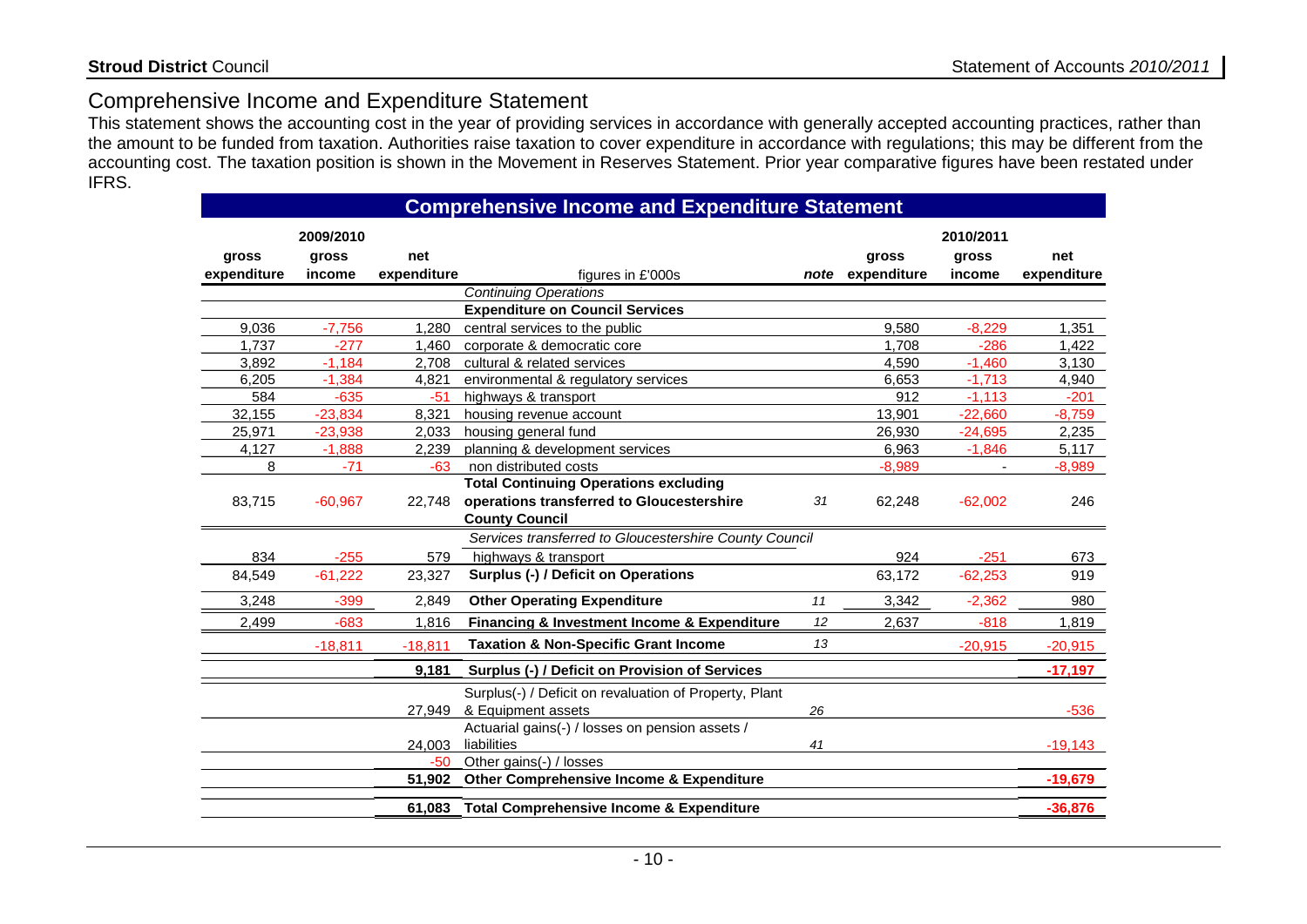## Balance Sheet

The Balance Sheet shows the value as at the Balance Sheet date of the assets and liabilities recognised by the authority. The net assets of the authority (assets less liabilities) are matched by the reserves held by the authority. Reserves are reported in two categories:-

- the first category of reserves is usable reserves, ie those reserves that the authority may use to provide services, subject to the need to maintain a prudent level of reserves and any statutory limitation on their use (for example the Capital Receipts Reserve that may only be used to fund capital expenditure or repay debt):

-the second category of reserves is those that the authority is not able to use to provide services. This category of reserves includes reserves that hold unrealised gains and losses (for example the Revaluation Reserve), where amounts would only become available to provide services if the assets are sold; and reserves that hold timing differences shown in the Movement in Reserves Statement line 'Adjustments between accounting basis and funding basis under regulations'.

|                       |                       | <b>Balance Sheet</b>               |              |                       |
|-----------------------|-----------------------|------------------------------------|--------------|-----------------------|
| 01 April 2009<br>£000 | 31 March 2010<br>£000 |                                    | <b>Notes</b> | 31 March 2011<br>£000 |
| 303,190               | 265,225               | Property, Plant & Equipment        | 14           | 274,563               |
| 5,340                 | 5,325                 | <b>Investment Property</b>         | 15           | 4,618                 |
| 261                   | 267                   | Intangible Assets                  | 16           | 271                   |
| 6,253                 | 2,106                 | Long Tem Investments               | 18           |                       |
| 34                    | 27                    | Long Term Debtors                  | 18           | 396                   |
| 315,078               | 272,950               | <b>Long Term Assets</b>            |              | 279,848               |
| 6,250                 | 6,913                 | <b>Short Term Investments</b>      | 18           | 782                   |
| 330                   | 330                   | <b>Assets Held for Sale</b>        | 22           | 152                   |
| 38                    | 29                    | Inventories                        | 19           | $\overline{4}$        |
| 3,531                 | 3,697                 | <b>Short Term Debtors</b>          | 20           | 4,935                 |
| 5,108                 | 8,049                 | Cash and Cash Equivalents          | 21           | 16,860                |
| 15,257                | 19,018                | <b>Current Assets</b>              |              | 22,733                |
| $-234$                | $-266$                | <b>Bank Overdraft</b>              | 21           | $-1,059$              |
| $-2,000$              |                       | <b>Short Term Borrowing</b>        |              | $-800$                |
| $-7,539$              | $-8,628$              | <b>Short Term Creditors</b>        | 23           | $-7,007$              |
| $-9,773$              | $-8,894$              | <b>Current Liabilities</b>         |              | $-8,866$              |
|                       |                       | Long Term Creditors                | 23           | $-358$                |
| $-3$                  |                       | Provisions                         | 24           |                       |
| $-28,279$             | $-53,450$             | Other Long Term Liabilities        | 41, p54      | $-26,869$             |
| $-43$                 | $-12$                 | Capital Grants Receipts in Advance | 36           |                       |
| $-28,325$             | $-53,462$             | <b>Long Term Liabilities</b>       |              | $-27,227$             |
| 292,237               | 229,612               | <b>Net Assets</b>                  |              | 266,488               |
| 10,353                | 12,830                | <b>Usable Reserves</b>             | 25           | 14,575                |
| <u>281,884</u>        | 216,782               | <b>Unusable Reserves</b>           | 26           | 251,913               |
| 292,237               | 229,612               | <b>Total Reserves</b>              |              | 266,488               |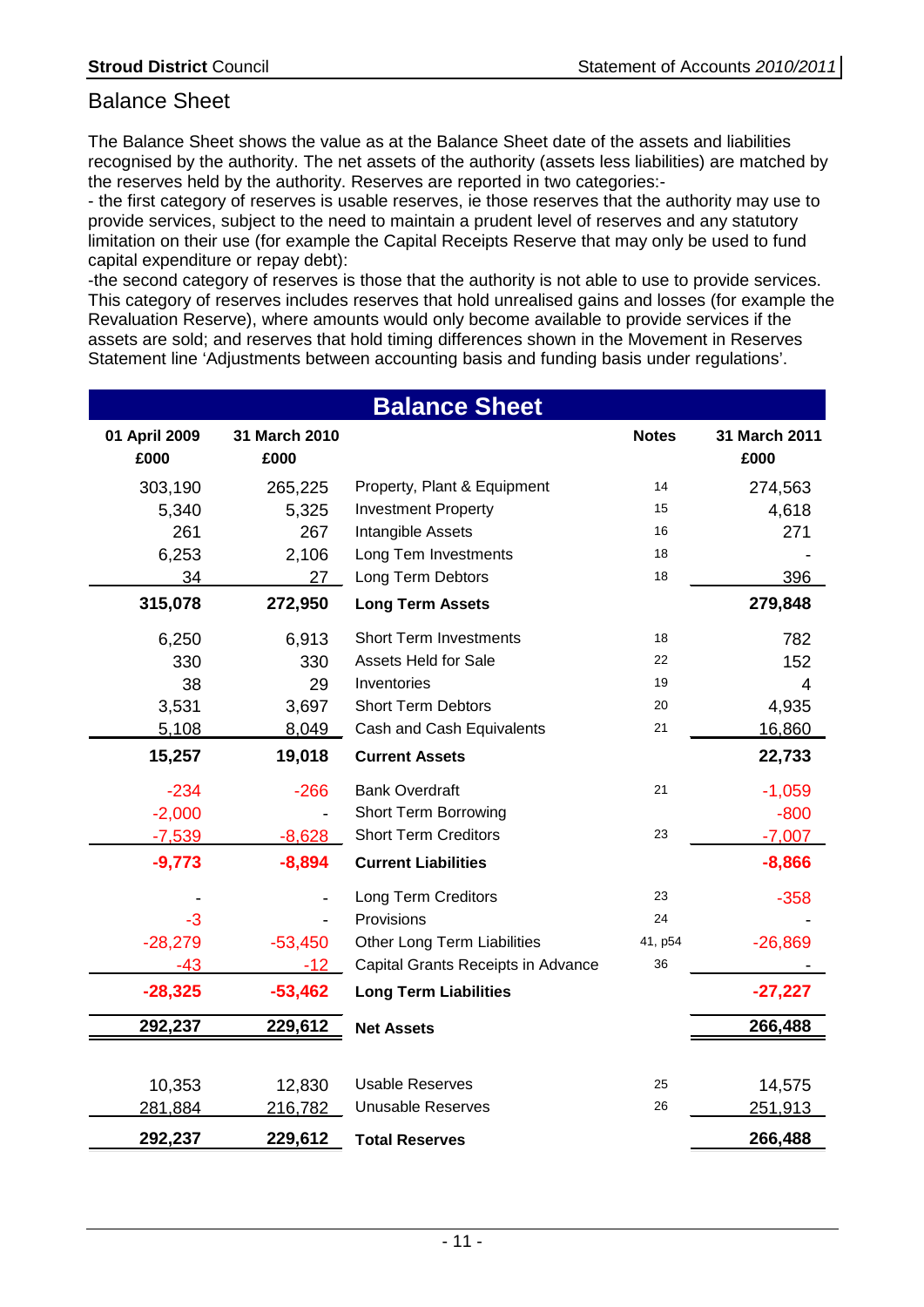## **Cash Flow Statement**

The Cash Flow Statement shows the changes in cash and cash equivalents of the authority during the reporting period. The statement shows how the authority generates and uses cash and cash equivalents by classifying cash flows as operating, investing and financing activities. The amount of net cash flows arising from operating activities is a key indicator of the extent to which the operations of the authority are funded by ways of taxation and grant income or from the recipients of services provided by the authority. Investing activities represent the extent to which cash outflows have been made for resources which are intended to contribute to the authority's future service delivery. Cash flows arising from financing activities are useful in predicting claims on future cash flows by providers of capital (ie borrowing) to the authority.

| <b>Cash Flow Statement</b> |                                                                                                                                  |              |                          |  |  |
|----------------------------|----------------------------------------------------------------------------------------------------------------------------------|--------------|--------------------------|--|--|
| 31 March<br>2010<br>£000   |                                                                                                                                  | <b>Notes</b> | 31 March<br>2011<br>£000 |  |  |
| 9,181                      | Net (surplus) or deficit on the provision of services<br>Adjust net surplus or deficit on the provision of services for non cash |              | $-17,197$                |  |  |
| $-8,654$                   | movements<br>Adjust for items included in the net surplus or deficit on the provision of                                         | 27           | 17,656                   |  |  |
| 399                        | services that are investing and financing activities                                                                             |              | 3,152                    |  |  |
| 926                        | Net cash flows from Operating Activities                                                                                         |              | 3,611                    |  |  |
| $-4.120$                   | <b>Investing Activities</b>                                                                                                      | 28           | $-10,829$                |  |  |
| 285                        | <b>Financing Activities</b>                                                                                                      | 29           | -800                     |  |  |
| $-2,909$                   | Net (increase) or decrease in cash and cash equivalents                                                                          |              | $-8,018$                 |  |  |
| 4,874                      | Net cash and cash equivalents at the beginning of the reporting period                                                           |              | 7,783                    |  |  |
| 7,783                      | Net cash and cash equivalents at the end of the reporting period                                                                 | 21           | 15,801                   |  |  |
| 2,909                      |                                                                                                                                  |              | 8,018                    |  |  |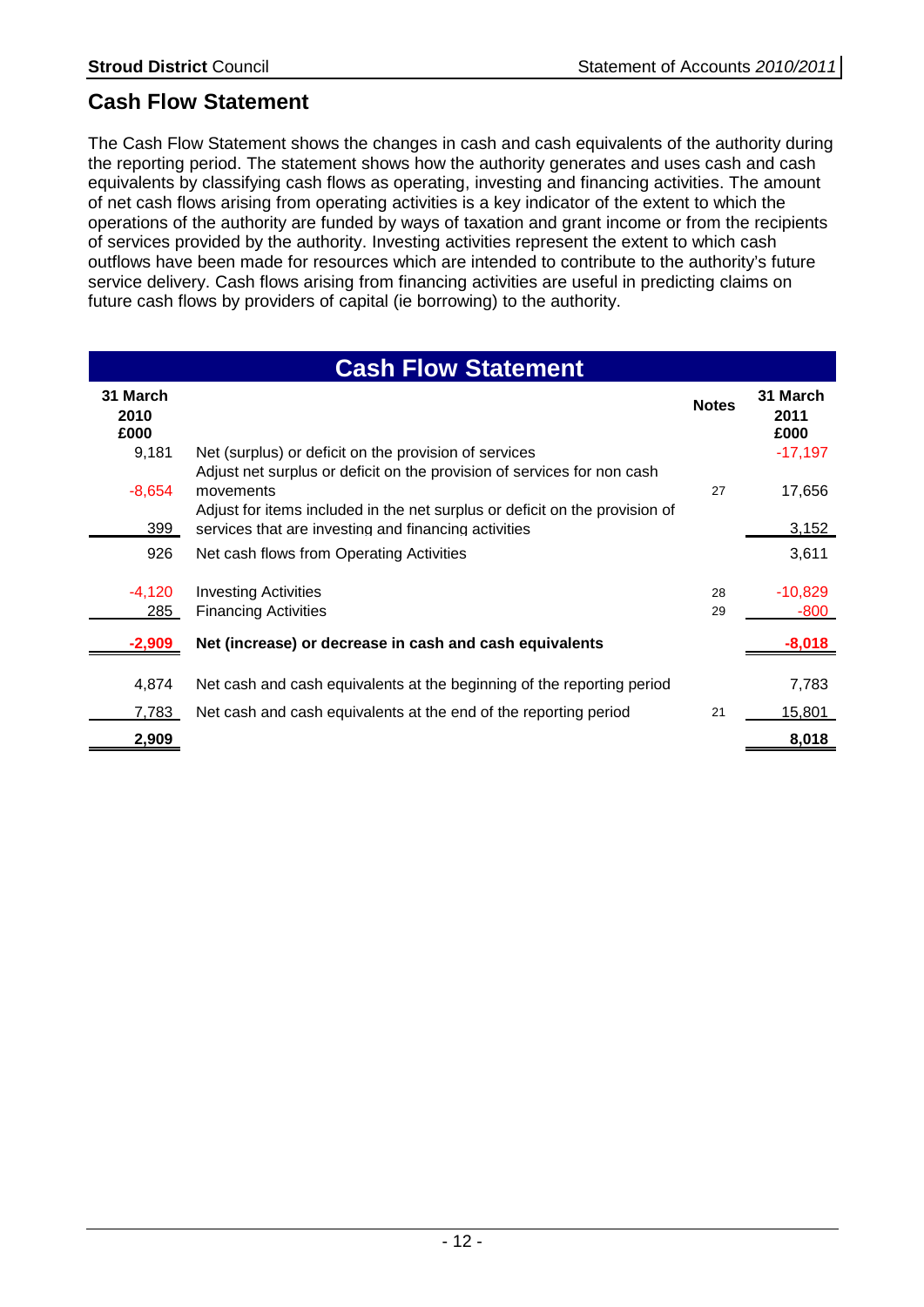# **NOTES TO THE CORE FINANCIAL STATEMENTS**

## 1. Accounting Policies

### **(a) General Principles**

The Statement of Accounts summarises the Authority's transactions for the 2010/11 financial year and its position at the year-end of 31 March 2011. The Authority is required to prepare an annual Statement of Accounts by the Accounts and Audit (England) Regulations 2011, which those regulations require to be prepared in accordance with proper accounting practices. These practices primarily comprise the *Code of Practice on Local Authority Accounting in the United Kingdom 2010/11* and *the Best Value Accounting Code of Practice 2010/11,* supported by International Financial Reporting Standards (IFRS).

The accounting convention adopted in the Statement of Accounts is principally historical cost, modified by the revaluation of certain categories of non-current assets and financial instruments.

The summary of significant accounting policies includes the following items where they have a significant effect on the amounts recognised in the financial statements:-

### **(b) Accruals of Income and Expenditure**

Activity is accounted for in the year it takes place, not simply when cash payments are made or received. In particular:

- Revenue from the sale of goods is recognised when the Authority transfers the significant risks and rewards of ownership to the purchaser and it is probable that economic benefits or service potential associated with the transaction will flow to the Authority.
- Revenue from the provision of services is recognised when the Authority can measure reliably the percentage of completion of the transaction and it is probable that economic benefits or service potential associated with the transaction will flow to the Authority.
- Supplies are recorded as expenditure when they are consumed where there is a gap between the date supplies are received and their consumption, they are carried as inventories on the Balance Sheet but only if the value is material.
- Expenses in relation to services received (including services provided by employees) are recorded as expenditure when the services are received rather than when payments are made.
- Interest receivable on investments and payable on borrowings is accounted for respectively as income and expenditure on the basis of the effective interest rate for the relevant financial instrument rather than the cash flows fixed or determined by the contract.
- Where revenue and expenditure have been recognised but cash has not been received or paid, a debtor or creditor for the relevant amount is recorded in the Balance Sheet. Where debts may not be settled, the balance of debtors is written down and a charge made to revenue for the income that might not be collected.

#### **(c) Acquisition and Discontinued Operations**

#### **Acquired operations**

Additional policy detail required where an authority has acquired operations (or transferred operations under machinery of government arrangements) during the financial year.

#### **Discontinued operations**

Additional policy detail required where an authority has discontinued operations (or transferred operations under machinery of government arrangements) during the financial year.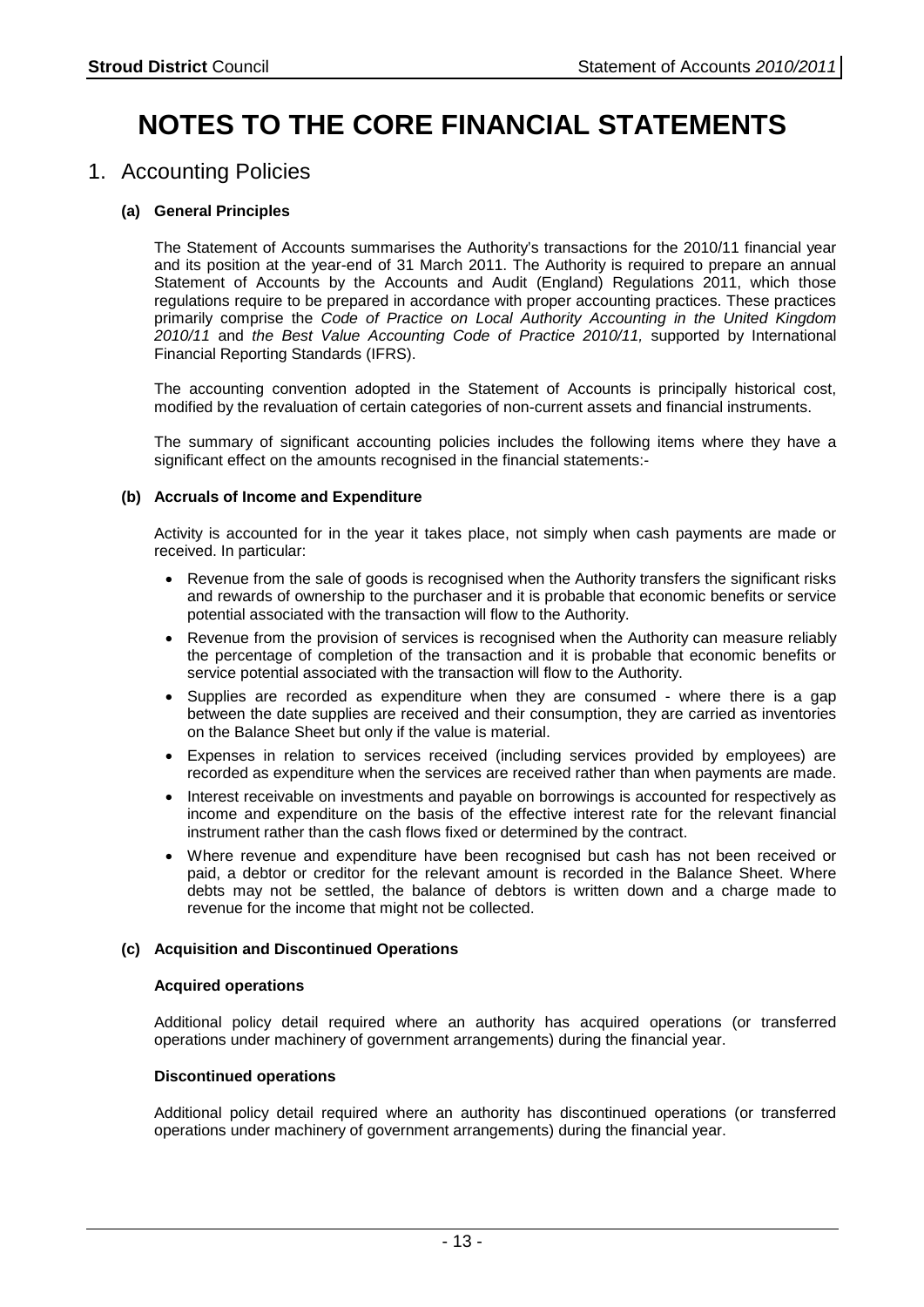#### **(d) Cash and Cash Equivalents**

Cash is represented by cash in hand and deposits with financial institutions repayable without penalty on notice of not more than 24 hours. Cash equivalents are investments that mature in no more than three months from the date of acquisition and that are readily convertible to known amounts of cash with insignificant risk of change in value.

In the Cash Flow Statement, cash and cash equivalents are shown net of bank overdrafts that are repayable on demand and form an integral part of the authority's cash management.

#### **(e) Exceptional Items**

When items of income and expense are material, their nature and amount is disclosed separately, either on the face of the Comprehensive Income and Expenditure Statement or in the notes to the accounts, depending on how significant the items are to an understanding of the Authority's financial performance.

#### **(f) Prior Period Adjustments, Changes in Accounting Polices and Estimates and Errors**

Prior period adjustments may arise as a result of a change in accounting policies or to correct a material error. Changes in accounting estimates are accounted for prospectively, i.e. in the current and future years affected by the change and do not give rise to a prior period adjustment.

Changes in accounting policies are only made when required by proper accounting practices or the change provides more reliable or relevant information about the effect of transactions, other events and conditions on the authority's financial position or financial performance. Where a change is made, it is applied retrospectively (unless stated otherwise) by adjusting opening balances and comparative amounts for the prior period as if the new policy had always been applied.

Material errors discovered in prior period figures are corrected retrospectively by amending opening balances and comparative amounts for the prior period.

#### **(g) Charges to Revenue for Non-Current Assets**

Services, support services and trading accounts are debited with the following amounts to record the cost of holding fixed assets during the year:

- Depreciation attributable to the assets used by the relevant service.
- Revaluation and impairment losses on assets used by the services where there are no accumulated gains in the Revaluation Reserve against which the losses can be written off.
- Amortisation of intangible fixed assets attributable to the service.

The Authority is not required to raise council tax to fund depreciation, revaluation and impairment losses or amortisations. However, it is required to make an annual contribution from revenue towards the reduction in its overall borrowing requirement equal to an amount calculated on a prudent basis determined by the Authority in accordance with statutory guidance. Depreciation, revaluation and impairment losses and amortisations are therefore replaced by the contribution in the General Fund Balance - Minimum Revenue Provision (MRP), by way of an adjusting transaction with the Capital Adjustment Account in the Movement in Reserves Statement for the difference between the two.

#### **(h) Employee Benefits**

#### **Benefits payable during employment**

Short-term employee benefits are those due to be settled within 12 months of the year-end. They include such benefits as wages and salaries, paid annual leave and paid sick leave, bonuses and non-monetary benefits (e.g. cars) for current employees and are recognised as an expense for services in the year in which employees render service to the Authority. An accrual is made for the cost of holiday entitlement (or any form of leave, e.g. time off in lieu) earned by employees but not taken before the year-end, which employees can carry forward into the next financial year. The accrual is made at the wage and salary rates applicable in the following accounting year, being the period in which the employee takes the benefit. The accrual is charged to Surplus or Deficit on the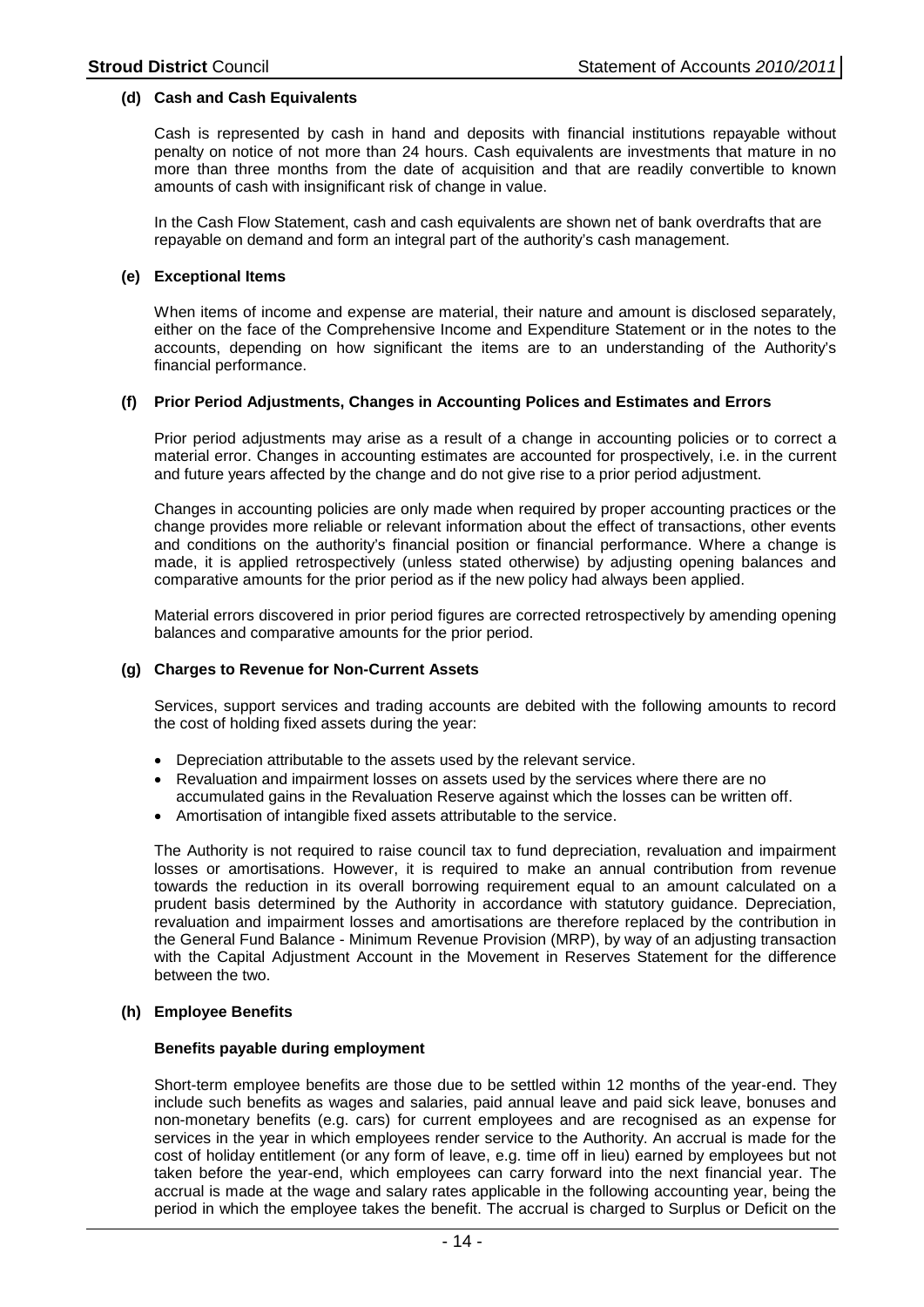Provision of Services, but then reversed out through the Movement in Reserves Statement so that holiday benefits are charged to revenue in the financial year in which the holiday absence occurs.

#### **Termination benefits**

Termination benefits are amounts payable as a result of decisions by the Authority to terminate an officer's employment before the normal retirement date or an officer's decision to accept voluntary redundancy, and are charged on an accruals basis to the Non Distributed Costs line in the Comprehensive Income and Expenditure Statement when the Authority is demonstrably committed to the termination of the employment of an officer or group of officers or making an offer to encourage voluntary redundancy.

Where termination benefits involve the enhancement of pensions, statutory provisions require the General Fund Balance to be charged with the amount payable by the Authority to the pension fund or the pensioner in the year, not the amount calculated according to the relevant accounting standards.

#### **(i) Post Employment Benefits**

Most employees of the Authority are members of the Local Government Pension Scheme, administered by Gloucestershire County Council. This scheme provides defined benefits to members (retirement lump sums and pensions), earned as employees worked for the Council.

#### **The Local Government Pension Scheme**

The Local Government Pension Scheme is accounted for as a defined benefits scheme:

- The liabilities of the Gloucestershire County Council pension fund attributable to the Council are included in the Balance Sheet on an actuarial basis using the projected unit credit method – i.e. an assessment of the future payments that will be made in relation to retirement benefits earned to date by employees, based on assumptions about mortality rates, employee turnover rates, etc, and projections of future earnings for current employees.
- Liabilities are discounted to their value at current prices, using a discount rate of 5.5% (based on the gross redemption yield on the Iboxx Sterling Corporate Index, AA over 15 years, at the IAS19 valuation date, subject to the removal of recently re-rated bonds from the index. This is a high quality corporate bond of equivalent term and currency to the liability).
- The assets of the Gloucestershire County Council pension fund attributable to the Authority are included in the balance sheet at their fair value:
	- Quoted securities current bid price.
	- Unquoted securities professional estimate.
	- Unitised securities current bid price.
	- Property market value.
- The change in the net pensions liability is analysed into seven components:
	- Current service cost the increase in liabilities as result of years of service earned this year – allocated in the Comprehensive Income and Expenditure Statement to the services for which the employees worked.
	- Past service cost the increase in liabilities arising from current year decisions whose effect relates to years of service earned in earlier years – debited to the Surplus or Deficit on the Provision of Services in the Comprehensive Income and Expenditure Statement as part of Non Distributed Costs.
	- Interest cost the expected increase in the present value of liabilities during the year as they move one year closer to being paid – debited to the Financing and Investment Income and Expenditure line in the Comprehensive Income and Expenditure Statement.
	- Expected return on assets the annual investment return on the fund assets attributable to the Authority, based on an average of the expected long-term return – credited to the Financing and Investment Income and Expenditure line in the Comprehensive Income and Expenditure Statement.
	- Gains/losses on settlements and curtailments the result of actions to relieve the Authority of liabilities or events that reduce the expected future service or accrual of benefits of employees – debited or credited to the Surplus or Deficit on the Provision of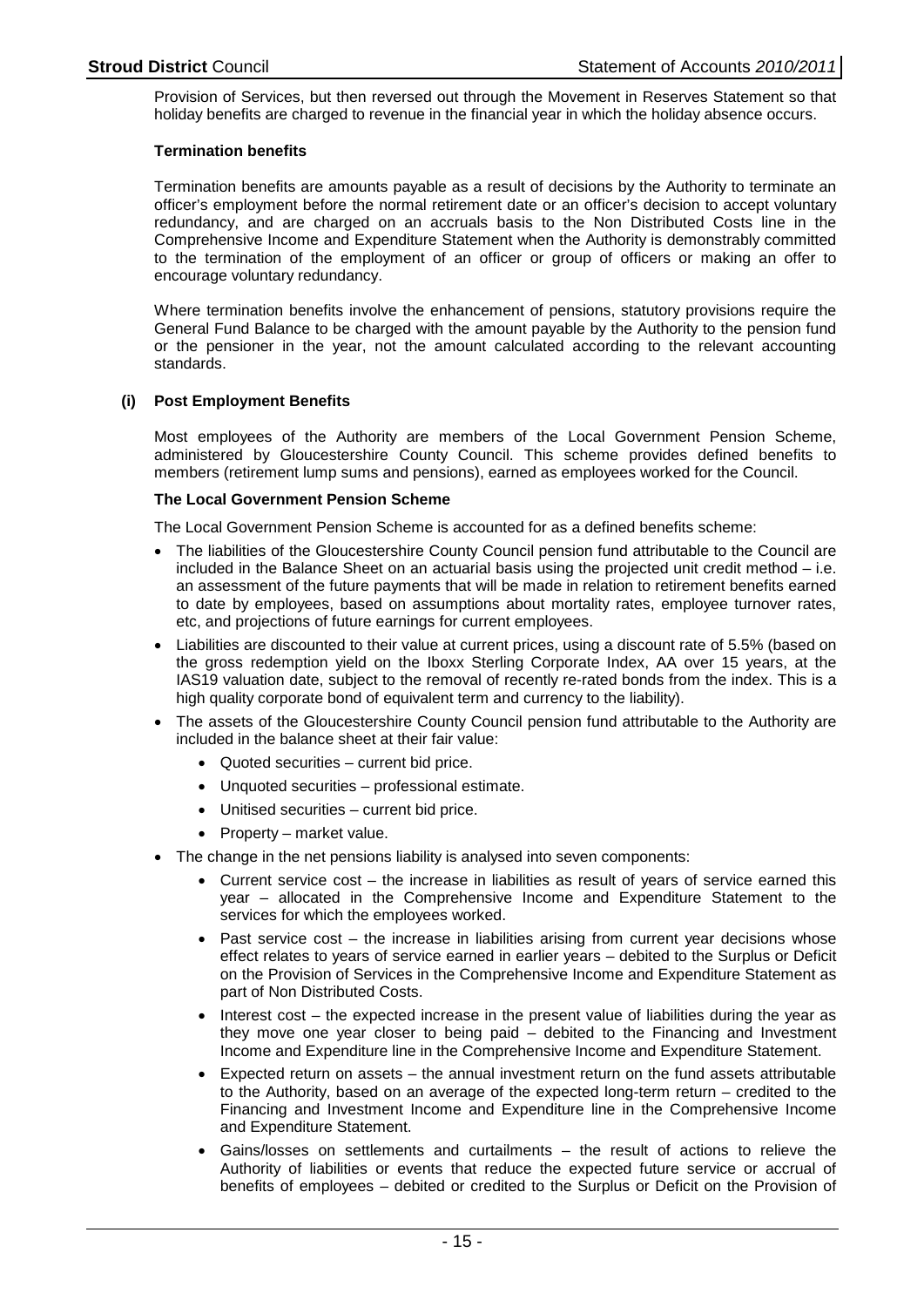Services in the Comprehensive Income and Expenditure Statement as part of Non Distributed Costs.

- Actuarial gains and losses changes in the net pension liability that arise because events have not coincided with assumptions made at the last actuarial valuation or because the actuaries have updated their assumptions – debited to the Pensions Reserve.
- Contributions paid to the Gloucestershire County Council pension fund cash paid as employer's contributions to the pension fund in settlement of liabilities; not accounted for as an expense.

In relation to retirement benefits, statutory provisions require the General Fund balance to be charged with the amount payable by the Authority to the pension fund or directly to pensioners in the year, not the amount calculated according to the relevant accounting standards. In the Movement in Reserves Statement, this means that there are appropriations to and from the Pension Reserve to remove the notional debits and credits for retirement benefits and replace them with debits for the cash paid to the pension fund and pensioners and any such amounts payable but unpaid at the year-end. The negative balance that arises on the Pensions Reserve thereby measures the beneficial impact to the General Fund of being required to account for retirement benefits on the basis of cash flows rather than as benefits are earned by employees.

### **Discretionary Benefits**

The Council also has restricted powers to make discretionary awards of retirement benefits in the event of early retirements. Any liabilities estimated to arise as a result of an award to any member of staff are accrued in the year of the decision to make the award and accounted for using the same policies as are applied to the Local Government Pension Scheme.

#### **(j) Events After the Balance Sheet Date**

Events after the Balance Sheet date are those events, both favourable and unfavourable, that occur between the end of the reporting period and the date when the Statement of accounts is authorised for issue. Two types of events can be identified:

- Those that provide evidence of conditions that existed at the end of the reporting period the Statement of accounts is adjusted to reflect such events.
- Those that are indicative of conditions that arose after the reporting period the Statement of accounts is not adjusted to reflect such events, but where a category of events would have a material effect, disclosure is made in the notes of the nature of the events and their estimated financial effect.

Events taking place after the date of authorisation for issue are not reflected in the Statement of Accounts.

### **(k) Financial Instruments**

**Financial liabilities** are recognised on the Balance Sheet when the authority becomes a party to the contractual provisions of a financial instrument and are initially measured at fair value and carried at their amortised cost. Annual charges to the Financing and Investment Income and Expenditure line in the Comprehensive Income and Expenditure Statement for interest payable are based on the carrying amount of the liability, multiplied by the effective rate of interest for the instrument. The effective interest rate is the rate that exactly discounts estimated future cash payments over the life of the instrument to the amount at which it was originally recognised.

For most of the borrowings that the Authority has, this means that the amount presented in the Balance Sheet is the outstanding principal repayable (plus accrued interest); and interest charged to the Comprehensive Income and Expenditure Statement is the amount payable for the year according to the loan agreement.

Where premiums and discounts have been charged to the Comprehensive Income and Expenditure Statement, regulations allow the impact on the General Fund Balance to be spread over future years. The council has a policy of spreading the gain or loss over the term that was remaining on the loan against which the premium was payable or discount receivable when it was repaid. The reconciliation of amounts charged to the Comprehensive Income and Expenditure Statement to the net charge required against the General Fund Balance is managed by a transfer to or from the Financial Instruments Adjustment Account in the Movement in Reserves Statement.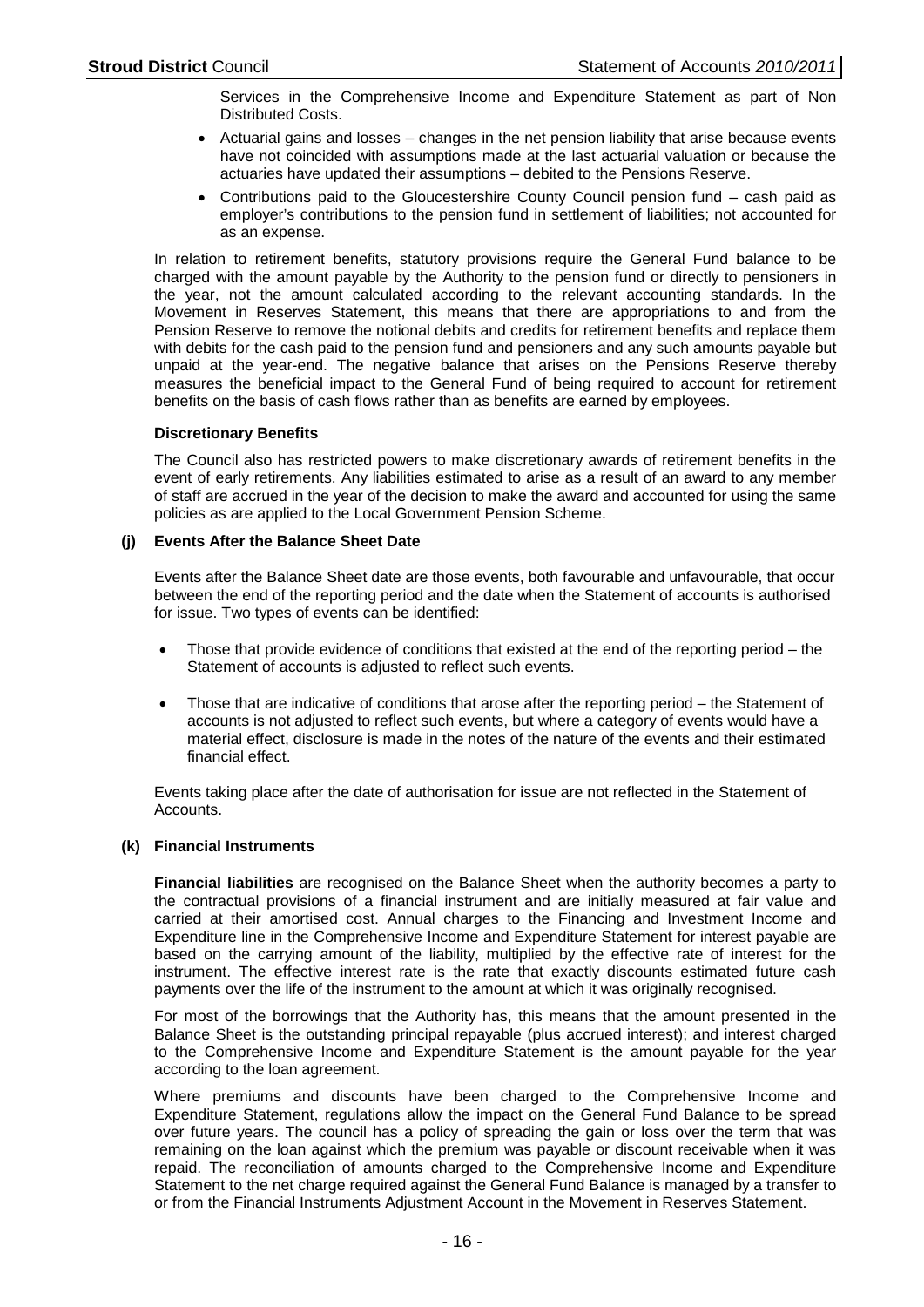#### **Financial assets** are classified into two types:

- loans and receivables assets that have fixed or determinable payments but are not quoted in an active market
- available-for-sale assets assets that have a quoted market price and/or do not have fixed or determinable payments.

#### **Loans and receivables**

Loans and receivables are recognised on the Balance Sheet when the Authority becomes a party to the contractual provisions of a financial instrument and are initially measured at fair value. They are subsequently measured at their amortised cost. Annual credits to the Financing and Investment Income and Expenditure line in the Comprehensive Income and Expenditure Statement for interest receivable are based on the carrying amount of the asset multiplied by the effective rate of interest for the instrument. For most of the loans that the Authority has made, this means that the amount presented in the Balance Sheet is the outstanding principal receivable (plus accrued interest) and interest credited to the Comprehensive Income and Expenditure Statement is the amount receivable for the year in the loan agreement.

Where assets are identified as impaired because of a likelihood arising from a past event that payments due under the contract will not be made, the asset is written down and a charge made to the relevant service (for receivables specific to that service) or the Financing and Investment Income and Expenditure line in the Comprehensive Income and Expenditure Statement. The impairment loss is measured as the difference between the carrying amount and the present value of the revised future cash flows discounted at the asset's original effective interest rate.

Any gains and losses that arise on the derecognition of an asset are credited or debited to the Financing and Investment Income and Expenditure line in the Comprehensive Income and Expenditure Statement.

#### **Instruments entered into before 1 April 2006**

The Council has not entered into any financial guarantees that are not required to be accounted for as financial instruments. These guarantees would be reflected in the Statement of Accounts to the extent that provisions might be required or a contingent liability note is needed under the policies set out in the section on Provisions, Contingent Liabilities and Contingent Assets.

#### **(l) Foreign Currency Translation**

If the authority entered into a transaction denominated in a foreign currency, the transaction would be converted into sterling at the exchange rate applicable on the date the transaction was effective. If amounts in foreign currency were outstanding at the year-end, they would be reconverted at the spot exchange rate at 31 March. Resulting gains or losses would be recognised in the Financing and Investment Income and Expenditure line in the Comprehensive Income and Expenditure Statement.

#### **(m) Government Grants and Contributions**

Whether paid on account, by instalments or in arrears, government grants and third party contributions and donations are recognised as due to the Authority when there is reasonable assurance that:

- The Authority will comply with the conditions attached to the payments.
- The grants or contributions will be received.

Amounts recognised as due to the Authority are not credited to the Comprehensive Income and Expenditure Statement until conditions attached to the grant or contributions have been satisfied. Conditions are stipulations that specify that the future economic benefits, or service potential embodied in the asset acquired using grant, or contribution are required to be consumed by the recipient as specified, or future economic benefits, or service potential, must be returned to the transferor.

Monies advanced as grants and contributions for which conditions have not been satisfied are carried in the Balance Sheet as creditors. When conditions are satisfied, the grant or contribution is credited to the relevant service line (attributable revenue grants and all capital grants) or Taxation and Non-Specific Grant Income (non-ring-fenced revenue grants and all capital grants) in the Comprehensive Income and Expenditure Statement.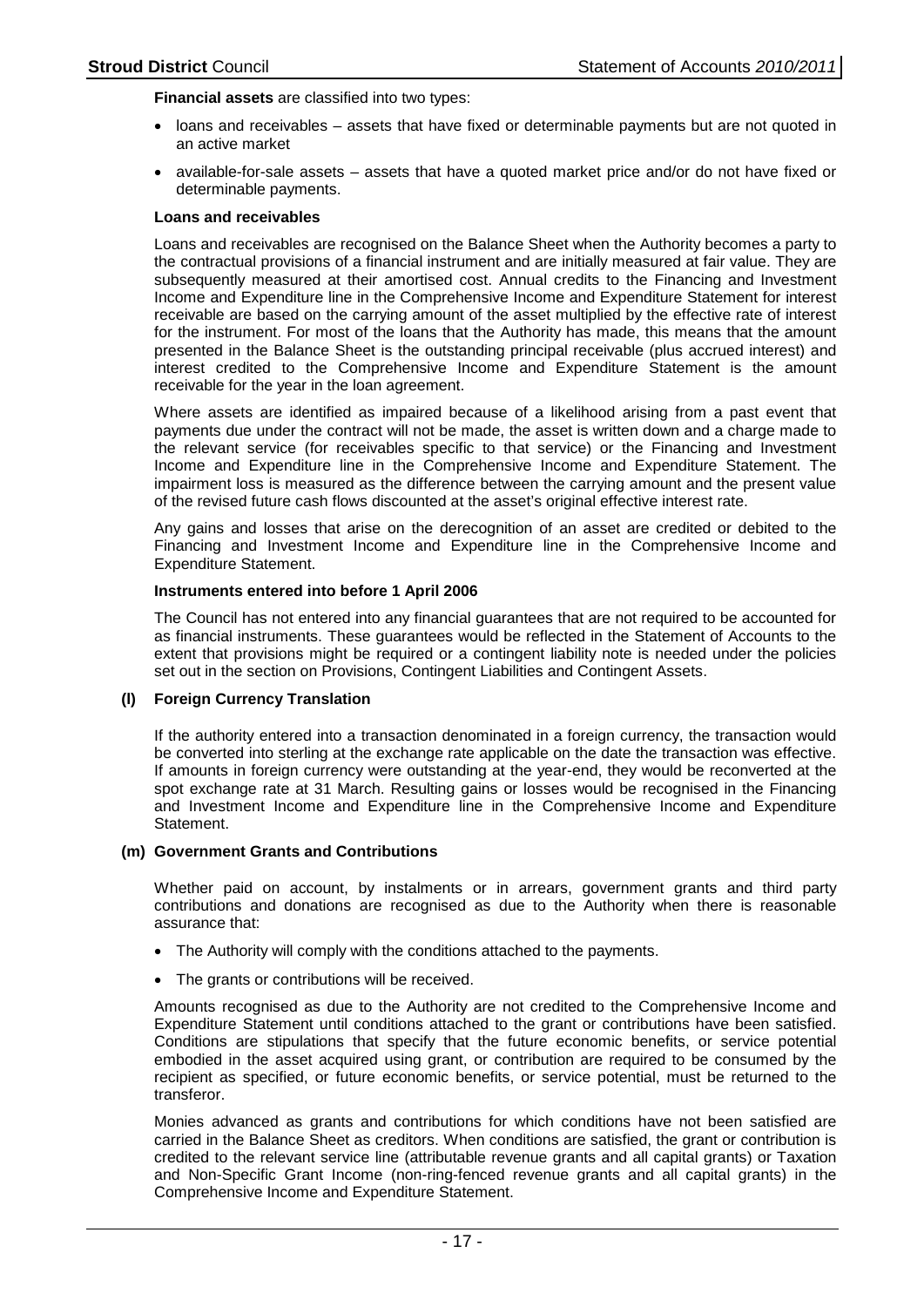Where capital grants are credited to the Comprehensive Income and Expenditure Statement, they are reversed out of the General Balance in the Movement in Reserves Statement. Where the grant has yet to be used to finance capital expenditure, it is posted to the Capital Grants Unapplied reserve. Where it has been applied, it is posted to the Capital Adjustment Account. Amounts in the Capital Grants Unapplied reserve are transferred to the Capital Adjustment Account once they have been applied to fund capital expenditure.

**Area Based Grant (ABG) –** is a general grant allocated by central government directly to local authorities as additional revenue funding. ABG is non-ring fenced and is credited to Taxation and Non-Specific Grant Income in the Comprehensive Income and Expenditure Statement.

### **(n) Intangible Assets**

Expenditure on non-monetary assets that do not have physical substance but are controlled by the Authority as a result of past events (e.g. software licences) is capitalised when it is expected that future economic benefits or service potential will flow from the intangible asset to the authority.

Internally generated assets are capitalised when it is demonstrable that the project is technically feasible and is intended to be completed (with adequate resource available) and the authority will be able to generate future economic benefits or deliver service potential by being able to sell or use the asset. Expenditure is capitalised where it can be measured reliably as attributable to the asset and is restricted to that incurred during the development phase (research expenditure cannot be capitalised).

Expenditure on the development of websites is not capitalised if the website is solely or primarily intended to promote or advertise the Authority's goods or services.

Intangible assets are measured initially at cost. Amounts are only revalued where the fair value of the assets held by the authority can be determined by reference to an active market. In practice, no intangible asset held by the Authority meets this criterion, and they are therefore carried at amortised cost. The depreciable amount of an intangible asset is amortised over its useful life to the relevant service line(s) in the Comprehensive Income and Expenditure Statement. An asset is tested for impairment whenever there is an indication that the asset might be impaired – any losses recognised are posted to the service line(s) in the Comprehensive Income and Expenditure Statement. Any gain or loss arising on the disposal or abandonment of an intangible asset is posted to the Other Operating Expenditure line in the Comprehensive Income and Expenditure Statement.

Where expenditure on intangible assets qualifies as capital expenditure for statutory purposes, amortisation, impairment losses and disposal gains and losses are not permitted to have an impact on the General Fund Balance. The gains and losses are therefore reversed out of the General Fund Balance in the Movement in Reserves Statement and posted to the Capital Adjustment Account and (for any sale proceeds greater than £10,000) the Capital Receipts Reserve.

#### **(o) Interests in Companies and Other Entities**

The Authority is required to consider all its interests (including those in local authorities and similar bodies) and to prepare a full set of group financial statements where they have material interests in subsidiaries, associates or joint ventures. The land aspects of the Canal project are managed separately by the Stroud Valleys Canal Company, in which the Council has representation, but it does not have access to benefits or exposure to the risk of a potential loss so there is no group relationship.

#### **(p) Inventories and Long Term Contracts**

Inventories are included in the Balance Sheet at the lower of cost and net realisable value.

Long term contracts are accounted for on the basis of charging the Surplus or Deficit on the Provision of Services with the value of works and services received under the contract during the financial year.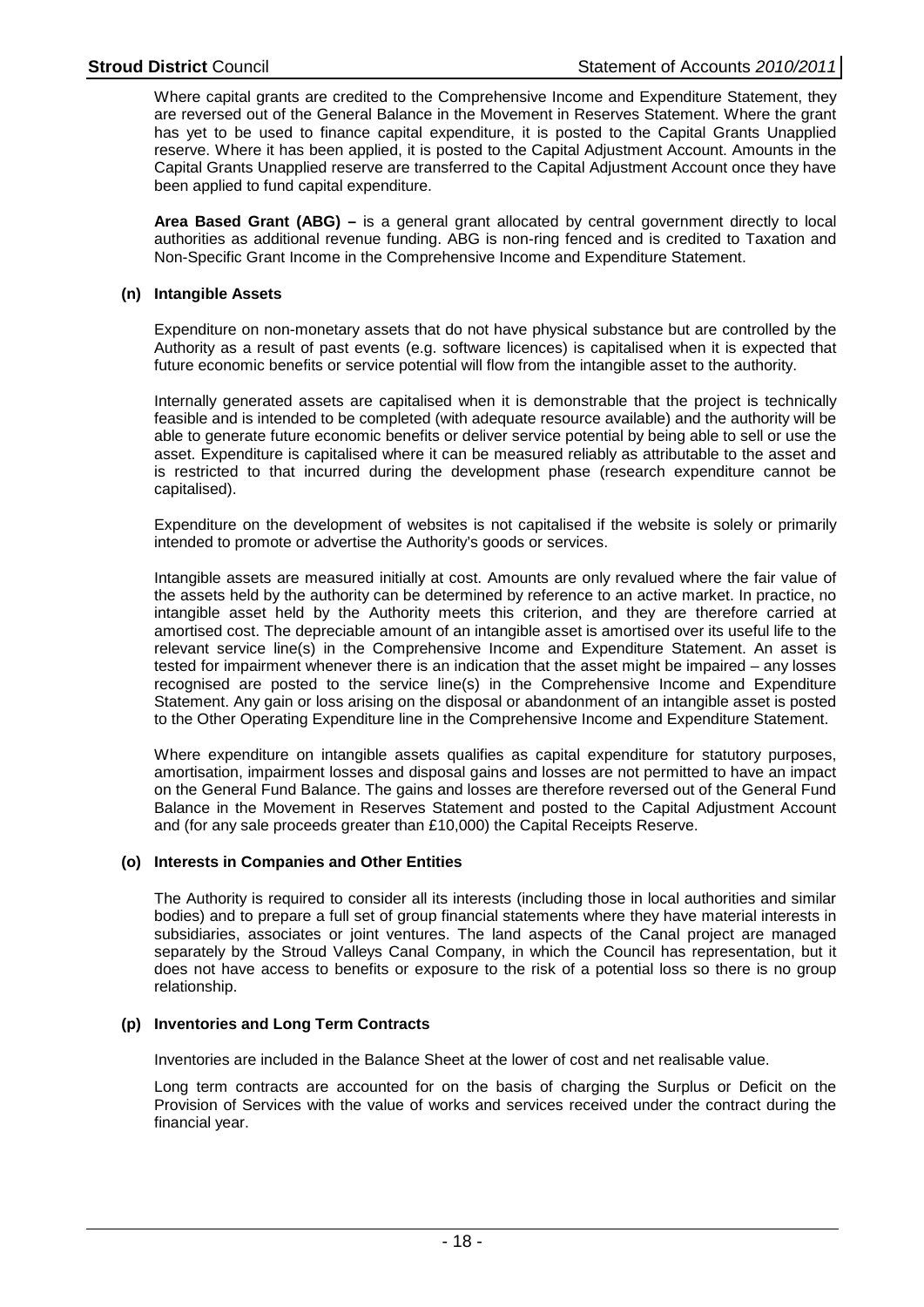#### **(q) Investment Property**

Investment properties are those that are used solely to earn rentals and/or for capital appreciation. The definition is not met if the property is used in any way to facilitate the delivery of services, or production of goods, or is held for sale.

Investment properties are measured initially at cost and subsequently at fair value, based on the amount at which the asset could be exchanged between knowledgeable parties at arm's-length. Properties are not depreciated but are revalued annually according to market conditions at yearend. Gains and losses on revaluation are posted to the Financing and Investment Income and Expenditure line in the Comprehensive Income and Expenditure Statement. The same treatment is applied to gains and losses on disposal.

Revaluation and disposal gains and losses are not permitted by statutory arrangements to have an impact on the General Fund Balance. The gains and losses are therefore reversed out of the General Fund Balance in the Movement in Reserves Statement and posted to the Capital Adjustment Account and (for any sale proceeds greater than £10,000) the Capital Receipts Reserve. Rentals received in relation to investment properties are credited to the Financing and Investment Income and Expenditure line and result in a gain for the General Fund Balance.

#### **(r) Leases**

Leases are classified as finance leases when the terms of the lease transfer substantially all the risks and rewards incidental to ownership of the property, plant or equipment from the lessor to the lessee. All other leases are classified as operating leases.

Where a lease covers both land and buildings, the land and building elements are considered separately for classification. Arrangements that do not have the legal status of a lease but convey a right to use an asset in return for payment are accounted for under this policy where fulfilment of the arrangement is dependent on the use of specific assets.

#### **The Authority as Lessee**

#### **Finance leases**

Property, plant and equipment held under finance lease is recognised on the Balance Sheet at the commencement of the lease at its fair value measured at the lease's inception (or the present value of the minimum lease payments, if lower). The asset recognised is matched by a liability for the obligation to pay the lessor. Initial direct costs of the authority are added to the carrying amount of the asset. Premiums paid on entry into a lease are applied to writing down the lease liability. Contingent rents are charged as expenses in the periods in which they are incurred.

Lease payments are apportioned between:

- A charge for the acquisition of the interest in the property, plant or equipment applied to write down the lease liability.
- A finance charge (debited to the Financing and Investment Income and Expenditure line in the Comprehensive Income and Expenditure Statement).

Property, plant and equipment recognised under finance leases is accounted for using the polices applied generally to such assets, subject to depreciation being charged over the lease term if this is shorter than the asset's estimated useful life (where ownership of the asset does not transfer to the Authority at the end of the lease period).

The Authority is not required to raise council tax to cover depreciation or revaluation and impairment losses arising on leased assets. Instead, a prudent annual contribution is made from revenue funds towards the deemed capital investment in accordance with statutory requirements. Depreciation and revaluation and impairment losses are therefore substituted by a revenue contribution in the General Fund Balance, by way of an adjusting transaction with the Capital Adjustment Account in the Movement in Reserves Statement for the difference between the two.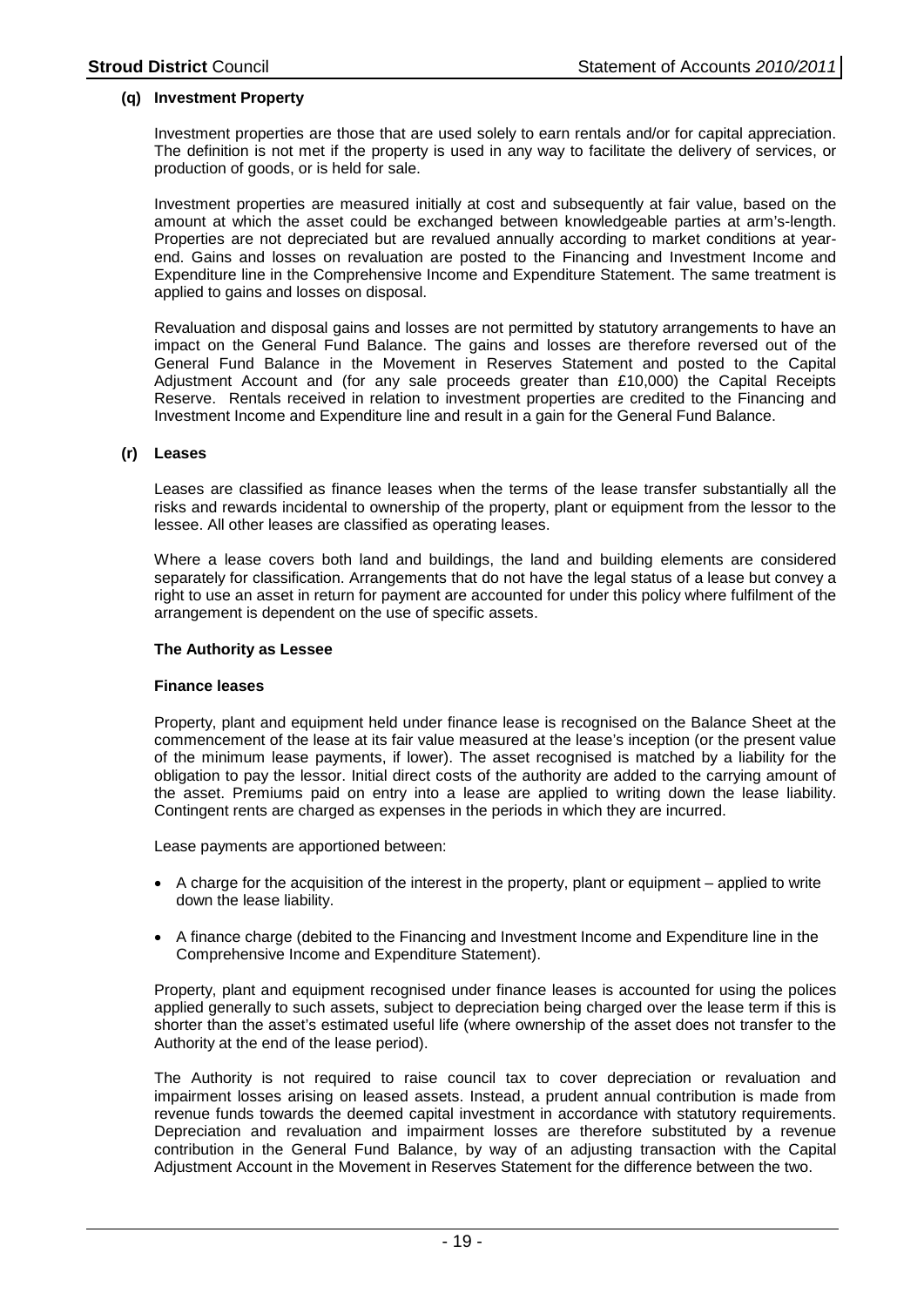#### **Operating leases**

Rentals paid under operating leases are charged to the Comprehensive Income and Expenditure Statement as an expense of the services benefiting from use of the leased property, plant, or equipment. Charges are made on a straight-line basis over the life of the lease, even if this does not match the pattern of payments (e.g. there is a rent-free period at the commencement of the lease).

#### **The Authority as Lessor**

#### **Finance leases**

Where the Authority grants a finance lease over a property or an item of plant or equipment, the relevant asset is written out of the Balance Sheet as a disposal. At the commencement of the lease, the carrying amount of the asset in the Balance Sheet (whether Property, Plant and Equipment or Assets Held for Sale) is written off to the Other Operating Expenditure line in the Comprehensive Income and Expenditure Statement as part of the gain or loss on disposal. A gain, representing the Authority's net investment in the lease, is credited to the same line in the Comprehensive Income and Expenditure Statement also as part of the gain or loss on disposal (i.e. netted off against the carrying value of the asset at the time of disposal), matched by a lease (long-term debtor) asset in the Balance Sheet.

Lease rentals receivable are apportioned between:

- A charge for the acquisition of the interest in the property applied to write down the lease debtor (together with any premiums received).
- Finance income (credited to the Financing and Investment Income and Expenditure line in the Comprehensive Income and Expenditure Statement).

The gain credited to the Comprehensive Income and Expenditure Statement on disposal is not permitted by statute to increase the General Fund Balance and is required to be treated as a capital receipt. Where a premium has been received, this is posted out of the General Fund Balance to the Capital Receipts Reserve in the Movement in Reserves Statement. Where the amount due in relation to the lease asset is to be settled by the payment of rentals in future financial years, this is posted out of the General Fund Balance to the Deferred Capital Receipts Reserve. When the future rentals are received, the element for the capital receipt for the disposal of the asset is used to write down the lease debtor. At this point, the deferred capital receipts are transferred to the Capital Receipts Reserve.

The written-off value of disposals is not a charge against council tax, as the cost of fixed assets is fully provided for under separate arrangements for capital financing. Amounts are therefore appropriated to the Capital Adjustment Account from the General Fund Balance in the Movement in Reserves Statement.

#### **Operating leases**

Where the Authority grants an operating lease over a property or an item of plant or equipment, the asset is retained in the Balance Sheet. Rental income is credited to the Other Operating Expenditure line in the Comprehensive Income and Expenditure Statement. Credits are made on a straight-line basis over the life of the lease even if this does not match the pattern of payments, (e.g. there is a premium paid at the commencement of the lease). Initial direct costs incurred in negotiating and arranging the lease are added to the carrying amount of the relevant asset and charged as an expense over the lease term on the same basis as rental income.

#### **(s) Overheads and Support Services**

The costs of overheads and support services are charged to those that benefit from the supply or service in accordance with the costing principles of the CIPFA *Best Value Accounting Code of Practice 2010 (BVACOP)*. The total absorption costing principle is used – the full cost of overheads and support services are shared between users in proportion to the benefits received, with the exception of: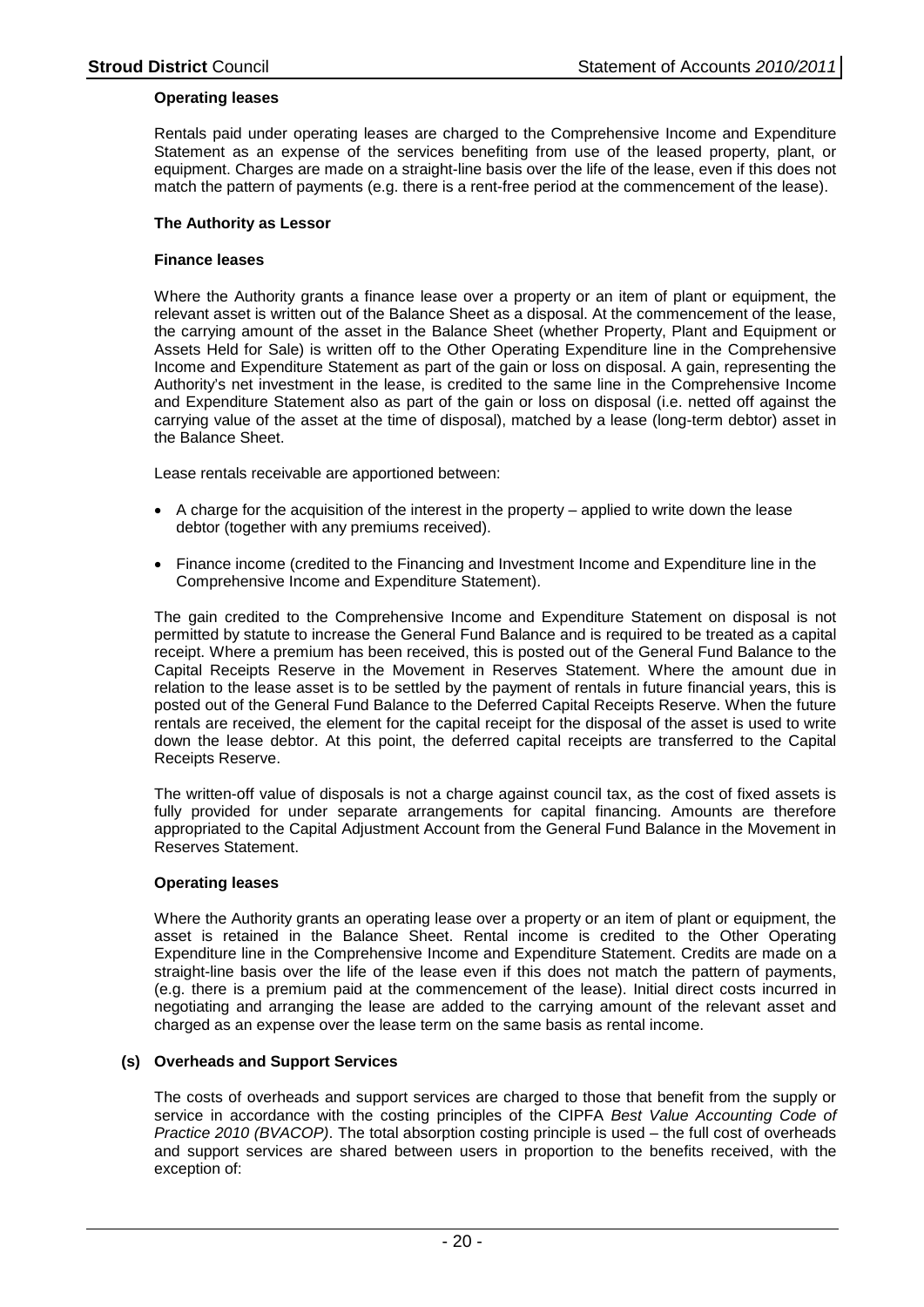- Corporate and Democratic Core costs relating to the Council's status as a multi-functional, democratic organisation.
- Non Distributed Costs the cost of discretionary benefits awarded to employees retiring early and impairment losses chargeable on Assets Held for Sale.

These two cost categories are defined in BVACOP and accounted for as separate headings in the Comprehensive Income and Expenditure Statement, as part of Net Expenditure on Continuing Services.

Recharges are made on the basis of time allocations with the exceptions of debtors and creditors (transaction numbers), payroll and personnel (employee numbers) and office overheads (floor areas).

### **(t) Property, Plant and Equipment**

Assets that have physical substance and are held for use in the production or supply of goods or services, for rental to others, or for administrative purposes and that are expected to be used during more than one financial year are classified as Property, Plant and Equipment.

### **Recognition**

Expenditure on the acquisition, creation or enhancement of Property, Plant and Equipment is capitalised on an accruals basis, provided that it is probable that the future economic benefits or service potential associated with the item will flow to the Authority and the cost of the item can be measured reliably. Expenditure that maintains but does not add to an asset's potential to deliver future economic benefits or service potential (e.g. repairs and maintenance) is charged as an expense when it is incurred.

The Council's capitalisation de minimis is £20,000, except for where the sum of the assets is significant, such as public conveniences and car parks. Additionally, items below the de minimis limit may be capitalised and included on the asset register if, for example, they are deemed portable and attractive. The same limit applies in respect of assets with major components, which are recognised separately when the cost is significant in relation to the total cost of the item.

#### **Measurement**

Assets are initially measured at cost, comprising:

- The purchase price.
- Any costs attributable to bringing the asset to the location and condition necessary for it to be capable of operating in the manner intended by management.

The authority does not capitalise borrowing costs incurred whilst assets are under construction.

The cost of assets acquired other than by purchase is deemed to be its fair value, unless the acquisition does not have commercial substance (i.e. it will not lead to a variation in the cash flows of the Authority). In the latter case, where an asset is acquired via an exchange, the cost of the acquisition is the carrying amount of the asset given up by the Authority.

Donated assets are measured initially at fair value. The difference between fair value and any consideration paid is credited to the Taxation and Non-Specific Grant Income line of the Comprehensive Income and Expenditure Statement, unless the donation has been made conditionally. Until conditions are satisfied, the gain is held in the Donated Assets Account. Where gains are credited to the Comprehensive Income and Expenditure Statement, they are reversed out of the General Fund Balance to the Capital Adjustment Account in the Movement in Reserves Statement.

Assets are then carried in the Balance Sheet using the following measurement bases:

- Infrastructure, community assets and assets under construction depreciated historical cost.
- Dwellings fair value, determined using the basis of existing use value for social housing (EUV-SH).
- All other classes of asset fair value, determined as the amount that would be paid for the asset in its existing use (existing use value – EUV).

Where there is no market-based evidence of fair value because of the specialist nature of an asset, depreciated replacement cost (DRC) is used an estimate of fair value.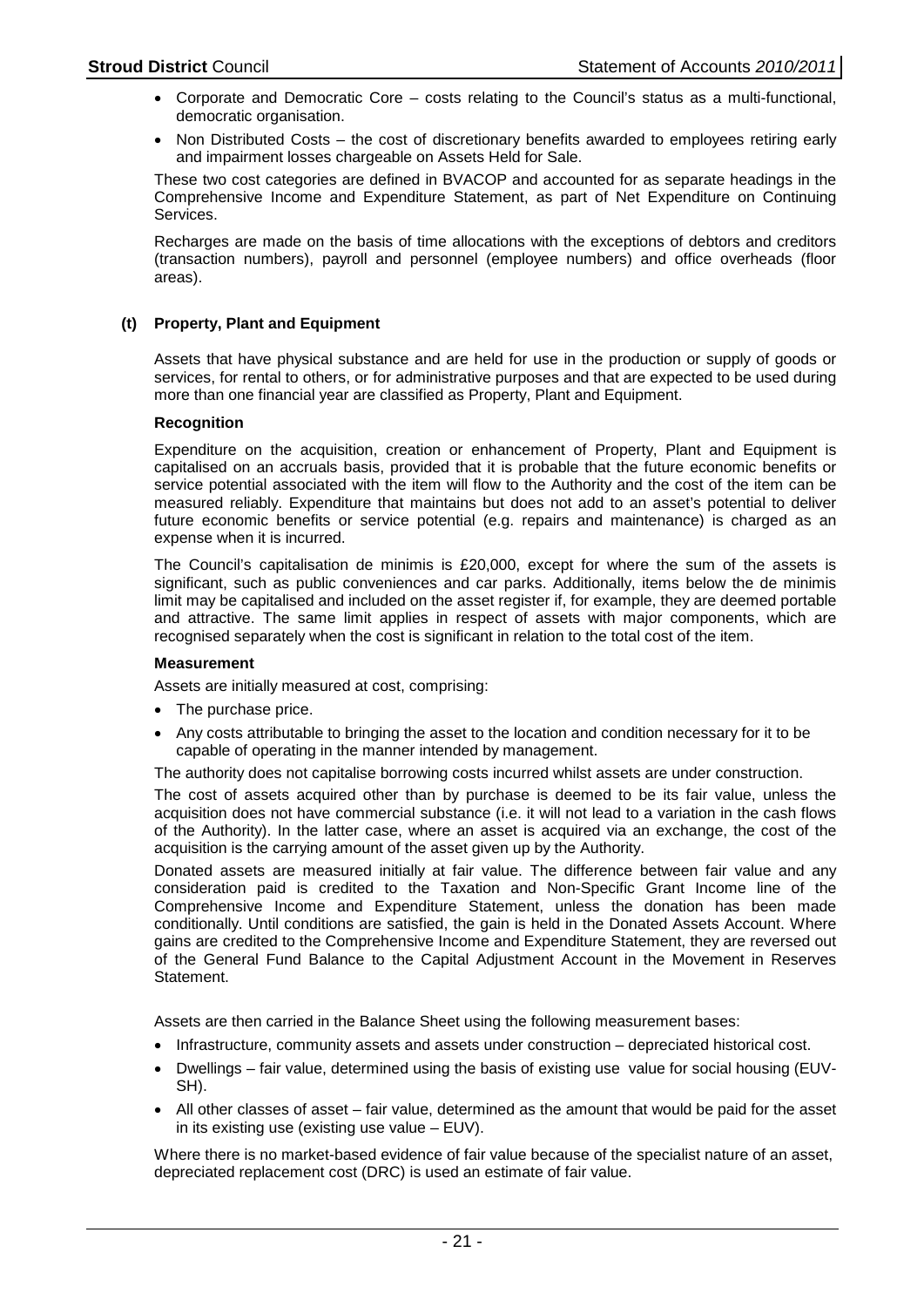Where there are non-property assets that have short useful lives or low values (or both), depreciated historical cost basis is used as a proxy for fair value.

Assets included in the Balance Sheet at fair value are revalued sufficiently regularly to ensure that their carrying amount is not materially different from their fair value at year-end, but as a minimum, every five years. Increases in valuations are matched by credits to the Revaluation Reserve to recognise unrealised gains. Exceptionally, gains might be credited to the Comprehensive Income and Expenditure Statement where they arise from the reversal of a loss previously charged to a service.

Where decreases in value are identified, they are accounted for by:

- Where there is a balance of revaluation gains for the asset in the Revaluation Reserve, the carrying amount of the asset is written down against that balance (up to the amount of the accumulated gain).
- Where there is no balance in the Revaluation Reserve or an insufficient balance, the carrying amount of the asset is written down against the relevant service line(s) in the Comprehensive Income and Expenditure Statement.

The Revaluation Reserve contains revaluation gains recognised since 1 April 2007 only, the date of its formal implementation. Gains arising before that date have been consolidated into the Capital Adjustment Account.

#### **Impairment**

Assets are assessed at each year-end as to whether there is any indication that an asset may be impaired. Where indications exist and any possible differences are estimated to be material, the recoverable amount of the asset is estimated and, where this is less than the carrying amount of the asset, an impairment loss is recognised for the shortfall.

Where impairment losses are identified, they are accounted for by:

- Where there is a balance of revaluation gains for the asset in the Revaluation Reserve, the carrying amount of the asset is written down against that balance (up to the amount of the accumulated gains).
- Where there is no balance in the Revaluation Reserve or an insufficient balance, the carrying amount of the asset is written down against the relevant service line(s) in the Comprehensive Income and Expenditure Statement.
- Where an impairment loss is reversed subsequently, the reversal is credited to the relevant service line(s) in the Comprehensive Income and Expenditure Statement up to the amount of the original loss, adjusted for depreciation that would have been charged if the loss had not been recognised.

#### **Depreciation**

Depreciation is provided for on all Property, Plant and Equipment assets by the systematic allocation of their depreciable amounts over their useful lives. An exception is made for assets without a determinable finite useful life (i.e. freehold land and certain Community Assets) and assets that are not yet available for use (i.e. assets under construction).

Depreciation is calculated on the following bases:

- Dwellings and other buildings straight-line allocation over the life of the property as estimated by the valuer.
- Vehicles, plant, furniture and equipment straight-line allocation of the value of each class of assets in the Balance Sheet, as advised by a suitably qualified officer.
- Infrastructure straight-line allocation up to 30 years.

Where an item of Property, Plant and Equipment asset has major components whose cost is significant in relation to the total cost of the item, the components are depreciated separately.

Revaluation gains are also depreciated, with an amount equal to the difference between current value depreciation charged on assets and the depreciation that would have been chargeable based on their historical cost being transferred each year from the Revaluation Reserve to the Capital Adjustment Account.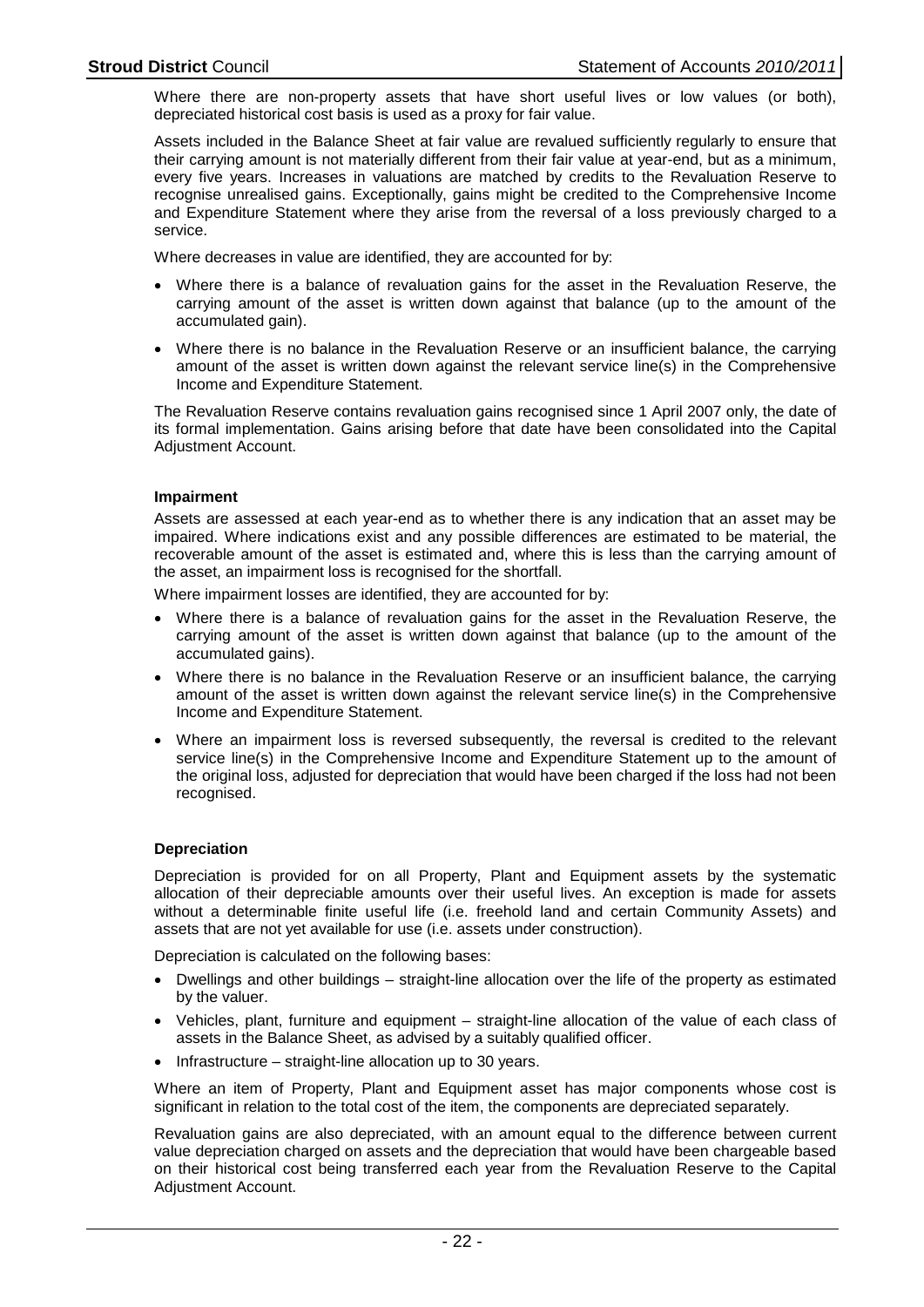#### **Disposals and Non-Current Assets Held for Sale**

When it becomes probable that the carrying amount of an asset will be recovered principally through a sale transaction rather than through its continuing use, it is reclassified as an Asset Held for Sale. The asset is revalued immediately before reclassification and then carried at the lower of this amount and fair value less costs to sell. Where there is a subsequent decrease to fair value less costs to sell, the loss is posted to the Other Operating Expenditure line in the Comprehensive Income and Expenditure Statement. Gains in fair value are recognised only up to the amount of any losses previously recognised in the Surplus or Deficit on Provision of Services. Depreciation is not charged on Assets Held for Sale.

If assets no longer meet the criteria to be classified as Assets Held for Sale, they are reclassified back to non-current assets and valued at the lower of their carrying amount before they were classified as held for sale, adjusted for depreciation, amortisation or revaluations that would have been recognised had they not been classified as Held for Sale, and their recoverable amount at the date of the decision not to sell.

Assets that are to be abandoned or scrapped are not reclassified as Assets Held for Sale.

When an asset is disposed of or decommissioned, the carrying amount of the asset in the Balance Sheet (whether Property, Plant and Equipment or Assets Held for Sale) is written off to the Other Operating Expenditure line in the Comprehensive Income and Expenditure Statement as part of the gain or loss on disposal. Receipts from disposals (if any) are credited to the same line in the Comprehensive Income and Expenditure Statement also as part of the gain or loss on disposal (i.e. netted off against the carrying value of the asset at the time of disposal). Any revaluation gains accumulated for the asset in the Revaluation Reserve are transferred to the Capital Adjustment Account.

Amounts received for disposal in excess of £10,000 are categorised as capital receipts. A proportion of receipts relating to housing disposals (75% for dwellings, 50% for land and other assets, net of statutory deductions and allowances) is payable to the Government. The balance of receipts is required to be credited to the Capital Receipts Reserve, and can then only be used for new capital investment or set aside to reduce the Council's underlying need to borrow (the capital financing requirement). Receipts are appropriated to the reserve from the General Fund Balance in the Movement in Reserves Statement.

The written-off value of disposals is not a charge against council tax, as the cost of the fixed assets is fully provided for under separate arrangements for capital financing. Amounts are appropriated to the Capital Adjustment Account from the General Fund Balance in the Movement in Reserves Statement.

#### **(u) Provisions, Contingent Liabilities and Contingent Assets**

#### **Provisions**

Provisions are made where an event has taken place that gives the Authority a legal or constructive obligation that probably requires settlement by a transfer of economic benefits or service potential, and a reliable estimate can be made of the amount of the obligation. For instance, the Authority may be involved in a court case that could eventually result in the making of a settlement or the payment of compensation.

Provisions are charged as an expense to the appropriate service line in the Comprehensive Income and Expenditure Statement in the year that the Authority becomes aware of the obligation, and are measured at the best estimate at the balance sheet date of the expenditure required to settle the obligation, taking into account relevant risks and certainties.

When payments are eventually made, they are charged to the provision carried in the Balance Sheet. Estimated settlements are reviewed at the end of each financial year – where it becomes less than probable that a transfer of economic benefits will now be required (or a lower settlement than anticipated is made), the provision is reversed and credited back to the relevant service.

Where some or all of the payment required to settle a provision is expected to be recovered (e.g. from an insurance claim), this is only recognised as income for the relevant service if it is virtually certain that reimbursement will be received if the Authority settles the obligation.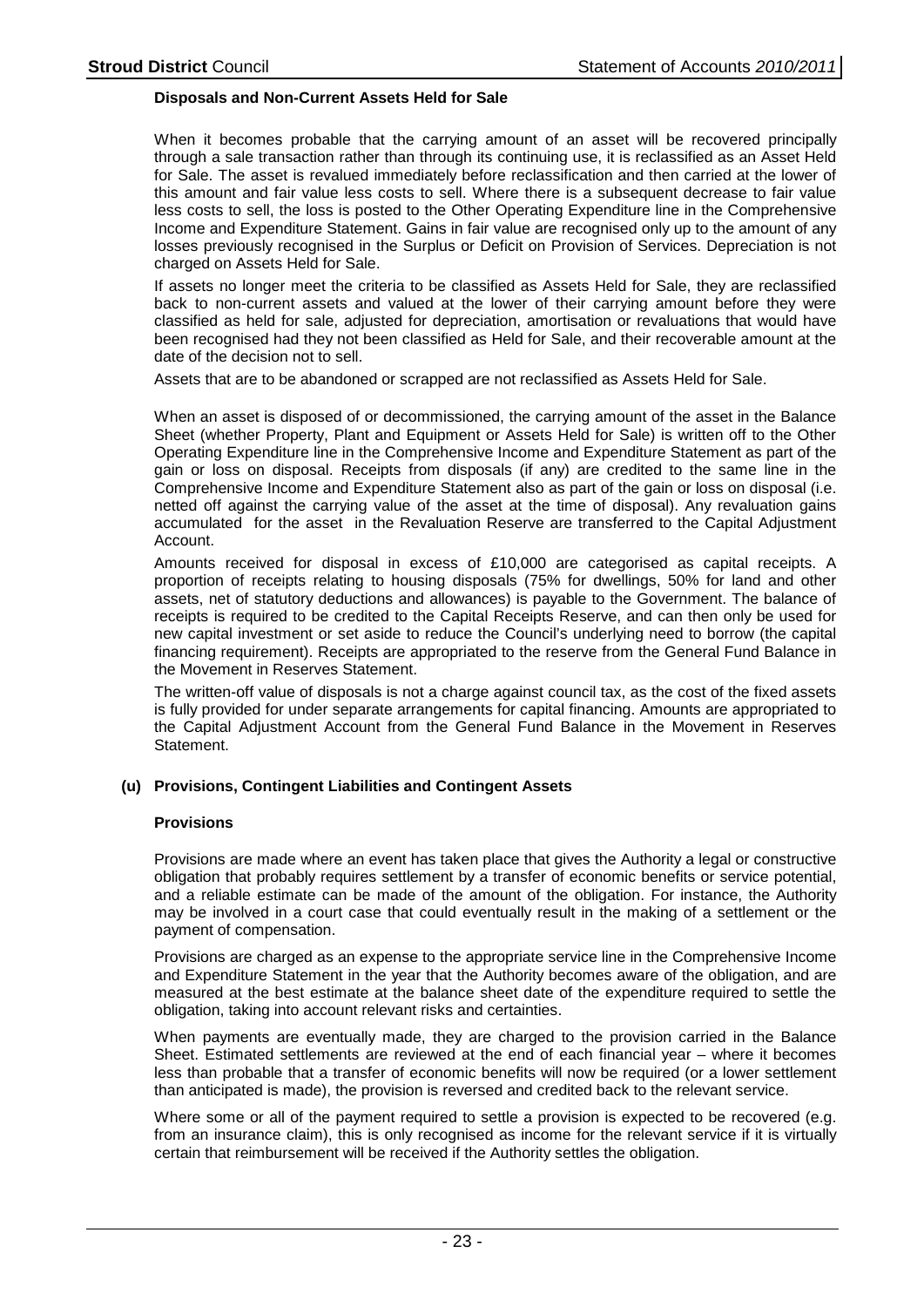#### **Contingent Liabilities**

A contingent liability arises where an event has taken place that gives the Authority a possible obligation whose existence will only be confirmed by the occurrence or otherwise of uncertain future events not wholly within the control of the authority. Contingent liabilities also arise in circumstances where a provision would otherwise be made but either it is not probable that an outflow of resources will be required or the amount of the obligation cannot be measured reliably.

Contingent liabilities are not recognised in the Balance Sheet but disclosed in a note to the accounts.

#### **Contingent Assets**

A contingent asset arises where an event has taken place that gives the authority a possible asset whose existence will only be confirmed by the occurrence or otherwise of uncertain future events not wholly within the control of the Authority.

Contingent assets are not recognised in the Balance Sheet but disclosed in a note to the accounts where it is probable that there will be an inflow of economic benefits or service potential.

#### **(v) Reserves**

The Authority sets aside specific amounts as reserves for future policy purposes or to cover contingencies. Reserves are created by appropriating amounts out of the General Fund Balance in the Movement in Reserves Statement. When expenditure to be financed from a reserve is incurred, it is charged to the appropriate service in that year to score against the Surplus or Deficit on the Provision of Services in the Comprehensive Income and Expenditure Statement. The reserve is then appropriated back into the General Fund Balance in the Movement in Reserves Statement so that there is no net charge against council tax for the expenditure.

Certain reserves are kept to manage the accounting processes for non-current assets, financial instruments, retirement and employee benefits and do not represent usable resources for the Authority – these reserves are explained in the relevant policies.

#### **(w) Revenue Expenditure Funded from Capital Under Statute**

Expenditure incurred during the year that may be capitalised under statutory provisions but that does not result in the creation of a non-current asset, has been charged as expenditure to the relevant service in the Comprehensive Income and Expenditure Statement in the year. Where the Council has determined to meet the cost of this expenditure from existing capital resources or by borrowing, a transfer in the Movement in Reserves Statement from the General Fund Balance to the Capital Adjustment Account then reverses out the amounts charged so there is no impact on the level of council tax.

#### **(x) Value Added Tax**

VAT payable is included as an expense only to the extent that it is not recoverable from Her Majesty's Revenue and Customs. VAT receivable is excluded from income.

## **2. Accounting Standards Issued, not Adopted**

Financial Reporting Standard (FRS 30) on Heritage Assets has been issued, but not yet adopted by the Code. FRS 30 will be adopted as part of the 2011-12 Statement of Accounts.

The Council operates the 'Museum in the Park' in Stroud, and many of the artefacts included in the museum will be affected by the adoption of FRS 30, as they will come under the new definition of 'Heritage Assets'. For insurance purposes the Council has an insurance value of just over £1m for the assets contained within the collection. Under FRS 30, these assets require a formal valuation. The assets have not previously been classified as Community Assets, as many artefacts have no formal value at all and the Council is custodian of these assets but does not own them. It is not expected, therefore, that there will be an increase in the value of assets recorded on the Balance Sheet under Non-Current Assets. If there were an increase, it would have a matching credit in the Capital Adjustment Account.

Full disclosure notes for any adjustments resulting from the adoption of FRS 30 will be included in the 2011-12 Statement of Accounts.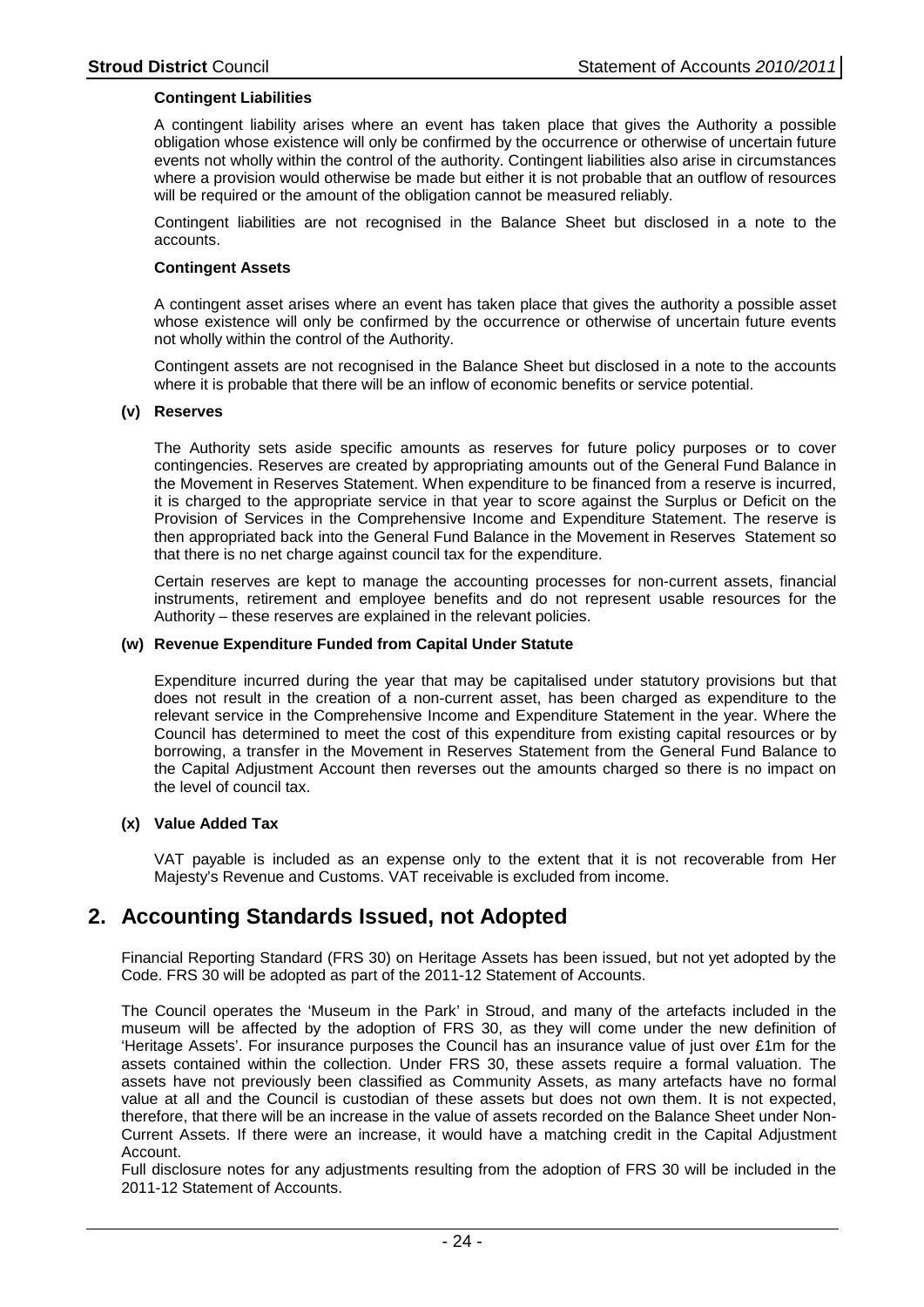## 3. **Critical Judgements in Applying Accounting Policies**

In applying the accounting policies set out in Note 1, the Council has had to make certain judgements about complex transactions or those involving uncertainty about future events. The critical judgements made in the Statement of Accounts are:

- The Authority has £3m deposited with Glitnir Bank, Iceland which, together with accrued interest is overdue repayment. The matter is currently being processed through the Icelandic courts. This issue is being dealt with nationally by the Local Government Association who consider that prospects for recovery are good. The Authority, however, has had to impair these deposits in 2009/10 and has used a capitalisation direction to spread the costs in accordance with accounting practice. As a consequence, a prudent approach has been adopted in 2010/11 to not follow the accounting treatment recommended by LAAP Bulletin 82 Update 4 released by CIPFA in May 2011. Contrary to the accounting treatment recommended in the bulletin, a prudent approach dictates that no revaluation of the financial instrument will take place until a final settlement has been determined and received.
- The canal project continues in earnest, and significant sums of money will be managed by the Authority over the next few years to deliver this major infrastructure scheme, which includes nearly £12m of heritage lottery funding. The land aspects of this project are managed separately by the Stroud Valleys Canal Company in which the Authority has representation, but it does not have access to benefits or exposure to the risk of a potential loss so there is no group relationship.
- There is a high degree of uncertainty about future levels of funding for local government. However, the Authority has determined that this uncertainty is not yet sufficient to provide an indication that the assets of the Authority might be impaired as a result of a need to close facilities and reduce levels of service provision.

## 4. **Assumptions made about the Future and other Major Sources of Estimation Uncertainty**

The Statement of Accounts contains estimated figures that are based on assumptions made by the Authority about the future or that are otherwise uncertain. Estimates are made taking into account historical experience, current trends and other relevant factors. However, because balances cannot be determined with certainty, actual results could be materially different from the assumptions and estimates.

As well as the items described in Note 3, the items in the Authority's Balance Sheet at 31 March 2011 for which there is a significant risk of material adjustment in the forthcoming financial year are as follows:

| <b>Item</b>                      | <b>Uncertainties</b>                                                                                                                                                                                                                                                                                                                                                                                                                             | <b>Effect if Actual Results Differ from</b>                                                                                                                                                                                                                                                                                                                                                                                                                             |
|----------------------------------|--------------------------------------------------------------------------------------------------------------------------------------------------------------------------------------------------------------------------------------------------------------------------------------------------------------------------------------------------------------------------------------------------------------------------------------------------|-------------------------------------------------------------------------------------------------------------------------------------------------------------------------------------------------------------------------------------------------------------------------------------------------------------------------------------------------------------------------------------------------------------------------------------------------------------------------|
|                                  |                                                                                                                                                                                                                                                                                                                                                                                                                                                  | <b>Assumptions</b>                                                                                                                                                                                                                                                                                                                                                                                                                                                      |
| Property, Plant and<br>Equipment | Assets are depreciated over useful lives<br>that are dependent on assumptions about<br>the level of repairs and maintenance that<br>will be incurred in relation to individual<br>assets. The current economic climate<br>makes it uncertain that the Authority will<br>be able to sustain its current spending on<br>repairs and maintenance, bringing into<br>doubt the useful lives assigned to assets.                                       | If the useful life of assets is reduced,<br>depreciation increases and the carrying<br>amount of the asset falls. It is estimated that<br>the annual depreciation charge for buildings<br>would increase for every year that useful<br>lives had to be reduced.                                                                                                                                                                                                         |
| Pensions Liability               | Estimation of the net liability to pay<br>pensions depends on a number of<br>complex judgements relating to the<br>discount rate used, the rate at which<br>salaries are projected to increase,<br>changes in retirement ages, mortality<br>rates and expected returns on pension<br>fund assets. A firm of consulting<br>actuaries, Hymans Robertson LLP, is<br>engaged to provide the authority with<br>expert advice about the assumptions to | The effects on the net pensions liability of<br>changes in individual assumptions can be<br>measured. For instance, a 0.5% increase in<br>the discount rate assumption would result in<br>a decrease in the pension liability of<br>£6.795m.<br>However, the assumptions interact in<br>complex ways. During 2010/11, the<br>Authority's actuaries advised that the net<br>pensions liability had decreased by £7.849m<br>as a result of estimates being corrected as a |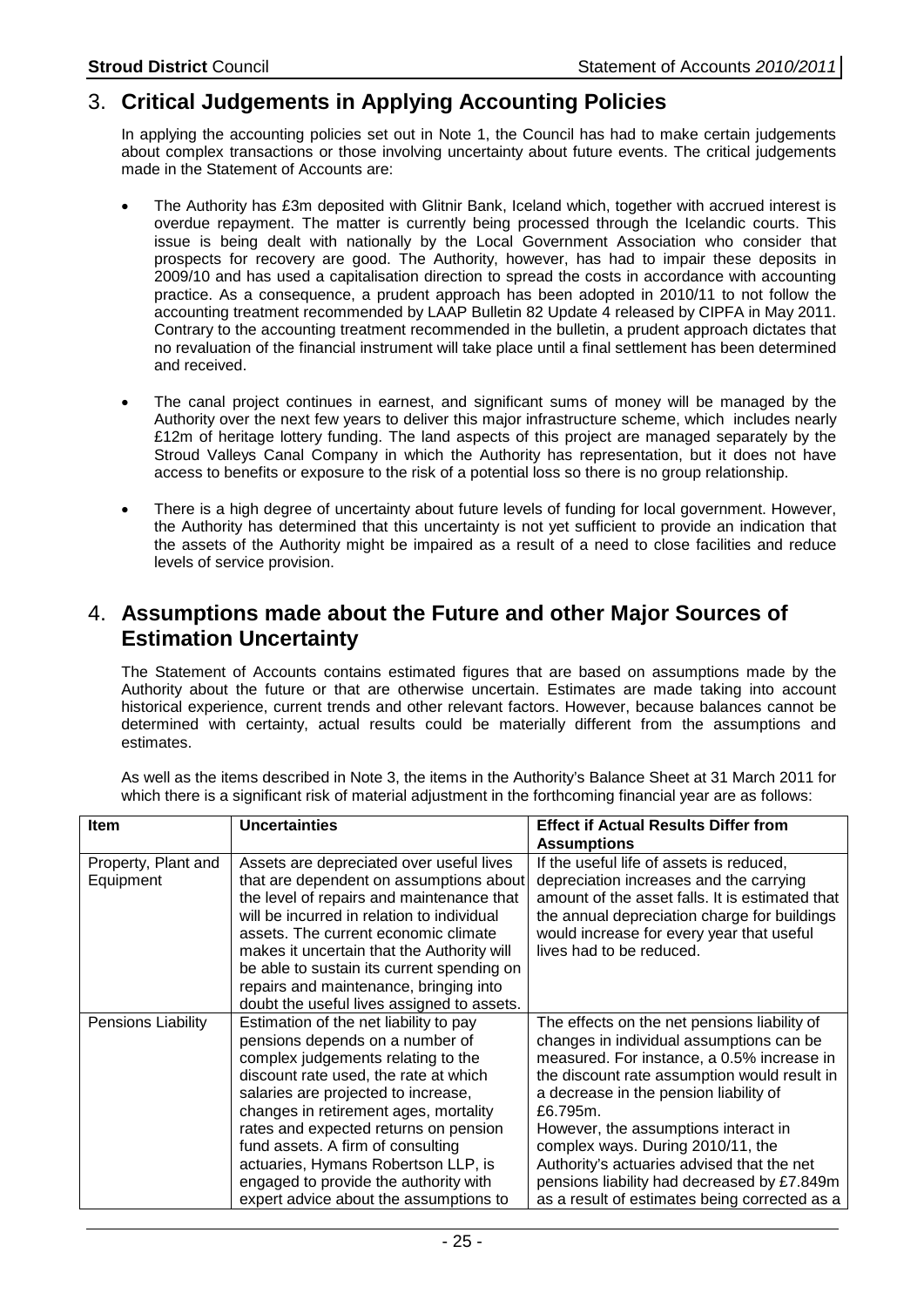|         | be applied.                                                                                                                                                                                                                                                                                                                                                                 | result of experience and decreased by<br>£11.243m attributable to updating of<br>assumptions.                                                                                                                                                                          |
|---------|-----------------------------------------------------------------------------------------------------------------------------------------------------------------------------------------------------------------------------------------------------------------------------------------------------------------------------------------------------------------------------|------------------------------------------------------------------------------------------------------------------------------------------------------------------------------------------------------------------------------------------------------------------------|
| Glitnir | The priority status of the Council's<br>investments with Icelandic banks is being<br>contested in Icelandic courts. Currently<br>the investments have been deemed to<br>have priority status, but this is subject to<br>further appeal. A prudent approach has<br>been adopted to retain the protection of a<br>capitalisation direction granted and<br>applied in 2009/10. | If the appeal against priority status is<br>unsuccessful then it is likely that the<br>capitalised loss of £2.25m could be reversed.<br>The carrying amount of Glitnir investments<br>are currently £782k and shown in Short Term<br>Investments on the balance sheet. |

## 5. **Material Items of Income and Expense**

The nature & amount of material items not separately disclosed on the face of the CI&E Statement are as follows:-

- Disposal of the Rackfield Car Park in Dursley to Sainsbury's for £1.9m as part of the new superstore development.
- Changes to the pension fund liabilities as a result of the change from RPI to CPI for future pension increases, and actuarial gains from a revaluation of the fund (see Note 41).
- Over £3m was spent on the canal regeneration scheme (see page 3, summary of Financial Year).

## 6. **Events after the Balance Sheet Date**

On 1 April 2011 Icelandic Courts found in favour of reinstating priority creditor status to local authority depositors with Glitnir bank. However, this is subject to further appeal in the Icelandic Courts later in 2011.

## **7. Exceptional Items**

Exceptional items are ones not expected to occur frequently. They can for example include items such as large-scale redundancies, emergency expenditure and costs of industrial action. In 2010/2011 there were no exceptional items.

## **8. First Time Adoption of IFRS**

This is the first year that the Council has been required to prepare its accounts in accordance with IFRS. As part of the transition to the new accounting standards, the Council had to restate its balance sheet as at 1 April 2009 (the transition date) and its accounts for the year ended 31 March 2010. This has resulted in a number of changes to the published accounts. The effects of these changes are summarised in the tables that follow:-

## **Reconciliation of 2009/2010 Surplus(-) / Deficit for the year under UK GAAP to Surplus(-) / Deficit for the year under IFRS**

| (Surplus) / Deficit for 2009/2010 under UK GAAP | £000<br>10.608 |
|-------------------------------------------------|----------------|
| IAS 17 Leases                                   |                |
| IAS 19 Employee Benefits                        | -2             |
| IAS 16 Property, Plant and Equipment            |                |
| IAS 40 Investment Properties                    |                |
| IAS 20 Grants                                   | $-1,425$       |
| (Surplus) / Deficit for 2009/2010 under IFRS    | 9,181          |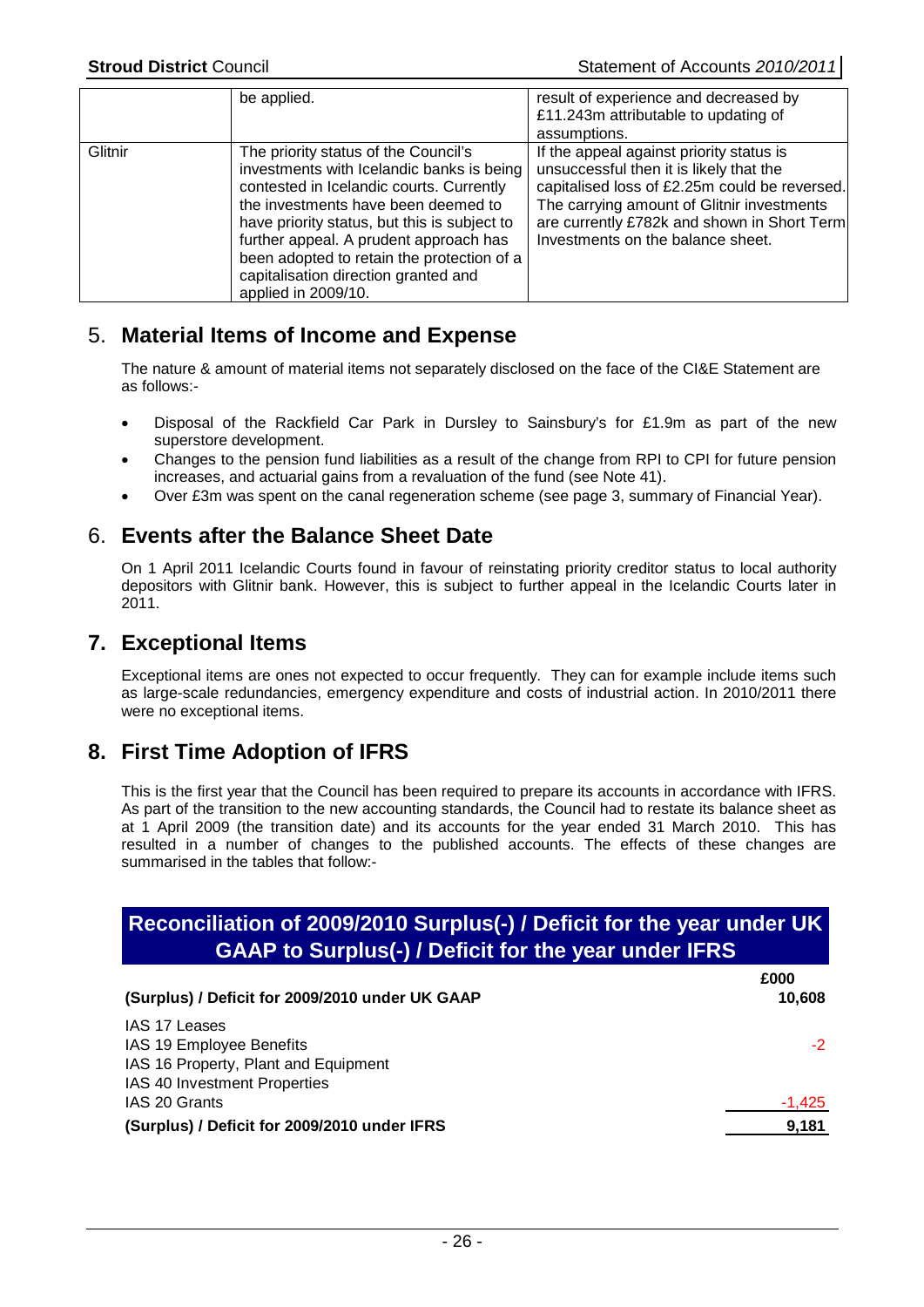$\overline{a}$ 

| <b>Reconciliation of UK GAAP Reserves to IFRS Usable Reserves as at</b> |                |                |                        |                 |                  |                     |  |  |  |
|-------------------------------------------------------------------------|----------------|----------------|------------------------|-----------------|------------------|---------------------|--|--|--|
|                                                                         | 31 March 2010  |                |                        |                 |                  |                     |  |  |  |
|                                                                         |                |                | <b>Usable Reserves</b> |                 |                  |                     |  |  |  |
|                                                                         | General        | <b>Housing</b> | Earmarked              | Capital         | Capital          | <b>Total Usable</b> |  |  |  |
| 2009-10                                                                 | Fund           | Revenue        | Revenue                | <b>Receipts</b> | Grants           | <b>Reserves</b>     |  |  |  |
|                                                                         | <b>Balance</b> | <b>Account</b> | <b>Reserves</b>        | Reserve         | <b>Unapplied</b> |                     |  |  |  |
|                                                                         | £000           | £000           | £000                   | £000            | £000             | £000                |  |  |  |
| 31 March 2010 UK GAAP Closing Balances                                  | 2,815          | 2,456          | 5,692                  | 1,663           |                  | 12,626              |  |  |  |
| Opening IFRS adjustments as at 31 March 2009:                           |                |                |                        |                 |                  |                     |  |  |  |
| IAS 17 Leases                                                           |                |                |                        |                 |                  |                     |  |  |  |
| IAS 19 Employee Benefits                                                |                |                |                        |                 |                  |                     |  |  |  |
| IAS 16 Property, Plant and Equipment                                    |                |                |                        |                 |                  |                     |  |  |  |
| IAS 40 Investment Properties                                            |                |                |                        |                 |                  |                     |  |  |  |
| IAS 20 Grants                                                           |                |                |                        | 106             | 98               | 204                 |  |  |  |
| 2009/2010 IFRS adjustments:                                             |                |                |                        |                 |                  |                     |  |  |  |
| <b>IAS 17 Leases</b>                                                    |                |                |                        |                 |                  |                     |  |  |  |
| IAS 19 Employee Benefits                                                |                |                |                        |                 |                  |                     |  |  |  |
| IAS 16 Property, Plant and Equipment                                    |                |                |                        |                 |                  |                     |  |  |  |
| IAS 40 Investment Properties                                            |                |                |                        |                 |                  |                     |  |  |  |
| IAS 20 Grants                                                           |                |                |                        |                 |                  |                     |  |  |  |
| 31 March 2010 IFRS Closing Balances                                     | 2,815          | 2,456          | 5,692                  | 1,769           | 98               | 12,830              |  |  |  |

#### **Reconciliation of UK GAAP Reserves to IFRS Unsable Reserves as at 31 March 2010**

|                                                                                                                                                                                     |                        |                     |                                  | <b>Unusable Reserves</b>               |                                                           |                                                                 |                                                                        |                              |
|-------------------------------------------------------------------------------------------------------------------------------------------------------------------------------------|------------------------|---------------------|----------------------------------|----------------------------------------|-----------------------------------------------------------|-----------------------------------------------------------------|------------------------------------------------------------------------|------------------------------|
| 2009/10                                                                                                                                                                             | Revaluation<br>Reserve | Pensions<br>Reserve | Capital<br>Adjustment<br>Account | <b>Deferred</b><br>Capital<br>Receipts | <b>Collection</b><br>Fund<br>Adjustment<br><b>Account</b> | Financial<br><b>Instruments</b><br>Adjustment<br><b>Account</b> | <b>Accumulating</b><br><b>Absences</b><br>Adjustment<br><b>Account</b> | Total<br>Unsable<br>Reserves |
|                                                                                                                                                                                     | £000                   | £000                | £000                             | £000                                   | £000                                                      | £000                                                            | £000                                                                   | £000                         |
| 31 March 2010 UK GAAP Closing Balances                                                                                                                                              | 7,361                  | $-53,450$           | 260,892                          | 19                                     | 60                                                        |                                                                 |                                                                        | 214,877                      |
| Opening IFRS adjustments as at 31 March 2009:<br>IAS 17 Leases<br>IAS 19 Employee Benefits<br>IAS 16 Property, Plant and Equipment<br>IAS 40 Investment Properties<br>IAS 20 Grants | $-1,263$               |                     | 1,274<br>2,167                   |                                        |                                                           |                                                                 | $-158$                                                                 | $-158$<br>11<br>2,167        |
| 2009/2010 IFRS adjustments:<br>IAS 17 Leases<br>IAS 19 Employee Benefits<br>IAS 16 Property, Plant and Equipment<br>IAS 40 Investment Properties                                    |                        |                     | $-117$                           |                                        |                                                           |                                                                 |                                                                        | $-117$                       |
| IAS 20 Grants<br>31 March 2010 IFRS Closing Balances                                                                                                                                | 6,098                  | $-53,450$           | 264,216                          | 19                                     | 60                                                        |                                                                 | $-156$                                                                 | 216,782                      |

The tables include the following material movements from the first time adoption of IFRS:

Investment Properties – balances held on the Revaluation Reserve for prior year revaluations have been written off to the Capital Adjustment Account in accordance with IAS 40.

Grants – Government Grants Deferred have been removed from the Balance Sheet and written off to the Capital Adjustment Account in accordance with IAS 20.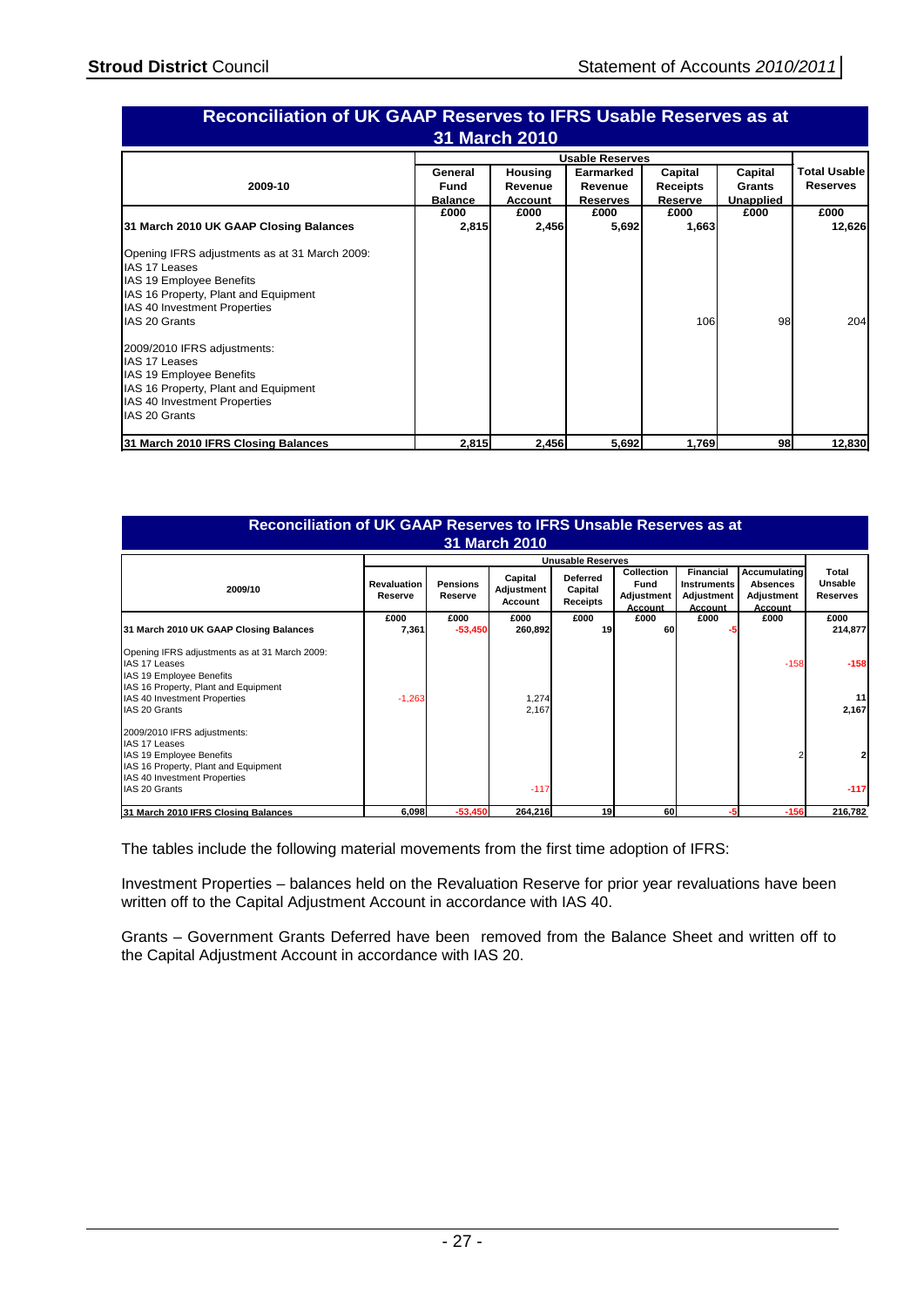## **9. Adjustments between Accounting Basis and Funding Basis under Regulations**

This note details the adjustments that are made to the total comprehensive income and expenditure recognised by the authority in the year in accordance with proper accounting practice, to the resources that are specified by statutory provisions as being available to the Authority to meet future capital and revenue expenditure.

## **Adjustments between Accounting Basis & Funding Basis under Regulations 2010-11**

|                                                                                                                                                             |          | Movement |          |          |           |                |
|-------------------------------------------------------------------------------------------------------------------------------------------------------------|----------|----------|----------|----------|-----------|----------------|
|                                                                                                                                                             | General  | Housing  | Capital  | Major    | Capital   | in Unusable    |
| 2010-11                                                                                                                                                     | Fund     | Revenue  | Receipts | Repairs  | Grants    | Reserves       |
|                                                                                                                                                             | Balance  | Account  | Reserve  | Reserve  | Unapplied |                |
|                                                                                                                                                             | £000     | £000     | £000     | £000     | £000      | £000           |
| Adjustments primarily involving the Capital Adjustment Account:                                                                                             |          |          |          |          |           |                |
| Reversal of items debited or credited to the Comprehensive Income and<br><b>Expenditure Statement:</b>                                                      |          |          |          |          |           |                |
| Charges for depreciation and impairment of non-current assets                                                                                               | $-262$   | $-4.527$ |          |          |           | 4.789          |
| Revaluation losses on Property, Plant and Equipment                                                                                                         | $-524$   | 9,420    |          |          |           | $-8,896$       |
| Movements in the market value of Investment Properties                                                                                                      | $-456$   |          |          |          |           | 456            |
| Amortisation of intangible assets                                                                                                                           | $-47$    |          |          |          |           | 47             |
| Movement in the Donated Assets Account                                                                                                                      |          |          |          |          |           |                |
| Revenue expenditure funded from capital under statute                                                                                                       | $-4,892$ |          |          |          |           | 4,892          |
| Amounts of non-current assets written off on disposal or sale as part of the gain<br>Ioss on disposal to the Comprehensive Income and Expenditure Statement | $-381$   | $-687$   |          |          |           | 1,068          |
| Insertion of items not debited or credited to the Comprehensive Income                                                                                      |          |          |          |          |           |                |
| and Expenditure Statement:                                                                                                                                  |          |          |          |          |           |                |
| Statutory provision for the financing of capital investment                                                                                                 |          |          |          |          |           |                |
| Capital expenditure charged against the General Fund and HRA balances                                                                                       | 263      | 2,424    |          |          |           | $-2,687$       |
| Adjustments primarily involving the Capital Grants Unapplied Account:                                                                                       |          |          |          |          |           |                |
| Capital grants and contributions applied credited to the Comprehensive Income                                                                               |          |          |          |          |           |                |
| and Expenditure Statement                                                                                                                                   | 3,312    |          |          |          | $-3,312$  |                |
| Application of grants to capital financing transferred to the Capital Adjustment                                                                            |          |          |          |          |           |                |
| Account                                                                                                                                                     |          |          |          |          | 2,843     | $-2,843$       |
| Adjustments primarily involving the Capital Receipts Reserve:                                                                                               |          |          |          |          |           |                |
| Transfer of cash sale proceeds credited as part of the gain / loss on disposal to                                                                           |          |          |          |          |           |                |
| the Comprehensive Income and Expenditure Statement                                                                                                          | 3,152    |          | $-3,152$ |          |           |                |
| Use of the Capital Receipts Reserve to finance new capital expenditure                                                                                      |          |          | 2,263    |          |           | $-2,263$       |
| Contribution from the Capital Receipts Reserve towards administrative costs of                                                                              |          |          |          |          |           |                |
| non-current asset disposals                                                                                                                                 |          |          | 25       |          |           | $-25$          |
| Contribution from the Capital Receipts Reserve to finance the payments to the<br>Government capital receipts pool                                           | $-903$   |          | 734      |          |           | 169            |
| Transfer from Deferred Capital Receipts Reserve upon receipt of cash                                                                                        |          |          | -2       |          |           | $\overline{2}$ |
| Adjustments primarily involving the Deferred                                                                                                                |          |          |          |          |           |                |
| <b>Capital Receipts Reserve:</b>                                                                                                                            |          |          |          |          |           |                |
| Transfer of deferred sale proceeds credited as part of the gain / loss on                                                                                   |          |          |          |          |           |                |
| disposal to the Comprehensive Income and Expenditure Statement                                                                                              |          |          |          |          |           |                |
| Adjustment primarily involving the Major Repairs Reserve:                                                                                                   |          |          |          |          |           |                |
| Reversal of Major Repairs Allowance credited to the HRA                                                                                                     |          | 2,654    |          | $-2,654$ |           |                |
| Use of the Major Repairs Reserve to finance new capital expenditure                                                                                         |          |          |          | 2,654    |           | $-2.654$       |
| Adjustment primarily involving the Financial Instruments Adjustment                                                                                         |          |          |          |          |           |                |
| Account:                                                                                                                                                    |          |          |          |          |           |                |
| Amount by which finance costs charged to the Comprehensive Income and                                                                                       |          |          |          |          |           |                |
| Expenditure Statement are different from finance costs charged in the year in                                                                               |          |          |          |          |           |                |
| accordance with statutory requirements                                                                                                                      |          | 5        |          |          |           | -5             |
| Adjustment primarily involving the Pensions Reserve:                                                                                                        |          |          |          |          |           |                |
| Reversal of items relating to retirement benefits debited or credited to the                                                                                |          |          |          |          |           |                |
| Comprehensive Income and Expenditure Statement (see Note 41)                                                                                                | 5,370    |          |          |          |           | $-5,370$       |
| Employer's pensions contributions and direct payments to pensioners payable<br>in the year                                                                  | 2,068    |          |          |          |           | $-2,068$       |
|                                                                                                                                                             |          |          |          |          |           |                |
| Adjustment primarily involving the Collection Fund Adjustment Account:                                                                                      |          |          |          |          |           |                |
| Amount by which council tax income credited to the Comprehensive Income                                                                                     |          |          |          |          |           |                |
| and Expenditure Statement is different from council tax income calculated for                                                                               |          |          |          |          |           |                |
| the year in accordance with statutory requirements                                                                                                          | 67       |          |          |          |           | $-67$          |
| Adjustment primarily involving the Accumulated Absences Account:                                                                                            |          |          |          |          |           |                |
| Amount by which officer remuneration charged to the Comprehensive Income                                                                                    |          |          |          |          |           |                |
| and Expenditure Statement on an accruals basis is different from remuneration                                                                               |          |          |          |          |           |                |
| chargeable in the year in accordance with statutory requirements                                                                                            | 9        | $-12$    |          | 0        |           | 3<br>$-15,452$ |
| <b>Total Adjustments</b>                                                                                                                                    | 6,776    | 9,277    | $-132$   |          | $-469$    |                |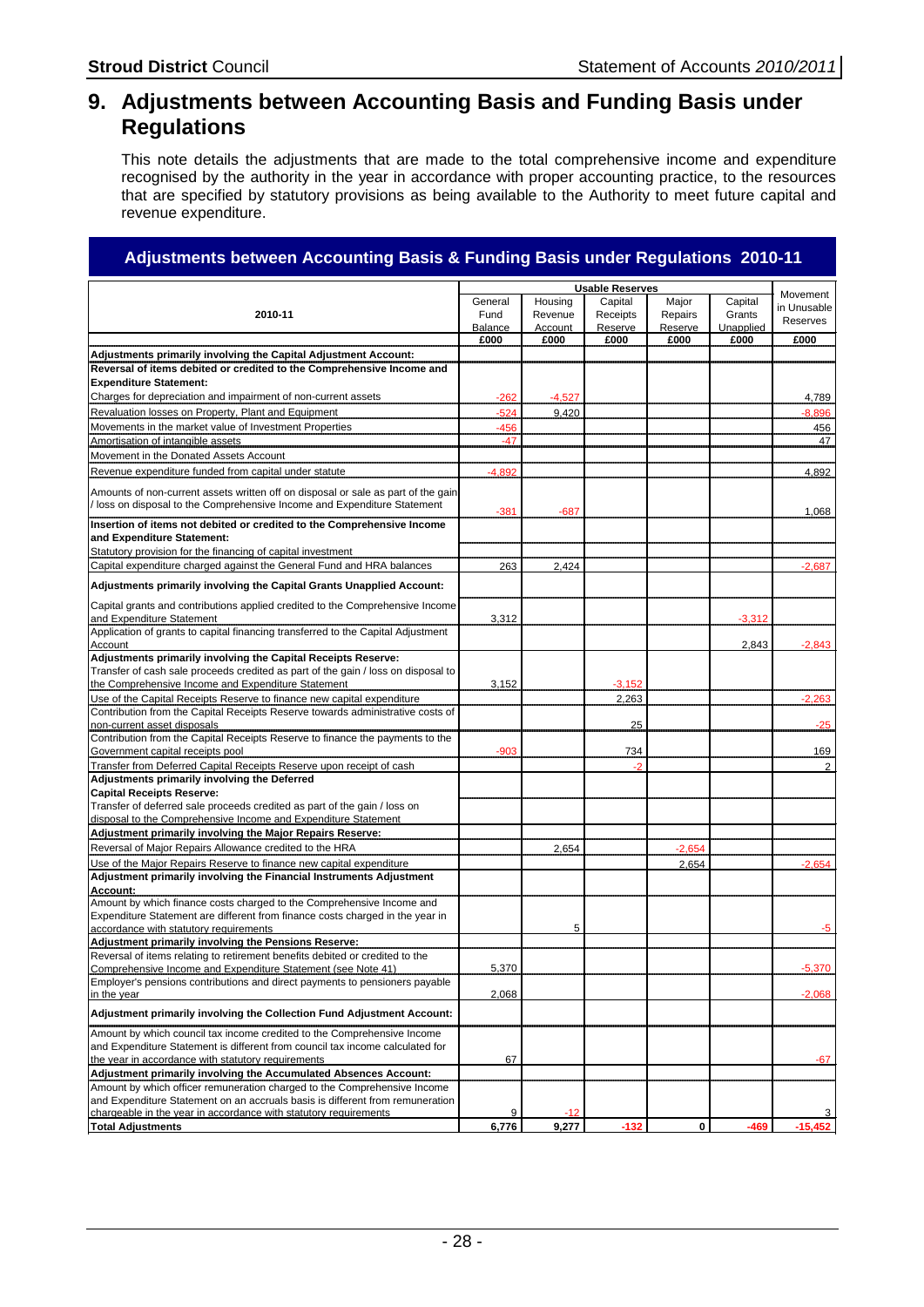## **Adjustments between Accounting Basis & Funding Basis under Regulations 2009-10**

| Housing<br>Capital<br>General<br>Capital<br>Major<br>in<br>Unusable<br>2009-10 Comparative Figures<br>Fund<br>Revenue<br>Grants<br>Receipts<br>Repairs<br>Reserve<br>Reserve<br>Unapplied<br>Reserves<br>Balance<br>Account<br>£000<br>£000<br>£000<br>£000<br>£000<br>£000<br>Adjustments primarily involving the Capital Adjustment Account:<br>Reversal of items debited or credited to the Comprehensive Income and<br><b>Expenditure Statement:</b><br>Charges for depreciation and impairment of non-current assets<br>$-5,582$<br>2,560<br>3,022<br>Revaluation losses on Property, Plant and Equipment<br>$-169$<br>$-17,604$<br>Movements in the market value of Investment Properties<br>Amortisation of intangible assets<br>-42<br>42<br>Movement in the Donated Assets Account<br>Revenue expenditure funded from capital under statute<br>$-2,113$<br>Amounts of non-current assets written off on disposal or sale as part of the gain<br>/ loss on disposal to the Comprehensive Income and Expenditure Statement<br>$-671$<br>671<br>Insertion of items not debited or credited to the Comprehensive Income<br>and Expenditure Statement:<br>Statutory provision for the financing of capital investment<br>$-2,250$<br>Capital expenditure charged against the General Fund and HRA balances<br>230<br>205<br>$-435$<br>Adjustments primarily involving the Capital Grants Unapplied Account:<br>Capital grants and contributions applied credited to the Comprehensive Income<br>and Expenditure Statement<br>1,542<br>$-1,542$<br>Application of grants to capital financing transferred to the Capital Adjustment<br>Account<br>1,500<br>Adjustments primarily involving the Capital Receipts Reserve:<br>Transfer of cash sale proceeds credited as part of the gain / loss on disposal to<br>the Comprehensive Income and Expenditure Statement<br>391<br>-488<br>Use of the Capital Receipts Reserve to finance new capital expenditure<br>887<br>$-887$<br>Contribution from the Capital Receipts Reserve towards administrative costs of<br>non-current asset disposals<br>Contribution from the Capital Receipts Reserve to finance the payments to the<br>Government capital receipts pool<br>$-230$<br>306<br>-76<br>Transfer from Deferred Capital Receipts Reserve upon receipt of cash<br>-8<br>8<br>Adjustments primarily involving the Deferred Capital Receipts Reserve:<br>Transfer of deferred sale proceeds credited as part of the gain / loss on<br>disposal to the Comprehensive Income and Expenditure Statement<br>Adjustment primarily involving the Major Repairs Reserve:<br>Reversal of Major Repairs Allowance credited to the HRA<br>4,083<br>-4,083<br>Use of the Major Repairs Reserve to finance new capital expenditure<br>4,083<br>Adjustment primarily involving the Financial Instruments Adjustment<br>Account:<br>Amount by which finance costs charged to the Comprehensive Income and<br>Expenditure Statement are different from finance costs charged in the year in<br>accordance with statutory requirements<br>281<br>281<br><b>Adjustment primarily involving the Pensions Reserve:</b><br>Reversal of items relating to retirement benefits debited or credited to the<br>Comprehensive Income and Expenditure Statement (see Note 41)<br>$-3,142$<br>215<br>Employer's pensions contributions and direct payments to pensioners payable<br>in the year<br>1,974<br>Adjustment primarily involving the Collection Fund Adjustment Account:<br>Amount by which council tax income credited to the Comprehensive Income<br>and Expenditure Statement is different from council tax income calculated for<br>the year in accordance with statutory requirements<br>19<br>Adjustment primarily involving the Accumulated Absences Account: | <b>Usable Reserves</b> |  |  |  | Movement |  |
|-----------------------------------------------------------------------------------------------------------------------------------------------------------------------------------------------------------------------------------------------------------------------------------------------------------------------------------------------------------------------------------------------------------------------------------------------------------------------------------------------------------------------------------------------------------------------------------------------------------------------------------------------------------------------------------------------------------------------------------------------------------------------------------------------------------------------------------------------------------------------------------------------------------------------------------------------------------------------------------------------------------------------------------------------------------------------------------------------------------------------------------------------------------------------------------------------------------------------------------------------------------------------------------------------------------------------------------------------------------------------------------------------------------------------------------------------------------------------------------------------------------------------------------------------------------------------------------------------------------------------------------------------------------------------------------------------------------------------------------------------------------------------------------------------------------------------------------------------------------------------------------------------------------------------------------------------------------------------------------------------------------------------------------------------------------------------------------------------------------------------------------------------------------------------------------------------------------------------------------------------------------------------------------------------------------------------------------------------------------------------------------------------------------------------------------------------------------------------------------------------------------------------------------------------------------------------------------------------------------------------------------------------------------------------------------------------------------------------------------------------------------------------------------------------------------------------------------------------------------------------------------------------------------------------------------------------------------------------------------------------------------------------------------------------------------------------------------------------------------------------------------------------------------------------------------------------------------------------------------------------------------------------------------------------------------------------------------------------------------------------------------------------------------------------------------------------------------------------------------------------------------------------------------------------------------------------------------------------------------------------------------------------------------------------------------------------------------------------------------------------------------------------------------------------------------|------------------------|--|--|--|----------|--|
|                                                                                                                                                                                                                                                                                                                                                                                                                                                                                                                                                                                                                                                                                                                                                                                                                                                                                                                                                                                                                                                                                                                                                                                                                                                                                                                                                                                                                                                                                                                                                                                                                                                                                                                                                                                                                                                                                                                                                                                                                                                                                                                                                                                                                                                                                                                                                                                                                                                                                                                                                                                                                                                                                                                                                                                                                                                                                                                                                                                                                                                                                                                                                                                                                                                                                                                                                                                                                                                                                                                                                                                                                                                                                                                                                                                                           |                        |  |  |  |          |  |
| 17,773<br>2,113                                                                                                                                                                                                                                                                                                                                                                                                                                                                                                                                                                                                                                                                                                                                                                                                                                                                                                                                                                                                                                                                                                                                                                                                                                                                                                                                                                                                                                                                                                                                                                                                                                                                                                                                                                                                                                                                                                                                                                                                                                                                                                                                                                                                                                                                                                                                                                                                                                                                                                                                                                                                                                                                                                                                                                                                                                                                                                                                                                                                                                                                                                                                                                                                                                                                                                                                                                                                                                                                                                                                                                                                                                                                                                                                                                                           |                        |  |  |  |          |  |
|                                                                                                                                                                                                                                                                                                                                                                                                                                                                                                                                                                                                                                                                                                                                                                                                                                                                                                                                                                                                                                                                                                                                                                                                                                                                                                                                                                                                                                                                                                                                                                                                                                                                                                                                                                                                                                                                                                                                                                                                                                                                                                                                                                                                                                                                                                                                                                                                                                                                                                                                                                                                                                                                                                                                                                                                                                                                                                                                                                                                                                                                                                                                                                                                                                                                                                                                                                                                                                                                                                                                                                                                                                                                                                                                                                                                           |                        |  |  |  |          |  |
|                                                                                                                                                                                                                                                                                                                                                                                                                                                                                                                                                                                                                                                                                                                                                                                                                                                                                                                                                                                                                                                                                                                                                                                                                                                                                                                                                                                                                                                                                                                                                                                                                                                                                                                                                                                                                                                                                                                                                                                                                                                                                                                                                                                                                                                                                                                                                                                                                                                                                                                                                                                                                                                                                                                                                                                                                                                                                                                                                                                                                                                                                                                                                                                                                                                                                                                                                                                                                                                                                                                                                                                                                                                                                                                                                                                                           |                        |  |  |  |          |  |
|                                                                                                                                                                                                                                                                                                                                                                                                                                                                                                                                                                                                                                                                                                                                                                                                                                                                                                                                                                                                                                                                                                                                                                                                                                                                                                                                                                                                                                                                                                                                                                                                                                                                                                                                                                                                                                                                                                                                                                                                                                                                                                                                                                                                                                                                                                                                                                                                                                                                                                                                                                                                                                                                                                                                                                                                                                                                                                                                                                                                                                                                                                                                                                                                                                                                                                                                                                                                                                                                                                                                                                                                                                                                                                                                                                                                           |                        |  |  |  |          |  |
|                                                                                                                                                                                                                                                                                                                                                                                                                                                                                                                                                                                                                                                                                                                                                                                                                                                                                                                                                                                                                                                                                                                                                                                                                                                                                                                                                                                                                                                                                                                                                                                                                                                                                                                                                                                                                                                                                                                                                                                                                                                                                                                                                                                                                                                                                                                                                                                                                                                                                                                                                                                                                                                                                                                                                                                                                                                                                                                                                                                                                                                                                                                                                                                                                                                                                                                                                                                                                                                                                                                                                                                                                                                                                                                                                                                                           |                        |  |  |  |          |  |
|                                                                                                                                                                                                                                                                                                                                                                                                                                                                                                                                                                                                                                                                                                                                                                                                                                                                                                                                                                                                                                                                                                                                                                                                                                                                                                                                                                                                                                                                                                                                                                                                                                                                                                                                                                                                                                                                                                                                                                                                                                                                                                                                                                                                                                                                                                                                                                                                                                                                                                                                                                                                                                                                                                                                                                                                                                                                                                                                                                                                                                                                                                                                                                                                                                                                                                                                                                                                                                                                                                                                                                                                                                                                                                                                                                                                           |                        |  |  |  |          |  |
|                                                                                                                                                                                                                                                                                                                                                                                                                                                                                                                                                                                                                                                                                                                                                                                                                                                                                                                                                                                                                                                                                                                                                                                                                                                                                                                                                                                                                                                                                                                                                                                                                                                                                                                                                                                                                                                                                                                                                                                                                                                                                                                                                                                                                                                                                                                                                                                                                                                                                                                                                                                                                                                                                                                                                                                                                                                                                                                                                                                                                                                                                                                                                                                                                                                                                                                                                                                                                                                                                                                                                                                                                                                                                                                                                                                                           |                        |  |  |  |          |  |
|                                                                                                                                                                                                                                                                                                                                                                                                                                                                                                                                                                                                                                                                                                                                                                                                                                                                                                                                                                                                                                                                                                                                                                                                                                                                                                                                                                                                                                                                                                                                                                                                                                                                                                                                                                                                                                                                                                                                                                                                                                                                                                                                                                                                                                                                                                                                                                                                                                                                                                                                                                                                                                                                                                                                                                                                                                                                                                                                                                                                                                                                                                                                                                                                                                                                                                                                                                                                                                                                                                                                                                                                                                                                                                                                                                                                           |                        |  |  |  |          |  |
|                                                                                                                                                                                                                                                                                                                                                                                                                                                                                                                                                                                                                                                                                                                                                                                                                                                                                                                                                                                                                                                                                                                                                                                                                                                                                                                                                                                                                                                                                                                                                                                                                                                                                                                                                                                                                                                                                                                                                                                                                                                                                                                                                                                                                                                                                                                                                                                                                                                                                                                                                                                                                                                                                                                                                                                                                                                                                                                                                                                                                                                                                                                                                                                                                                                                                                                                                                                                                                                                                                                                                                                                                                                                                                                                                                                                           |                        |  |  |  |          |  |
|                                                                                                                                                                                                                                                                                                                                                                                                                                                                                                                                                                                                                                                                                                                                                                                                                                                                                                                                                                                                                                                                                                                                                                                                                                                                                                                                                                                                                                                                                                                                                                                                                                                                                                                                                                                                                                                                                                                                                                                                                                                                                                                                                                                                                                                                                                                                                                                                                                                                                                                                                                                                                                                                                                                                                                                                                                                                                                                                                                                                                                                                                                                                                                                                                                                                                                                                                                                                                                                                                                                                                                                                                                                                                                                                                                                                           |                        |  |  |  |          |  |
|                                                                                                                                                                                                                                                                                                                                                                                                                                                                                                                                                                                                                                                                                                                                                                                                                                                                                                                                                                                                                                                                                                                                                                                                                                                                                                                                                                                                                                                                                                                                                                                                                                                                                                                                                                                                                                                                                                                                                                                                                                                                                                                                                                                                                                                                                                                                                                                                                                                                                                                                                                                                                                                                                                                                                                                                                                                                                                                                                                                                                                                                                                                                                                                                                                                                                                                                                                                                                                                                                                                                                                                                                                                                                                                                                                                                           |                        |  |  |  |          |  |
|                                                                                                                                                                                                                                                                                                                                                                                                                                                                                                                                                                                                                                                                                                                                                                                                                                                                                                                                                                                                                                                                                                                                                                                                                                                                                                                                                                                                                                                                                                                                                                                                                                                                                                                                                                                                                                                                                                                                                                                                                                                                                                                                                                                                                                                                                                                                                                                                                                                                                                                                                                                                                                                                                                                                                                                                                                                                                                                                                                                                                                                                                                                                                                                                                                                                                                                                                                                                                                                                                                                                                                                                                                                                                                                                                                                                           |                        |  |  |  |          |  |
|                                                                                                                                                                                                                                                                                                                                                                                                                                                                                                                                                                                                                                                                                                                                                                                                                                                                                                                                                                                                                                                                                                                                                                                                                                                                                                                                                                                                                                                                                                                                                                                                                                                                                                                                                                                                                                                                                                                                                                                                                                                                                                                                                                                                                                                                                                                                                                                                                                                                                                                                                                                                                                                                                                                                                                                                                                                                                                                                                                                                                                                                                                                                                                                                                                                                                                                                                                                                                                                                                                                                                                                                                                                                                                                                                                                                           |                        |  |  |  |          |  |
|                                                                                                                                                                                                                                                                                                                                                                                                                                                                                                                                                                                                                                                                                                                                                                                                                                                                                                                                                                                                                                                                                                                                                                                                                                                                                                                                                                                                                                                                                                                                                                                                                                                                                                                                                                                                                                                                                                                                                                                                                                                                                                                                                                                                                                                                                                                                                                                                                                                                                                                                                                                                                                                                                                                                                                                                                                                                                                                                                                                                                                                                                                                                                                                                                                                                                                                                                                                                                                                                                                                                                                                                                                                                                                                                                                                                           |                        |  |  |  |          |  |
| 2,250<br>$-1,500$<br>97<br>$-4,083$<br>2,927<br>$-1,974$<br>-19                                                                                                                                                                                                                                                                                                                                                                                                                                                                                                                                                                                                                                                                                                                                                                                                                                                                                                                                                                                                                                                                                                                                                                                                                                                                                                                                                                                                                                                                                                                                                                                                                                                                                                                                                                                                                                                                                                                                                                                                                                                                                                                                                                                                                                                                                                                                                                                                                                                                                                                                                                                                                                                                                                                                                                                                                                                                                                                                                                                                                                                                                                                                                                                                                                                                                                                                                                                                                                                                                                                                                                                                                                                                                                                                           |                        |  |  |  |          |  |
|                                                                                                                                                                                                                                                                                                                                                                                                                                                                                                                                                                                                                                                                                                                                                                                                                                                                                                                                                                                                                                                                                                                                                                                                                                                                                                                                                                                                                                                                                                                                                                                                                                                                                                                                                                                                                                                                                                                                                                                                                                                                                                                                                                                                                                                                                                                                                                                                                                                                                                                                                                                                                                                                                                                                                                                                                                                                                                                                                                                                                                                                                                                                                                                                                                                                                                                                                                                                                                                                                                                                                                                                                                                                                                                                                                                                           |                        |  |  |  |          |  |
|                                                                                                                                                                                                                                                                                                                                                                                                                                                                                                                                                                                                                                                                                                                                                                                                                                                                                                                                                                                                                                                                                                                                                                                                                                                                                                                                                                                                                                                                                                                                                                                                                                                                                                                                                                                                                                                                                                                                                                                                                                                                                                                                                                                                                                                                                                                                                                                                                                                                                                                                                                                                                                                                                                                                                                                                                                                                                                                                                                                                                                                                                                                                                                                                                                                                                                                                                                                                                                                                                                                                                                                                                                                                                                                                                                                                           |                        |  |  |  |          |  |
|                                                                                                                                                                                                                                                                                                                                                                                                                                                                                                                                                                                                                                                                                                                                                                                                                                                                                                                                                                                                                                                                                                                                                                                                                                                                                                                                                                                                                                                                                                                                                                                                                                                                                                                                                                                                                                                                                                                                                                                                                                                                                                                                                                                                                                                                                                                                                                                                                                                                                                                                                                                                                                                                                                                                                                                                                                                                                                                                                                                                                                                                                                                                                                                                                                                                                                                                                                                                                                                                                                                                                                                                                                                                                                                                                                                                           |                        |  |  |  |          |  |
|                                                                                                                                                                                                                                                                                                                                                                                                                                                                                                                                                                                                                                                                                                                                                                                                                                                                                                                                                                                                                                                                                                                                                                                                                                                                                                                                                                                                                                                                                                                                                                                                                                                                                                                                                                                                                                                                                                                                                                                                                                                                                                                                                                                                                                                                                                                                                                                                                                                                                                                                                                                                                                                                                                                                                                                                                                                                                                                                                                                                                                                                                                                                                                                                                                                                                                                                                                                                                                                                                                                                                                                                                                                                                                                                                                                                           |                        |  |  |  |          |  |
|                                                                                                                                                                                                                                                                                                                                                                                                                                                                                                                                                                                                                                                                                                                                                                                                                                                                                                                                                                                                                                                                                                                                                                                                                                                                                                                                                                                                                                                                                                                                                                                                                                                                                                                                                                                                                                                                                                                                                                                                                                                                                                                                                                                                                                                                                                                                                                                                                                                                                                                                                                                                                                                                                                                                                                                                                                                                                                                                                                                                                                                                                                                                                                                                                                                                                                                                                                                                                                                                                                                                                                                                                                                                                                                                                                                                           |                        |  |  |  |          |  |
|                                                                                                                                                                                                                                                                                                                                                                                                                                                                                                                                                                                                                                                                                                                                                                                                                                                                                                                                                                                                                                                                                                                                                                                                                                                                                                                                                                                                                                                                                                                                                                                                                                                                                                                                                                                                                                                                                                                                                                                                                                                                                                                                                                                                                                                                                                                                                                                                                                                                                                                                                                                                                                                                                                                                                                                                                                                                                                                                                                                                                                                                                                                                                                                                                                                                                                                                                                                                                                                                                                                                                                                                                                                                                                                                                                                                           |                        |  |  |  |          |  |
|                                                                                                                                                                                                                                                                                                                                                                                                                                                                                                                                                                                                                                                                                                                                                                                                                                                                                                                                                                                                                                                                                                                                                                                                                                                                                                                                                                                                                                                                                                                                                                                                                                                                                                                                                                                                                                                                                                                                                                                                                                                                                                                                                                                                                                                                                                                                                                                                                                                                                                                                                                                                                                                                                                                                                                                                                                                                                                                                                                                                                                                                                                                                                                                                                                                                                                                                                                                                                                                                                                                                                                                                                                                                                                                                                                                                           |                        |  |  |  |          |  |
|                                                                                                                                                                                                                                                                                                                                                                                                                                                                                                                                                                                                                                                                                                                                                                                                                                                                                                                                                                                                                                                                                                                                                                                                                                                                                                                                                                                                                                                                                                                                                                                                                                                                                                                                                                                                                                                                                                                                                                                                                                                                                                                                                                                                                                                                                                                                                                                                                                                                                                                                                                                                                                                                                                                                                                                                                                                                                                                                                                                                                                                                                                                                                                                                                                                                                                                                                                                                                                                                                                                                                                                                                                                                                                                                                                                                           |                        |  |  |  |          |  |
|                                                                                                                                                                                                                                                                                                                                                                                                                                                                                                                                                                                                                                                                                                                                                                                                                                                                                                                                                                                                                                                                                                                                                                                                                                                                                                                                                                                                                                                                                                                                                                                                                                                                                                                                                                                                                                                                                                                                                                                                                                                                                                                                                                                                                                                                                                                                                                                                                                                                                                                                                                                                                                                                                                                                                                                                                                                                                                                                                                                                                                                                                                                                                                                                                                                                                                                                                                                                                                                                                                                                                                                                                                                                                                                                                                                                           |                        |  |  |  |          |  |
|                                                                                                                                                                                                                                                                                                                                                                                                                                                                                                                                                                                                                                                                                                                                                                                                                                                                                                                                                                                                                                                                                                                                                                                                                                                                                                                                                                                                                                                                                                                                                                                                                                                                                                                                                                                                                                                                                                                                                                                                                                                                                                                                                                                                                                                                                                                                                                                                                                                                                                                                                                                                                                                                                                                                                                                                                                                                                                                                                                                                                                                                                                                                                                                                                                                                                                                                                                                                                                                                                                                                                                                                                                                                                                                                                                                                           |                        |  |  |  |          |  |
|                                                                                                                                                                                                                                                                                                                                                                                                                                                                                                                                                                                                                                                                                                                                                                                                                                                                                                                                                                                                                                                                                                                                                                                                                                                                                                                                                                                                                                                                                                                                                                                                                                                                                                                                                                                                                                                                                                                                                                                                                                                                                                                                                                                                                                                                                                                                                                                                                                                                                                                                                                                                                                                                                                                                                                                                                                                                                                                                                                                                                                                                                                                                                                                                                                                                                                                                                                                                                                                                                                                                                                                                                                                                                                                                                                                                           |                        |  |  |  |          |  |
|                                                                                                                                                                                                                                                                                                                                                                                                                                                                                                                                                                                                                                                                                                                                                                                                                                                                                                                                                                                                                                                                                                                                                                                                                                                                                                                                                                                                                                                                                                                                                                                                                                                                                                                                                                                                                                                                                                                                                                                                                                                                                                                                                                                                                                                                                                                                                                                                                                                                                                                                                                                                                                                                                                                                                                                                                                                                                                                                                                                                                                                                                                                                                                                                                                                                                                                                                                                                                                                                                                                                                                                                                                                                                                                                                                                                           |                        |  |  |  |          |  |
|                                                                                                                                                                                                                                                                                                                                                                                                                                                                                                                                                                                                                                                                                                                                                                                                                                                                                                                                                                                                                                                                                                                                                                                                                                                                                                                                                                                                                                                                                                                                                                                                                                                                                                                                                                                                                                                                                                                                                                                                                                                                                                                                                                                                                                                                                                                                                                                                                                                                                                                                                                                                                                                                                                                                                                                                                                                                                                                                                                                                                                                                                                                                                                                                                                                                                                                                                                                                                                                                                                                                                                                                                                                                                                                                                                                                           |                        |  |  |  |          |  |
|                                                                                                                                                                                                                                                                                                                                                                                                                                                                                                                                                                                                                                                                                                                                                                                                                                                                                                                                                                                                                                                                                                                                                                                                                                                                                                                                                                                                                                                                                                                                                                                                                                                                                                                                                                                                                                                                                                                                                                                                                                                                                                                                                                                                                                                                                                                                                                                                                                                                                                                                                                                                                                                                                                                                                                                                                                                                                                                                                                                                                                                                                                                                                                                                                                                                                                                                                                                                                                                                                                                                                                                                                                                                                                                                                                                                           |                        |  |  |  |          |  |
|                                                                                                                                                                                                                                                                                                                                                                                                                                                                                                                                                                                                                                                                                                                                                                                                                                                                                                                                                                                                                                                                                                                                                                                                                                                                                                                                                                                                                                                                                                                                                                                                                                                                                                                                                                                                                                                                                                                                                                                                                                                                                                                                                                                                                                                                                                                                                                                                                                                                                                                                                                                                                                                                                                                                                                                                                                                                                                                                                                                                                                                                                                                                                                                                                                                                                                                                                                                                                                                                                                                                                                                                                                                                                                                                                                                                           |                        |  |  |  |          |  |
|                                                                                                                                                                                                                                                                                                                                                                                                                                                                                                                                                                                                                                                                                                                                                                                                                                                                                                                                                                                                                                                                                                                                                                                                                                                                                                                                                                                                                                                                                                                                                                                                                                                                                                                                                                                                                                                                                                                                                                                                                                                                                                                                                                                                                                                                                                                                                                                                                                                                                                                                                                                                                                                                                                                                                                                                                                                                                                                                                                                                                                                                                                                                                                                                                                                                                                                                                                                                                                                                                                                                                                                                                                                                                                                                                                                                           |                        |  |  |  |          |  |
|                                                                                                                                                                                                                                                                                                                                                                                                                                                                                                                                                                                                                                                                                                                                                                                                                                                                                                                                                                                                                                                                                                                                                                                                                                                                                                                                                                                                                                                                                                                                                                                                                                                                                                                                                                                                                                                                                                                                                                                                                                                                                                                                                                                                                                                                                                                                                                                                                                                                                                                                                                                                                                                                                                                                                                                                                                                                                                                                                                                                                                                                                                                                                                                                                                                                                                                                                                                                                                                                                                                                                                                                                                                                                                                                                                                                           |                        |  |  |  |          |  |
|                                                                                                                                                                                                                                                                                                                                                                                                                                                                                                                                                                                                                                                                                                                                                                                                                                                                                                                                                                                                                                                                                                                                                                                                                                                                                                                                                                                                                                                                                                                                                                                                                                                                                                                                                                                                                                                                                                                                                                                                                                                                                                                                                                                                                                                                                                                                                                                                                                                                                                                                                                                                                                                                                                                                                                                                                                                                                                                                                                                                                                                                                                                                                                                                                                                                                                                                                                                                                                                                                                                                                                                                                                                                                                                                                                                                           |                        |  |  |  |          |  |
|                                                                                                                                                                                                                                                                                                                                                                                                                                                                                                                                                                                                                                                                                                                                                                                                                                                                                                                                                                                                                                                                                                                                                                                                                                                                                                                                                                                                                                                                                                                                                                                                                                                                                                                                                                                                                                                                                                                                                                                                                                                                                                                                                                                                                                                                                                                                                                                                                                                                                                                                                                                                                                                                                                                                                                                                                                                                                                                                                                                                                                                                                                                                                                                                                                                                                                                                                                                                                                                                                                                                                                                                                                                                                                                                                                                                           |                        |  |  |  |          |  |
|                                                                                                                                                                                                                                                                                                                                                                                                                                                                                                                                                                                                                                                                                                                                                                                                                                                                                                                                                                                                                                                                                                                                                                                                                                                                                                                                                                                                                                                                                                                                                                                                                                                                                                                                                                                                                                                                                                                                                                                                                                                                                                                                                                                                                                                                                                                                                                                                                                                                                                                                                                                                                                                                                                                                                                                                                                                                                                                                                                                                                                                                                                                                                                                                                                                                                                                                                                                                                                                                                                                                                                                                                                                                                                                                                                                                           |                        |  |  |  |          |  |
|                                                                                                                                                                                                                                                                                                                                                                                                                                                                                                                                                                                                                                                                                                                                                                                                                                                                                                                                                                                                                                                                                                                                                                                                                                                                                                                                                                                                                                                                                                                                                                                                                                                                                                                                                                                                                                                                                                                                                                                                                                                                                                                                                                                                                                                                                                                                                                                                                                                                                                                                                                                                                                                                                                                                                                                                                                                                                                                                                                                                                                                                                                                                                                                                                                                                                                                                                                                                                                                                                                                                                                                                                                                                                                                                                                                                           |                        |  |  |  |          |  |
|                                                                                                                                                                                                                                                                                                                                                                                                                                                                                                                                                                                                                                                                                                                                                                                                                                                                                                                                                                                                                                                                                                                                                                                                                                                                                                                                                                                                                                                                                                                                                                                                                                                                                                                                                                                                                                                                                                                                                                                                                                                                                                                                                                                                                                                                                                                                                                                                                                                                                                                                                                                                                                                                                                                                                                                                                                                                                                                                                                                                                                                                                                                                                                                                                                                                                                                                                                                                                                                                                                                                                                                                                                                                                                                                                                                                           |                        |  |  |  |          |  |
|                                                                                                                                                                                                                                                                                                                                                                                                                                                                                                                                                                                                                                                                                                                                                                                                                                                                                                                                                                                                                                                                                                                                                                                                                                                                                                                                                                                                                                                                                                                                                                                                                                                                                                                                                                                                                                                                                                                                                                                                                                                                                                                                                                                                                                                                                                                                                                                                                                                                                                                                                                                                                                                                                                                                                                                                                                                                                                                                                                                                                                                                                                                                                                                                                                                                                                                                                                                                                                                                                                                                                                                                                                                                                                                                                                                                           |                        |  |  |  |          |  |
|                                                                                                                                                                                                                                                                                                                                                                                                                                                                                                                                                                                                                                                                                                                                                                                                                                                                                                                                                                                                                                                                                                                                                                                                                                                                                                                                                                                                                                                                                                                                                                                                                                                                                                                                                                                                                                                                                                                                                                                                                                                                                                                                                                                                                                                                                                                                                                                                                                                                                                                                                                                                                                                                                                                                                                                                                                                                                                                                                                                                                                                                                                                                                                                                                                                                                                                                                                                                                                                                                                                                                                                                                                                                                                                                                                                                           |                        |  |  |  |          |  |
|                                                                                                                                                                                                                                                                                                                                                                                                                                                                                                                                                                                                                                                                                                                                                                                                                                                                                                                                                                                                                                                                                                                                                                                                                                                                                                                                                                                                                                                                                                                                                                                                                                                                                                                                                                                                                                                                                                                                                                                                                                                                                                                                                                                                                                                                                                                                                                                                                                                                                                                                                                                                                                                                                                                                                                                                                                                                                                                                                                                                                                                                                                                                                                                                                                                                                                                                                                                                                                                                                                                                                                                                                                                                                                                                                                                                           |                        |  |  |  |          |  |
|                                                                                                                                                                                                                                                                                                                                                                                                                                                                                                                                                                                                                                                                                                                                                                                                                                                                                                                                                                                                                                                                                                                                                                                                                                                                                                                                                                                                                                                                                                                                                                                                                                                                                                                                                                                                                                                                                                                                                                                                                                                                                                                                                                                                                                                                                                                                                                                                                                                                                                                                                                                                                                                                                                                                                                                                                                                                                                                                                                                                                                                                                                                                                                                                                                                                                                                                                                                                                                                                                                                                                                                                                                                                                                                                                                                                           |                        |  |  |  |          |  |
|                                                                                                                                                                                                                                                                                                                                                                                                                                                                                                                                                                                                                                                                                                                                                                                                                                                                                                                                                                                                                                                                                                                                                                                                                                                                                                                                                                                                                                                                                                                                                                                                                                                                                                                                                                                                                                                                                                                                                                                                                                                                                                                                                                                                                                                                                                                                                                                                                                                                                                                                                                                                                                                                                                                                                                                                                                                                                                                                                                                                                                                                                                                                                                                                                                                                                                                                                                                                                                                                                                                                                                                                                                                                                                                                                                                                           |                        |  |  |  |          |  |
|                                                                                                                                                                                                                                                                                                                                                                                                                                                                                                                                                                                                                                                                                                                                                                                                                                                                                                                                                                                                                                                                                                                                                                                                                                                                                                                                                                                                                                                                                                                                                                                                                                                                                                                                                                                                                                                                                                                                                                                                                                                                                                                                                                                                                                                                                                                                                                                                                                                                                                                                                                                                                                                                                                                                                                                                                                                                                                                                                                                                                                                                                                                                                                                                                                                                                                                                                                                                                                                                                                                                                                                                                                                                                                                                                                                                           |                        |  |  |  |          |  |
|                                                                                                                                                                                                                                                                                                                                                                                                                                                                                                                                                                                                                                                                                                                                                                                                                                                                                                                                                                                                                                                                                                                                                                                                                                                                                                                                                                                                                                                                                                                                                                                                                                                                                                                                                                                                                                                                                                                                                                                                                                                                                                                                                                                                                                                                                                                                                                                                                                                                                                                                                                                                                                                                                                                                                                                                                                                                                                                                                                                                                                                                                                                                                                                                                                                                                                                                                                                                                                                                                                                                                                                                                                                                                                                                                                                                           |                        |  |  |  |          |  |
|                                                                                                                                                                                                                                                                                                                                                                                                                                                                                                                                                                                                                                                                                                                                                                                                                                                                                                                                                                                                                                                                                                                                                                                                                                                                                                                                                                                                                                                                                                                                                                                                                                                                                                                                                                                                                                                                                                                                                                                                                                                                                                                                                                                                                                                                                                                                                                                                                                                                                                                                                                                                                                                                                                                                                                                                                                                                                                                                                                                                                                                                                                                                                                                                                                                                                                                                                                                                                                                                                                                                                                                                                                                                                                                                                                                                           |                        |  |  |  |          |  |
|                                                                                                                                                                                                                                                                                                                                                                                                                                                                                                                                                                                                                                                                                                                                                                                                                                                                                                                                                                                                                                                                                                                                                                                                                                                                                                                                                                                                                                                                                                                                                                                                                                                                                                                                                                                                                                                                                                                                                                                                                                                                                                                                                                                                                                                                                                                                                                                                                                                                                                                                                                                                                                                                                                                                                                                                                                                                                                                                                                                                                                                                                                                                                                                                                                                                                                                                                                                                                                                                                                                                                                                                                                                                                                                                                                                                           |                        |  |  |  |          |  |
|                                                                                                                                                                                                                                                                                                                                                                                                                                                                                                                                                                                                                                                                                                                                                                                                                                                                                                                                                                                                                                                                                                                                                                                                                                                                                                                                                                                                                                                                                                                                                                                                                                                                                                                                                                                                                                                                                                                                                                                                                                                                                                                                                                                                                                                                                                                                                                                                                                                                                                                                                                                                                                                                                                                                                                                                                                                                                                                                                                                                                                                                                                                                                                                                                                                                                                                                                                                                                                                                                                                                                                                                                                                                                                                                                                                                           |                        |  |  |  |          |  |
|                                                                                                                                                                                                                                                                                                                                                                                                                                                                                                                                                                                                                                                                                                                                                                                                                                                                                                                                                                                                                                                                                                                                                                                                                                                                                                                                                                                                                                                                                                                                                                                                                                                                                                                                                                                                                                                                                                                                                                                                                                                                                                                                                                                                                                                                                                                                                                                                                                                                                                                                                                                                                                                                                                                                                                                                                                                                                                                                                                                                                                                                                                                                                                                                                                                                                                                                                                                                                                                                                                                                                                                                                                                                                                                                                                                                           |                        |  |  |  |          |  |
| Amount by which officer remuneration charged to the Comprehensive Income<br>and Expenditure Statement on an accruals basis is different from remuneration<br>chargeable in the year in accordance with statutory requirements                                                                                                                                                                                                                                                                                                                                                                                                                                                                                                                                                                                                                                                                                                                                                                                                                                                                                                                                                                                                                                                                                                                                                                                                                                                                                                                                                                                                                                                                                                                                                                                                                                                                                                                                                                                                                                                                                                                                                                                                                                                                                                                                                                                                                                                                                                                                                                                                                                                                                                                                                                                                                                                                                                                                                                                                                                                                                                                                                                                                                                                                                                                                                                                                                                                                                                                                                                                                                                                                                                                                                                             |                        |  |  |  |          |  |
| $\overline{c}$<br>-2<br>$-1,899$<br>713<br>$-10,360$<br>0<br>$-42$<br>11,588<br><b>Total Adjustments</b>                                                                                                                                                                                                                                                                                                                                                                                                                                                                                                                                                                                                                                                                                                                                                                                                                                                                                                                                                                                                                                                                                                                                                                                                                                                                                                                                                                                                                                                                                                                                                                                                                                                                                                                                                                                                                                                                                                                                                                                                                                                                                                                                                                                                                                                                                                                                                                                                                                                                                                                                                                                                                                                                                                                                                                                                                                                                                                                                                                                                                                                                                                                                                                                                                                                                                                                                                                                                                                                                                                                                                                                                                                                                                                  |                        |  |  |  |          |  |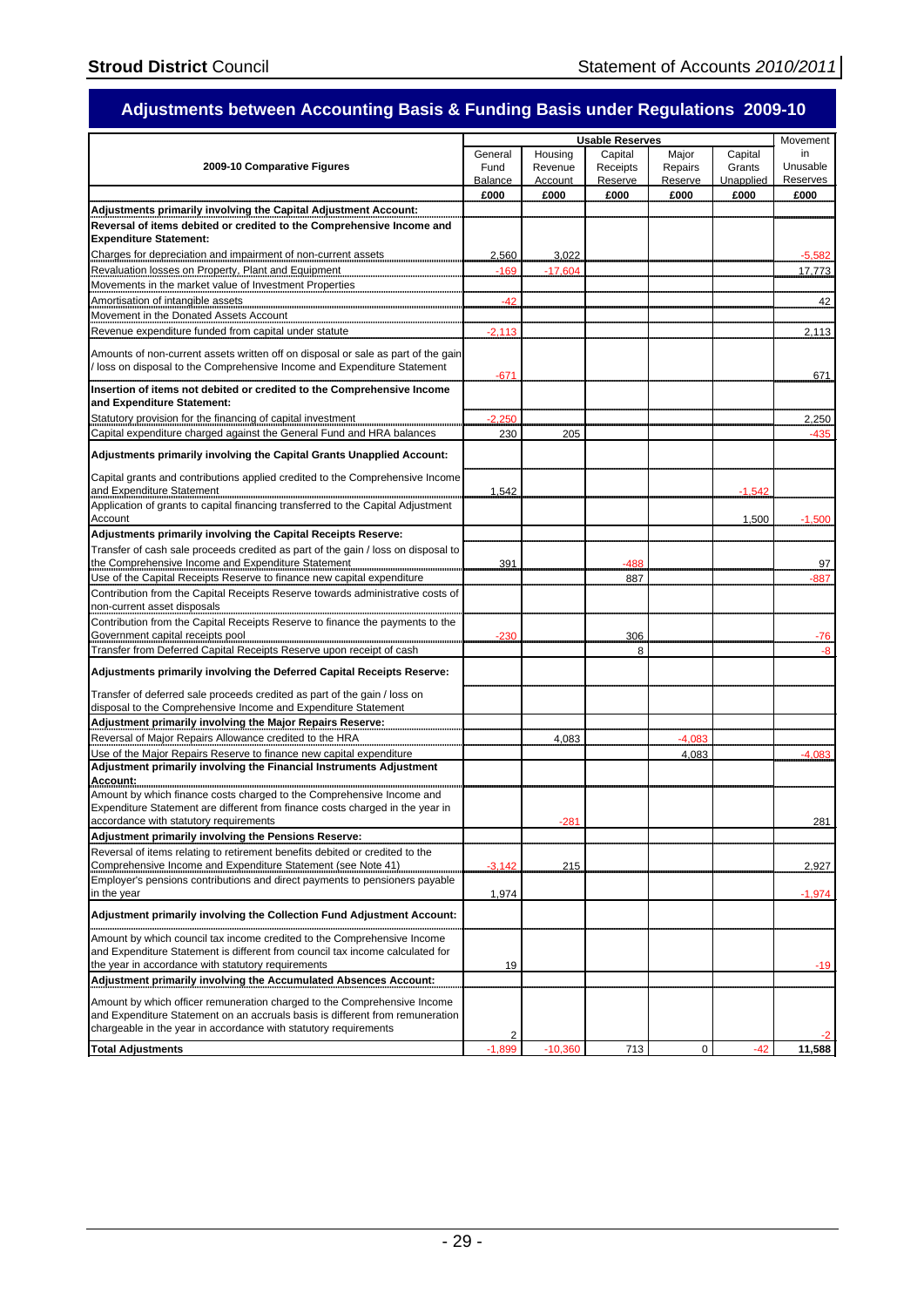## **10.Transfers to / from Earmarked Reserves**

This note sets out the amounts set aside from the General Fund and HRA balances in earmarked reserves to provide financing for future expenditure plans and the amounts posted back from earmarked reserves to meet General Fund and HRA expenditure 2010/11.

| Transfers to / from Earmarked Reserves 2010-11 |                                     |                                    |                                   |                                      |                                    |                                   |                                      |
|------------------------------------------------|-------------------------------------|------------------------------------|-----------------------------------|--------------------------------------|------------------------------------|-----------------------------------|--------------------------------------|
|                                                | <b>Balance</b><br>1st April<br>2009 | <b>Transfers</b><br>Out<br>2009-10 | <b>Transfers</b><br>In<br>2009-10 | <b>Balance</b><br>31st March<br>2010 | <b>Transfers</b><br>Out<br>2010-11 | <b>Transfers</b><br>In<br>2010-11 | <b>Balance</b><br>31st March<br>2011 |
| <b>General Fund:</b>                           | £000                                | £000                               | £000                              | £000                                 | £000                               | £000                              | £000                                 |
| capital                                        | 1,185                               | $-184$                             | 390                               | 1,391                                | $-361$                             | 705                               | 1,735                                |
| climate change                                 |                                     |                                    |                                   |                                      |                                    | 264                               | 264                                  |
| closed circuit television                      | 44                                  |                                    | 17                                | 61                                   |                                    |                                   | 61                                   |
| concessionary fares                            | 200                                 |                                    |                                   | 200                                  |                                    |                                   | 200                                  |
| economic development                           | 78                                  |                                    | 8                                 | 86                                   |                                    | 100                               | 186                                  |
| efficiency savings / invest to save            | 200                                 |                                    |                                   | 200                                  |                                    |                                   | 200                                  |
| housing                                        | 244                                 |                                    |                                   | 244                                  |                                    |                                   | 244                                  |
| hydro power                                    | 14                                  |                                    |                                   | 14                                   | $-14$                              |                                   |                                      |
| information communication technology           | 469                                 | $-47$                              | 72                                | 494                                  | $-258$                             | 40                                | 276                                  |
| interest equalisation                          | 300                                 |                                    |                                   | 300                                  | $-300$                             |                                   |                                      |
| legal counsel                                  | 51                                  | $-86$                              | 80                                | 45                                   | $-15$                              | 91                                | 121                                  |
| local plan preparation                         | 88                                  |                                    |                                   | 88                                   | $-88$                              |                                   |                                      |
| miscellaneous General Fund                     | 21                                  |                                    |                                   | 21                                   | $-21$                              |                                   |                                      |
| opportunity land purchase                      | 100                                 |                                    |                                   | 100                                  | $-100$                             |                                   |                                      |
| pension fund                                   | 1.040                               | $-600$                             | 515                               | 955                                  | $-779$                             | 515                               | 691                                  |
| planning appeal costs                          | 180                                 | $-37$                              | 25                                | 168                                  | $-3$                               | 25                                | 190                                  |
| planning delivery grant                        | 94                                  |                                    | 132                               | 226                                  | $-72$                              | 88                                | 242                                  |
| private sector housing loans scheme            |                                     |                                    |                                   |                                      |                                    | 50                                | 50                                   |
| property maintenance                           | 609                                 |                                    |                                   | 609                                  |                                    |                                   | 609                                  |
| redundancy                                     | 74                                  | $-1$                               | 56                                | 129                                  |                                    | 111                               | 240                                  |
| risk management / insurance                    | 186                                 | $-14$                              |                                   | 172                                  | $-52$                              |                                   | 120                                  |
| S106 maintenance reserve                       | 16                                  | -1                                 |                                   | 15                                   |                                    |                                   | 15                                   |
| Stratford Park leisure centre "sinking fund"   | 150                                 | $-6$                               | 30                                | 174                                  | $-70$                              | 182                               | 286                                  |
| warm and well grants                           |                                     |                                    |                                   |                                      |                                    | 60                                | 60                                   |
| total earmarked reserves - General Fund        | 5,343                               | $-976$                             | 1,325                             | 5,692                                | $-2.133$                           | 2,231                             | 5,790                                |
| HRA:                                           |                                     |                                    |                                   |                                      |                                    |                                   |                                      |
| major repairs reserve                          |                                     | 6,092                              | $-6,092$                          |                                      | 5,364                              | $-5,364$                          |                                      |

# **11.Other Operating Expenditure**

| <b>Other Operating Expenditure</b> |                                                              |                 |  |  |  |  |  |  |
|------------------------------------|--------------------------------------------------------------|-----------------|--|--|--|--|--|--|
| 2009/10<br>£000                    |                                                              | 2010/11<br>£000 |  |  |  |  |  |  |
|                                    | 2,260 Parish Council Precepts                                | 2,351           |  |  |  |  |  |  |
| 79                                 | Levies                                                       | 88              |  |  |  |  |  |  |
|                                    | 230 Payments to the Government Housing Capital Receipts Pool | 903             |  |  |  |  |  |  |
|                                    | 280 Gains (-) / losses on the disposal of non-current assets | $-2,362$        |  |  |  |  |  |  |
| 2.849                              | Total                                                        | 980             |  |  |  |  |  |  |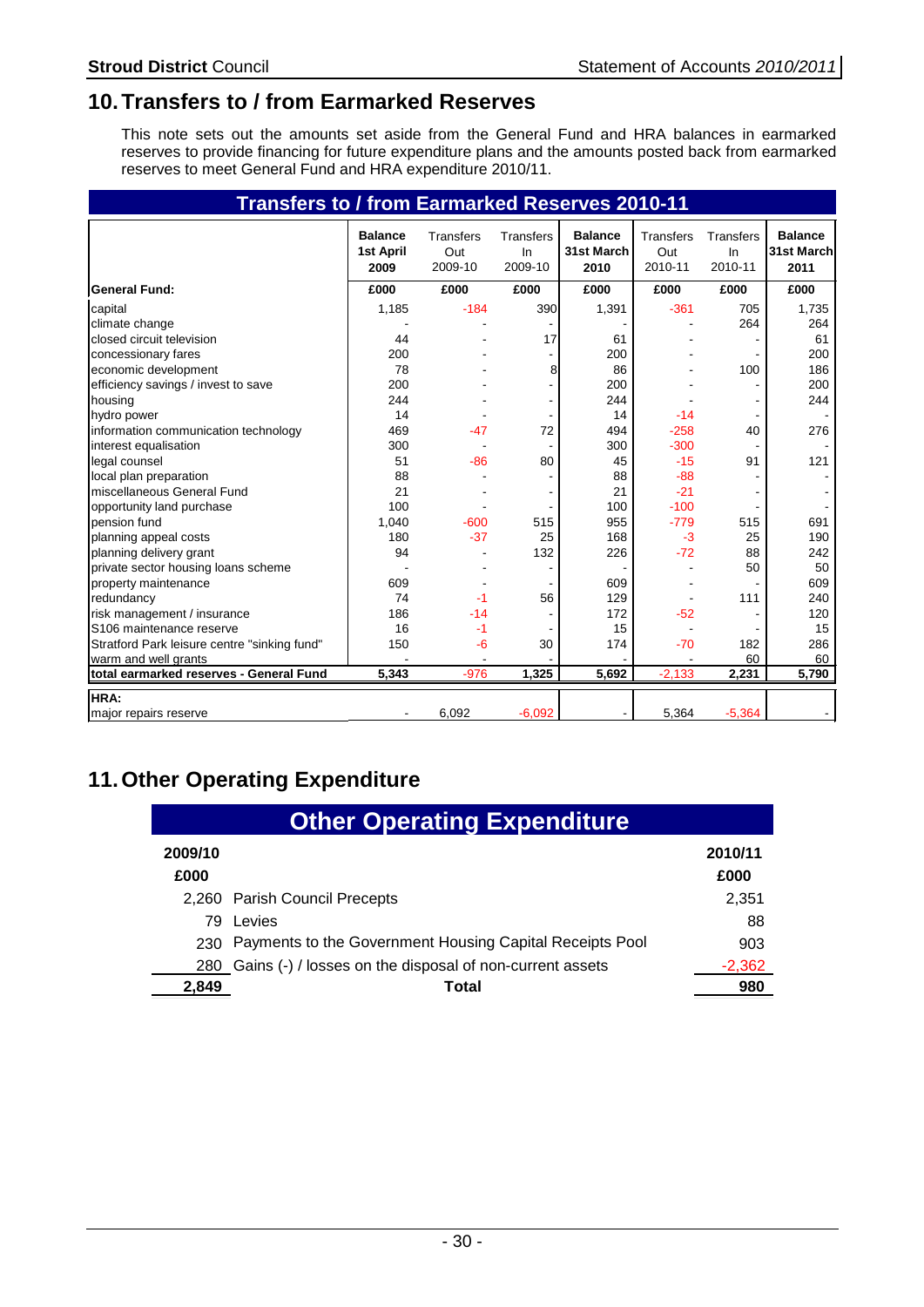# **12. Financing and Investment Income and Expenditure**

|                 | <b>Financing and Investment Income and Expenditure</b>                                                                    |                 |  |  |  |  |  |
|-----------------|---------------------------------------------------------------------------------------------------------------------------|-----------------|--|--|--|--|--|
| 2009/10<br>£000 |                                                                                                                           | 2010/11<br>£000 |  |  |  |  |  |
|                 | 242 Interest payable and similar charges                                                                                  | 198             |  |  |  |  |  |
|                 | 2,257 Pensions interest cost and expected return on pensions assets                                                       | 1,882           |  |  |  |  |  |
|                 | -683 Interest receivable and similar income<br>Income and expenditure in relation to investment properties and changes in | $-717$          |  |  |  |  |  |
|                 | - their fair value                                                                                                        | 456             |  |  |  |  |  |
| 1.816           | Total                                                                                                                     | 1.819           |  |  |  |  |  |

# **13. Taxation and Non Specific Grant Income**

|                 | <b>Taxation and Non Specific Grant Income</b> |                 |  |  |  |  |  |  |
|-----------------|-----------------------------------------------|-----------------|--|--|--|--|--|--|
| 2009/10<br>£000 |                                               | 2010/11<br>£000 |  |  |  |  |  |  |
|                 | -10,155 Council tax income                    | $-10.379$       |  |  |  |  |  |  |
|                 | -5,736 Non domestic rates                     | $-6,273$        |  |  |  |  |  |  |
|                 | -1,378 Non-ringfenced government grants       | $-951$          |  |  |  |  |  |  |
|                 | -1,542 Capital grants and contributions       | $-3,312$        |  |  |  |  |  |  |
| $-18.811$       | Total                                         |                 |  |  |  |  |  |  |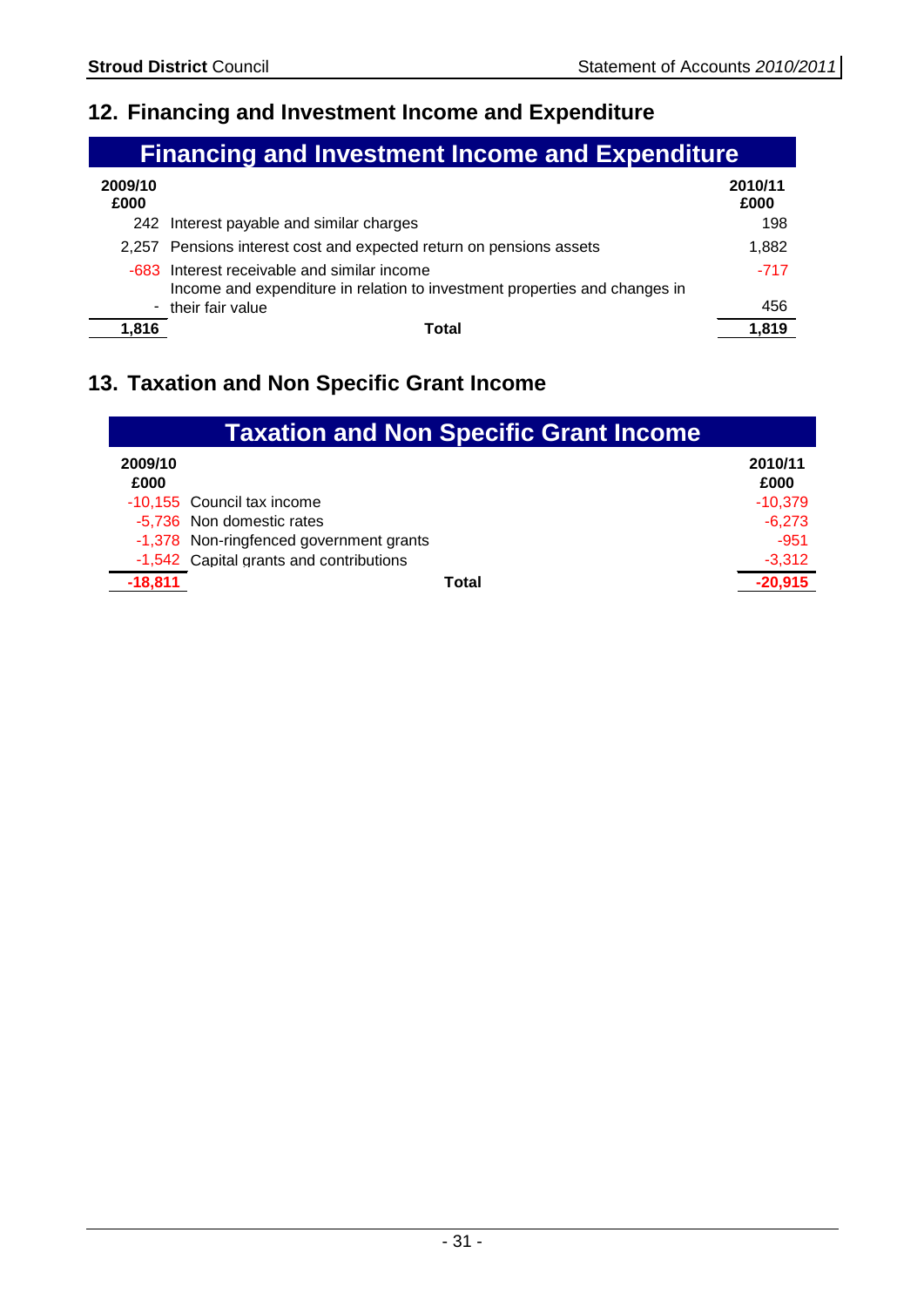# **14. Property, Plant and Equipment**

|                                                                            |                      |                              | <b>Property, Plant and Equipment</b>           |                               |                     |                                            |
|----------------------------------------------------------------------------|----------------------|------------------------------|------------------------------------------------|-------------------------------|---------------------|--------------------------------------------|
| Movements in 2010-11                                                       | council<br>dwellings | other<br>land &<br>buildings | vehicles,<br>plant<br>furniture &<br>equipment | infra-<br>structure<br>assets | community<br>assets | total<br>property,<br>plant &<br>equipment |
|                                                                            | £000                 | £000                         | £000                                           | £000                          | £000                | £000                                       |
| <b>Cost or valuation</b>                                                   |                      |                              |                                                |                               |                     |                                            |
| At 1 April 2010                                                            | 289,923              | 32,301                       | 1,972                                          | 221                           | 83                  | 324,500                                    |
| Additions                                                                  | 5,072                |                              | 252                                            | 202                           |                     | 5,526                                      |
| Revaluation increases/decreases (-)                                        |                      | 555                          | $-20$                                          |                               |                     | 535                                        |
| recognised in the Revaluation Reserve                                      |                      |                              |                                                |                               |                     |                                            |
| Revaluation increases/decreases(-)                                         |                      |                              |                                                |                               |                     |                                            |
| recognised in the Surplus / Deficit on the<br><b>Provision of Services</b> | 9,420                |                              |                                                |                               |                     | 9,420                                      |
| Derecognition - disposals                                                  | $-687$               |                              |                                                |                               |                     | $-687$                                     |
| Derecognition - other                                                      |                      |                              |                                                |                               |                     |                                            |
| Assets reclassified to(-) / from Held for                                  |                      |                              |                                                |                               |                     |                                            |
| Other movements in cost or valuation                                       |                      |                              |                                                |                               |                     |                                            |
| At 31 March 2011                                                           | 303,728              | 32,856                       | 2,204                                          | 423                           | 82                  | 339,293                                    |
| <b>Accumulated Depreciation &amp;</b>                                      |                      |                              |                                                |                               |                     |                                            |
| At 1 April 2010                                                            | $-53.735$            | $-4,616$                     | $-884$                                         | $-32$                         | -8                  | $-59.275$                                  |
| Depreciation charge                                                        | $-5,364$             | $-599$                       | $-140$                                         | -8                            |                     | $-6,111$                                   |
| Depreciation written out to the Revaluation                                |                      |                              |                                                |                               |                     |                                            |
| Reserve                                                                    |                      |                              |                                                |                               |                     |                                            |
| Depreciation written out to the Surplus /                                  | 5,364                | 545                          |                                                |                               |                     | 5,909                                      |
| Deficit on the Provision of Services                                       |                      |                              |                                                |                               |                     |                                            |
| Impairment losses / (reversals) recognised                                 |                      |                              |                                                |                               |                     |                                            |
| in the Revaluation Reserve                                                 |                      |                              |                                                |                               |                     |                                            |
| Impairment losses / (reversals) recognised                                 | $-5,072$             | $-476$                       |                                                |                               |                     | $-5,548$                                   |
| in the Surplus / Deficit on the Provision of                               |                      |                              |                                                |                               |                     |                                            |
| Derecognition - disposals                                                  |                      |                              |                                                |                               |                     |                                            |
| Derecognition - other                                                      |                      |                              |                                                |                               |                     |                                            |
| Other movements in depreciation and                                        |                      | 295                          |                                                |                               |                     | 295                                        |
| impairment                                                                 |                      |                              |                                                |                               |                     |                                            |
| At 31 March 2011                                                           | $-58,807$            | $-4,851$                     | $-1,024$                                       | $-40$                         | -8                  | $-64,730$                                  |
| <b>Net Book Value</b>                                                      |                      |                              |                                                |                               |                     |                                            |
| At 31 March 2011                                                           | 244,921              | 28,005                       | 1,180                                          | 383                           | 74                  | 274,563                                    |
| at 31 March 2010                                                           | 236,188              | 27,685                       | 1,088                                          | 189                           | 75                  | 265,225                                    |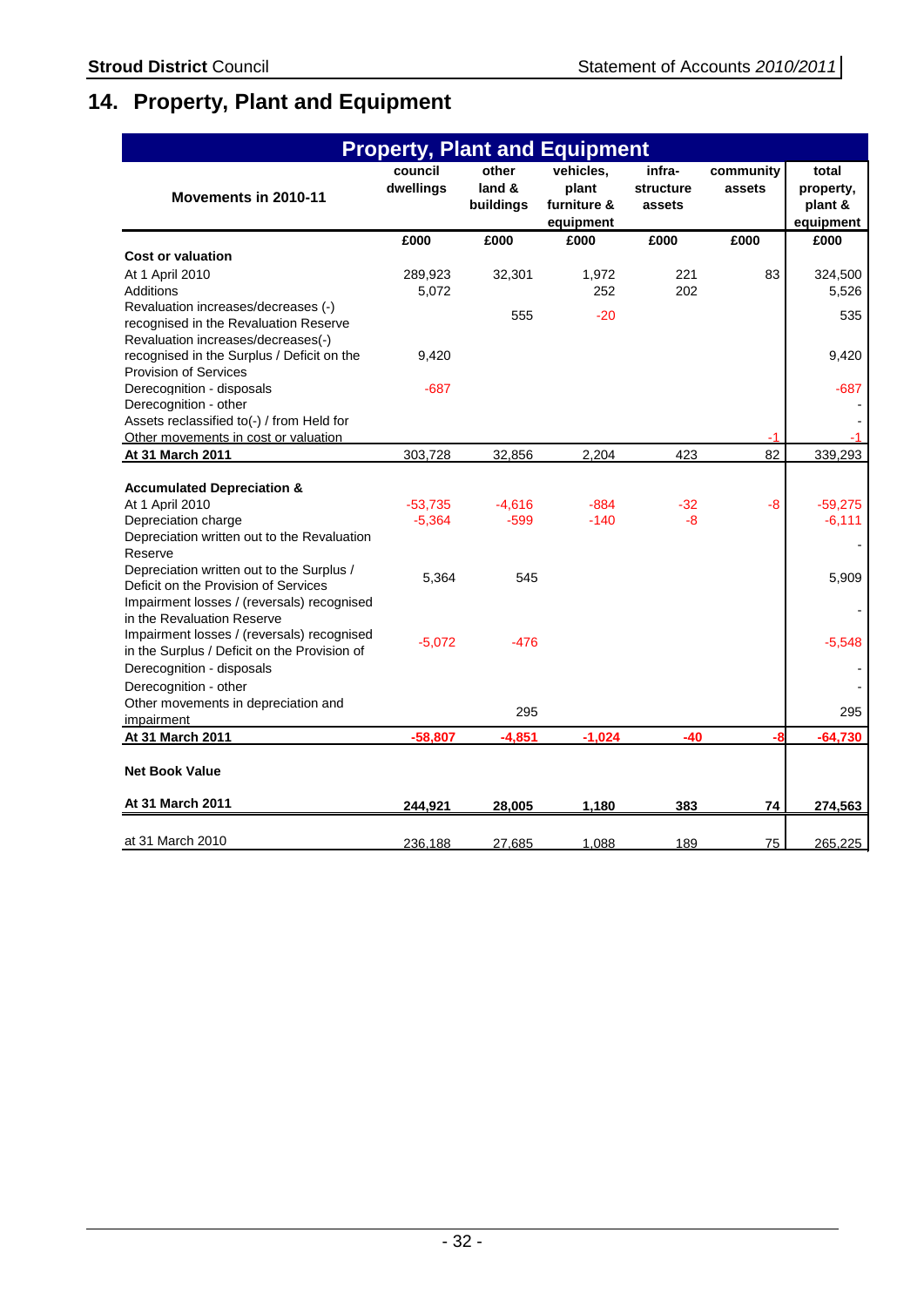|                                                                                                                                                                |                       |                              | <b>Property, Plant and Equipment</b>           |                               |                     |                                            |
|----------------------------------------------------------------------------------------------------------------------------------------------------------------|-----------------------|------------------------------|------------------------------------------------|-------------------------------|---------------------|--------------------------------------------|
| Movements in 2009-10                                                                                                                                           | council<br>dwellings  | other<br>land &<br>buildings | vehicles,<br>plant<br>furniture &<br>equipment | infra-<br>structure<br>assets | community<br>assets | total<br>property,<br>plant &<br>equipment |
|                                                                                                                                                                | £000                  | £000                         | £000                                           | £000                          | £000                | £000                                       |
| <b>Cost or valuation</b>                                                                                                                                       |                       |                              |                                                |                               |                     |                                            |
| At 1 April 2009                                                                                                                                                | 327,501               | 28,196                       | 1,697                                          | 221                           | 67                  | 357,682                                    |
| Additions                                                                                                                                                      | 4,287                 | 396                          | 175                                            |                               | 8                   | 4,866                                      |
| Revaluation increases/decreases (-)<br>recognised in the Revaluation Reserve                                                                                   | $-25,710$             | 5,998                        | 100                                            |                               |                     | $-19,612$                                  |
| Revaluation increases/decreases(-)<br>recognised in the Surplus / Deficit on the<br><b>Provision of Services</b>                                               | $-15,484$             | $-2,289$                     |                                                |                               |                     | $-17,773$                                  |
| Derecognition - disposals                                                                                                                                      | $-671$                |                              |                                                |                               |                     | $-671$                                     |
| Derecognition - other                                                                                                                                          |                       |                              |                                                |                               |                     |                                            |
| Assets reclassified to(-) / from Held for<br>Sale                                                                                                              |                       |                              |                                                |                               |                     |                                            |
| Other movements in cost or valuation                                                                                                                           |                       |                              |                                                |                               | 8                   | 8                                          |
| At 31 March 2010                                                                                                                                               | 289,923               | 32,301                       | 1,972                                          | 221                           | 83                  | 324,500                                    |
| <b>Accumulated Depreciation &amp;</b><br><b>Impairment</b><br>At 1 April 2009<br>Depreciation charge<br>Depreciation written out to the Revaluation<br>Reserve | $-48,354$<br>$-6,081$ | $-5,371$<br>$-661$           | $-743$<br>$-141$                               | $-23$<br>-9                   | -1<br>$-7$          | $-54,492$<br>$-6,899$                      |
| Depreciation written out to the Surplus /<br>Deficit on the Provision of Services                                                                              | $-5,384$              | $-232$                       |                                                |                               |                     | $-5,616$                                   |
| Impairment losses / (reversals) recognised<br>in the Revaluation Reserve                                                                                       | 700                   | 1,416                        |                                                |                               |                     | 2,116                                      |
| Impairment losses / (reversals) recognised<br>in the Surplus / Deficit on the Provision of<br>Services                                                         | 5,384                 | 232                          |                                                |                               |                     | 5,616                                      |
| Derecognition - disposals<br>Derecognition - other                                                                                                             |                       |                              |                                                |                               |                     |                                            |
| Other movements in depreciation and<br>impairment                                                                                                              |                       |                              |                                                |                               |                     |                                            |
| At 31 March 2010                                                                                                                                               | $-53,735$             | $-4,616$                     | $-884$                                         | $-32$                         | -8                  | $-59,275$                                  |
| <b>Net Book Value</b>                                                                                                                                          |                       |                              |                                                |                               |                     |                                            |
| at 31 March 2010                                                                                                                                               | 236,188               | 27,685                       | 1,088                                          | 189                           | 75                  | 265,225                                    |
| at 31 March 2009                                                                                                                                               | 279,147               | 22,825                       | 954                                            | 198                           | 66                  | 303,190                                    |

## **Depreciation**

The following useful lives and depreciation rates have been used in the calculation of depreciation:

- Council Dwellings: 40 years.
- Other Land and Buildings: 20 to 50 years.
- Vehicles, Plant, Furniture and Equipment: 5 to 10 years.
- Infrastructure: 20 to 30 years.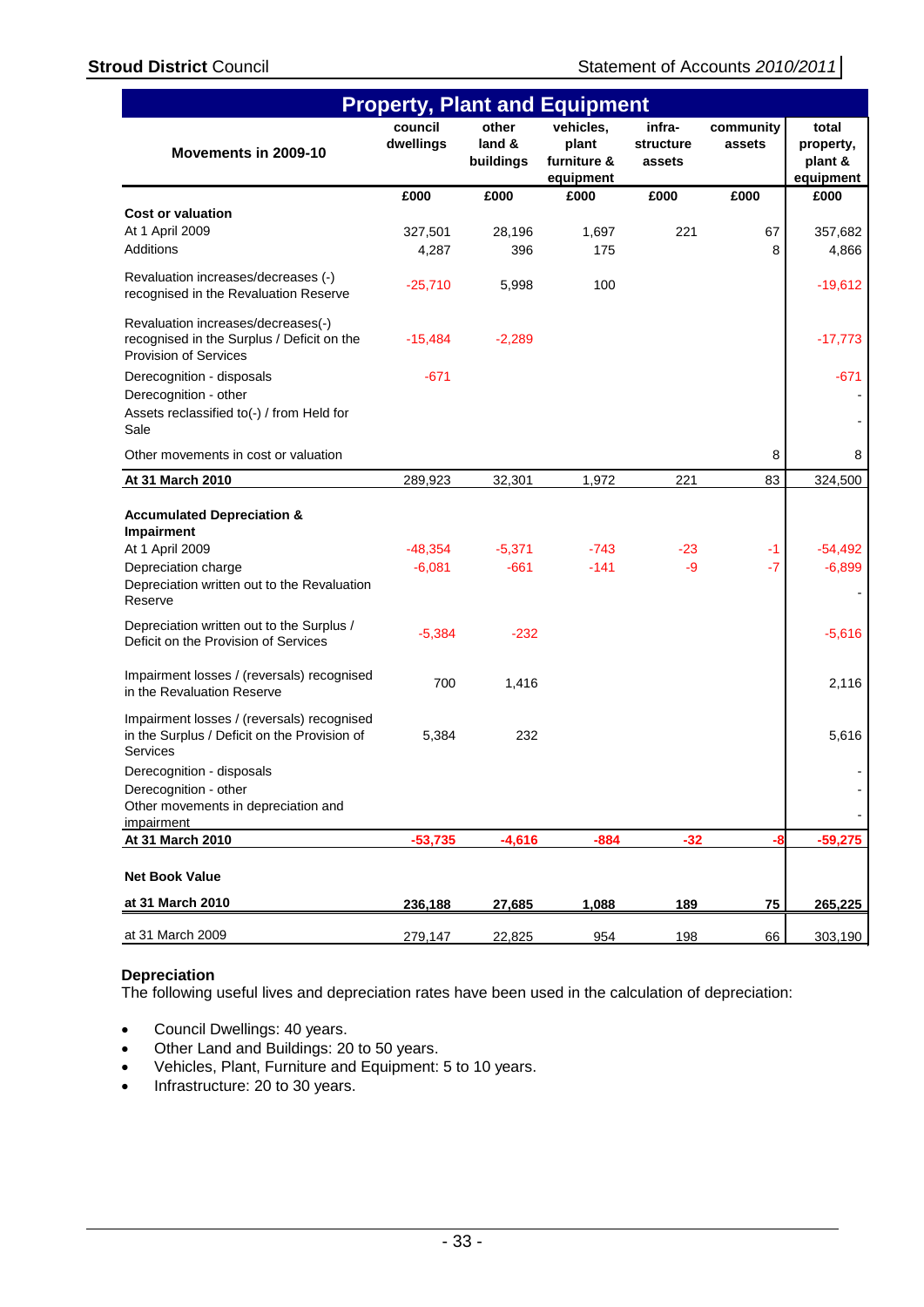### **Capital Commitments**

At 31 March 2011, the Authority has entered into a number of major contracts (in excess of £300k) for the construction or enhancement of Property, Plant and Equipment in 2011-12 and future years. These are part of the canal restoration project which the council is leading on and ithe commitments are estimated to cost £1.45m. The major commitments are:

- £560k procurement of lock gates as part of canal project (2010 2013).
- £890k replacement of 3 swing bridges as part of the canal project (2011).

#### **Revaluations**

The authority carries out a rolling programme that ensures that all Property, Plant and Equipment required to be measured at fair value is revalued at least every five years. All valuations were carried out internally. Valuations of land and buildings were carried out in accordance with the methodologies and bases for estimation set out in the professional standards of the Royal Institution of Chartered Surveyors. Valuations of vehicles, plant, furniture and equipment are based on current prices where there is an active second-hand market or latest list prices adjusted for the condition of the asset.

The basis of the valuations of property assets is shown in the Statement of Accounting Policies.

|                                | council<br>dwellings | other<br>land &<br>buildings | vehicles,<br>plant<br>furniture &<br>equipment | infra-<br>structure | community<br>assets | total   |
|--------------------------------|----------------------|------------------------------|------------------------------------------------|---------------------|---------------------|---------|
|                                | £000                 | £000                         | £000                                           | £000                | £000                | £000    |
| Carried at historical cost     |                      |                              | 1,892                                          | 221                 | 83                  | 2,196   |
| Valued at fair value as at:    |                      |                              |                                                |                     |                     |         |
| 31 March 2011                  | 244,920              | 5,431                        | 80                                             |                     |                     | 250,431 |
| 31 March 2010                  | 236,188              | 24,483                       |                                                |                     |                     | 260,671 |
| 31 March 2009                  | 279,147              | 1,887                        |                                                |                     |                     | 281,034 |
| 31 March 2008                  | 281,749              |                              |                                                |                     |                     | 281,749 |
| 31 March 2007                  | 261,688              | 12,097                       |                                                |                     |                     | 273,785 |
| <b>Total Cost or Valuation</b> |                      | 43.898                       | 1.972                                          | 221                 | 83                  |         |

## **15. Investment Properties**

| <b>Investment Properties - Fair Value</b>                                          |                 |                 |
|------------------------------------------------------------------------------------|-----------------|-----------------|
|                                                                                    | 2010/11<br>£000 | 2009/10<br>£000 |
| Balance at start of the year                                                       | 5,325           | 5,340           |
| <b>Additions:</b><br>> Purchases<br>> Construction<br>> Subsequent expenditure     |                 |                 |
| <b>Disposals:</b><br>Net gains / losses from fair value adjustments                | -456            |                 |
| Transfers:<br>$>$ to / from Inventories<br>> to / from Property, Plant & Equipment |                 | $-26$           |
| Other changes                                                                      | $-25^{\prime}$  | 11              |
|                                                                                    | 4.618           | 5.325           |

There are no restrictions on the Authority's ability to realise the value inherent in its investment property or on the Authority's right to the remittance of income and the proceeds of disposal. The authority has no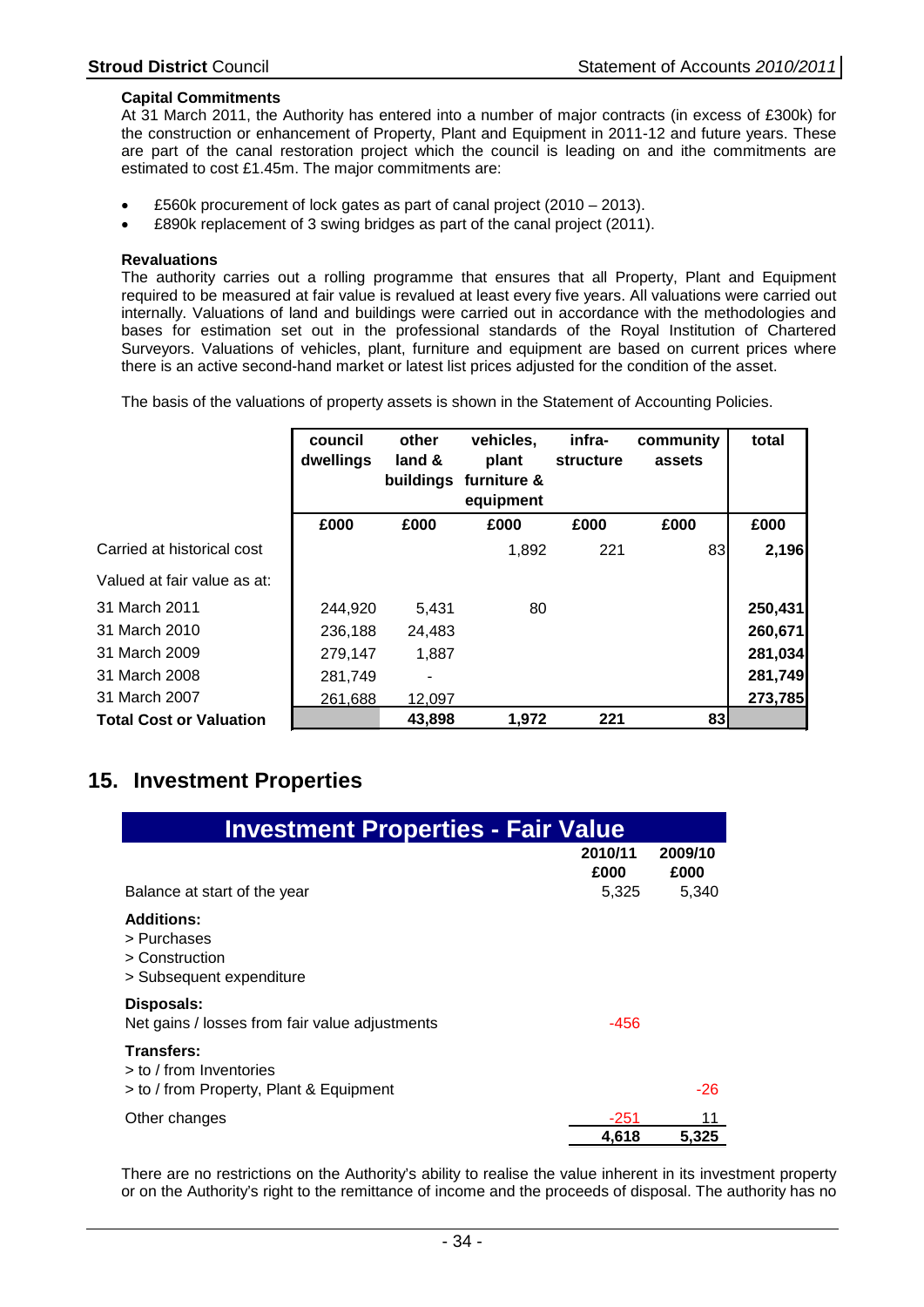contractual obligations to purchase, construct or develop investment property or repairs, maintenance or enhancement.

## **16. Intangible Assets**

The Authority accounts for its software as intangible assets, to the extent that the software is not an integral part of a particular IT system and accounted for as part of the hardware item of Property, Plant and Equipment. The intangible assets include purchased licenses only, as the Authority has no internally generated software.

All software is given a finite life, based on assessments of the period that the software is expected to be of use to the Authority. The useful lives assigned to the major software suites used by the Authority are 10 years.

The carrying amount of intangible assets is amortised on a straight-line basis. The amortisation of £47k charged to revenue in 2010-11 was charged directly to the appropriate service, with the amortised cost then forming part of support services recharging across all service heading in the Net Expenditure of Services. It is not possible to quantify exactly how much of the amortisation is attributable to each service heading.

The movement on Intangible Asset balances during the year is as follows:

| <b>Intangible Assets</b>             | <b>Purchased Software</b><br><b>Licences</b> |                 |
|--------------------------------------|----------------------------------------------|-----------------|
|                                      | 2010-11<br>£000                              | 2009-10<br>£000 |
| Balance at start of year:            |                                              |                 |
| - Gross carrying amounts             | 408                                          | 360             |
| - Accumulated amortisation           | -141                                         | -99             |
| Net carrying amount at start of year | 267                                          | 261             |
| Purchases                            | 51                                           | 48              |
| Amortisation for the period          | -47                                          | -42             |
| Net carrying amount at end of year   | 271                                          | 267             |
| Comprising:                          |                                              |                 |
| - Gross carrying amounts             | 459                                          | 408             |
| - Accumulated amortisation           | $-188$                                       | -141            |
|                                      | 271                                          | 267             |

## **17. Construction Contracts**

At 31 March 2011 the authority had no construction contracts in place on its own assets.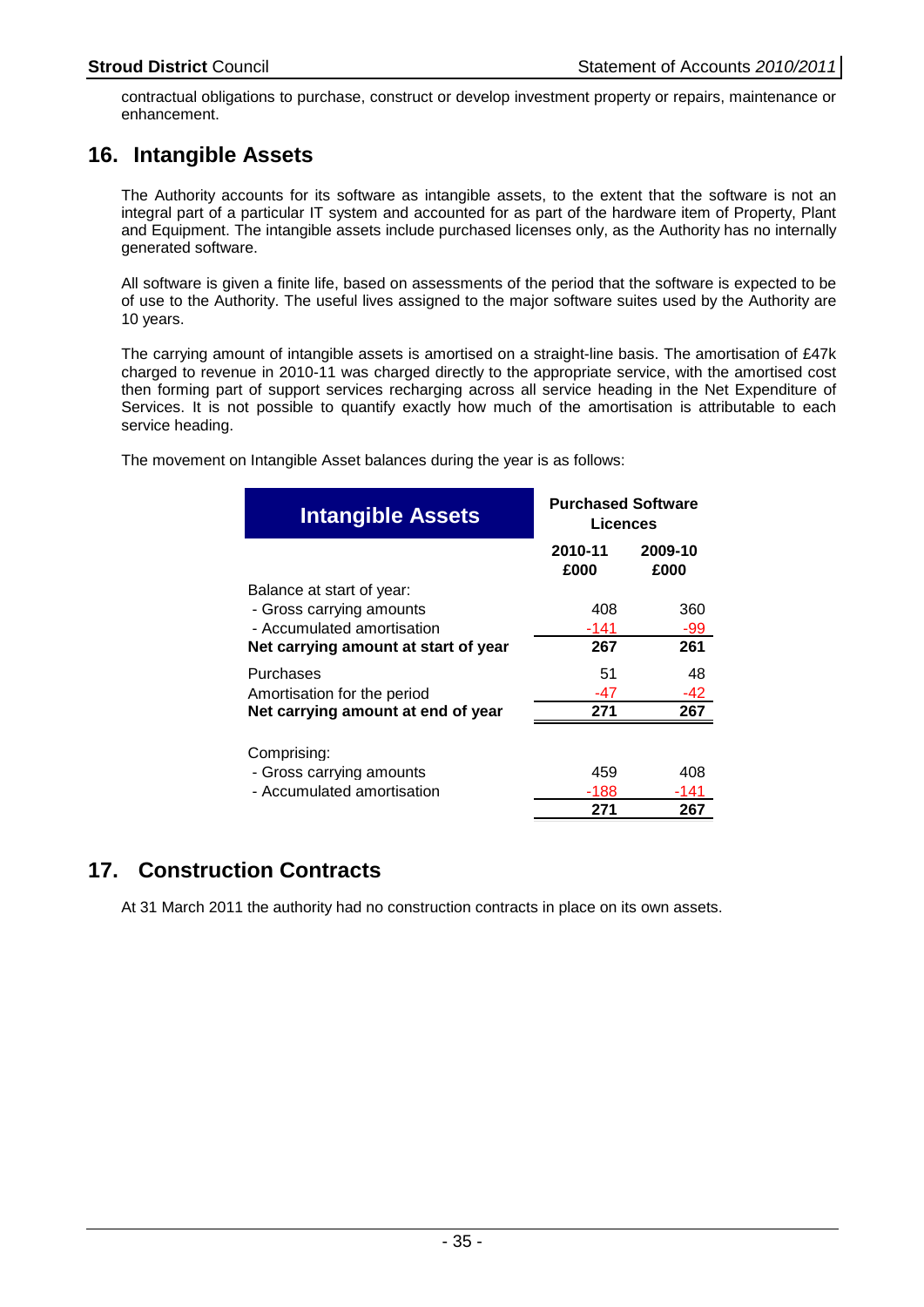## **18. Financial Instruments**

#### **Categories of Financial Instruments**

The following categories of financial instrument are carried in the Balance Sheet:

| <b>Categories of Financial</b>                                | <b>Long Term</b> |              |              | <b>Current</b> |  |
|---------------------------------------------------------------|------------------|--------------|--------------|----------------|--|
| <b>Instruments</b>                                            | 31 March         | 31 March     | 31 March     | 31 March       |  |
|                                                               | 2011<br>£000     | 2010<br>£000 | 2011<br>£000 | 2010<br>£000   |  |
| <b>Investments</b>                                            |                  |              |              |                |  |
| Loans and receivables<br>Available-for -sale financial assets |                  | 2,106        | 782          | 6,913          |  |
| Unquoted equity investment at cost                            |                  |              |              |                |  |
| Financial assets at fair value through profit                 |                  |              |              |                |  |
| and loss                                                      |                  |              |              |                |  |
| <b>Total Investments</b>                                      |                  | 2,106        | 782          | 6,913          |  |
| <b>Debtors</b>                                                |                  |              |              |                |  |
| Loans and receivables                                         | 396              | 27           | 4,935        | 3,697          |  |
| Financial assets carried at contract amounts                  |                  |              |              |                |  |
| <b>Total Debtors</b>                                          | 396              | 27           | 4,935        | 3,697          |  |
|                                                               |                  |              |              |                |  |
| <b>Borrowings</b><br>Financial liabilities at amortised cost  |                  |              | $-800$       |                |  |
| Financial liabilities at fair value through profit            |                  |              |              |                |  |
| and loss                                                      |                  |              |              |                |  |
| <b>Total Borrowings</b>                                       |                  |              | $-800$       |                |  |
| <b>Other Long Term Liabilities</b>                            |                  |              |              |                |  |
| PFI and finance lease liabilities                             |                  |              |              |                |  |
| <b>Total Other Long Term Liabilities</b>                      |                  |              |              |                |  |
| <b>Creditors</b>                                              |                  |              |              |                |  |
| Financial liabilities at amortised cost                       |                  |              |              |                |  |
| Financial liabilities carried at contract cost                | $-358$           |              | $-6,985$     | $-8,628$       |  |
| <b>Total Creditors</b>                                        | $-358$           |              | $-6,985$     | $-8,628$       |  |

#### **Fair Values of Assets and Liabilities**

Financial liabilities, financial assets represented by loans and receivables and long-term debtors and creditors are carried in the Balance Sheet at amortised cost. Their fair value can be assessed by calculating the present value of the cash flows that will take place over the remaining terms of the instruments, using the following assumptions:

- Estimated ranges of interest rates at 31 March 2011 of 1.89% to 5.31% for loans from PWLB and 0.56% to 4.26% for other loans receivable and payable, based on new lending rates for equivalent loans at that date.
- No early repayment or impairment is recognised.
- Where an instrument will mature in the next 12 months, carrying amount is assumed to approximate to fair value.
- The fair value of trade and other receivables is taken to be the invoiced or billed amount.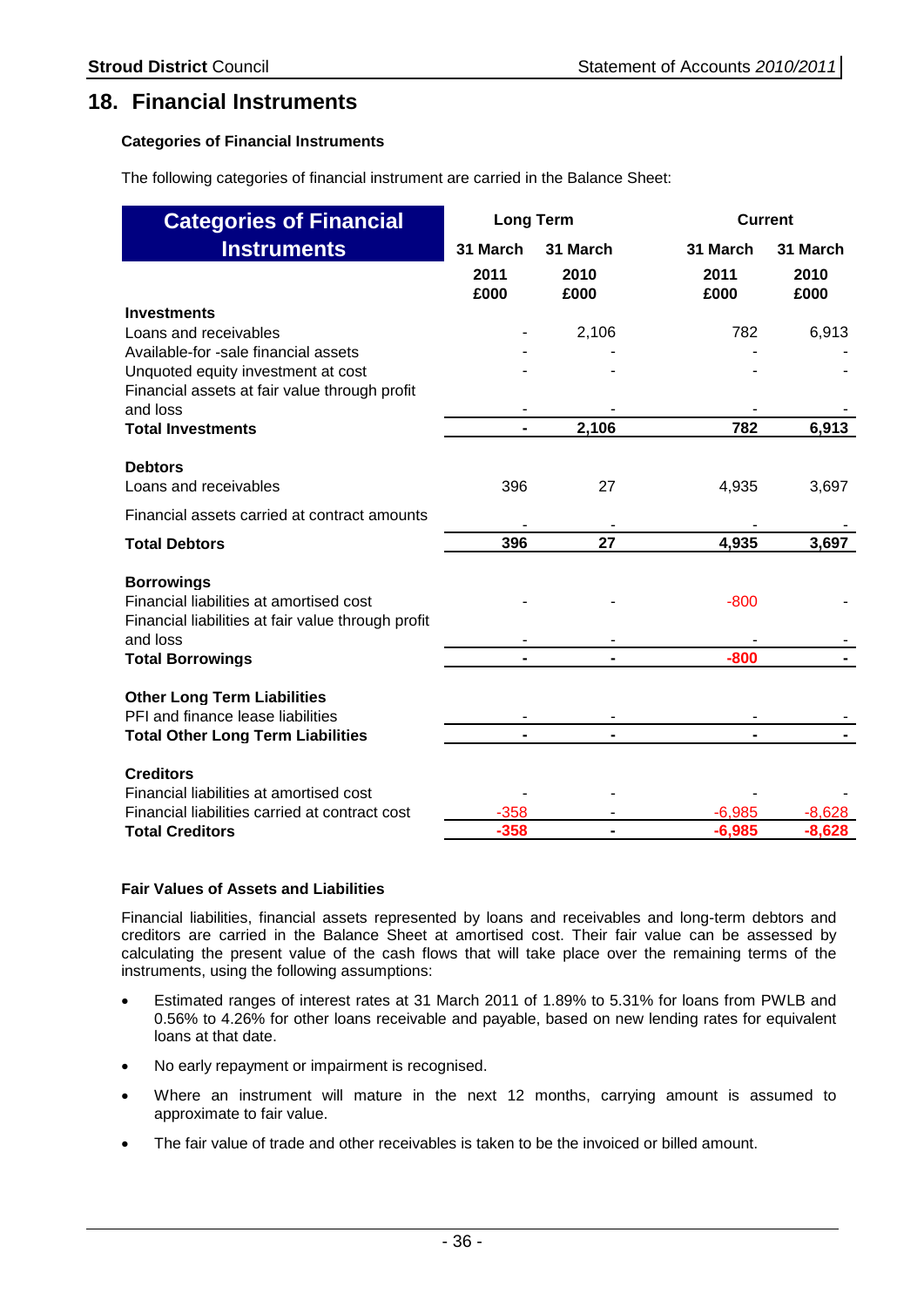The fair values calculated are as follows:

|                              | <b>Fair Values - liabilities</b> |                    |                            |                    |  |
|------------------------------|----------------------------------|--------------------|----------------------------|--------------------|--|
|                              | 31/03/2011                       |                    |                            | 31/03/2010         |  |
|                              | carrying<br>amount<br>£000       | fair value<br>£000 | carrying<br>amount<br>£000 | fair value<br>£000 |  |
| <b>Financial liabilities</b> | 800                              | 800                | -                          |                    |  |
| Long-term creditors          | 358                              | 254                | -                          |                    |  |

The fair value of financial liabilities is shown as equal to the carrying amount because whilst the Authority's PWLB fixed rate loan interest rate is lower than the prevailing rates at the Balance Sheet date, the loan is repayable in June 2011 and so the financial difference in values is less than £500. The fair value of long-term creditors is lower than the carrying amount due to the time value of money.

|                     |                                                  | <b>Fair Values - receivables</b> |                            |                    |  |  |
|---------------------|--------------------------------------------------|----------------------------------|----------------------------|--------------------|--|--|
|                     |                                                  | 31/03/2011<br>31/03/2010         |                            |                    |  |  |
|                     | carrying<br>fair value<br>amount<br>£000<br>£000 |                                  | carrying<br>amount<br>£000 | fair value<br>£000 |  |  |
| Loans & receivables | 5,717                                            | 5,717                            | 12,716                     | 10,341             |  |  |
| Long-term debtors   | 396                                              | 281                              | 27                         | 24                 |  |  |

The fair value of long-term debtors is lower than the carrying amount due to the time value of money. Short term debtors and creditors are carried at cost as this is a fair approximation of their value. Glitnir investments are included at their impaired value. Interest income from these impaired investments of £43k was credited to the CI&E Statement in 2010-11.

## **19. Inventories**

|                                       | bus & national   |                 | other consumable |         | total   |         |
|---------------------------------------|------------------|-----------------|------------------|---------|---------|---------|
| <b>Inventories</b>                    | transport tokens |                 | stores           |         |         |         |
|                                       | 2010-11          | 2009-10         | 2010-11          | 2009-10 | 2010-11 | 2009-10 |
|                                       | £000             | £000            | £000             | £000l   | £000    | £000    |
| Balance outstanding at start of year: | 26               | 35 <sub>l</sub> | 3                |         | 29      | 38      |
| <b>Purchases</b>                      | 111              | 140             | 24               | 22      | 135     | 162     |
| Recognised as an expense in the year  | $-137$           | $-149$          | $-22$            | $-20$   | $-159$  | $-169$  |
| Written off balances                  |                  |                 | -1               | $-2$    | $-1$    | $-2$    |
| Balance outstanding at end of year    |                  | <b>26</b>       |                  |         | 4       | 29      |

Responsibility for concessionary fares transferred to Gloucestershire County Council on 1st April 2011.

## **20. Debtors**

| <b>Debtors</b>                      | 31 March<br>2011 | 31 March<br>2010 |
|-------------------------------------|------------------|------------------|
|                                     | £000             | £000             |
| Central government bodies           | 1,685            | 1,375            |
| Other local authorities             | 130              | 119              |
| NHS bodies                          |                  |                  |
| Public corporations & trading funds |                  |                  |
| Other entities & individuals        | 3,120            | 2,203            |
| Total                               | 4,935            | 3,697            |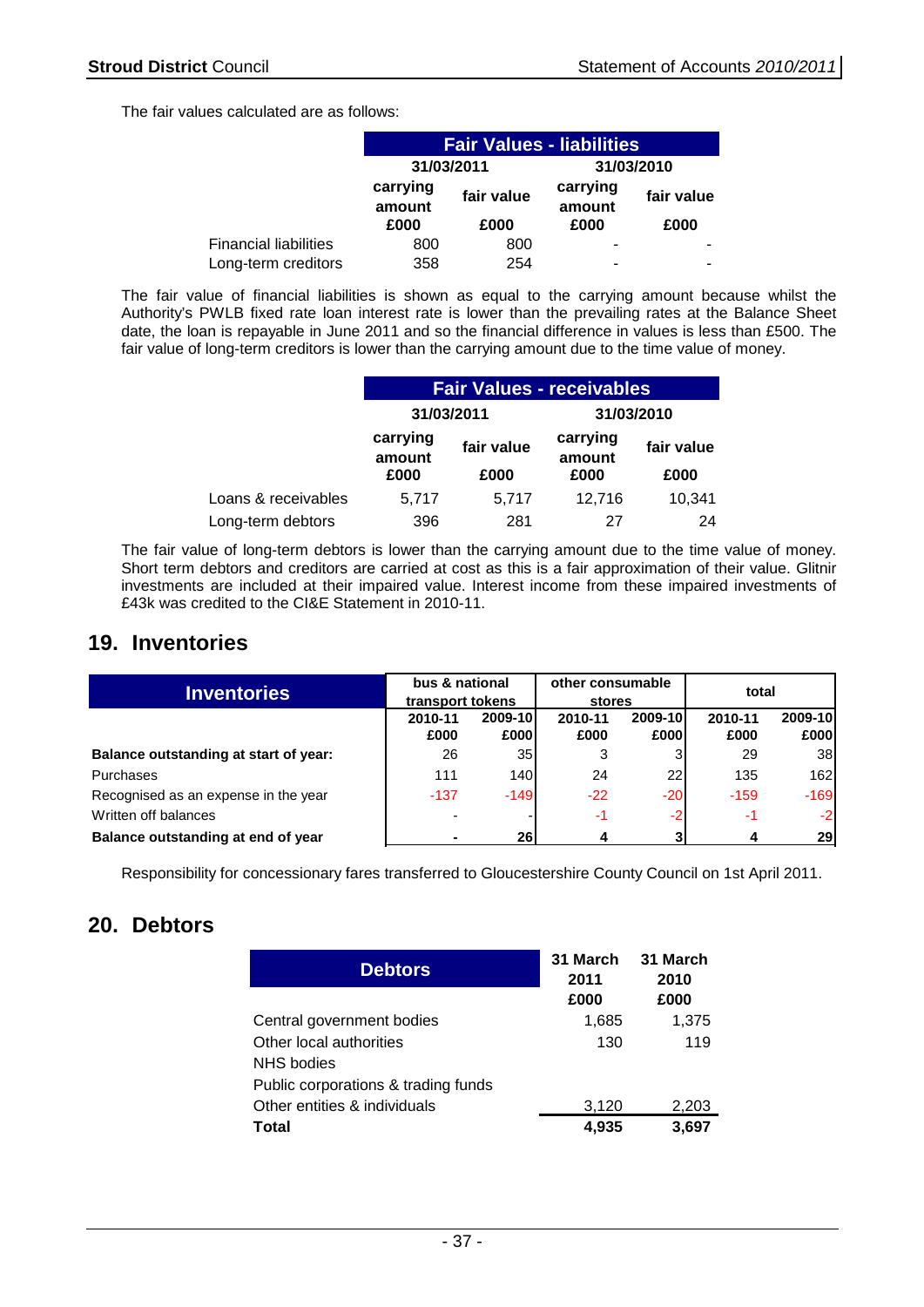## **21. Cash and Cash Equivalents**

| <b>Cash &amp; Cash Equivalents</b>       | 31 March<br>2011 | 31 March<br>2010 |
|------------------------------------------|------------------|------------------|
|                                          | £000             | £000             |
| Cash held by the Authority               | 4                |                  |
| Bank current accounts                    | 176              |                  |
| Short-term deposits with banks           | 16,680           | 8,049            |
| <b>Total Cash &amp; Cash Equivalents</b> | 16,860           | 8,049            |
| Less:- overdraft                         | $-1,059$         | $-266$           |
| <b>Net Cash &amp; Cash Equivalents</b>   | 15,801           | 7.783            |

## **22. Assets Held for Sale**

| <b>Assets Held for Sale</b>                                                                                                                  |                          | <b>Current</b>           | <b>Non Current</b>       |                          |
|----------------------------------------------------------------------------------------------------------------------------------------------|--------------------------|--------------------------|--------------------------|--------------------------|
|                                                                                                                                              | 31 March<br>2011<br>£000 | 31 March<br>2010<br>£000 | 31 March<br>2011<br>£000 | 31 March<br>2010<br>£000 |
| Balance outstanding at start of year                                                                                                         | 330                      | 256                      |                          |                          |
| Assets newly classified as held for sale:<br>Property, Plant & Equipment<br>Intangible Assets<br>Other assets/liabilities in disposal groups |                          | 79                       |                          |                          |
| <b>Revaluation losses</b><br>Revaluation gains<br>Impairment losses                                                                          | -48                      |                          |                          |                          |
| Assets declassified as held for sale:<br>Property, Plant & Equipment<br>Intangible Assets<br>Other assets/liabilities in disposal groups     |                          | -5                       |                          |                          |
| Assets sold<br>Transfers from non-current to current<br>Other movements                                                                      | $-130$                   |                          |                          |                          |
| Balance outstanding at end of year                                                                                                           | 152                      | 330                      | 0                        | 0                        |

## **23. Creditors**

| <b>Creditors</b>                      | Current<br><b>Non Current</b> |                          |              |                                   |  |
|---------------------------------------|-------------------------------|--------------------------|--------------|-----------------------------------|--|
|                                       | 31 March<br>2011<br>£000      | 31 March<br>2010<br>£000 | 2011<br>£000 | 31 March 31 March<br>2010<br>£000 |  |
| Central government bodies             | 513                           | 2,255                    |              |                                   |  |
| Other local authorities<br>NHS bodies | 999                           | 412                      |              |                                   |  |
| Public corporations & trading funds   |                               |                          | 358          | -                                 |  |
| Other entities & individuals          | 5,495                         | 5,961                    |              |                                   |  |
| Total                                 | 7,007                         | 8.628                    | 358          | ۰                                 |  |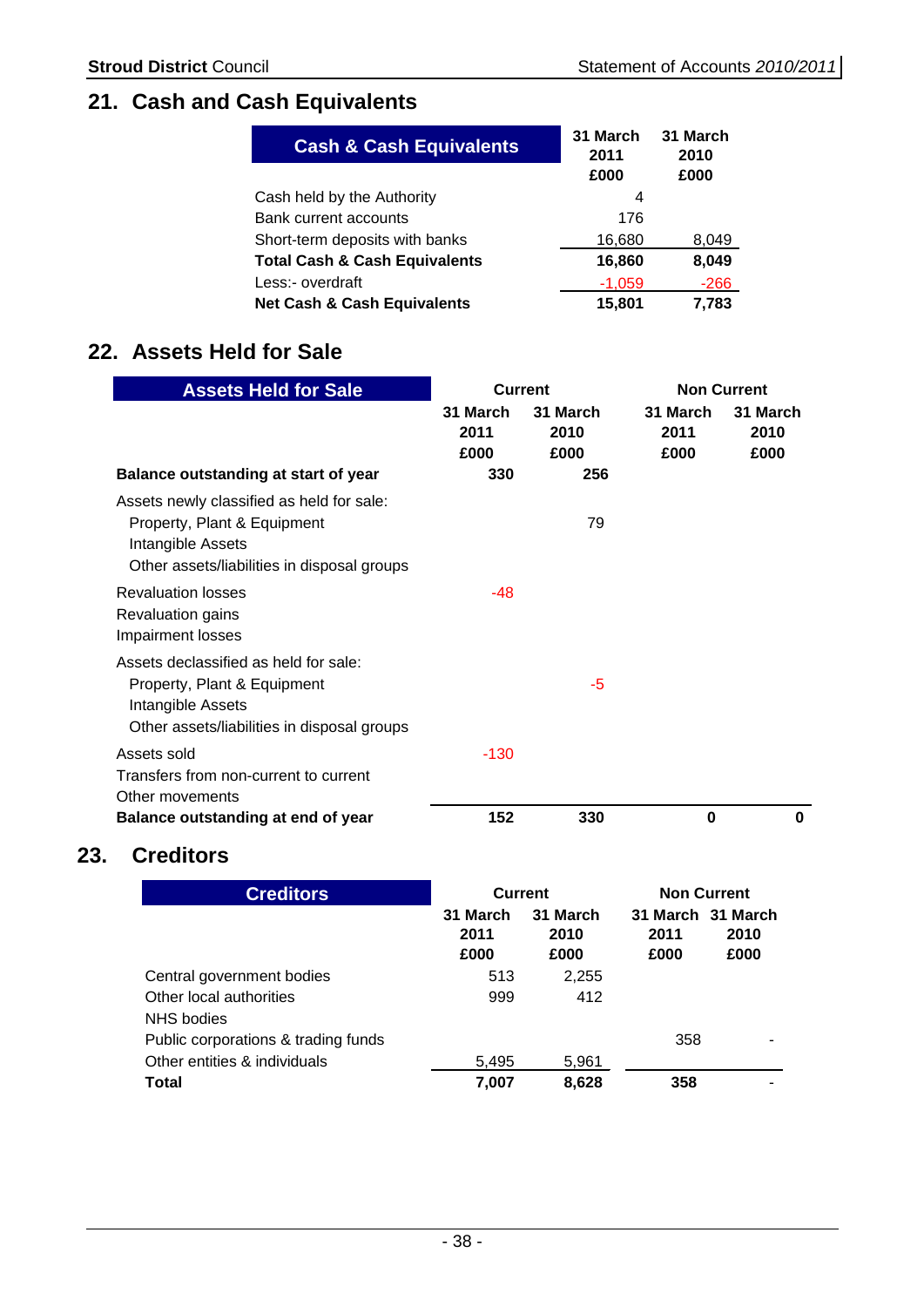## **24. Provisions**

|--|

|                                       | Outstanding | Injury &<br>Damage<br><b>Legal Cases Compensation Provisions</b><br><b>Claims</b> | <b>Other</b> | Total |
|---------------------------------------|-------------|-----------------------------------------------------------------------------------|--------------|-------|
|                                       | £000        | £000                                                                              | £000         | £000  |
| <b>Balance at 1 April 2010</b>        |             |                                                                                   |              |       |
| Additional provisions made in 2010-11 |             |                                                                                   |              |       |
| Amounts used in 2010-11               |             |                                                                                   |              |       |
| Unused amounts reversed in 2010-11    |             |                                                                                   |              |       |
| Unwinding of discounting on 2010-11   |             |                                                                                   |              |       |
| Balance at 31 March 2011              | ۰           |                                                                                   |              |       |

## **25. Usable Reserves**

Movement in the Authority's usable reserves are detailed in the Movement in Reserves Statement.

## **26. Unusable Reserves**

| 31 March<br>2010 | <b>Unusable Reserves</b>                      | 31 March<br>2011 |
|------------------|-----------------------------------------------|------------------|
| £000             |                                               | £000             |
|                  | 6,098 Revaluation Reserve                     | 6,634            |
|                  | 264,216 Capital Adjustment Account            | 272,163          |
|                  | -5 Financial Instruments Adjustment Account   |                  |
|                  | 19 Deferred Capital Receipts Reserve          | 17               |
|                  | -53,450 Pensions Reserve                      | $-26,869$        |
|                  | 60 Collection Fund Adjustment Account         | 127              |
|                  | -156 Accumulating Absences Adjustment Account | -159             |
|                  | 216,782 Total Unusable Reserves               | 251,913          |

#### **Revaluation Reserve**

The Revaluation Reserve contains the gains made by the Authority from increases in the value of its Property, Plant and Equipment. The balance is reduced when assets with accumulated gains are either:

- Revalued downwards or impaired and the gains are lost.
- Used in the provision of services and the gains are consumed through depreciation.
- Disposed of and the gains are realised.

The reserve contains only revaluation gains accumulated since 1 April 2007, the date that the Reserve was created. Accumulated gains arising before that date are consolidated into the balance on the Capital Adjustment Account.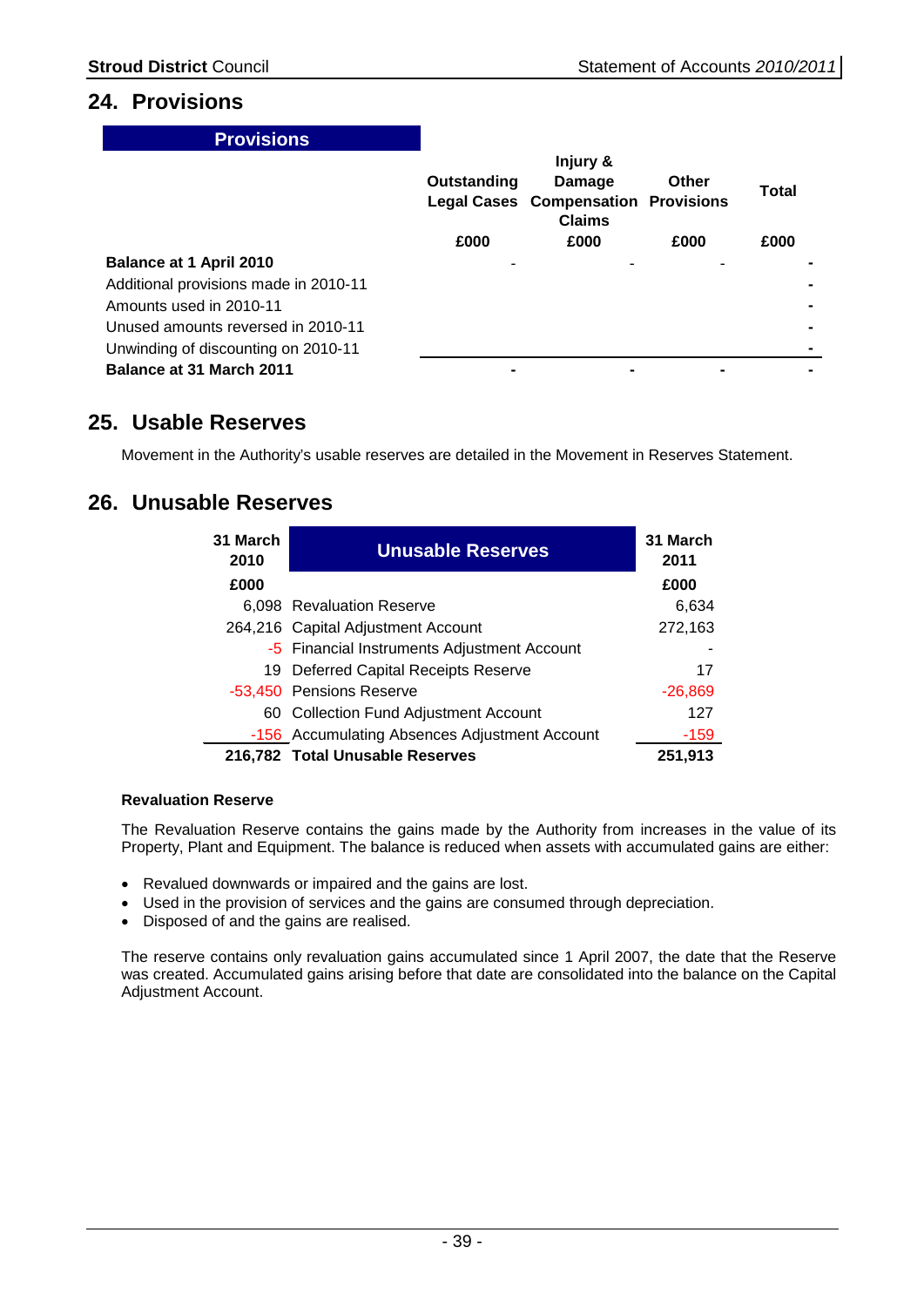| 31 March<br>2010 | <b>Revaluation Reserve</b>                                                                                                   | 31 March 2011 |               |
|------------------|------------------------------------------------------------------------------------------------------------------------------|---------------|---------------|
| £000             | 25,711 Balance at 1 April                                                                                                    | £000          | £000<br>6,098 |
|                  | Upward revaluation of assets                                                                                                 | 556           |               |
| $-19,613$        | Downward revaluation of assets and impairment losses not charged<br>to the Surplus/Deficit on the Provision of Services      | $-20$         |               |
| 19,613           | Surplus or deficit on revaluation of non-current assets not<br>posted to the Surplus or Deficit on the Provision of Services |               | 536           |
|                  | Difference between fair value depreciation & historical cost<br>depreciation                                                 |               |               |
|                  | Accumulated gains on assets sold or scrapped                                                                                 |               |               |
|                  | - Amount written off to the Capital Adjustment Account                                                                       |               |               |
|                  | 6,098 Balance at 31 March                                                                                                    |               | 6.634         |

#### **Capital Adjustment Account**

The Capital Adjustment Account absorbs the timing differences arising from the different arrangements for accounting for the consumption of non-current assets and for financing the acquisition, construction or enhancement of those assets under statutory provisions. The Account is debited with the cost of acquisition, construction or enhancement as depreciation, impairment losses and amortisations are charged to the Comprehensive Income and Expenditure Statement (with reconciling postings from the Revaluation Reserve to convert fair value figures to a historical cost basis). The Account is credited with the amounts set aside by the authority as finance for the costs of acquisition, construction and enhancement.

The Account contains accumulated gains and losses on Investment Properties and gains recognised on donated assets that have yet to be consumed by the Authority.

The Account also contains revaluation gains accumulated on Property, Plant and Equipment before 1 April 2007, the date that the Revaluation Reserve was created to hold such gains.

Note 9 provides details of the source of all the transactions posted to the Account, apart from those involving the Revaluation Reserve.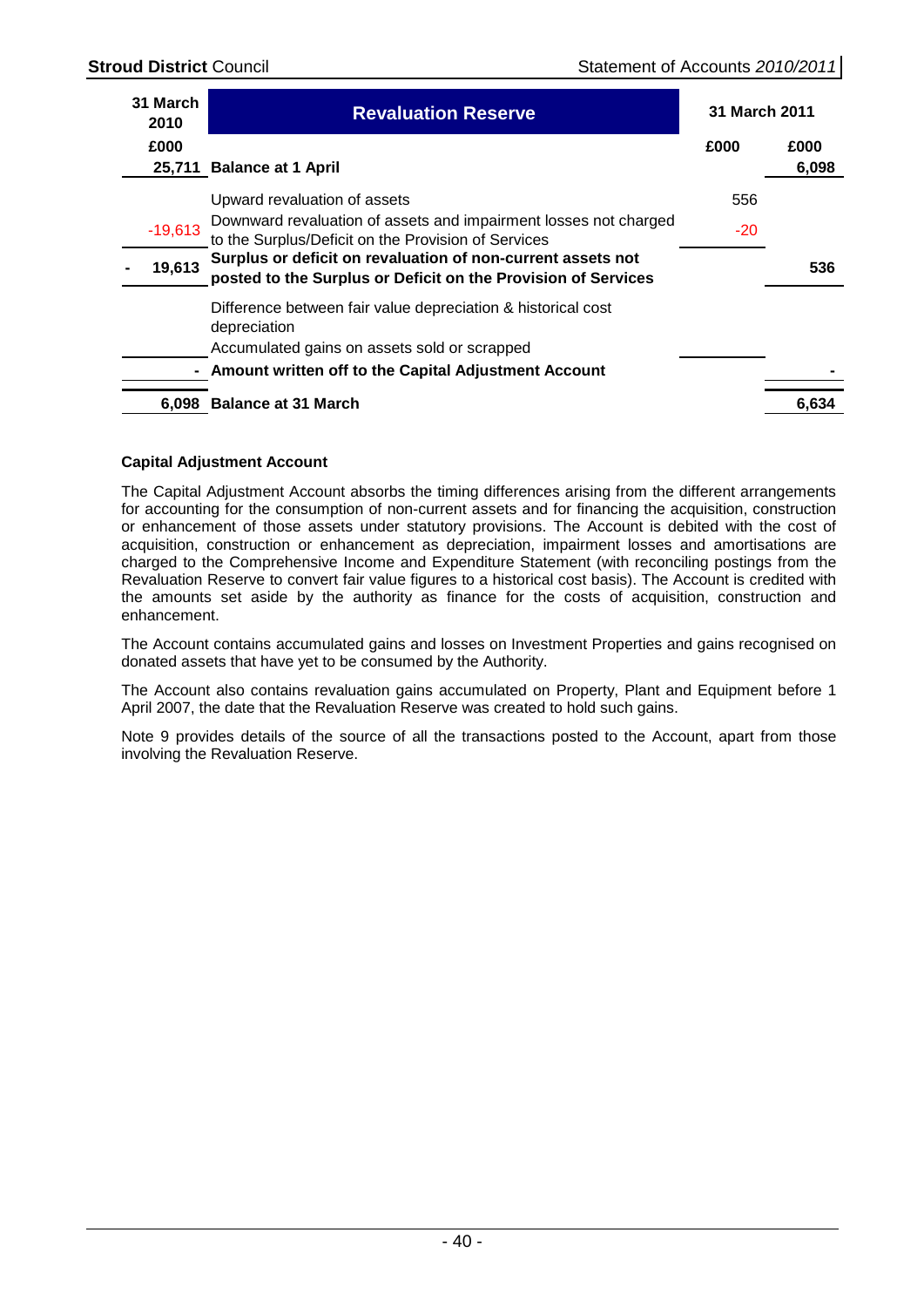| 31 March<br>2010 | <b>Capital Adjustment Account</b>                                                                                                                                   | 31 March 2011 |          |
|------------------|---------------------------------------------------------------------------------------------------------------------------------------------------------------------|---------------|----------|
| £000             |                                                                                                                                                                     | £000          | £000     |
| 284,828          | <b>Balance at 1 April</b>                                                                                                                                           |               | 264,216  |
|                  | Reversal of items relating to capital expenditure debited or credited to<br>the Comprehensive Income & Expenditure Statement:                                       |               |          |
| $-4,802$         | Charges for depreciation & impairment of non-current assets                                                                                                         | $-4,921$      |          |
| $-169$           | Revaluation losses on Property, Plant & Equipment                                                                                                                   | $-524$        |          |
| $-42$            | Amortisation of intangible assets                                                                                                                                   | $-47$         |          |
| $-2,113$         | Revenue expenditure funded from capital under statute                                                                                                               | $-4,892$      |          |
| $-671$           | Amounts of non-current assets written off on disposal or sale as part<br>of the gain/loss on disposal to the Comprehensive Income &<br><b>Expenditure Statement</b> | $-1,068$      |          |
| $-7,797$         |                                                                                                                                                                     | $-11,452$     |          |
| $-17,604$        | Adjusting amounts written out of the Revaluation Reserve                                                                                                            | 9,420         |          |
| $-25,401$        | Net written out amount of the cost of non-current assets<br>consumed in the year                                                                                    |               | $-2,032$ |
| 887              | Capital financing applied in the year:<br>Use of the Capital Receipts Reserve to finance new capital<br>expenditure                                                 | 2,264         |          |
| 4,083            | Use of the Major Repairs Reserve to finance new capital expenditure                                                                                                 | 2,654         |          |
| 740              | Capital grants & contributions credited to the Comprehensive Income<br>& Expenditure Statement that have been applied to capital financing                          | 975           |          |
| 894              | Application of grants to capital financing from the Capital Grants<br><b>Unapplied Account</b>                                                                      | 1,855         |          |
| $-2,250$         | Statutory provision for the financing of capital investment charged<br>against the General Fund & HRA balances                                                      |               |          |
| 435              | Capital expenditure charged against the General Fund & HRA<br>balances                                                                                              | 2,687         |          |
| 4,789            |                                                                                                                                                                     | 10,435        |          |
|                  | Movements in the market value of Investment Properties debited or<br>credited to the Comprehensive Income & Expenditure Statement                                   | $-456$        |          |
| 4,789            |                                                                                                                                                                     |               | 9,979    |
| 264,216          | <b>Balance at 31 March</b>                                                                                                                                          |               | 272,163  |
|                  |                                                                                                                                                                     |               |          |

#### **Financial Instruments Adjustment Account**

The Financial Instruments Adjustment Account absorbs the timing differences arising from the different arrangements for accounting for income and expenses relating to certain financial instruments and for bearing losses or benefiting from gains per statutory provisions. The Authority uses the Account to manage premiums paid on the early redemption of loans. Premiums are debited to the Comprehensive Income & Expenditure Statement when they are incurred, but reversed out of the General Fund Balance to the Account in the Movement in Reserves Statement. Over time, the expense is posted back to the General Fund Balance in accordance with statutory arrangements for spreading the burden on council tax. 2010-11 is the final year in respect of this charge.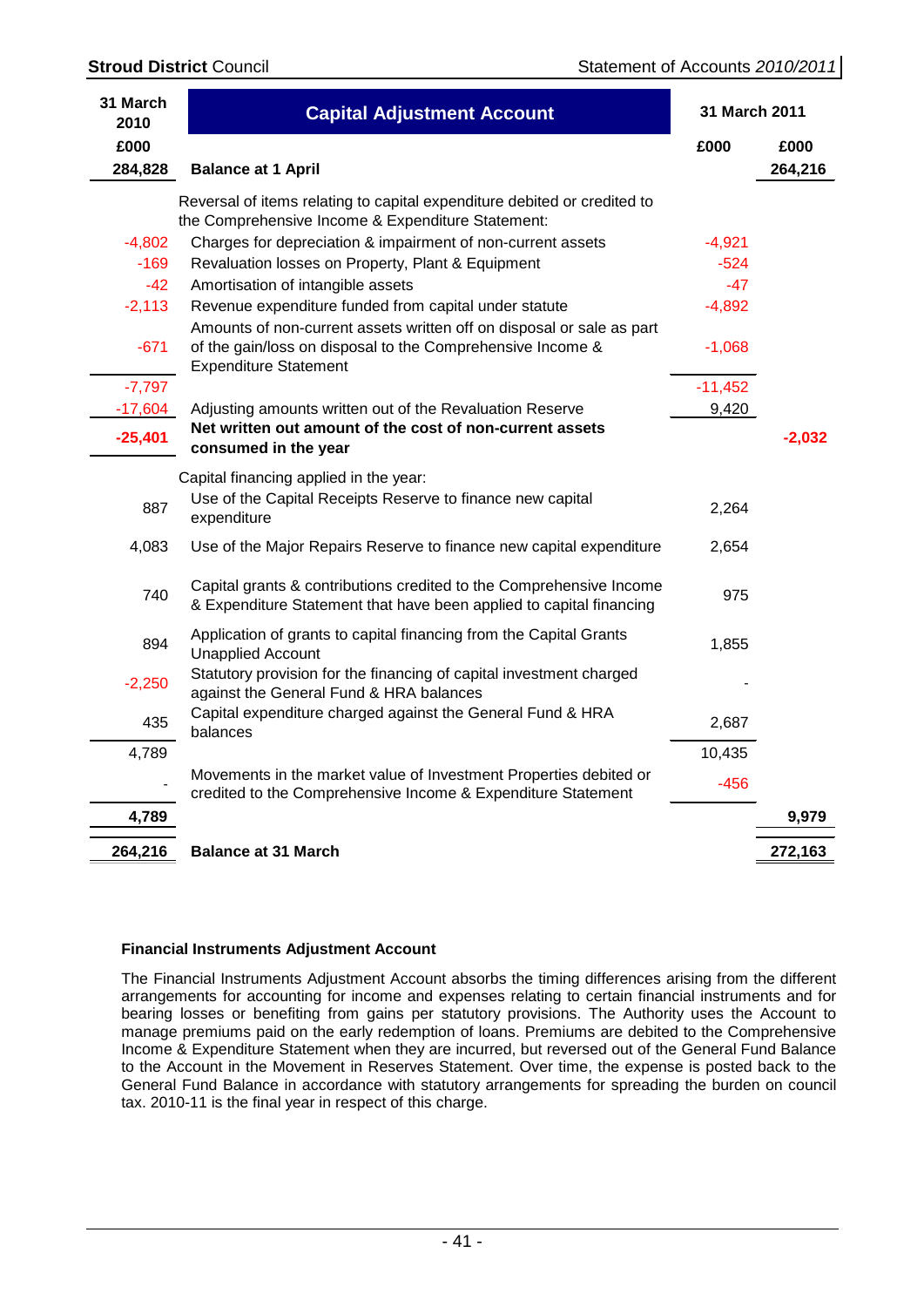| 31 March<br>2010 | <b>Financial Instruments Adjustment Account</b>                                                                                                                                                       | 31 March 2011 |      |  |  |
|------------------|-------------------------------------------------------------------------------------------------------------------------------------------------------------------------------------------------------|---------------|------|--|--|
| £000             | -286 Balance at 1 April                                                                                                                                                                               | £000          | £000 |  |  |
|                  | Premiums incurred in the year & charged to the Comprehensive<br>Income & Expenditure Statement                                                                                                        |               |      |  |  |
|                  | Proportion of premiums incurred in previous financial years to be<br>281 charged against the General Fund Balance in accordance with<br>statutory requirements                                        | 5             |      |  |  |
|                  | Amount by which finance costs charged to the Comprehensive<br>281 Income & Expenditure Statement are different from finance costs<br>chargeable in the year in accordance with statutory requirements |               | 5    |  |  |
|                  | -5 Balance at 31 March                                                                                                                                                                                |               |      |  |  |

#### **Pensions Reserve**

The Pensions Reserve absorbs the timing differences arising from the different arrangements for accounting for post employment benefits and for funding benefits in accordance with statutory provisions. The Authority accounts for post employment benefits in the Comprehensive Income and Expenditure Statement as the benefits are earned by employees accruing years of service, updating the liabilities recognised to reflect inflation, changing assumptions and investment returns on any resources set aside to meet the costs. However, statutory arrangements require benefits earned to be financed as the Authority makes employer's contributions to pension fund or eventually pays any pensions for which it is directly responsible. The debit balance on the Pensions Reserve therefore shows a substantial shortfall between the benefits earned by past and current employees and the resources the Authority has set aside to meet them. The statutory arrangements will ensure that funding will have been set aside by the time the benefits come to be paid.

| 31 March<br>2010 | <b>Pensions Reserve</b>                                                                                                                     | 31 March<br>2011  |
|------------------|---------------------------------------------------------------------------------------------------------------------------------------------|-------------------|
| £000             | -28,279 Balance at 1 April                                                                                                                  | £000<br>$-53,450$ |
|                  | -24,003 Actuarial gains or losses on pensions assets & liabilities<br>Reversal of items relating to retirement benefits debited or credited | 19,143            |
|                  | -3,142 to the Surplus or Deficit on the Provision of Services in the<br>Comprehensive Income & Expenditure Statement                        | 5,370             |
| 1,974            | Employer's pensions contributions & direct payments to pensioners<br>payable in the year                                                    | 2,068             |
| -53.45           | <b>Balance at 31 March</b>                                                                                                                  | -26.8             |

#### **Deferred Capital Receipts Reserve**

The Deferred Capital Receipts Reserve holds the gains recognised on the disposal of non-current assets but for which cash settlement has yet to take place. Under statutory arrangements, the Authority does not treat these gains as usable for financing new capital expenditure until they are backed by cash receipts. When the deferred cash settlement eventually takes place, amounts are transferred to the Capital Receipts Reserve.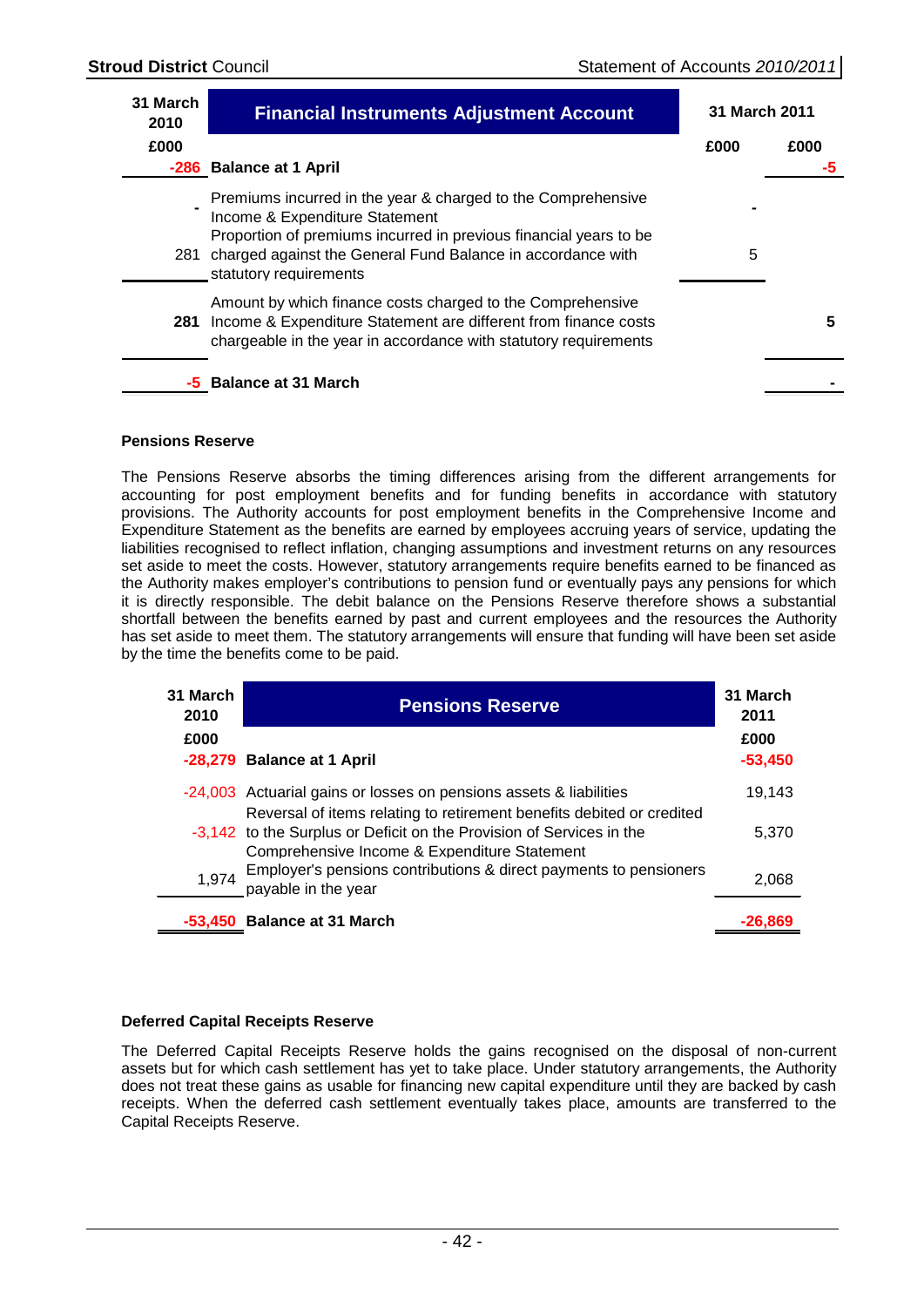| 31 March<br>2010 | <b>Deferred Capital Receipts Reserve</b>                                                                                                | 31 March<br>2011 |
|------------------|-----------------------------------------------------------------------------------------------------------------------------------------|------------------|
| £000             |                                                                                                                                         | £000             |
|                  | 27 Balance at 1 April                                                                                                                   | 19               |
|                  | Transfer of deferred sale proceeds credited as part of the gain/loss<br>on disposal to the Comprehensive Income & Expenditure Statement |                  |
|                  | -8 Transfer to the Capital Receipts Reserve upon receipt of cash                                                                        | $-2$             |
|                  | 19 Balance at 31 March                                                                                                                  |                  |

#### **Collection Fund Adjustment Account**

The Collection Fund Adjustment Account manages the differences arising from the recognition of council tax income in the Comprehensive Income and Expenditure Statement as it falls due from council tax payers compared with the statutory arrangements for paying across amounts to the General Fund from the Collection Fund.

| 31 March<br>2010 | <b>Collection Fund Adjustment Account</b>                                                                                                                                                                       | 31 March<br>2011 |
|------------------|-----------------------------------------------------------------------------------------------------------------------------------------------------------------------------------------------------------------|------------------|
| £000             |                                                                                                                                                                                                                 | £000             |
|                  | 41 Balance at 1 April                                                                                                                                                                                           | 60               |
|                  | Amount by which council tax income credited to the Comprehensive<br>19 Income & Expenditure Statement is different from council tax income<br>calculated for the year in accordance with statutory requirements | 67               |
|                  | 60 Balance at 31 March                                                                                                                                                                                          | 127              |

#### **Accumulating Absences Adjustment Account**

The Accumulating Absences Adjustment Account absorbs the differences that would otherwise arise on the General Fund Balance from accruing for compensated absences earned but not taken in the year e.g. annual leave entitlement carried forward at 31 March. Statutory arrangements require that the impact on the General Fund Balance is neutralised by transfers to or from the Account.

| 31 March<br>2010 | <b>Accumulating Absences Adjustment Account</b>                                                                                                                                      | 31 March 2011 |        |
|------------------|--------------------------------------------------------------------------------------------------------------------------------------------------------------------------------------|---------------|--------|
| £000             |                                                                                                                                                                                      | £000          | £000   |
|                  | -158 Balance at 1 April                                                                                                                                                              |               | $-156$ |
| 158              | Settlement or cancellation of accrual made at the end of the<br>preceding year                                                                                                       | 156           |        |
|                  | -156 Amounts accrued at the end of the current year                                                                                                                                  | $-159$        |        |
|                  | Amount by which officer remuneration charged to the<br>Comprehensive Income & Expenditure Statement on an accruals<br>basis is different from remuneration chargeable in the year in |               |        |
|                  | 2 accordance with statutory requirements                                                                                                                                             |               | -3     |
|                  | -156 Balance at 31 March                                                                                                                                                             |               |        |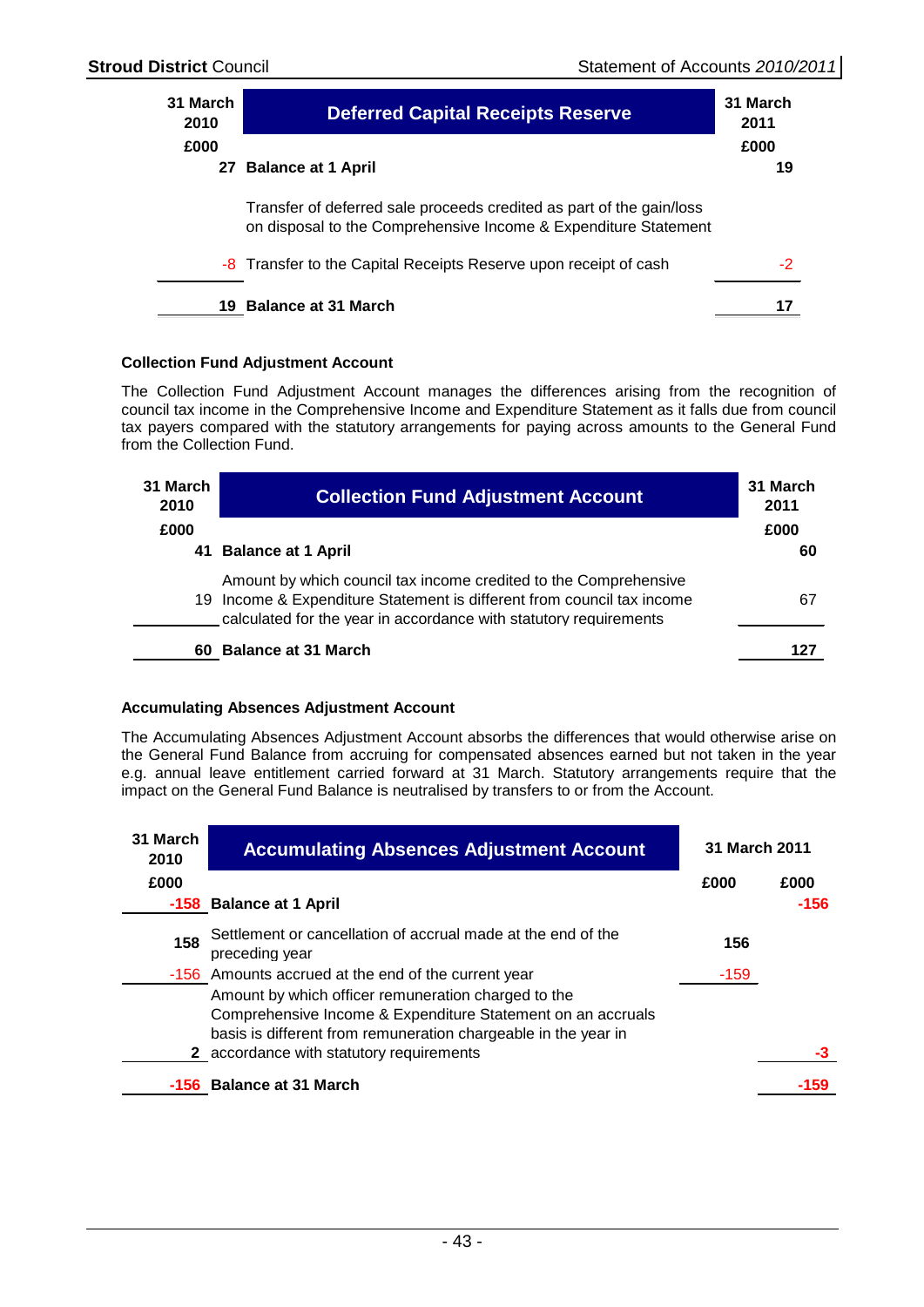## **27. Cash Flow Statement – Operating Activities**

| 31 March<br>2010 | <b>Cash Flow Statement - Non Cash Items Included in</b><br><b>(Surplus) / Deficit on Provision of Services</b> | 31 March<br>2011 |
|------------------|----------------------------------------------------------------------------------------------------------------|------------------|
| £000             |                                                                                                                | £000             |
|                  | -818 Depreciation charges                                                                                      | -747             |
|                  | -42 Amortisation charges                                                                                       | $-47$            |
|                  | -9,078 Impairment                                                                                              | 9,715            |
|                  | -1,089 Increase (-) / decrease in creditors                                                                    | 1.621            |
|                  | 145 Increase in debtors                                                                                        | 1,239            |
| -9               | Decrease in inventories                                                                                        | $-25$            |
|                  | 2,250 Capitalisation direction                                                                                 |                  |
|                  | -1,168 Non cash charges for retirement benefits                                                                | 7,438            |
|                  | -671 Carry amount of non current assets sold                                                                   | $-1,068$         |
|                  | 2,007 Revenue expenditure funded by capital under statute                                                      |                  |
|                  | Investment properties' revaluation                                                                             | $-456$           |
|                  | -181 Other non cash items                                                                                      | -14              |
|                  | -8,654 Non cash items in Net (Surplus) / Deficit                                                               | 17,656           |

## **28. Cash Flow Statement – Investing Activities**

| 31 March<br>2010<br>£000 | <b>Cash Flow Statement - Investing Activities</b>                                                 | 31 March<br>2011<br>£000 |
|--------------------------|---------------------------------------------------------------------------------------------------|--------------------------|
| 579                      | Purchase of property, plant & equipment, investment property & intangible<br>assets               | 454                      |
|                          | Purchase of short-term & long-term investments                                                    | 14.769                   |
| $-399$                   | Proceeds from the sale of property, plant & equipment, investment<br>property & intangible assets | $-3,152$                 |
|                          | -4,300 Proceeds from short-term & long-term investments                                           | $-22,900$                |
|                          | -4,120 Net cash flows from investing activites                                                    | $-10,829$                |

## **29. Cash Flow Statement – Financing Activities**

| 31 March<br>2010 | <b>Cash Flow Statement - Financing Activities</b> | 31 March<br>2011 |
|------------------|---------------------------------------------------|------------------|
| £000             |                                                   | £000             |
|                  | Cash receipts of short-term borrowing             | $-800$           |
|                  | -1,715 Other receipts from financing activities   |                  |
|                  | 2,000 Other payments for financing activities     |                  |
|                  | 285 Net cash flows from financing activites       |                  |
|                  |                                                   |                  |

## **30. Amounts Reported for Resource Allocation Decisions**

The analysis of income and expenditure by service on the face of the Comprehensive Income and Expenditure Statement is that specified by the Best Value Accounting Code of Practice. However, decisions about resource allocation are taken by the Authority's Cabinet on the basis of budget reports analysed across service areas. These reports are prepared on a different basis from the accounting policies used in the financial statements. In particular:

• No charges are made in relation to capital expenditure (whereas depreciation, revaluation and impairment losses in excess of the balance on the Revaluation Reserve and amortisations are charged to services in the Comprehensive Income and Expenditure Statement).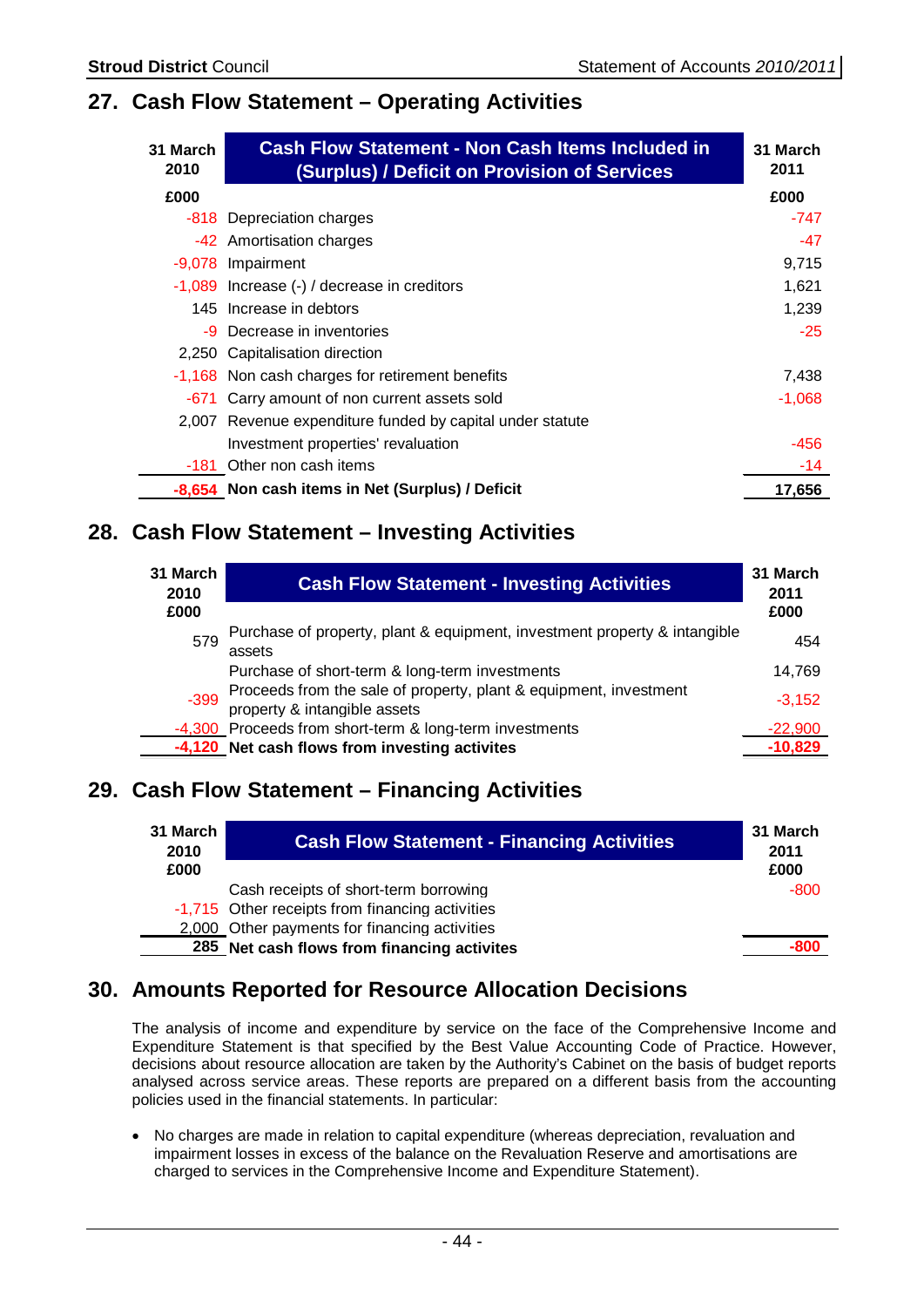- The cost of retirement benefits is based on cash flows (payment of employer's pension contributions) rather than current service cost of benefits accrued in the year.
- Expenditure on some support service is budgeted for centrally and not charged to services.

The income and expenditure of the Authority's principal service areas recorded in the budget reports for the year is as follows:

| <b>Amounts Reported for</b><br><b>Resource Allocation</b><br><b>Decisions</b> |            |              |             |                |             |           |                 |             |           |           |           |
|-------------------------------------------------------------------------------|------------|--------------|-------------|----------------|-------------|-----------|-----------------|-------------|-----------|-----------|-----------|
|                                                                               | Corporate  |              |             |                |             |           |                 |             |           |           |           |
| Service Income and Expenditure                                                | and        | Cultural and | Central     | Environmental  | Housing     | Highw ays | Non             |             |           | Housing   |           |
| 2010/11                                                                       | Democratic | Related      | Services to | and Regulatory | General     |           | and Distributed | Planning    | Recharged | Revenue   |           |
|                                                                               | Core       | Services     | the Public  | Services       | Fund        | Transport | Costs           | Services    | Services  | Account   | Total     |
|                                                                               | £'000      | £'000        | £'000       | £'000          | £'000       | £'000     | £'000           | £'000       | £'000     | £'000     | £'000     |
| Fees & Charges                                                                | $-285$     | $-1,342$     | $-501$      | $-1,400$       | $-844$      | $-639$    | 0               | $-1,399$    | $-23$     | $-19,975$ | $-26,408$ |
| <b>Govt Grants</b>                                                            | $-2$       | 0            | $-7,572$    | $-27$          | $-23,851$   | $-250$    | 0               | $\mathbf 0$ | 0         | $-2,654$  | $-34,356$ |
| Total Income                                                                  | $-287$     | $-1,342$     | $-8,073$    | $-1.427$       | $-24,695$   | $-889$    | $\mathbf 0$     | $-1,399$    | $-23$     | $-22,629$ | $-60,764$ |
| Employee                                                                      | 174        | 1,468        | 1,216       | 1,501          | 793         | 165       | 49              | 1,655       | 3,580     | 3,275     | 13,876    |
| Non-Pay                                                                       | 607        | 2,166        | 7.778       | 4,337          | 24,429      | 1,210     | 41              | 1,030       | 1.104     | 11,416    | 54,118    |
| <b>Support Services</b>                                                       | 929        | 734          | 617         | 920            | 339         | 165       | $\overline{1}$  | 1,014       | 1,267     | 1,099     | 7,085     |
| Less: Recharge Income                                                         | 0          | $-118$       | $-182$      | $-286$         | $\mathbf 0$ | 0         | 0               | $-313$      | $-5,891$  | 0         | $-6,790$  |
| <b>Total Expenditure</b>                                                      | 1.710      | 4,250        | 9,429       | 6,472          | 25,561      | 1,540     | 91              | 3,386       | 60        | 15,790    | 68,289    |
| Net Cost of Services                                                          | 1,423      | 2,908        | 1,356       | 5,045          | 866         | 651       | 91              | 1,987       | 37        | $-6,839$  | 7,525     |
|                                                                               |            |              |             |                |             |           |                 |             |           |           |           |
|                                                                               | Corporate  |              |             |                |             |           |                 |             |           |           |           |
| Service Income and Expenditure                                                | and        | Cultural and | Central     | Environmental  | Housing     | Highw ays | Non             |             |           | Housing   |           |
| 2009/10                                                                       | Democratic | Related      | Services to | and Regulatory | General     |           | and Distributed | Planning    | Recharged | Revenue   |           |
|                                                                               | Core       | Services     | the Public  | Services       | Fund        | Transport | Costs           | Services    | Services  | Account   | Total     |
|                                                                               | £'000      | £'000        | £'000       | £'000          | £'000       | £'000     | £'000           | £'000       | £'000     | £'000     | £'000     |
| Fees & Charges                                                                | $-277$     | $-1,322$     | $-573$      | $-1,403$       | $-596$      | $-654$    | $\Omega$        | $-1,604$    | $-114$    | $-19,718$ | $-26,261$ |
| <b>Govt Grants</b>                                                            | 0          | 0            | $-7,184$    | $-46$          | $-23,344$   | $-243$    | 0               | $-188$      | 0         | $-4,084$  | $-35,089$ |
| Total Income                                                                  | $-277$     | $-1,322$     | $-7,757$    | $-1,449$       | $-23,940$   | $-897$    | $\mathbf 0$     | $-1,792$    | $-114$    | $-23,802$ | $-61,350$ |
| Employee                                                                      | 248        | 1,468        | 1,216       | 1,501          | 793         | 165       | 49              | 1,655       | 3,580     | 3,027     | 13,702    |
| Non-Pay                                                                       | 651        | 2,058        | 7,635       | 4,247          | 23,719      | 1,088     | 41              | 1,568       | 1,167     | 20,554    | 62,728    |
| <b>Support Services</b>                                                       | 929        | 734          | 617         | 920            | 339         | 165       | 1               | 1,014       | 1,267     | 1,071     | 7,057     |
| Less: Recharge Income                                                         | 0          | $-118$       | $-182$      | $-286$         | $\mathbf 0$ | 0         | 0               | $-313$      | $-5,891$  | 0         | $-6,790$  |
| <b>Total Expenditure</b>                                                      | 1,828      | 4,142        | 9,286       | 6,382          | 24,851      | 1,418     | 91              | 3,924       | 123       | 24,652    | 76,697    |
| Net Cost of Services                                                          | 1,551      | 2,820        | 1,529       | 4,933          | 911         | 521       | 91              | 2,132       | 9         | 850       | 15,347    |

#### **Reconciliation to Subjective Analysis**

This reconciliation shows how the figures in the analysis of service income and expenditure relate to a subjective analysis of the Surplus or Deficit on the Provision Services included in the Comprehensive Income and Expenditure Statement.

| <b>Net Expenditure</b>                                             | 7,525     | 0               | $-6,606$                          | $\mathbf 0$                     | 919                         | $-18,116$ | $-17,197$ |
|--------------------------------------------------------------------|-----------|-----------------|-----------------------------------|---------------------------------|-----------------------------|-----------|-----------|
| <b>Total Income</b>                                                | $-60.764$ | 0               | 0                                 | 0                               | $-60.764$                   | $-23.994$ | $-84,758$ |
| Other                                                              |           |                 |                                   |                                 | 0                           |           | 0         |
| Taxation & Non-Specific Grant Income                               |           |                 |                                   |                                 | 0                           | $-20,915$ | $-20,915$ |
| Interest & Investment Income                                       |           |                 |                                   |                                 | 0                           | $-717$    | $-717$    |
| Gain/Loss on Disposal of Fixed Assets                              |           |                 |                                   |                                 | 0                           | $-2,362$  | $-2,362$  |
| Govt Grants                                                        | $-34,356$ |                 |                                   |                                 | $-34,356$                   |           | $-34,356$ |
| Fees & Other Income                                                | $-26.408$ |                 |                                   |                                 | $-26,408$                   |           | $-26,408$ |
| <b>Total Expenditure</b>                                           | 68,289    | 0               | $-6,606$                          | $^{\circ}$                      | 61,683                      | 5,878     | 67,561    |
| Interest Payable and Similar Charges                               |           |                 |                                   |                                 | $\Omega$                    | 198       | 198       |
| Payments to Housing Capital Receipts Pool                          |           |                 |                                   |                                 | 0                           | 903       | 903       |
| Parish Council Precepts                                            |           |                 |                                   |                                 | $\Omega$                    | 2,351     | 2,351     |
| Surplus or Deficit on Revaluation                                  |           |                 | $-8,924$                          |                                 | $-8,924$                    |           | $-8,924$  |
| Depreciation, Amortisation and Impairment                          |           |                 | 308                               |                                 | 308                         |           | 308       |
| Capital Expenditure Funded by the HRA                              |           |                 | $-2,501$                          |                                 | $-2,501$                    |           | $-2,501$  |
| Revenue expenditure funded from capital under statute              |           |                 | 4.874                             |                                 | 4,874                       |           | 4,874     |
| changes in their fair value                                        |           |                 |                                   |                                 | $\mathbf 0$                 | 456       | 456       |
| Net expenditure in relation to investment properties and           |           |                 |                                   |                                 |                             |           |           |
| Reversal of Major Repairs Allow ance credited to the<br><b>HRA</b> |           |                 | 2,710                             |                                 | 2,710                       |           | 2,710     |
| Pension Interest Cost                                              |           |                 | $-9,393$                          |                                 | $-9,393$                    | 1,882     | $-7,511$  |
| Other Service Expenditure                                          | 54,413    |                 | 6,244                             |                                 | 60,657                      | 88        | 60,745    |
| <b>Employee Costs</b>                                              | 13.876    |                 | 76                                |                                 | 13,952                      |           | 13,952    |
| 2010/11                                                            | £'000     | £'000           | £'000                             | £'000                           | £'000                       | £'000     | £'000     |
| Reconciliation to Subjective Analysis                              | Analysis  | Analysis        | Analysis                          | Statement                       | Statement                   | Amounts   | Total     |
|                                                                    | Service   |                 | included in the management in the | Expenditure                     | Expenditure                 | Corporate |           |
|                                                                    |           | services not    | reported to                       | Income &                        | Income and                  |           |           |
|                                                                    |           | support         | Statement not                     |                                 | Comprehensive Comprehensive |           |           |
|                                                                    |           | of services and |                                   | Expenditure not included in the | Services in                 |           |           |
|                                                                    |           | Net expenditure | Income and                        | in the Analysis                 | Cost of                     |           |           |
|                                                                    |           |                 |                                   |                                 |                             |           |           |
|                                                                    |           |                 | Amounts in the                    | Comprehensive Amounts included  |                             |           |           |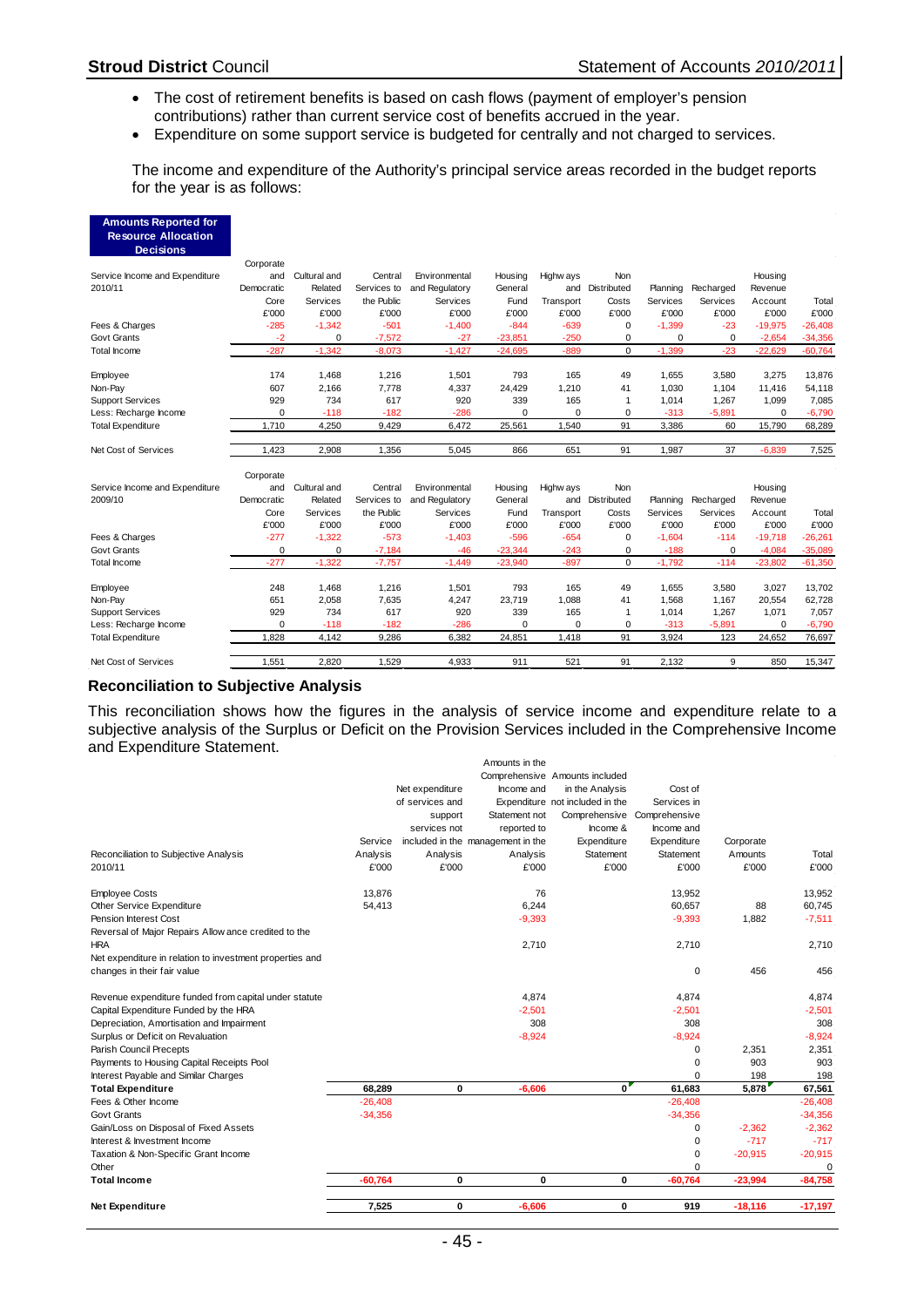|                                                          |           |                 | Amounts in the                    |                                 |             |           |             |
|----------------------------------------------------------|-----------|-----------------|-----------------------------------|---------------------------------|-------------|-----------|-------------|
|                                                          |           |                 |                                   | Comprehensive Amounts included  |             |           |             |
|                                                          |           | Net expenditure | Income and                        | in the Analysis                 | Cost of     |           |             |
|                                                          |           | of services and |                                   | Expenditure not included in the | Services in |           |             |
|                                                          |           | support         | Statement not                     | Comprehensive Comprehensive     |             |           |             |
|                                                          |           | services not    | reported to                       | Income &                        | Income and  |           |             |
|                                                          | Service   |                 | included in the management in the | Expenditure                     | Expenditure | Corporate |             |
| Reconciliation to Subjective Analysis                    | Analysis  | Analysis        | Analysis                          | Statement                       | Statement   | Amounts   | Total       |
| 2009/10                                                  | £'000     | £'000           | £'000                             | £'000                           | £'000       | £'000     | £'000       |
| <b>Employee Costs</b>                                    | 13,702    |                 | 217                               |                                 | 13.919      |           | 13,919      |
| Other Service Expenditure                                | 62,995    |                 | $-1,065$                          |                                 | 61,930      | 79        | 62,009      |
| Pension Interest Cost                                    |           |                 | $-1,304$                          |                                 | $-1,304$    | 2,257     | 953         |
| Reversal of Major Repairs Allow ance credited to the     |           |                 |                                   |                                 |             |           |             |
| <b>HRA</b>                                               |           |                 | $-2,009$                          |                                 | $-2,009$    |           | $-2.009$    |
| Net expenditure in relation to investment properties and |           |                 |                                   |                                 |             |           |             |
| changes in their fair value                              |           |                 |                                   |                                 | $\mathbf 0$ |           | $\Omega$    |
| Revenue expenditure funded from capital under statute    |           |                 | 2,007                             |                                 | 2,007       |           | 2,007       |
| Capital Expenditure Funded by the HRA                    |           |                 | 205                               |                                 | 205         |           | 205         |
| Depreciation, Amortisation and Impairment                |           |                 | 9,930                             |                                 | 9,930       |           | 9,930       |
| Surplus or Deficit on Revaluation                        |           |                 |                                   |                                 | 0           |           | $\Omega$    |
| Parish Council Precepts                                  |           |                 |                                   |                                 | 0           | 2,260     | 2,260       |
| Payments to Housing Capital Receipts Pool                |           |                 |                                   |                                 | 0           | 230       | 230         |
| Interest Payable and Similar Charges                     |           |                 |                                   |                                 | $\Omega$    | 242       | 242         |
| <b>Total Expenditure</b>                                 | 76,697    | 0               | 7,981                             | $\overline{\mathbf{0}}$         | 84,678      | 5,068     | 89,746      |
| Fees & Other Income                                      | $-26,261$ |                 |                                   |                                 | $-26,261$   |           | $-26,261$   |
| Govt Grants                                              | $-35,089$ |                 |                                   |                                 | $-35,089$   |           | $-35,089$   |
| Gain/Loss on Disposal of Fixed Assets                    |           |                 |                                   |                                 | 0           | 280       | 280         |
| Interest & Investment Income                             |           |                 |                                   |                                 | $\Omega$    | $-683$    | $-683$      |
| Taxation & Non-Specific Grant Income                     |           |                 |                                   |                                 | 0           | $-18.811$ | $-18,811$   |
| Other                                                    |           |                 |                                   |                                 | 0           |           | $\mathbf 0$ |
| <b>Total Income</b>                                      | $-61,350$ | 0               | 0                                 | $\bf{0}$                        | $-61,351$   | $-19,214$ | $-80,565$   |
| Net Expenditure                                          | 15,347    | 0               | 7,981                             | 0                               | 23,327      | $-14,146$ | 9,181       |

## **31. Acquired or Discontinued Operations and Transferred Services**

There are no discontinued or acquired operations however, under machinery of government arrangements, on 1 April 2011 the Council's statutory responsibility for concessionary travel was transferred to Gloucestershire County Council. This is the administration of the issue of the national bus pass. The costs and income for this service for both 2010/2011 and 2009/2010 are shown in the CI&E as a transferred service.

## **32. Trading Operations**

The Council has no formal trading operations.

## **33. Members' Allowances**

The Authority paid the following amounts to members of the council during the year:

|                 | 2009-10<br>£000 | 2010-11<br>£000 |
|-----------------|-----------------|-----------------|
| Allowances      | 358             | 358             |
| <b>Expenses</b> | 20              | 18              |
| <b>Total</b>    | 378             | 376             |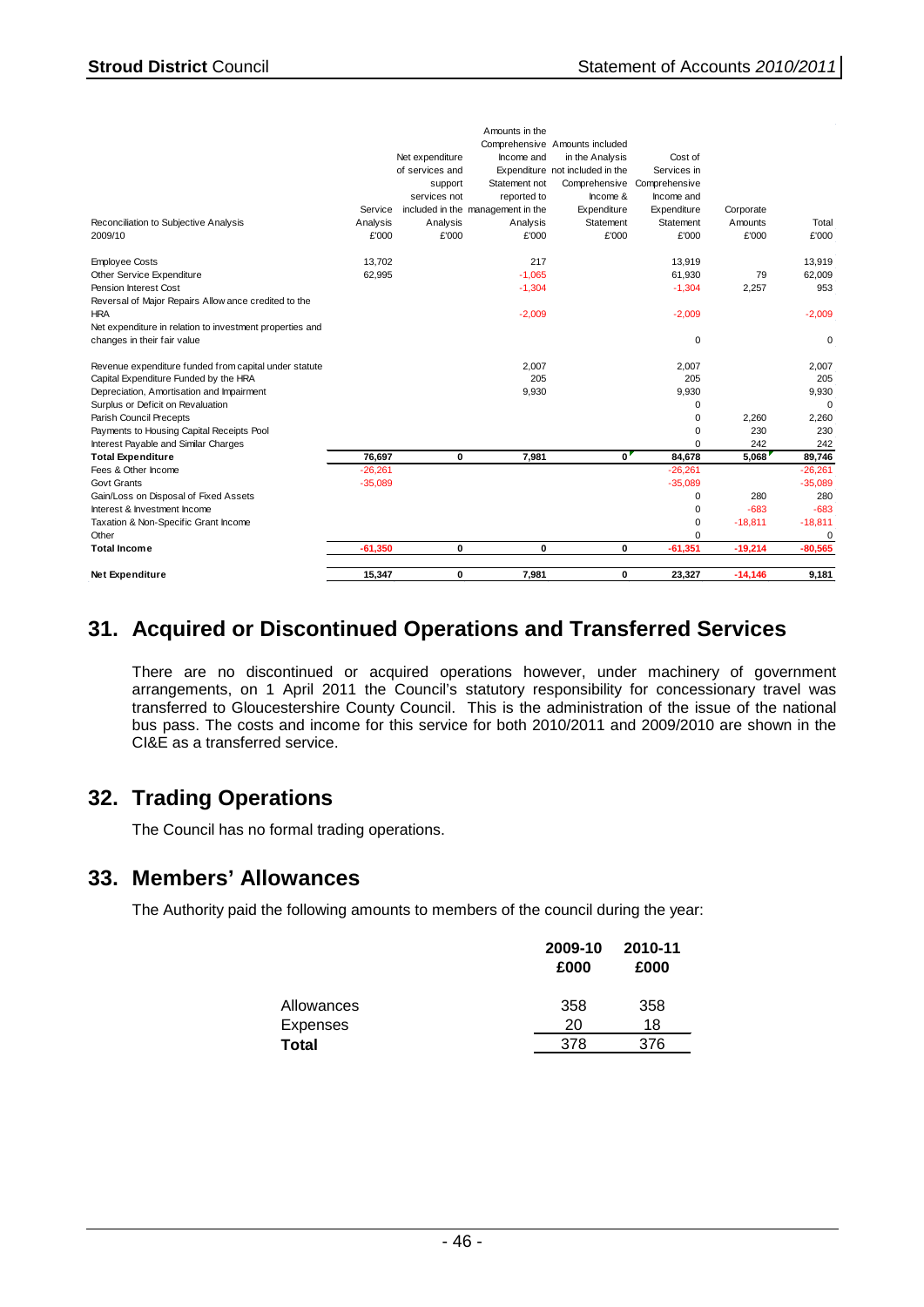## **34. Officers' Remuneration**

The remuneration paid to the Authority's senior employees is as follows:

|                                            |         | Salary, Fees &<br><b>Allowances</b> | <b>Bonuses</b> | <b>Expenses</b><br><b>Allowances</b> | Compensation<br>for Loss of<br><b>Office</b> | <b>Pension</b><br><b>Contribution</b> | Total        |
|--------------------------------------------|---------|-------------------------------------|----------------|--------------------------------------|----------------------------------------------|---------------------------------------|--------------|
|                                            |         | f                                   | £              |                                      |                                              |                                       |              |
| <b>Chief Executive</b>                     | 2010-11 | 110,568.96                          |                |                                      |                                              | 26,609.16                             | 137, 178. 12 |
|                                            | 2009-10 | 110,609.76                          |                |                                      |                                              | 24.111.24                             | 134,721.00   |
| Strategic Head (Customer Services)         | 2010-11 | 67,522.00                           |                |                                      |                                              | 16.361.88                             | 83,883.88    |
|                                            | 2009-10 | 67.035.05                           |                |                                      |                                              | 14,869.18                             | 81,904.23    |
| Strategic Head (Development Services)      | 2010-11 | 67.385.10                           |                | $\overline{\phantom{0}}$             |                                              | 16.361.88                             | 83,746.98    |
|                                            | 2009-10 | 66,978.16                           |                |                                      |                                              | 14,869.18                             | 81,847.34    |
| <b>Strategic Head (Community Services)</b> | 2010-11 | 66.978.75                           |                |                                      |                                              | 16.149.73                             | 83,128.48    |
|                                            | 2009-10 | 67,124.58                           |                |                                      |                                              | 15,486.92                             | 82,611.50    |
| <b>Head of Finance</b>                     | 2010-11 | 60.770.11                           |                |                                      |                                              | 14.877.36                             | 75.647.47    |
|                                            | 2009-10 | 61,254.01                           |                |                                      |                                              | 13,513.63                             | 74,767.64    |
| Canal Project Manager                      | 2010-11 | 58,567.36                           |                |                                      |                                              | 14,328.17                             | 72,895.53    |
|                                            | 2009-10 | 69,384.37                           |                |                                      |                                              | 15,338.87                             | 84,723.24    |
| <b>Head of Corporate Resources</b>         | 2010-11 | 58,135.59                           |                |                                      |                                              | 13.652.40                             | 71,787.99    |
|                                            | 2009-10 | 52,138.43                           |                |                                      |                                              | 11,562.18                             | 63,700.61    |
| <b>Head of Communications</b>              | 2010-11 | 57,558.36                           |                |                                      |                                              | 13,652.40                             | 71,210.76    |
|                                            | 2009-10 | 53,114.19                           |                |                                      |                                              | 11,562.18                             | 64,676.37    |

The Authority's other employees receiving more than £50,000 remuneration for the year (excluding employer's pension contributions) were paid the following amounts:

| <b>Remuneration Band</b> | 2010/2011<br><b>Number of</b><br>employees | 2009/2010<br><b>Number of</b><br>employees |
|--------------------------|--------------------------------------------|--------------------------------------------|
| £50,000 - 54,999         | 4                                          | 4                                          |
| £55,000 - 59,999         |                                            |                                            |
| £60,000 - 64,999         |                                            |                                            |
| £65,000 - 69,999         |                                            |                                            |
| £70,000 - 74,999         |                                            |                                            |
| £75,000 - 79,999         |                                            |                                            |
| £80,000 - 84,999         |                                            |                                            |
| £85,000 - 89,999         |                                            |                                            |
| £90,000 - 94,999         |                                            |                                            |
| £95,000 - 99,999         |                                            |                                            |
| £100,000 - 104,999       |                                            |                                            |
| £105,000 - 109,999       |                                            |                                            |
| £110,000 - 114,999       |                                            |                                            |

## **35. External Audit Costs**

The Authority has incurred the following costs in relation to the audit of the Statement of Accounts, certification of grant claims and statutory inspections, and to non-audit services provided by the authority's external auditors:

| Fees payable to the Audit Commission and KPMG during the financial year:                 | 2010-11<br>£000 | 2009-10<br>£000 |
|------------------------------------------------------------------------------------------|-----------------|-----------------|
| with regard to external audit services carried out by the appointed auditor for the year | 115             | 115             |
| in respect of statutory inspections by the Audit Commission                              | 5               | 6               |
| for the certification of grant claims and returns for the year by the appointed auditor  | 24              | 26              |
| other services provided during the year by the appointed auditor                         |                 | 25              |
| gross fees paid                                                                          | 152             | 172             |
| less Audit Commission rebate for IFRS transition audit cost                              | -9              |                 |
| Total                                                                                    | 143             | 172             |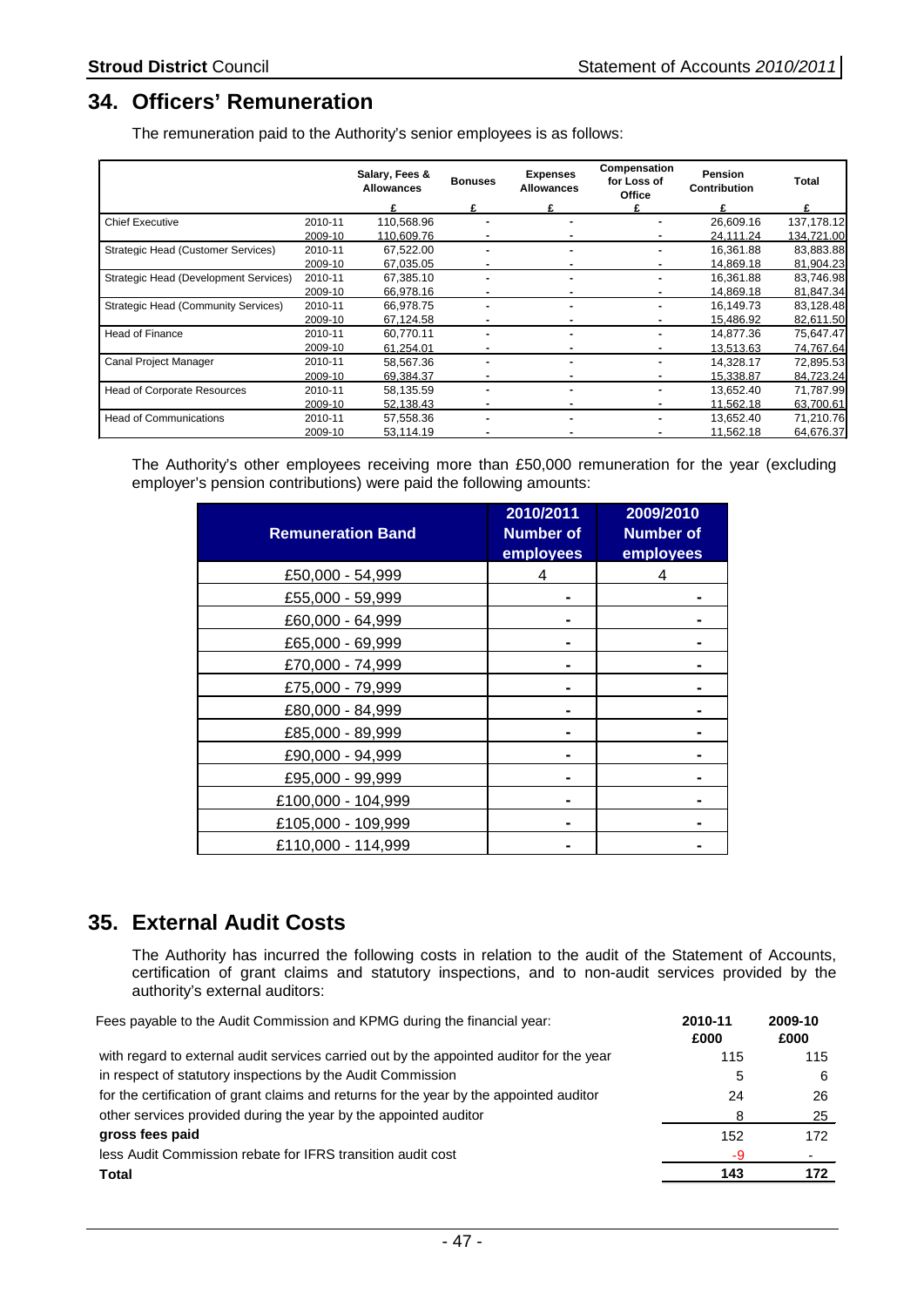## **36. Grant Income**

The Authority credited the following grants, contributions and donations to the Comprehensive Income and Expenditure Statement in 2010-11:

|                                                             | 2010-11<br>£000 | 2009-10<br>£000 |
|-------------------------------------------------------------|-----------------|-----------------|
| <b>Credited to Taxation &amp; Non Specific Grant Income</b> |                 |                 |
| <b>DCLG Non Domestic Rates</b>                              | 6,273           | 5,736           |
| <b>DCLG Revenue Support Grant</b>                           | 911             | 1,324           |
| DCLG Area Based Grant / LABGI                               | 40              | 54              |
| Capital Grants & Contributions:-                            |                 |                 |
| Heritage Lottery Fund - Canal Scheme                        | 1,178           | 338             |
| <b>DCLG Regional Housing Pot</b>                            | 459             | 492             |
| <b>DCLG Disabled Facilities Grants</b>                      | 281             | 222             |
| <b>Energy Savings Trust</b>                                 | 388             |                 |
| Defra - Contaminated Land                                   | 67              | 50              |
| <b>Other Capital Grants &amp; Contributions</b>             | 939             | 440             |
| Total                                                       | 10,536          | 8,656           |
|                                                             |                 |                 |
| <b>Credited to Services</b>                                 |                 |                 |
| <b>DWP Housing Benefit Grant</b>                            | 23,301          | 22,784          |
| <b>DWP Council Tax Benefit Grant</b>                        | 6,925           | 6,643           |
| DWP Discretionary Housing Payments / In & Out of Work       | 37              | 52              |
| <b>DWP Housing Benefit Administration Grant</b>             | 837             | 727             |
| DCLG Housing Subsidies and Grant (HRA)                      | 2,654           | 4,084           |
| <b>DCLG Business Rate Collection</b>                        | 168             | 175             |
| <b>DCLG Climate Change</b>                                  |                 | 56              |
| <b>DCLG Planning Delivery Grant</b>                         |                 | 132             |
| DCLG Homelessness Grant and Mortgage Rescue Scheme          | 41              | 97              |
| <b>DCLG Revocation of Personal Search Fees</b>              | 34              |                 |
| <b>DCLG Additional Grant</b>                                |                 | 10              |
| DFT Concessionary Fares Special Grant                       | 249             | 243             |
| <b>HCA Home Improvement</b>                                 | 52              | 49              |
| <b>HO Building Safer Communities Grant</b>                  | 9               | 21              |
| <b>LAA Related Schemes</b>                                  | 19              | 25              |
| <b>GCC Recycling Credits</b>                                | 384             | 374             |
| <b>STW Flood Prevention Projects</b>                        | 47              | 134             |
| <b>Other Contributions and Donations</b>                    | 168             | 180             |
| Other grants                                                | 29              | 169             |
| <b>Total</b>                                                | 34,954          | 35,955          |

The Authority has received a number of grants, contributions and donations that have yet to be recognised as income as they have conditions attached to them that will require the monies or property to be returned to the giver. The balances at year end are as follows:

|                                           | 2010-11<br>£000 | 2009-10<br>£000 |
|-------------------------------------------|-----------------|-----------------|
| <b>Capital Grants Receipts in Advance</b> |                 |                 |
| <b>Contaminated Land Grant</b>            | -               |                 |
|                                           | $\blacksquare$  | 12              |

## **37. Related Parties**

The Authority is required to disclose material transactions with related parties – i.e. bodies or individuals that have the potential to control or influence the council or to be controlled or influenced by the council. Disclosure of these transactions allows readers to assess the extent to which the council might have been constrained in its ability to operate independently or might have secured the ability to limit another party's ability to bargain freely with the Authority.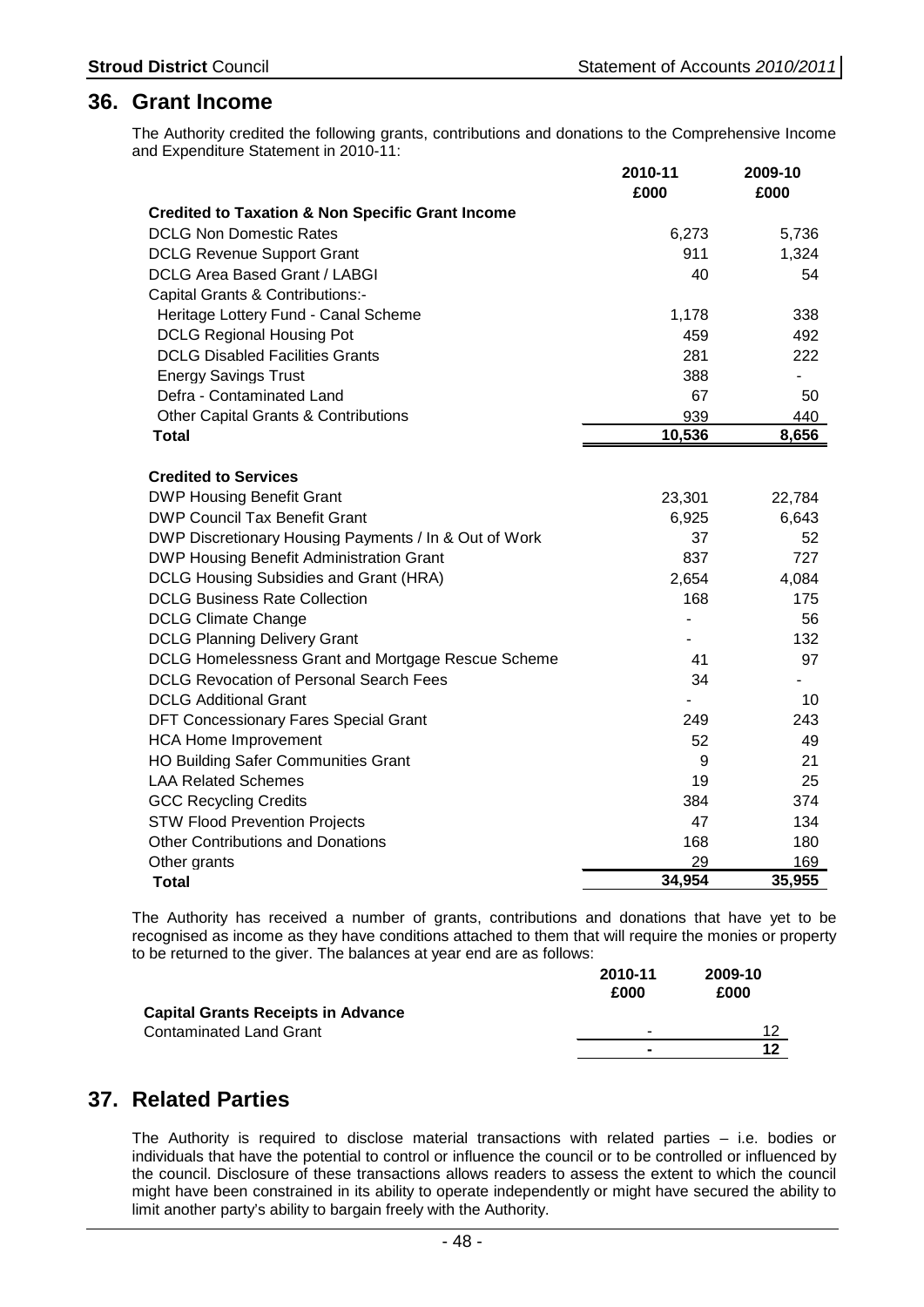#### **Central Government**

Central government has control over the general operations of the Authority  $-$  it is responsible for providing the statutory framework within which the Authority operates, provides the majority of its funding in the form of grants, and prescribes the terms of many transactions that the Authority has with other parties (e.g. council tax bills, housing benefits). Grants received from government departments are set out in the subjective analysis in Note 30 on reporting for resource allocation decisions and in Note 36. Grant receipts outstanding at 31 March 2011 and 31 March 2010, are shown in Note 36.

#### **Members**

Members of the council have direct control over the council's financial and operating policies. The total of members' allowances paid in 2010/11 and 2009/10 is shown in Note 33. Members have not disclosed any material transactions with related parties in either year. The Register of Members' Interest is open to public inspection at Ebley Mill during office hours, on application.

#### **Officers/Other Public Bodies**

Senior Officers have not disclosed any material transactions with related parties and the Council has no material pooled budget arrangements with other public bodies.

#### **Entities Controlled or Significantly Influenced by the Council**

The Council is represented on the Board of Directors for the Stroud Valleys Canal Company (SVCC) and as such, has the power to participate in the financial and operating policy decisions of the company. The company was formed in 2009 to hold land associated with the Canal Restoration Project lead by the Council. All transactions associated with the canal restoration project are within the Council's accounts. There were no transactions between SVCC and the Council in 2010/11.

## **38. Capital Expenditure and Capital Financing**

The total amount of capital expenditure incurred in the year is shown in the table below, together with the resources that have been used to finance it. Where capital expenditure is to be financed in future years by charges to revenue as assets are used by the Authority, the expenditure results in an increase in the Capital Financing Requirement (CFR), a measure of the capital expenditure incurred historically by the Authority that has yet to be financed. The CFR is analysed in the second part of this note.

| <b>Capital Expenditure &amp; Financing</b>                                      | 2010-11  | 2009-10  |
|---------------------------------------------------------------------------------|----------|----------|
|                                                                                 | £000     | £000     |
| <b>Opening Capital Financing Requirement</b>                                    | 832      | $-1,418$ |
| <b>Capital Investment</b>                                                       |          |          |
| Property, Plant & Equipment                                                     | 5,526    | 6,805    |
| <b>Investment Properties</b>                                                    |          |          |
| Intangible Assets                                                               | 51       | 48       |
| Revenue Expenditure Funded from Capital under Statute                           | 4,892    | 2,250    |
| <b>Sources of Finance</b>                                                       |          |          |
| Capital receipts                                                                | $-2,263$ | $-887$   |
| Government grants & other contributions                                         | $-5,485$ | $-5,531$ |
| Sums set aside from revenue                                                     | $-269$   | $-230$   |
| Direct revenue contributions                                                    | $-2,452$ | $-205$   |
| MRP/loans fund principal                                                        |          |          |
| <b>Closing Capital Financing Requirement</b>                                    | 832      | 832      |
| <b>Explanation of movement in year</b>                                          |          |          |
| Increase in underlying need to borrow (supported by government                  |          |          |
| financial assistance)                                                           |          |          |
| Increase in underlying need to borrow (unsupported by                           |          |          |
| government financial assistance)                                                |          | 2,250    |
| Assets acquired under finance leases<br>Assets acquired under PFI/PPP contracts |          |          |
|                                                                                 |          |          |
| Increase / (decrease) in Capital Financing Requirement                          |          | 2,250    |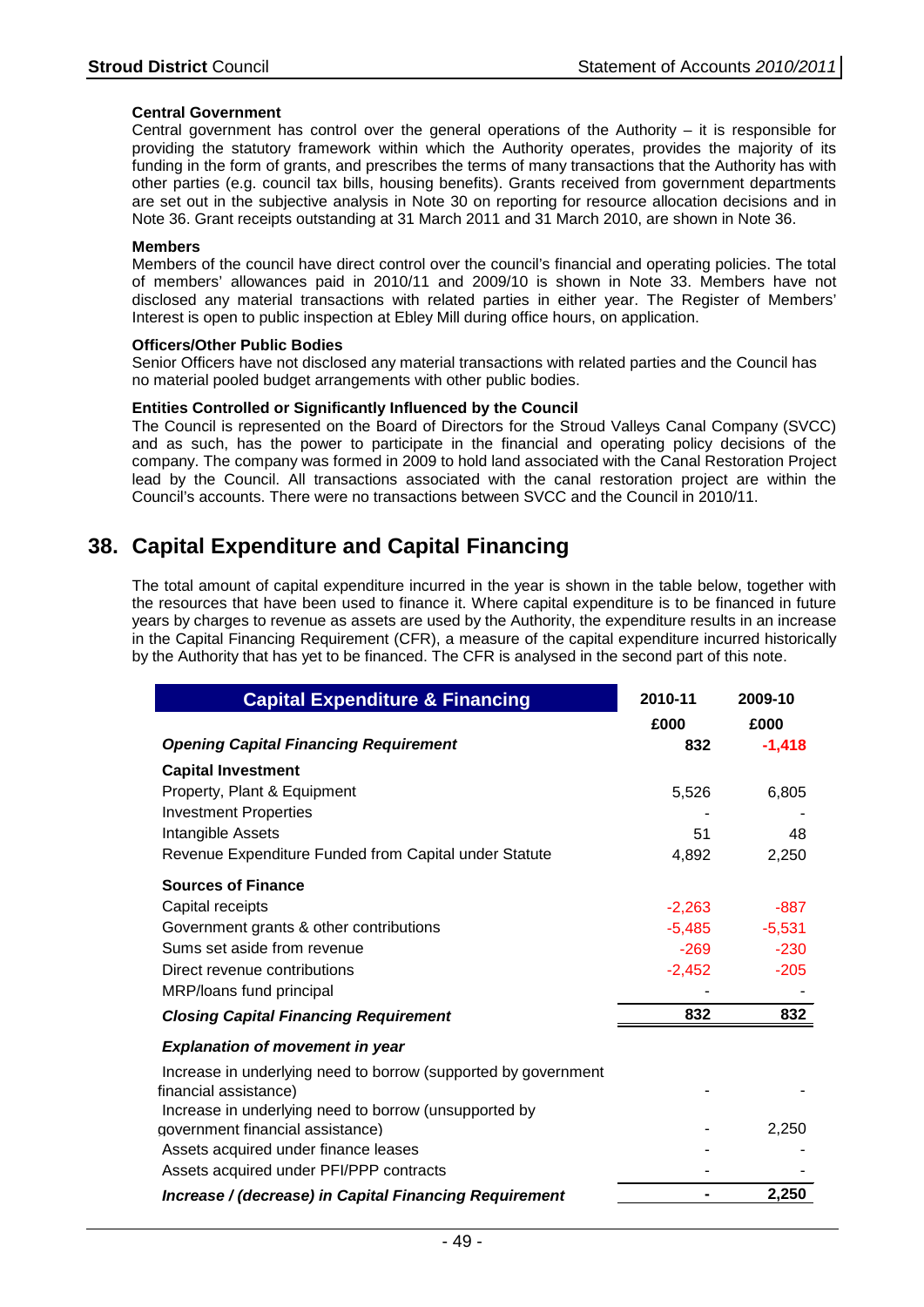## **39. Leases**

#### **Authority as Lessee**

#### • **Finance Leases**

The Council has no assets acquired by finance lease on its Balance Sheet.

#### • **Operating Leases**

The Authority leases in property under operating leases for economic development purposes to provide suitable affordable accommodation for local businesses – see also the note under 'Authority as Lessor'.

The future minimum lease payments due under non-cancellable leases in future years are:

|                                                 | 31 March | 31 March |
|-------------------------------------------------|----------|----------|
|                                                 | 2011     | 2010     |
|                                                 | £000     | £000     |
| Not later than one year                         | 329      | 329      |
| Later than one year & not later than five years | 1.316    | 1.316    |
| Later than five years                           | 593      | 922      |
| Total                                           | 2.238    | 2,567    |

The expenditure charged to the Planning and Development Services line in the Comprehensive Income and Expenditure Statement in relation to these leases was:

|                              | 2010-11 | 2009-10<br>£000 |
|------------------------------|---------|-----------------|
|                              | £000    |                 |
| Minimum lease payments       | 329     | 329             |
| Contingent rents             |         |                 |
| Sublease payments receivable |         |                 |
|                              | 329     | 329             |

#### **Authority as Lessor**

• **Finance Leases** The Council has no finance leases as a lessor.

#### • **Operating Leases**

The Authority leases out property under operating leases for economic development purposes to provide suitable affordable accommodation for local businesses – see also the note under 'Authority as Lessee.

The future minimum lease payments receivable under non-cancellable leases in future years are:

|                                                 | 31 March<br>2011<br>£000 | 31 March<br>2010<br>£000 |
|-------------------------------------------------|--------------------------|--------------------------|
| Not later than one year                         | 374                      | 374                      |
| Later than one year & not later than five years | 1.495                    | 1.495                    |
| Later than five years                           | 608                      | 982                      |
| <b>Total</b>                                    | 2.477                    | 2,851                    |

The minimum lease payments receivable do not include rents that are contingent on events taking place after the lease was entered into, such as adjustments following rent reviews. In 2010-11 Nil contingent rents were receivable by the Authority (2009-10 Nil).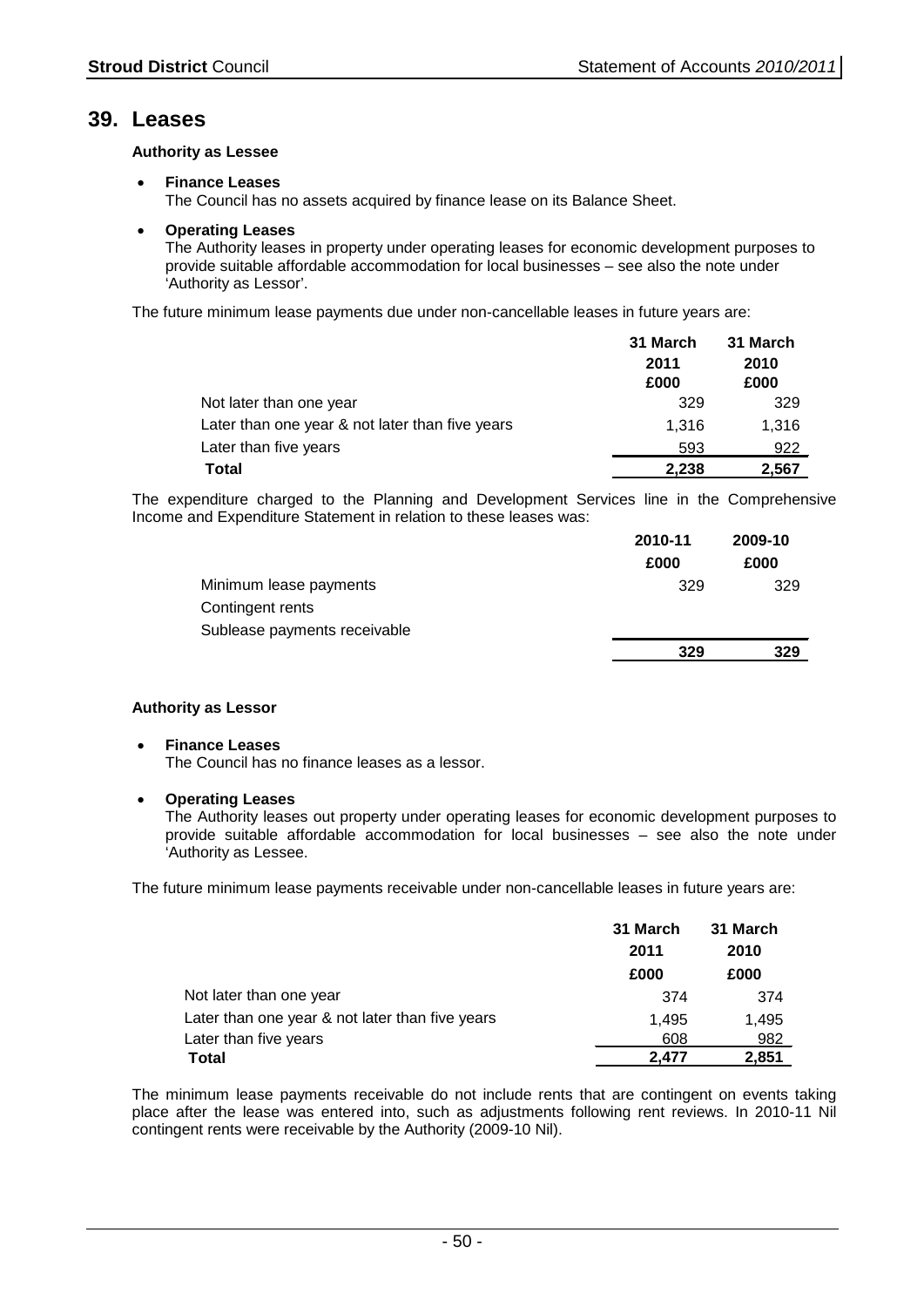## **40. Impairment Losses**

During 2010-11 the Authority has recognised impairment losses of £8.468m which includes £9.420m of gains reversed against prior year impairment charges. £20k was offset against previous revaluation gains and the balance was charged to the Surplus / Deficit (-) on the Provision of Services. This is analysed below:-



## **41. Defined Benefit Pension Scheme**

#### **Participation in Pension Scheme**

As part of the terms and conditions of employment of its officers, the Authority makes contributions towards the cost of post employment benefits. Although these benefits will not be payable until employees retire, the Authority has a commitment to make the payments that need to be disclosed at the time the employees earn their future entitlement.

The Authority participates in the Local Government Pension Scheme, administered locally by Gloucestershire County Council – this is a funded defined benefit final salary scheme, meaning that the Authority and employees pay contributions into a fund, calculated at a level intended to balance the pensions liabilities with investment assets.

### **Transactions Relating to Post-employment Benefits**

We recognise the cost of retirement benefits in the reported cost of services when they are earned by the employees, rather than when the benefits are eventually paid as pensions. However, the charge we are required to make against council tax is based on the cash payable to the pension fund in the year, so the real cost of post employment/retirement benefits is reversed out of the General Fund via the Movement in Reserves Statement. The following transactions have been made in the Comprehensive Income and Expenditure Statement and the General Fund Balance via the Movement in Reserves Statement during the year: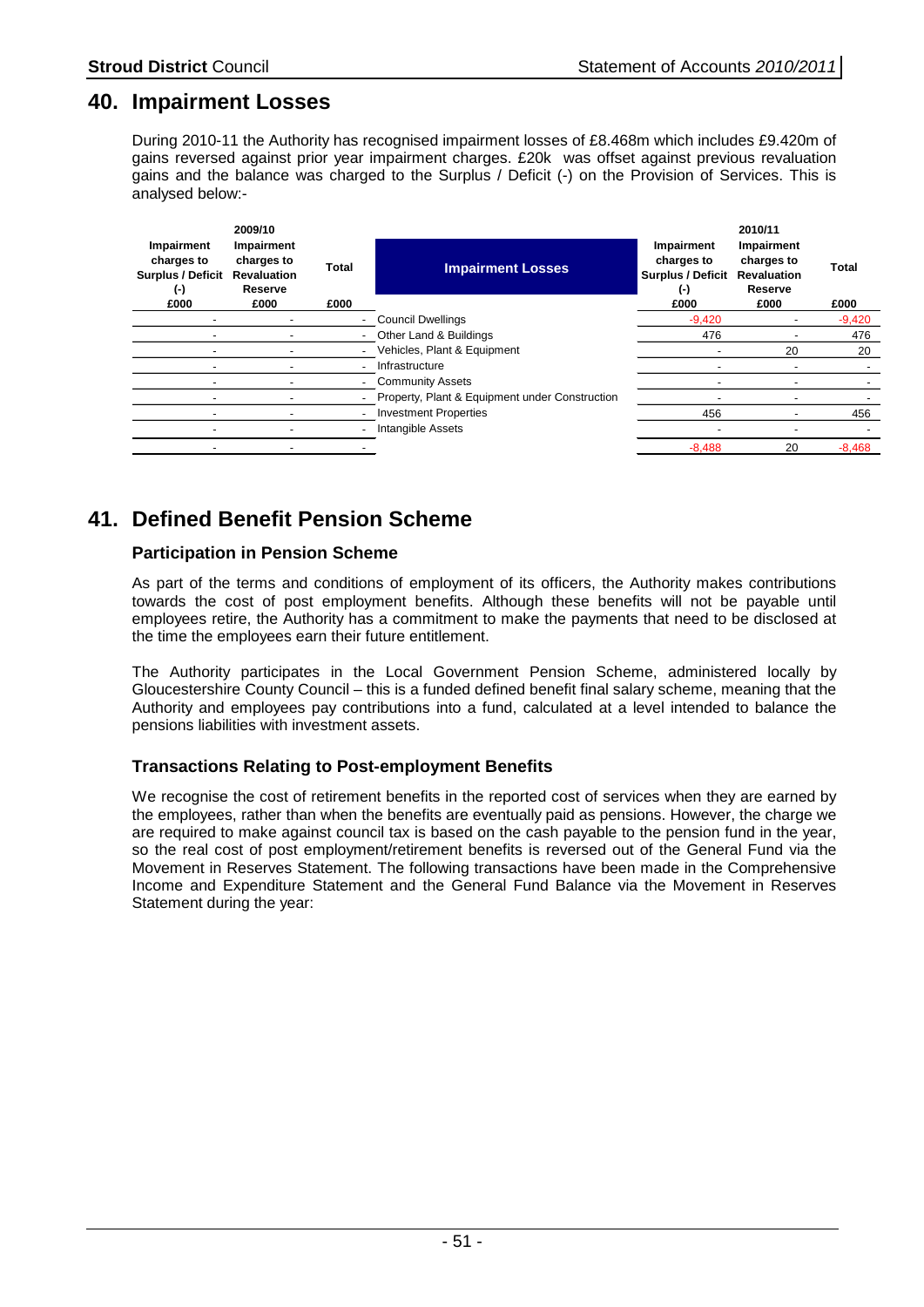|                                                                                                                                         | <b>Local Government</b><br><b>Pension Scheme</b> |                 |
|-----------------------------------------------------------------------------------------------------------------------------------------|--------------------------------------------------|-----------------|
|                                                                                                                                         | 2010-11<br>£000                                  | 2009-10<br>£000 |
| <b>Comprehensive Income &amp; Expenditure Statement</b>                                                                                 |                                                  |                 |
| <b>Cost of Services</b>                                                                                                                 |                                                  |                 |
| current service cost                                                                                                                    | 1,699                                            | 885             |
| past service costs                                                                                                                      | (8,951)                                          |                 |
| settlements and curtailments                                                                                                            |                                                  |                 |
| Financing and Investment Income & Expenditure                                                                                           |                                                  |                 |
| interest cost                                                                                                                           | 5,172                                            | 4,288           |
| expected return on scheme assets                                                                                                        | (3,290)                                          | (2,031)         |
| <b>Total Post Employment Benefit Charged to the Surplus or Deficit</b>                                                                  |                                                  |                 |
| on the Provision of Services                                                                                                            | (5, 370)                                         | 3,142           |
| Other Post Employment Benefit Charged to the Comprehensive<br><b>Income &amp; Expenditure Statement</b>                                 |                                                  |                 |
| actuarial gains and losses                                                                                                              | (19, 143)                                        | 24,003          |
| <b>Total Post Employment Benefit Charged to the Comprehensive</b><br><b>Income &amp; Expenditure Statement</b>                          | (24, 513)                                        | 27,145          |
| <b>Movement in Reserves Statement</b>                                                                                                   |                                                  |                 |
| reversal of net charges made to the Surplus or Deficit for the<br>Provision of Services for post employment benefits in accordance with |                                                  |                 |
| the Code                                                                                                                                | 26,581                                           | (25, 171)       |
| Actual amount charged against the General Fund Balance for<br>pensions in the year:                                                     |                                                  |                 |
| employers' contributions payable to the scheme                                                                                          | 2,068                                            | 1,974           |
|                                                                                                                                         |                                                  |                 |

The cumulative amount of actuarial gains and losses recognised in the Comprehensive Income and Expenditure Statement to 31 March 2011 is a loss of £15.494m.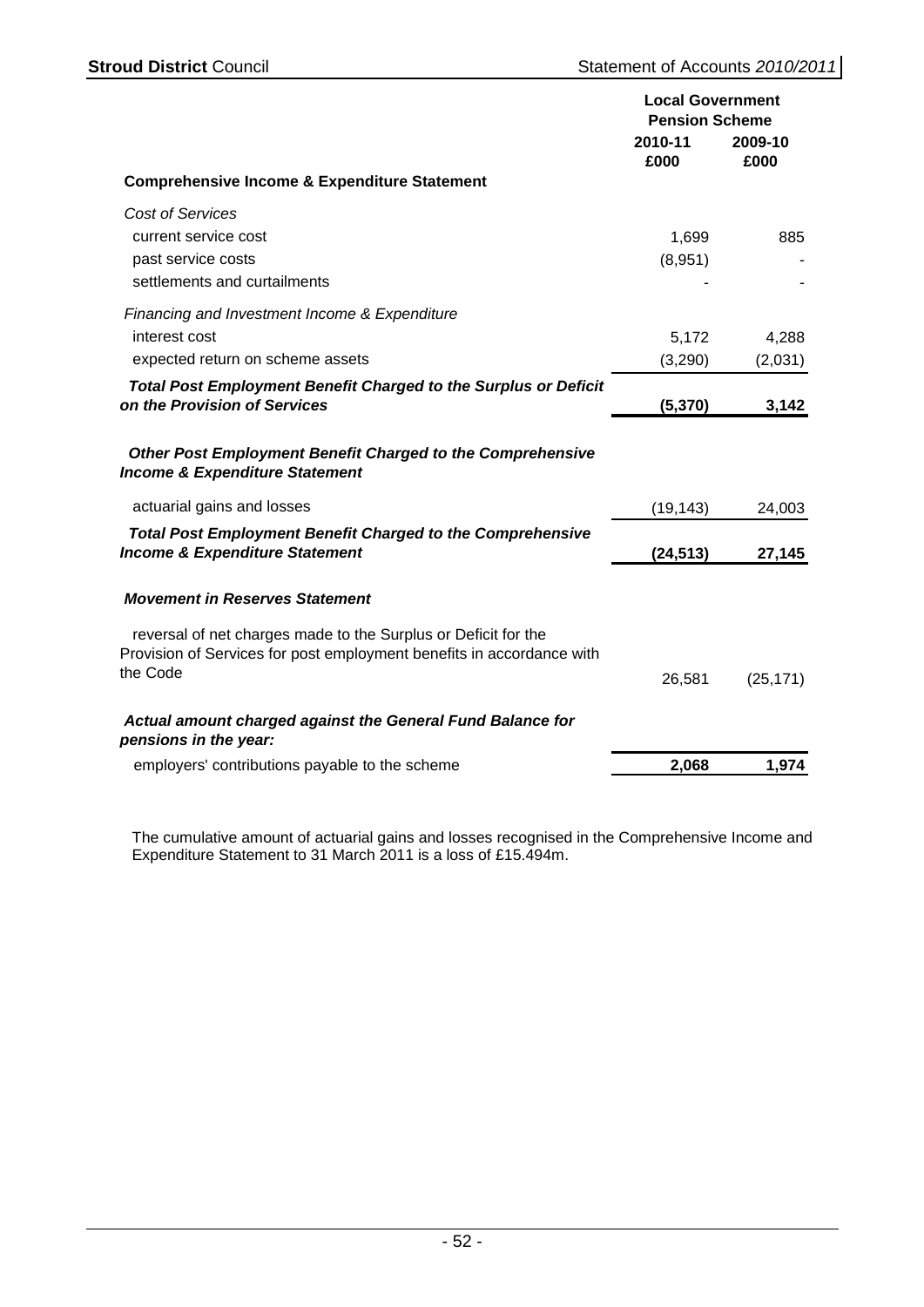#### **Assets and Liabilities in Relation to Post-employment Benefits**

Reconciliation of present value of the scheme liabilities (defined benefit obligation):

| <b>Funded Liabilities</b>            |           | <b>Local Government</b><br><b>Pension Scheme</b> |  |  |
|--------------------------------------|-----------|--------------------------------------------------|--|--|
|                                      | 2010-11   | 2009-10                                          |  |  |
|                                      | £000      | £000                                             |  |  |
| Opening balance at 1 April           | 101,501   | 62,874                                           |  |  |
| Current service cost                 | 1,699     | 885                                              |  |  |
| Interest cost                        | 5,172     | 4,288                                            |  |  |
| Contributions by scheme participants | 570       | 587                                              |  |  |
| Actuarial gains & losses             | (18, 482) | 35,829                                           |  |  |
| Benefits paid                        | (3,352)   | (2,962)                                          |  |  |
| Past service costs                   | (8,951)   |                                                  |  |  |
| <b>Entity combinations</b>           |           |                                                  |  |  |
| Curtailments                         |           |                                                  |  |  |
| Settlements                          |           |                                                  |  |  |
| Closing balance 31 March             | 78,157    | 101,501                                          |  |  |

The present value of unfunded benefits is £845k (£1.014m 2009/2010).

In the budget statement on 22 June 2010 the Chancellor announced that with effect from 1 April 2011 public service pensions would be up-rated in line with the Consumer Prices Index (CPI) rather than the Retail Prices Index (RPI). This has the effect of reducing Stroud District Council's liabilities in Gloucestershire Pension Fund by £8.951m and has been recognised as a past service gain in accordance with guidance set down in UITF Abstract 48, since the change is considered to be a change in benefit entitlement. There is no impact on the General Fund or Housing Revenue Account.

Reconciliation of fair value of the scheme (plan) assets:

| <b>Scheme Assets</b>                          | <b>Local Government</b><br><b>Pension Scheme</b> |                 |  |
|-----------------------------------------------|--------------------------------------------------|-----------------|--|
|                                               | 2010-11<br>£000                                  | 2009-10<br>£000 |  |
| Opening balance at 1 April                    | 48,051                                           | 34,595          |  |
| Expected rate of return                       | 3,290                                            | 2,031           |  |
| Actuarial gains & losses                      | 610                                              | 11,779          |  |
| <b>Employer contributions</b>                 | 2,068                                            | 1,974           |  |
| Contributions in respect of unfunded benefits | 51                                               | 47              |  |
| Contributions by scheme participants          | 570                                              | 587             |  |
| Benefits paid                                 | (3,352)                                          | (2,962)         |  |
| Entity combinations                           |                                                  |                 |  |
| Settlements                                   |                                                  |                 |  |
| Closing balance 31 March                      | 51,288                                           | 48,051          |  |

The expected return on scheme assets is determined by considering the expected returns available on the assets underlying the current investment policy. Expected yields on fixed interest investments are based on gross redemption yields as at the balance sheet date.

Expected returns on equity investments reflect long-term real rates of return experienced in the respective markets.

The actual return on scheme assets in the year was £3.900m (2009-10: £13.890m).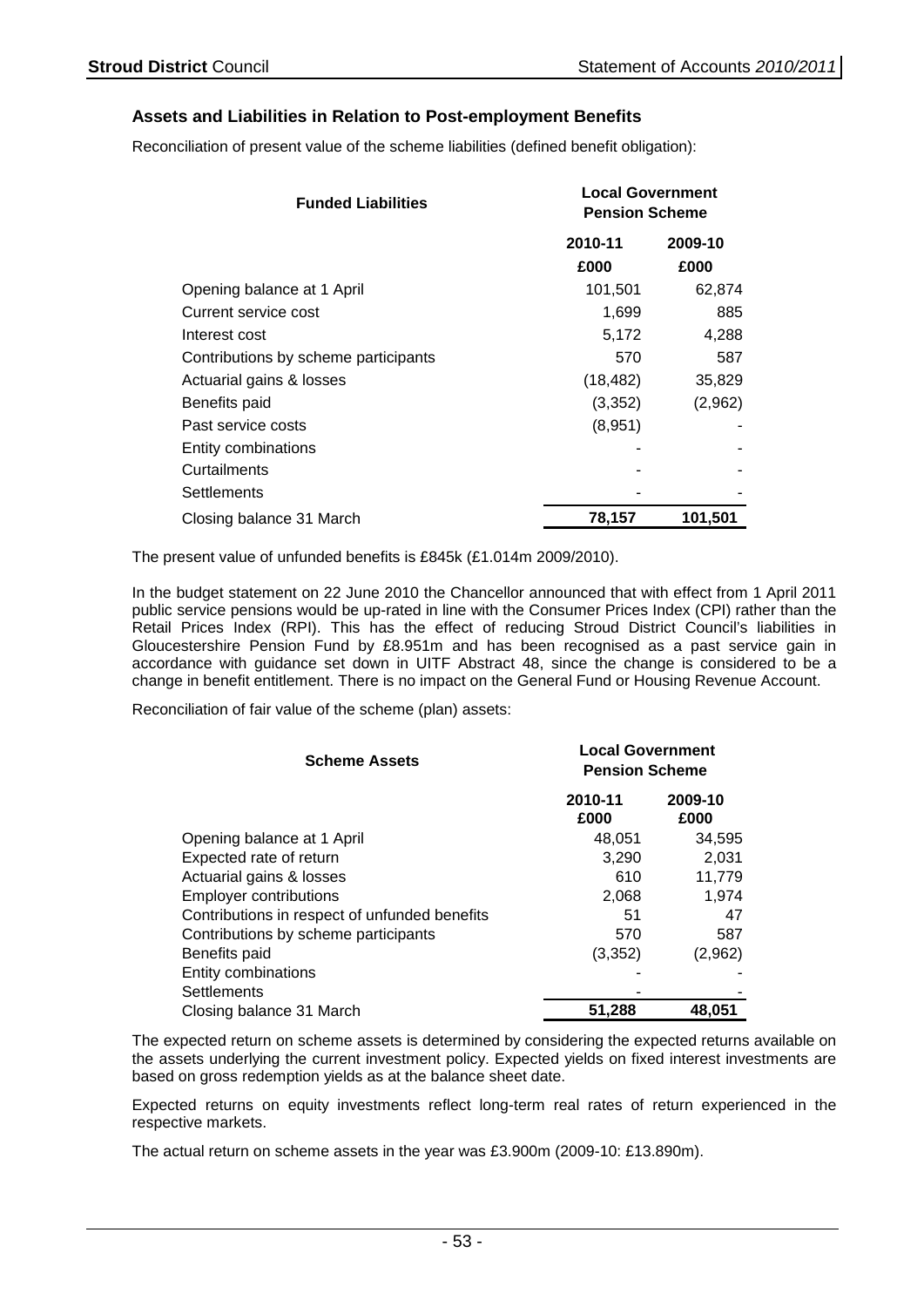### **Scheme History 2006-07 2007-08 2008-09 2009-10 2010-11 £000 £000 £000 £000 £000 Present value of liabilities:** Local Government Pension Scheme (73,255) (64,535) (62,874) (101,501) (78,157) Discretionary Benefits **Fair value of assets in the Local Government Pension Scheme 49,670 44,688 34,595 48,051 51,288** Surplus / (deficit) in the scheme: Local Government Pension Scheme (23,585) (19,847) (28,279) (53,450) (26,869) Discretionary Benefits **Total (23,585) (19,847) (28,279) (53,450) (26,869)**

The liabilities show the underlying commitments that the Authority has in the long run to pay post employment (retirement) benefits. The total liability of £78.157m has a substantial impact on the net worth of the Authority as recorded in the Balance Sheet, resulting in a negative overall balance of £26.869m. However, statutory arrangements for funding the deficit mean that the financial position of the Authority remains healthy:

- The deficit on the local government scheme will be made good by increased contributions over the remaining working life of employees (i.e. before payments fall due), as assessed by the scheme actuary.
- Finance is only required to be raised to cover discretionary benefits when the pensions are actually paid.

The total contributions expected to be made to the Local Government Pension Scheme by the council in the year to 31 March 2012 is £2.144m. Expected contributions for the Discretionary Benefits scheme in the year to 31 March 2012 are £nil.

### **Basis for Estimating Assets and Liabilities**

Liabilities have been assessed on an actuarial basis using the projected unit credit method, an estimate of the pensions that will be payable in future years dependent on assumptions about mortality rates, salary levels, etc. Both the Local Government Pension Scheme and Discretionary Benefits liabilities have been assessed by Hymans Robertson, an independent firm of actuaries, estimates for the Council being based on the latest full valuation of the scheme as at 31 March 2010. The principal assumptions used by the actuary have been:

| <b>Assumptions</b>                                                                    | 2010-11 | 2009-10 |
|---------------------------------------------------------------------------------------|---------|---------|
| Long-term expected rate of return on assets in the scheme:                            |         |         |
| Equity investments                                                                    | 7.5%    | 7.8%    |
| <b>Bonds</b>                                                                          | 4.9%    | 5.0%    |
| Property                                                                              | 5.5%    | 5.8%    |
| Cash                                                                                  | 4.6%    | 4.8%    |
| Mortality assumptions:                                                                |         |         |
| Longevity at 65 for current pensioners:                                               |         |         |
| Men                                                                                   | 21.7    | 22.7    |
| Women                                                                                 | 23.6    | 26.1    |
| Longevity at 65 for future pensioners:                                                |         |         |
| Men                                                                                   | 23.5    | 24.8    |
| Women                                                                                 | 25.8    | 28.3    |
| Rate of inflation                                                                     | 2.8%    | 3.8%    |
| Rate of increase in salaries                                                          | 4.6%    | 5.3%    |
| Rate of increase in pensions                                                          | 2.8%    | 3.8%    |
| Rate of discounting scheme liabilities                                                | 5.5%    | 5.5%    |
| Take-up option to convert annual pension into retirement lump sum - pre-2008 service  | 50.0%   | 50.0%   |
| Take-up option to convert annual pension into retirement lump sum - post 2008 service | 75.0%   | 75.0%   |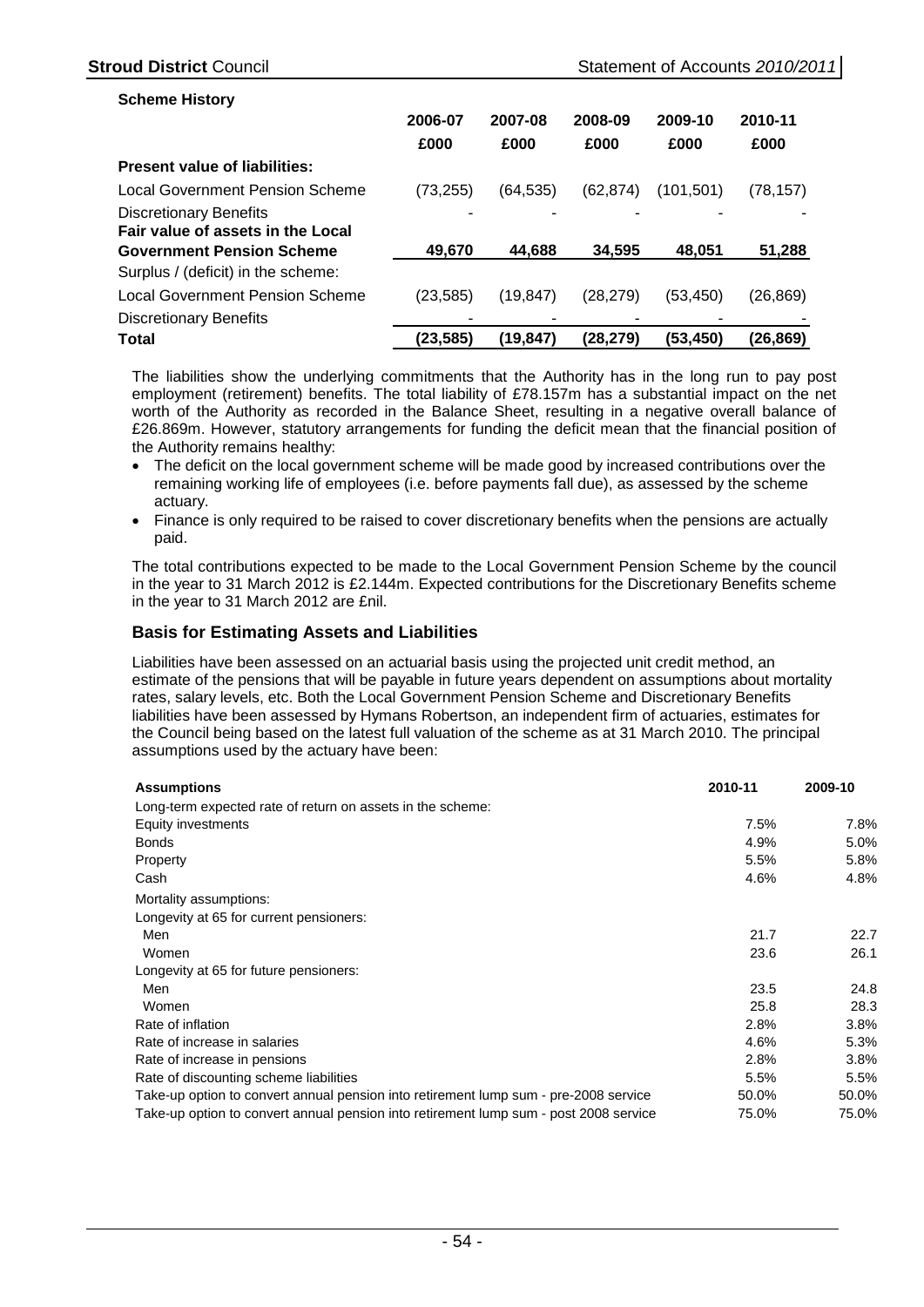The Discretionary Benefits arrangements have no assets to cover its liabilities. The Local Government Pension Scheme's assets consist of the following categories, by proportion of the total assets held:

#### **Categories**

|                    | 31 March<br>2011 | 31 March<br>2010 |
|--------------------|------------------|------------------|
|                    | %                | %                |
| Equity investments | 68               | 67               |
| Debt instruments   | 24               | 24               |
| Property           | 6                | 6                |
| Cash               | 2                | 3                |
|                    | 100              | 100              |

#### **History of Experience Gains and Losses**

The actuarial gains identified as movements on the Pensions Reserve in 2010-11 can be analysed into the following categories, measured as a percentage of assets or liabilities at 31 March 2011:

|                                             | 2006-07   | 2007-08  | 2008-09   | 2009-10   | 2010-11  |
|---------------------------------------------|-----------|----------|-----------|-----------|----------|
|                                             | %         | %        | %         | %         | %        |
| Differences between the expected and actual |           |          |           |           |          |
| return on assets                            | $-0.11\%$ | -12.94%  | -37.55%   | 24.51%    | $0.94\%$ |
| Experience gains and losses on liabilities  | $0.10\%$  | $0.27\%$ | $-0.04\%$ | $-0.01\%$ | 9.26%    |

## **42. Contingent Liabilities**

The Council is currently subject to litigation, which is likely to be determined during the 2011/2012 financial year. The Council believes that the likelihood of any significant liability arising in relation to this claim is remote, and as such no provision has been made in the accounts. However, the council holds sufficient reserves and balances in the event that there is a liability.

## **43. Contingent Assets**

A capitalised loss of £2.25m in respect of investments with Glitnir bank could be reversed, subject to a favourable resolution in the Icelandic courts and receipt of final settlement.

## **44. Nature and Extent of Risks Arising from Financial Instruments**

The Authority's activities expose it to a variety of financial risks:

- Credit risk the possibility that other parties might fail to pay amounts due to the Authority.
- Liquidity risk the possibility that the Authority might not have funds available to meet its commitments to make payments.
- Market risk the possibility that financial loss might arise for the authority as a result of changes in such measures as interest rates and stock market movements.

The Authority's overall risk management programme focuses on the unpredictability of financial markets and seeks to minimise potential adverse effects on the resources available to fund services. Risk management is carried out by a treasury team within the Finance section, under policies approved by the council in the annual treasury management strategy. The council provides written principles for overall risk management, as well as written policies covering specific areas, such as interest rate risk, credit risk and the investment of surplus cash.

#### **Credit Risk**

Credit risk arises from deposits with banks and financial institutions, as well as credit exposures to the Authority's customers. This risk is minimised through the Annual Investment Strategy, which requires that deposits are not made with financial institutions unless they meet identified minimum credit criteria, as laid down by Sector Treasury Services, the council's treasury management advisers. The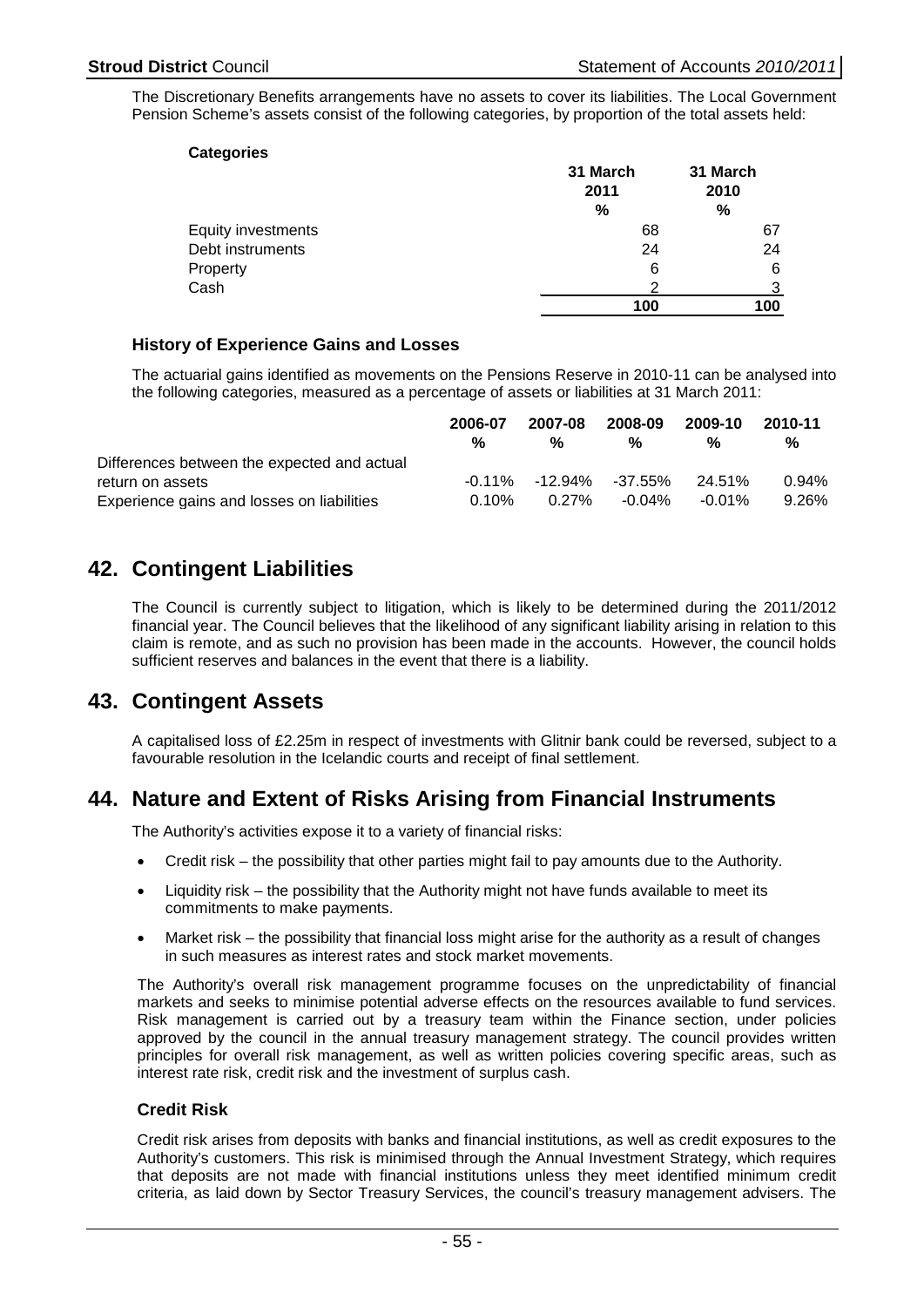Annual Investment Strategy also imposes a maximum sum to be invested with a financial institution or group.

The credit criteria in respect of financial assets held by the Authority are as detailed below:

- A financial institution must be included as a creditworthy counterparty on Sector Treasury Services weekly listing.
- There is a group limit of £8m for groups of banks covered by the UK Government Guarantee scheme, subject to a limit of £5m per individual bank. Outside of the UK the Council will only make deposits in AAA-rated countries and has set an investment limit of £5m per country. Investments can be for a maximum 3 year duration.
- As an overriding control no more than 50% of investments can be with a single institution, subject to a minimum deposit of £1m.

Customers for goods and services are assessed, taking into account their financial position, past experience and other factors, but formal individual credit limits are not set.

The Authority's maximum exposure to credit risk in relation to its investments in banks and building societies of £16.6m (this figure excludes Icelandic investments that are referred to elsewhere in the accounts) cannot be assessed generally as the risk of any institution failing to make interest payments or repay the principal sum will be specific to each individual institution. Recent experience has shown that, whilst rare, it can happen that such entities can fail to meet their commitments. A risk of irrecoverability applies to all of the Authority's deposits, but there was no new evidence at 31 March 2011 that this risk was likely to crystallise.

The following analysis summarises the authority's potential maximum exposure to credit risk on other financial assets, based on experience of default and uncollectability over the last five financial years, adjusted to reflect current market conditions.

|              | <b>Amount at 31</b><br><b>March 2011</b> | <b>Historical</b><br>experience of<br>default | <b>Historical</b><br>experience<br>adjusted for<br>market<br><b>March 2011</b> | <b>Estimated</b><br>maximum<br>exposure to<br>default &<br>conditions at 31 uncollectability at<br>31 March 2011 | <b>Estimated</b><br>maximum<br>exposure at<br>31 March<br>2010 |
|--------------|------------------------------------------|-----------------------------------------------|--------------------------------------------------------------------------------|------------------------------------------------------------------------------------------------------------------|----------------------------------------------------------------|
|              | £000                                     | %                                             | %                                                                              | £000                                                                                                             | £000                                                           |
|              | A                                        | B                                             | C                                                                              | $(A*C)$                                                                                                          |                                                                |
| <b>Bonds</b> |                                          |                                               | ٠                                                                              |                                                                                                                  |                                                                |
| Customers    | 4.935                                    | 4.5%                                          | 5.5%                                                                           | 271                                                                                                              | 194                                                            |
|              |                                          |                                               |                                                                                | 271                                                                                                              | 194                                                            |

No credit limits were exceeded during the reporting period and the Authority does not expect any losses from non-performance by any of its counterparties in relation to deposits.

The Authority does not generally allow credit for customers, such that £4.206m of the £4.935m balance is past its due date for payment. The past due but not impaired amount can be analysed by age as follows:

#### **Age of debts**

| 31 March | 31 March |
|----------|----------|
| 2011     | 2010     |
| £000     | £000     |
| 55       | 398      |
| 23       | 23       |
| 4.046    | 2.514    |
| 82       | 41       |
| 4.206    | 2,976    |
|          |          |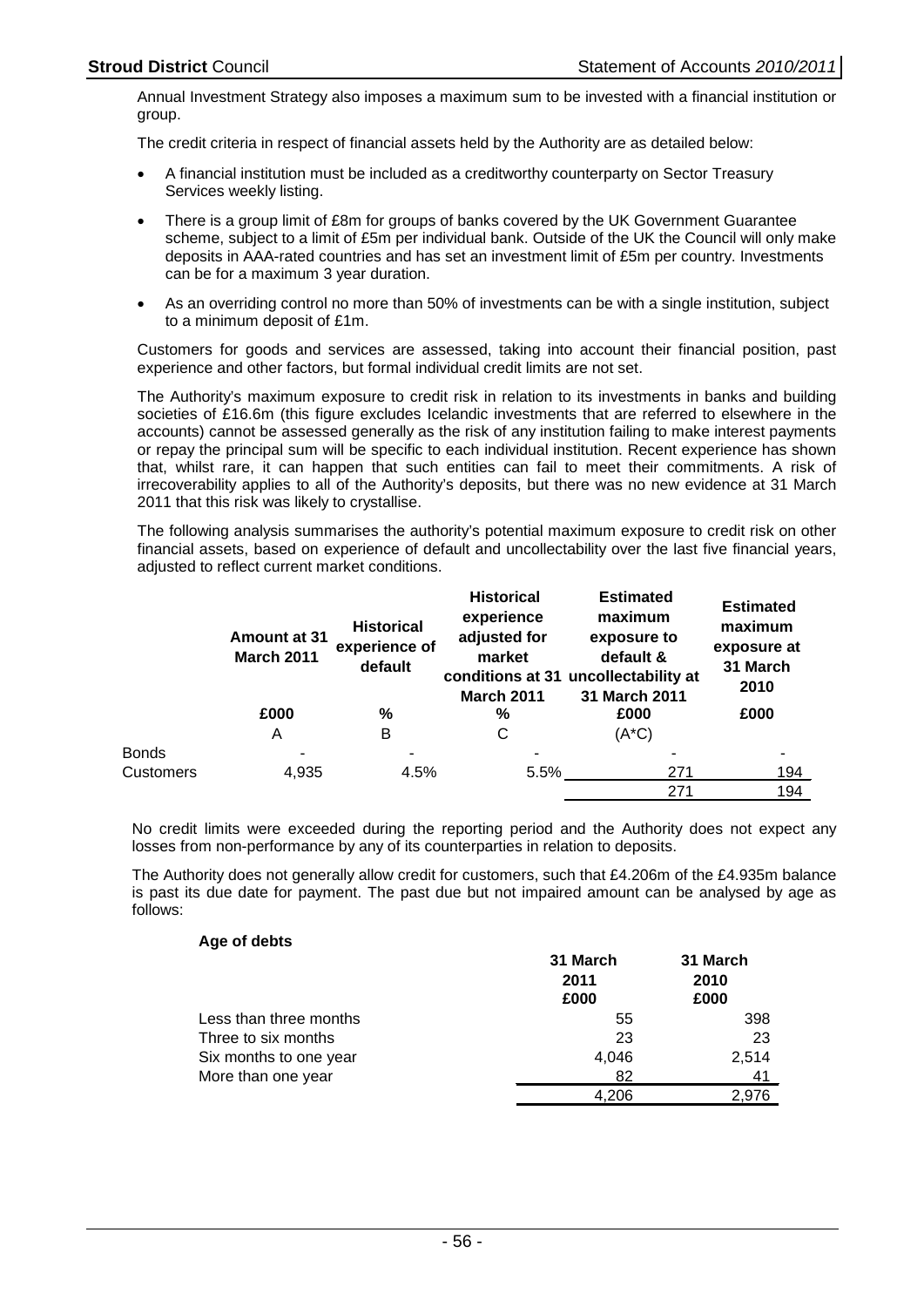#### **Liquidity Risk**

The authority has a comprehensive cash flow management system that seeks to ensure that cash is readily available as needed. If unexpected movements happen, the authority has ready access to borrowings from the money markets and Public Works Loans Board. There is no significant risk that it will be unable to meet its commitments under financial instruments. The Authority has one PWLB loan that matures in June 2011.

#### **Maturity - liabilities**

|                            | 31 March<br>2011<br>£000 |       |
|----------------------------|--------------------------|-------|
| Less than one year         | 6,985                    | 8.628 |
| Between one and two years  |                          | -     |
| Between two and five years |                          | ۰     |
| More than five years       |                          |       |
|                            | 6,985                    | 8,628 |

All trade and other payables are due to be paid in less than one year.

#### **Market Risk**

#### **Interest Rate Risk**

The Authority is exposed to risk in terms of its exposure to interest rate movements on its borrowings and investments. Movements in interest rates have a complex impact on the Authority. For instance, a rise in interest rates would have the following effects:

- Borrowings at variable rates the interest expense charged to the Surplus or Deficit on the Provision of Services will rise.
- Borrowings at fixed rates the fair value of borrowings will fall.
- Investments at variable rates the interest income credited to the Surplus or Deficit on the Provision of Services will rise.
- Investments at fixed rates the fair value of the assets will fall.

Borrowings are not carried at fair value, so nominal gains and losses on fixed rate borrowings would not impact on the Surplus or Deficit on the Provision of Services or Other Comprehensive Income and Expenditure. However, changes in interest payable and receivable on variable rate borrowings and investments will be posted to the Surplus or Deficit on the Provision of Services and affect the General Fund Balance. Movements in the fair value of fixed rate investments that have a quoted market price will be reflected in Other Comprehensive Income and Expenditure.

The Authority has a number of strategies for managing interest rate risk. Policy is to aim to keep a maximum of 100% of its borrowings in variable rate loans. During periods of falling interest rates, and where economic circumstances make it favourable, fixed rate loans will be repaid early to limit exposure to losses. Risk of loss may be ameliorated if a proportion of government grant payable on financing costs moves with prevailing interest rates or the authority's cost of borrowing and provides compensation for a proportion of any higher costs.

The treasury management team has an active strategy for assessing interest rate exposure that feeds into the setting of the annual budget and which is used to revise the budget during the year. This allows any adverse changes to be accommodated. The analysis will also advise whether new borrowing taken out is fixed or variable.

According to this assessment strategy, at 31 March 2011, if interest rates had been 1% higher with all other variables held constant, the financial effect would be: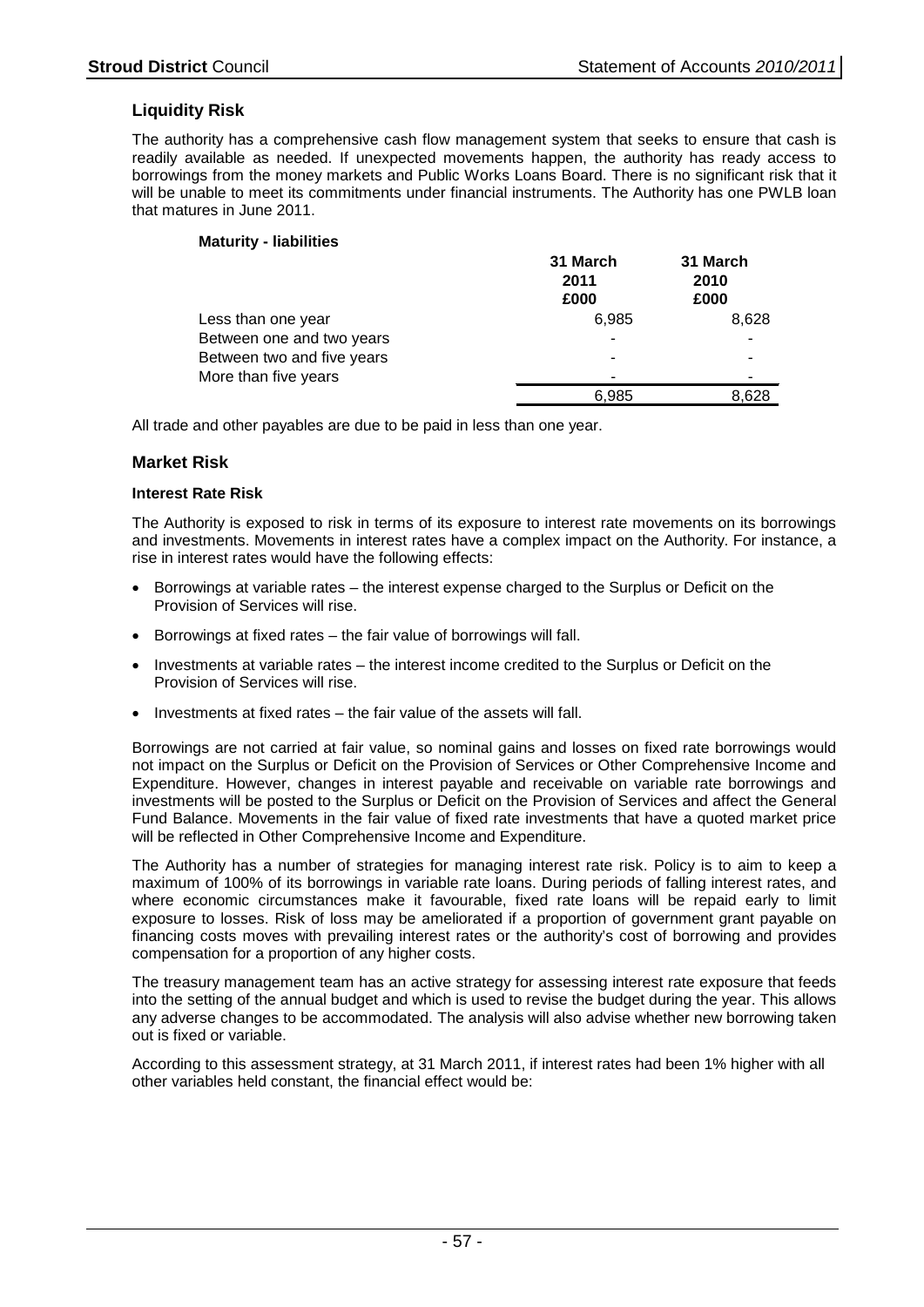**£000**

#### **1% Interest Higher**

Increase in interest payable on variable rate borrowings Increase in interest receivable on variable rate investments 78 Increase in government grant receivable for financing costs - Impact on Surplus or Deficit on the Provision of Services 78 Share of overall impact debited to HRA 34

Decrease in fair value of fixed rate investment assets<br>
Impact on Other Comprehensive Income & Expenditure 8 Impact on Other Comprehensive Income & Expenditure

 Decrease in fair value of fixed rate borrowings liabilities (no impact on the Surplus or Deficit on the Provision of Services or Other Comprehensive Income & Expenditure)

2

The impact of a 1% fall in interest rates would be as above but with the movements being reversed.

#### **Price Risk**

The Authority does not invest in equity shares. If it did, these would be classified as 'available for sale' and all movements in price would impact on gains and losses recognised in Other Comprehensive Income and Expenditure.

#### **Foreign Exchange Risk**

The Authority has no financial assets or liabilities denominated in foreign currencies and thus has no exposure to loss arising from movements in exchange rates.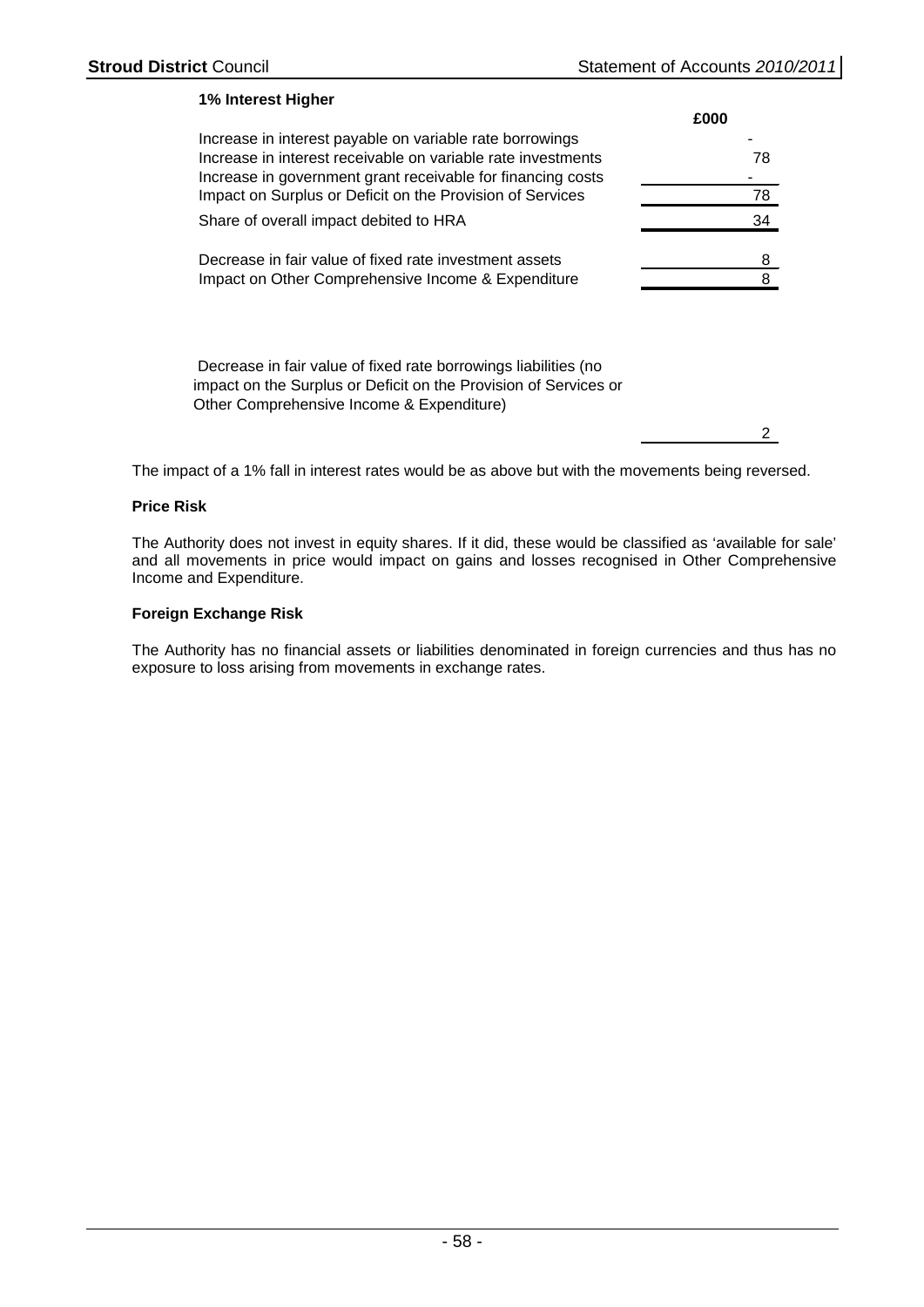# Supplementary Financial Statements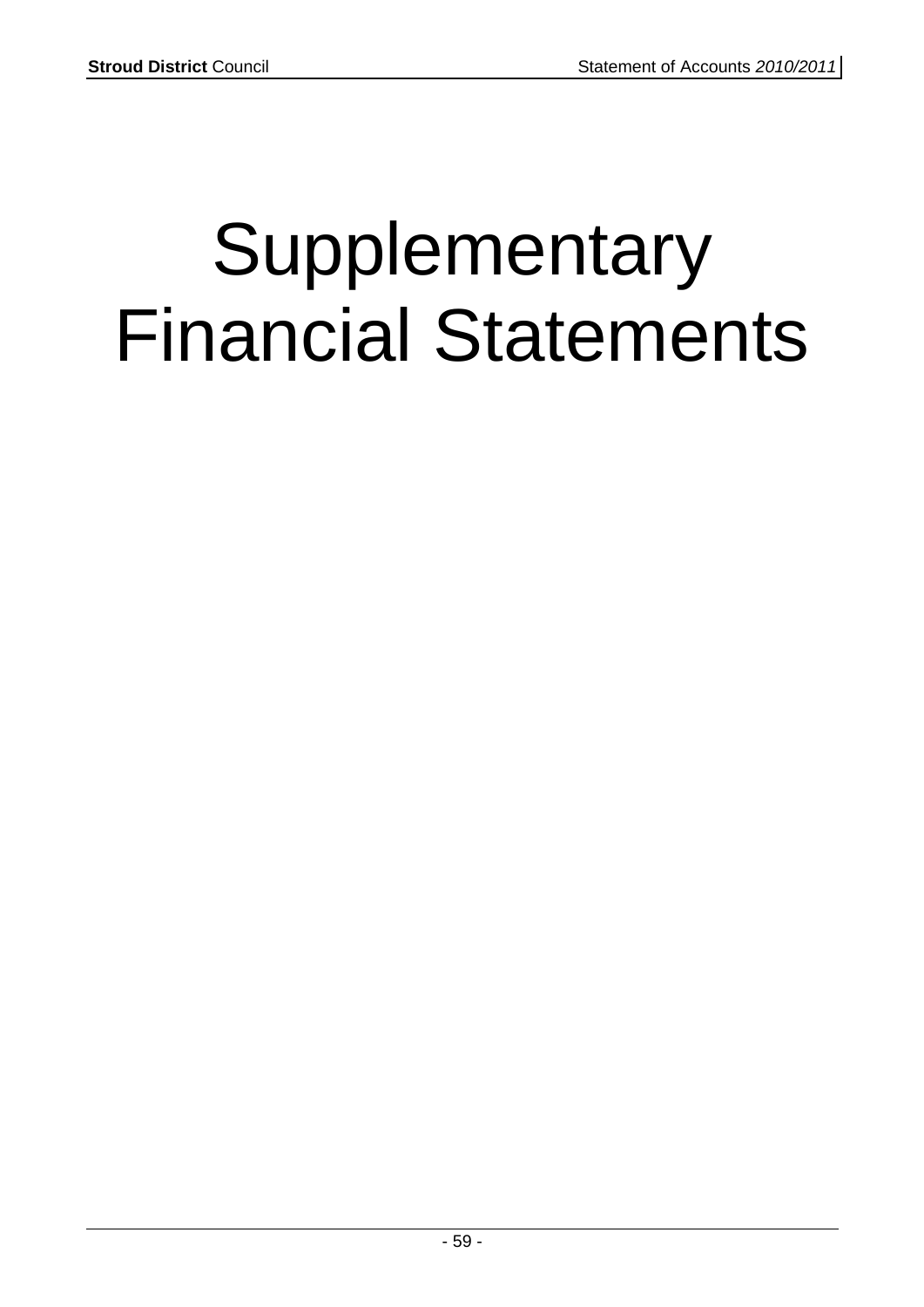The HRA Income and Expenditure statement shows the economic cost in the year of providing housing services in accordance with generally accepted accounting practices, rather than the amount to be funded from rents and government grants. Authorities charge rents to cover expenditure in accordance with regulations; this may be different from the accounting cost. The increase or decrease in the year, on the basis on which rents are raised, is shown in the Movement on the Housing Revenue Account Statement.

|           | <b>Housing Revenue Account Income and Expenditure Account</b>                                                                          |       |           |           |
|-----------|----------------------------------------------------------------------------------------------------------------------------------------|-------|-----------|-----------|
| 2009/2010 |                                                                                                                                        |       | 2010/2011 |           |
| £000      |                                                                                                                                        | notes | £000      | £000      |
|           | income                                                                                                                                 |       |           |           |
| $-17,615$ | dwelling rents                                                                                                                         | 6     | $-17,861$ |           |
| $-489$    | non-dwelling rents                                                                                                                     | 8     | $-452$    |           |
| $-1,433$  | charges for services and facilities                                                                                                    |       | $-1,462$  |           |
| $-4,083$  | HRA subsidy receivable (including MRA)                                                                                                 | 9     | $-2,654$  |           |
| $-135$    | <b>Transfers from General Fund</b>                                                                                                     |       | $-167$    |           |
| $-47$     | contribution towards expenditure                                                                                                       |       | $-33$     |           |
|           | -23,802 total income                                                                                                                   |       |           | $-22,629$ |
|           | expenditure                                                                                                                            |       |           |           |
| 2,745     | repairs and maintenance                                                                                                                |       | 2,868     |           |
| 3,021     | supervision and management                                                                                                             |       | 3,375     |           |
| 2,121     | special services                                                                                                                       |       | 2,124     |           |
| 9,222     | negative HRA subsidy payable to cental government                                                                                      | 9     | 9,417     |           |
| 14,930    | depreciation & impairment of non-current assets                                                                                        |       | $-4,056$  |           |
| 39        | debt management costs                                                                                                                  |       | 40        |           |
| 45        | increased provision for bad or doubtful debt                                                                                           | 11    | 102       |           |
|           | 32,123 total expenditure                                                                                                               |       |           | 13,870    |
| 8,321     | net cost of HRA services as included in the whole authority<br><b>Comprehensive Income &amp; Expenditure Statement</b>                 |       |           | $-8,759$  |
| 254       | HRA share of corporate and democratic core                                                                                             |       |           | 272       |
|           | 8,575 net cost of HRA services                                                                                                         |       |           | $-8,487$  |
|           | HRA share of operating income & expenditure included in the<br>whole authority Comprehensive Income & Expenditure<br><b>Statement:</b> |       |           |           |
| 280       | gain (-) or loss on sale of HRA non-current assets<br>interest payable & similar charges                                               | 15    |           | $-491$    |
| $-229$    | HRA interest & investment income<br>pensions interest cost & expected return on pensions assets                                        |       |           | $-195$    |
|           | 8,626 surplus(-) / deficit for the year on HRA services                                                                                |       |           | $-9,173$  |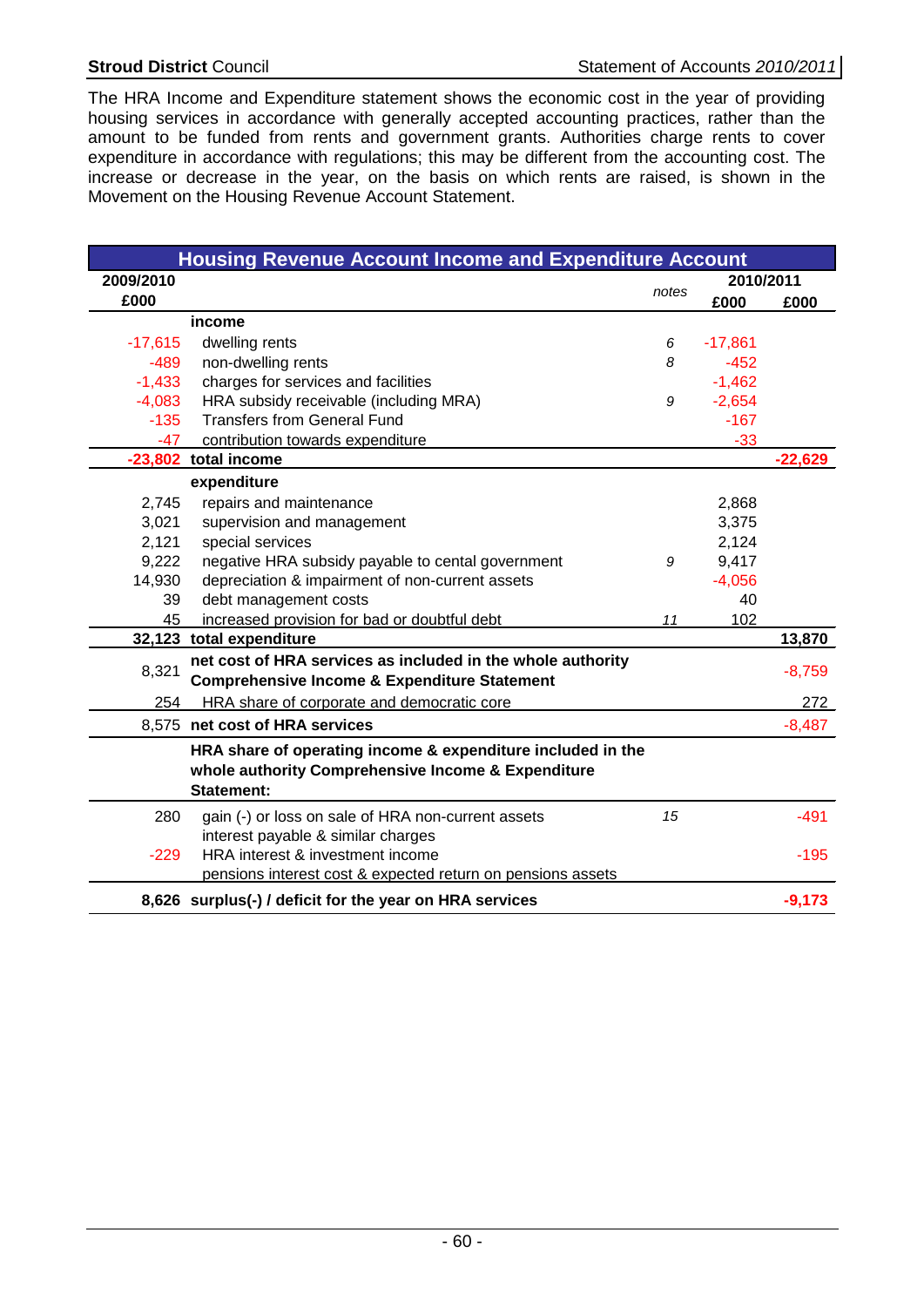|                   | <b>Movement on the Housing Revenue Account Statement</b>                    |                   |
|-------------------|-----------------------------------------------------------------------------|-------------------|
| 2009/2010<br>£000 |                                                                             | 2010/2011<br>£000 |
| $-423$            | balance on the HRA as at the end of the previous reporting period           | $-2,456$          |
| 8,626             | surplus(-) / deficit for the year on the HRA Income & Expenditure Statement | $-9,173$          |
| $-10,659$         | adjustments between accounting basis & funding basis under regulations      | 9,691             |
| $-2,033$          | net increase or decrease before transfers to or from reserves               | 518               |
|                   | transfers to or from reserves                                               |                   |
| $-2,033$          | increase or (decrease) in year on HRA                                       | 518               |
| $-2,456$          | balance on the HRA as at the end of the current reporting period            | -1,938            |

This statement reconciles the outturn on the HRA Income and Expenditure Account to the surplus or deficit for the year on the HRA Balance, calculated in accordance with the requirements of the Local Government and Housing Act 1989.

| Note to the Movement on the Housing Revenue Account Statement |                                                                                                                                                     |           |  |  |  |  |
|---------------------------------------------------------------|-----------------------------------------------------------------------------------------------------------------------------------------------------|-----------|--|--|--|--|
| 2009/2010                                                     |                                                                                                                                                     | 2010/2011 |  |  |  |  |
| £000                                                          |                                                                                                                                                     | £000      |  |  |  |  |
|                                                               | difference between interest payable & similar charges including                                                                                     |           |  |  |  |  |
| 42                                                            | amortisation of premiums & discounts determined in accordance with the                                                                              | 5         |  |  |  |  |
|                                                               | Code & those determined in accordance with statute                                                                                                  |           |  |  |  |  |
| 6                                                             | difference between any other item of income & expenditure determined in<br>accordance with the Code & those determined in accordance with statutory | $-12$     |  |  |  |  |
|                                                               | HRA requirements (if any)                                                                                                                           |           |  |  |  |  |
| -280                                                          | gain or loss (-) on sale of HRA non-current assets                                                                                                  | 491       |  |  |  |  |
| 215                                                           | HRA share of contributions to or from the Pensions Reserve                                                                                          | 73        |  |  |  |  |
| 205                                                           | capital expenditure funded by the HRA                                                                                                               | 2,424     |  |  |  |  |
| $-2.009$                                                      | transfer to / from (-) Major Repairs Reserve                                                                                                        | $-2,710$  |  |  |  |  |
| $-8,838$                                                      | transfer to / from (-) the Capital Adjustment Account                                                                                               | 9,420     |  |  |  |  |
| $-10,659$                                                     | net additional amount required to be credited (-) or debited to the HRA<br>balance for the year                                                     | 9,691     |  |  |  |  |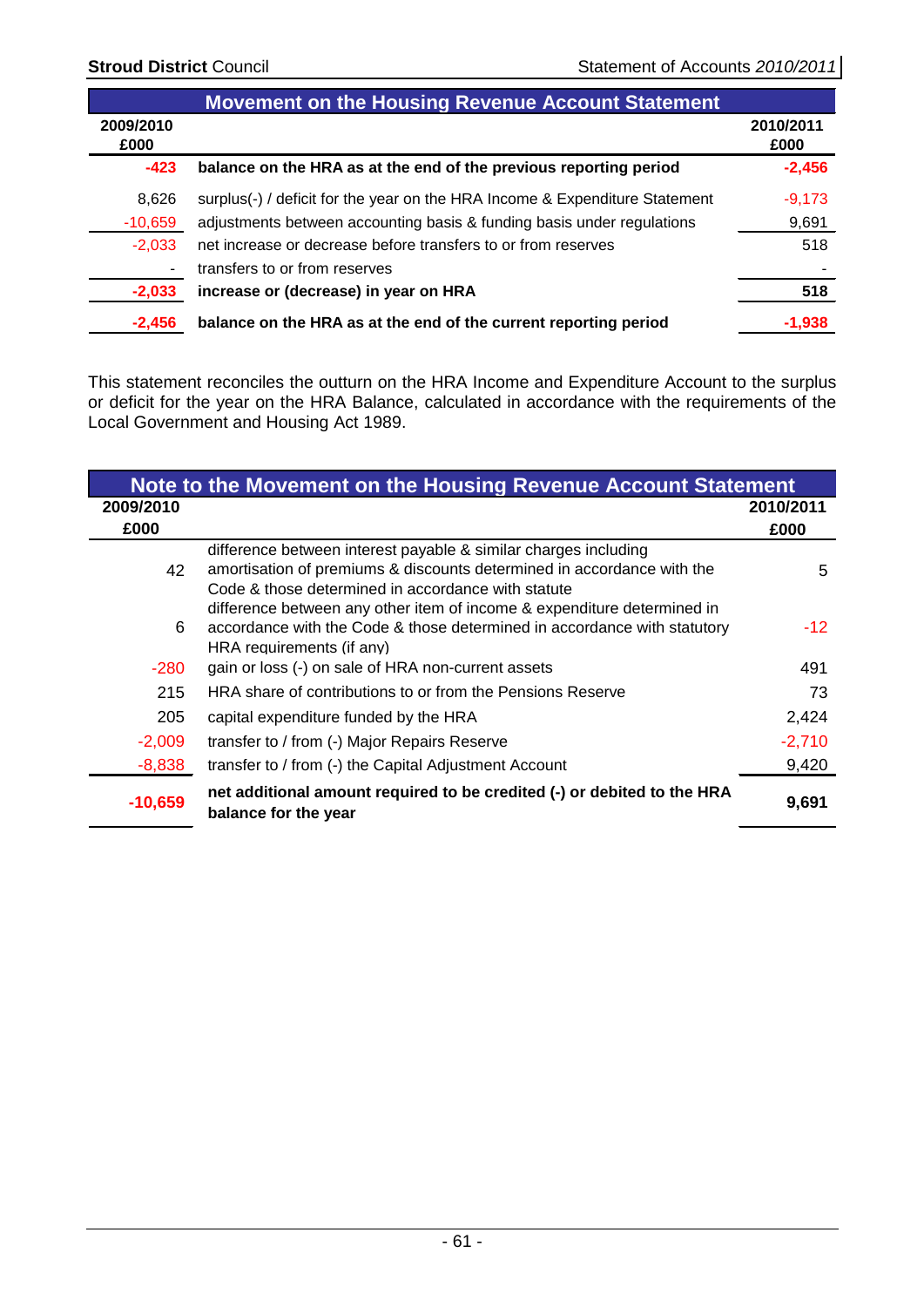## Notes to the Housing Revenue Account (HRA)

#### **1. Housing stock**

The Council was responsible for managing an average of 5,223 dwellings during the year. 13 dwellings were sold under right-to-buy legislation, compared with 5 sales and 9 transfers in the previous 12 months. The table below summarises movements in the year.

|                                              | <b>Movement in housing stock</b> |                |                               |       |                           |        |  |
|----------------------------------------------|----------------------------------|----------------|-------------------------------|-------|---------------------------|--------|--|
|                                              | 2009/2010                        |                |                               |       | 2010/2011                 |        |  |
| right-to-<br>31 Mar<br>1 Apr<br>buy<br>sales |                                  |                | (number by type of dwellings) | 1 Apr | right-to-<br>buy<br>sales | 31 Mar |  |
| 1,295                                        |                                  | 1,295          | bungalows                     | 1,295 |                           | 1,295  |  |
| 1,527                                        | -1                               | 1,526          | flats                         | 1,526 | -1                        | 1,525  |  |
| 2,390                                        | $-13$                            | 2,377          | houses                        | 2,377 | $-12$                     | 2,365  |  |
| 29                                           |                                  | 29             | maisonettes                   | 29    |                           | 29     |  |
| 2                                            |                                  | $\overline{2}$ | shared ownership (half)       | 2     |                           | 2      |  |
| 5,243                                        | $-14$                            | 5,229          | total housing stock           | 5,229 | $-13$                     | 5,216  |  |

The total balance sheet value of the land, houses and other property within the HRA, including sheltered dwellings, is shown below:

|                        | <b>Movement in HRA fixed assets</b> |                      |           |             |                              |                                             |                             |
|------------------------|-------------------------------------|----------------------|-----------|-------------|------------------------------|---------------------------------------------|-----------------------------|
| (figures in £'000s)    | <b>Balance</b><br>1 Apr 10          | additions<br>in year | disposals | revaluation | depreciation<br>& impairment | accumulated<br>depreciation &<br>impairment | <b>Balance</b><br>31 Mar 11 |
| operational assets     |                                     |                      |           |             |                              |                                             |                             |
| - council dwellings    | 236.188                             | 5.072                | $-687$    | 9,420       | $-5,364$                     | 292                                         | 244,921                     |
| - community assets     | 8                                   |                      |           |             |                              |                                             | 8                           |
| non-operational assets |                                     |                      |           |             |                              |                                             |                             |
| - investment property  | 3.115                               |                      | $-250$    |             |                              |                                             | 2,865                       |
| - surplus assets       | 51                                  |                      | -51       |             |                              |                                             | 0                           |
| total net fixed assets | 239.362                             | 5.072                | $-988$    | 9.420       | $-5.364$                     | 292                                         | 247,794                     |

#### **2. Vacant possession value of dwellings**

The open market vacant possession value of dwellings including land within the HRA at 31 March 2011, at 1 April 2010 prices, is £556m. This is for 5,215 properties, excluding the 2 shared ownership dwellings. The value of dwellings net of the social element factor (44%) is £245m. The difference of £311m between the vacant possession value and balance sheet value of dwellings within the HRA shows the economic cost of providing council housing at less than open market rents.

#### **3. Major repairs reserve**

An analysis of the gross movements on the major repairs reserve is shown below. Note that the Council does not operate a housing repairs account.

| <b>Major repairs reserve</b> |                                            |           |  |  |  |  |
|------------------------------|--------------------------------------------|-----------|--|--|--|--|
| 2009/2010                    | (figures in £'000s)                        | 2010/2011 |  |  |  |  |
| ۰                            | balance 1 April                            |           |  |  |  |  |
| $-6,092$                     | transferred in                             | $-5,364$  |  |  |  |  |
| 2,009                        | transferred out to Housing Revenue Account | 2,710     |  |  |  |  |
| 4,083                        | financing of Capital expenditure           | 2,654     |  |  |  |  |
|                              | balance 31 March                           |           |  |  |  |  |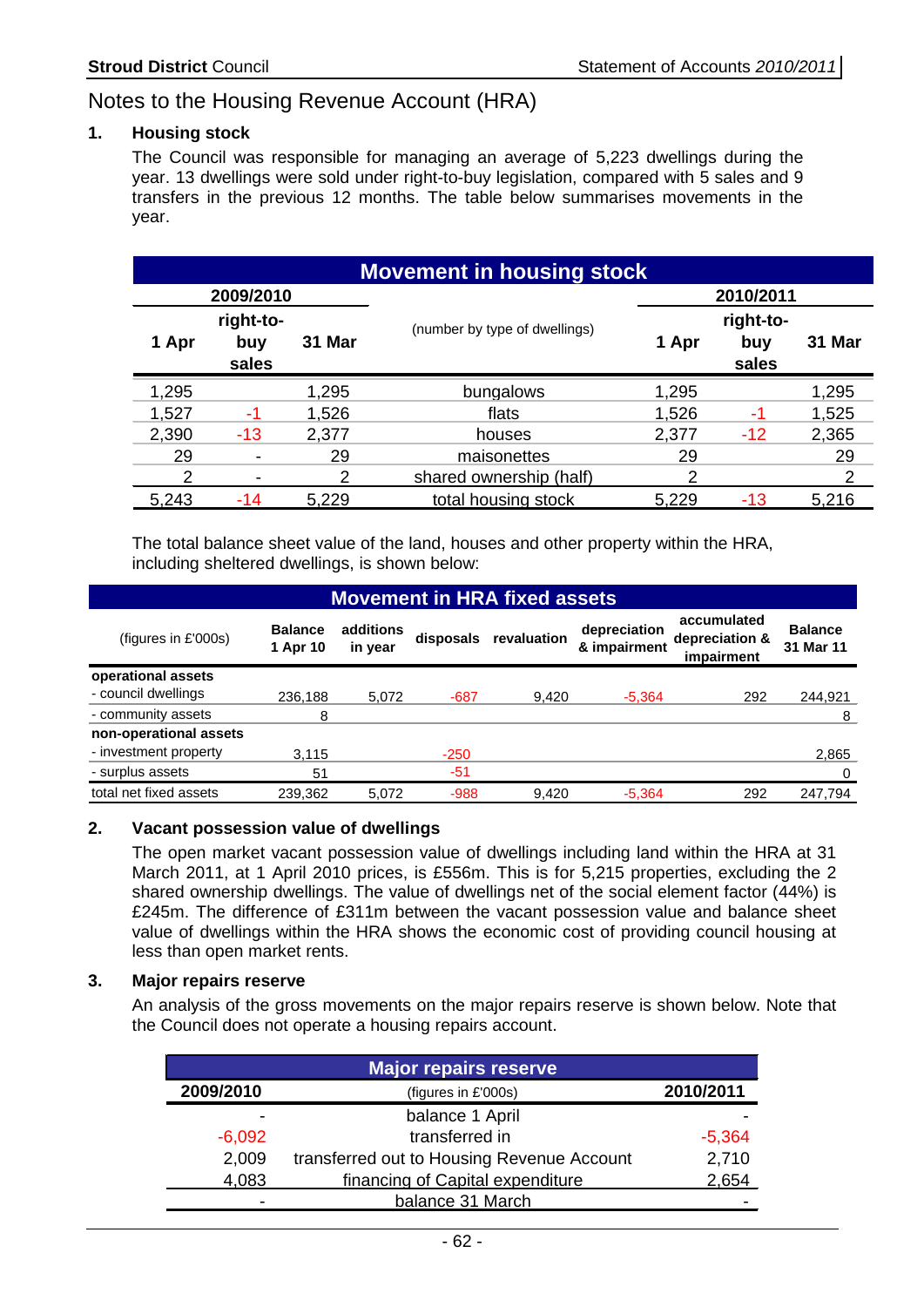### **4. Capital expenditure**

A summary of total capital expenditure on land, houses and other property within the HRA is shown below:

| <b>Funding HRA capital expenditure</b> |                        |                    |                                   |                     |                        |                    |  |  |  |
|----------------------------------------|------------------------|--------------------|-----------------------------------|---------------------|------------------------|--------------------|--|--|--|
| expend                                 | financing<br>2009/2010 |                    |                                   | expend              | financing<br>2010/2011 |                    |  |  |  |
| -iture<br>2009/2010                    | major<br>repairs       | revenue<br>funding | capital schemes                   | -iture<br>2010/2011 | major<br>repairs       | revenue<br>funding |  |  |  |
|                                        | allow'ce               |                    | (figures in $E'000s$ )            |                     | allow'ce               |                    |  |  |  |
| 1,173                                  | 1,173                  |                    | kitchen & bathroom replacement    | 992                 | 992                    |                    |  |  |  |
| 788                                    | 788                    |                    | void - other                      | 1,333               | 653                    | 680                |  |  |  |
| 349                                    | 349                    |                    | central heating                   | 436                 |                        | 436                |  |  |  |
| 290                                    | 85                     | 205                | disabled adaptations              | 334                 |                        | 334                |  |  |  |
| 337                                    | 337                    |                    | electrical works                  | 121                 | 121                    |                    |  |  |  |
| 109                                    | 109                    |                    | fuel switch heating installations | 332                 | 332                    |                    |  |  |  |
| 8                                      | 8                      |                    | roofing                           | 259                 | 102                    | 157                |  |  |  |
| 355                                    | 355                    |                    | door & window renewal             | 244                 | 244                    |                    |  |  |  |
| 166                                    | 166                    |                    | safety works                      | 285                 |                        | 285                |  |  |  |
| 231                                    | 231                    |                    | renewable heating                 | 63                  |                        | 63                 |  |  |  |
| 482                                    | 482                    |                    | other capital works               | 678                 | 210                    | 468                |  |  |  |
| 4,288                                  | 4,083                  | 205                | total capital expenditure         | 5,077               | 2,654                  | 2,423              |  |  |  |

The major repairs allowance is a sum included withing the HRA subsidy calculation, specifically to finance major repair works (see note 3). Revenue funding is from rent that has been charged to finance capital improvements.

### **5. Capital receipts**

A summary of total capital receipts from the disposals of houses and other property within the HRA is shown below:

| <b>HRA in year capital receipts</b> |                                               |           |  |  |  |  |  |
|-------------------------------------|-----------------------------------------------|-----------|--|--|--|--|--|
| 2009/2010                           |                                               | 2010/2011 |  |  |  |  |  |
| 399                                 | council house sales                           | 1,203     |  |  |  |  |  |
| -8                                  | less: cost of sales                           | $-25$     |  |  |  |  |  |
| 8                                   | repaid mortgage advances                      | 2         |  |  |  |  |  |
|                                     | discount repaid on former council house sales | 24        |  |  |  |  |  |
| 406                                 | total capital receipts                        | 1,204     |  |  |  |  |  |
| $-306$                              | less: pooled receipts paid to Government      | $-903$    |  |  |  |  |  |
| 100                                 | total usable capital receipts                 | 301       |  |  |  |  |  |

#### **6. Rent income**

This is the total dwelling rent collectable for the year after allowances for empty property. At 31 March 2011 there were 131 vacant properties for rent, representing 2.5% of the total (on 31 March 2010 the figures were 95 and 1.8%). The rent is calculated on a 48-week basis. The average weekly rent in 2010/2011 was £72.90, an increase of £1.15 or 1.6% over the previous year. This change is a composite figure that includes stock improvements, inflation and the effect of sales.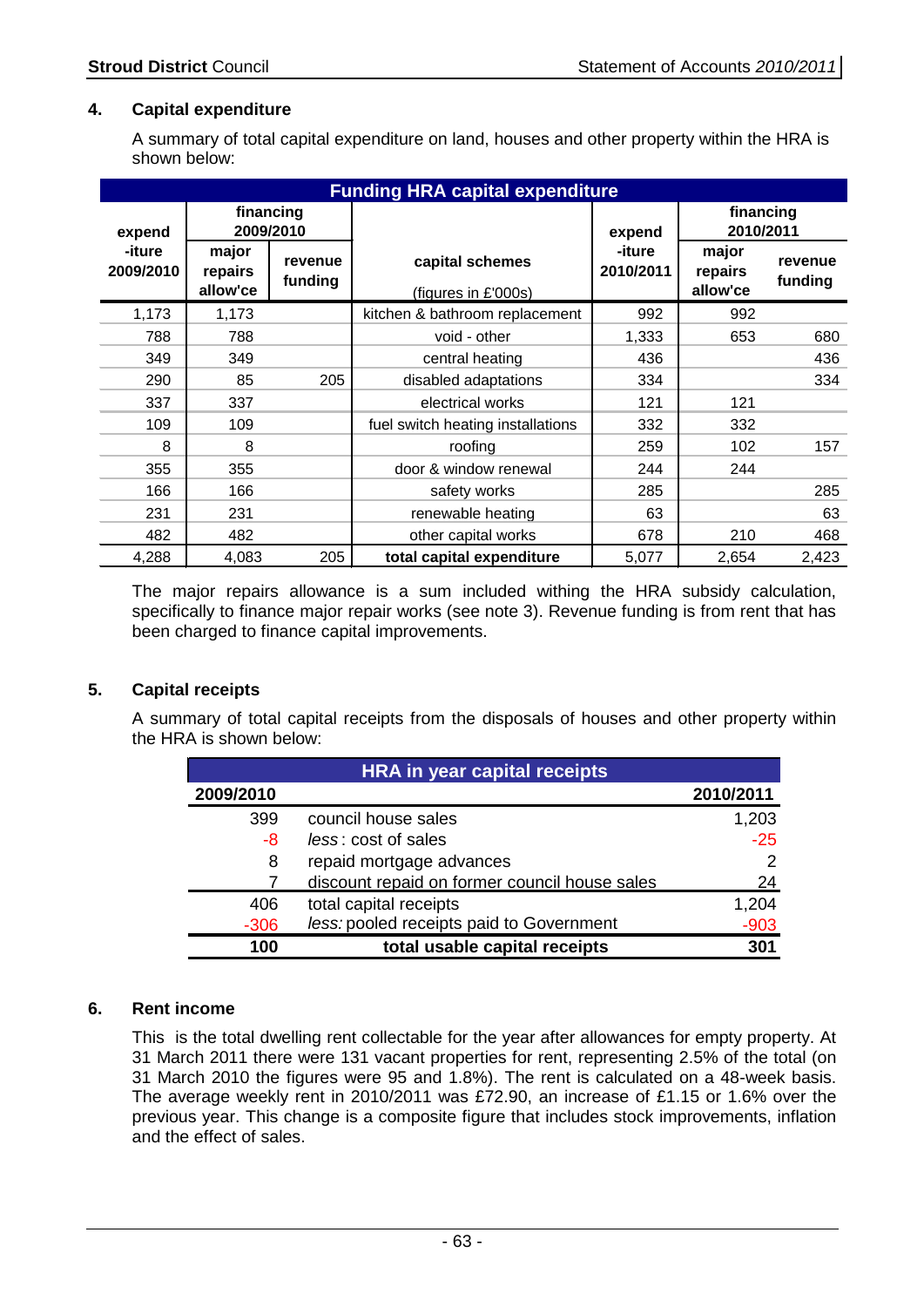#### **7. Rent arrears**

During the year the amount of rent arrears, which include £134k in respect of former tenants, has increased by £72k (16%) as shown below. See also note 11.

| <b>Analysis of rent arrears</b> |                           |           |  |  |  |  |
|---------------------------------|---------------------------|-----------|--|--|--|--|
| 2009/2010                       |                           | 2010/2011 |  |  |  |  |
| 58                              | court costs               | 53        |  |  |  |  |
| 290                             | current rent arrears      | 335       |  |  |  |  |
| 102                             | former tenant arrears     | 134       |  |  |  |  |
| 450                             | gross arrears at 31 March | 522       |  |  |  |  |

#### **8. Non-dwelling rents**

Non-dwelling income is primarily from garage and shop rents.

#### **9. Housing subsidy**

The Government pays a subsidy to the HRA. It is based on a notional account representing the Government's assessment of what the Council should be collecting and spending. The subsidy is reduced by rent collected by the Council, resulting in a net payment to the Government.

The final subsidy claim form is not completed at the time when these accounts are prepared. The 2010/2011 subsidy is an estimate and will be adjusted in the 2011/2012 accounts when the actual is known.

A breakdown of the amount of HRA subsidy payable by the Council, set out in accordance with the *General Determination of Housing Revenue Account Subsidy*, is shown below, together with a reconciliation from the gross amount:

| <b>HRA Subsidy</b> |                                                       |           |  |  |  |  |
|--------------------|-------------------------------------------------------|-----------|--|--|--|--|
| 2009/2010          | (figures in £'000s)                                   | 2010/2011 |  |  |  |  |
| 11,625             | allowance for management, maintenance & major repairs | 10,521    |  |  |  |  |
| 132                | charges for capital                                   | 40        |  |  |  |  |
|                    | rental constraint allowance                           |           |  |  |  |  |
| -1                 | interest on receipts                                  |           |  |  |  |  |
|                    | prior year adjustment                                 |           |  |  |  |  |
| $-16,894$          | rent                                                  | $-17,324$ |  |  |  |  |
| $-5,138$           | net payment to Government                             | $-6,763$  |  |  |  |  |
|                    | reconciliation from gross payment to Government       |           |  |  |  |  |
| $-9,222$           | gross contribution to Government                      | $-9,417$  |  |  |  |  |
| 4,084              | less: Major Repairs Allowance - Government Grant      | 2,654     |  |  |  |  |
| $-5,138$           | net payment to Government                             | $-6,763$  |  |  |  |  |

### **10. Pensions accounting**

Under IAS 19 accounting rules, services must bear the full cost of pension liabilities. This also applies to HRA services. However, charges to or from the HRA are subject to a statutory determination and no regulation allows this IAS 19 charge to be made. Therefore it is necessary to credit the HRA with these additional pension costs so that no further charge falls on the rents.

#### **11. Bad debt provision**

The cumulative provision for uncollected debts was £339k at 31 March 2011 (£279k at 31 March 2010), with in-year write-offs totalling £42k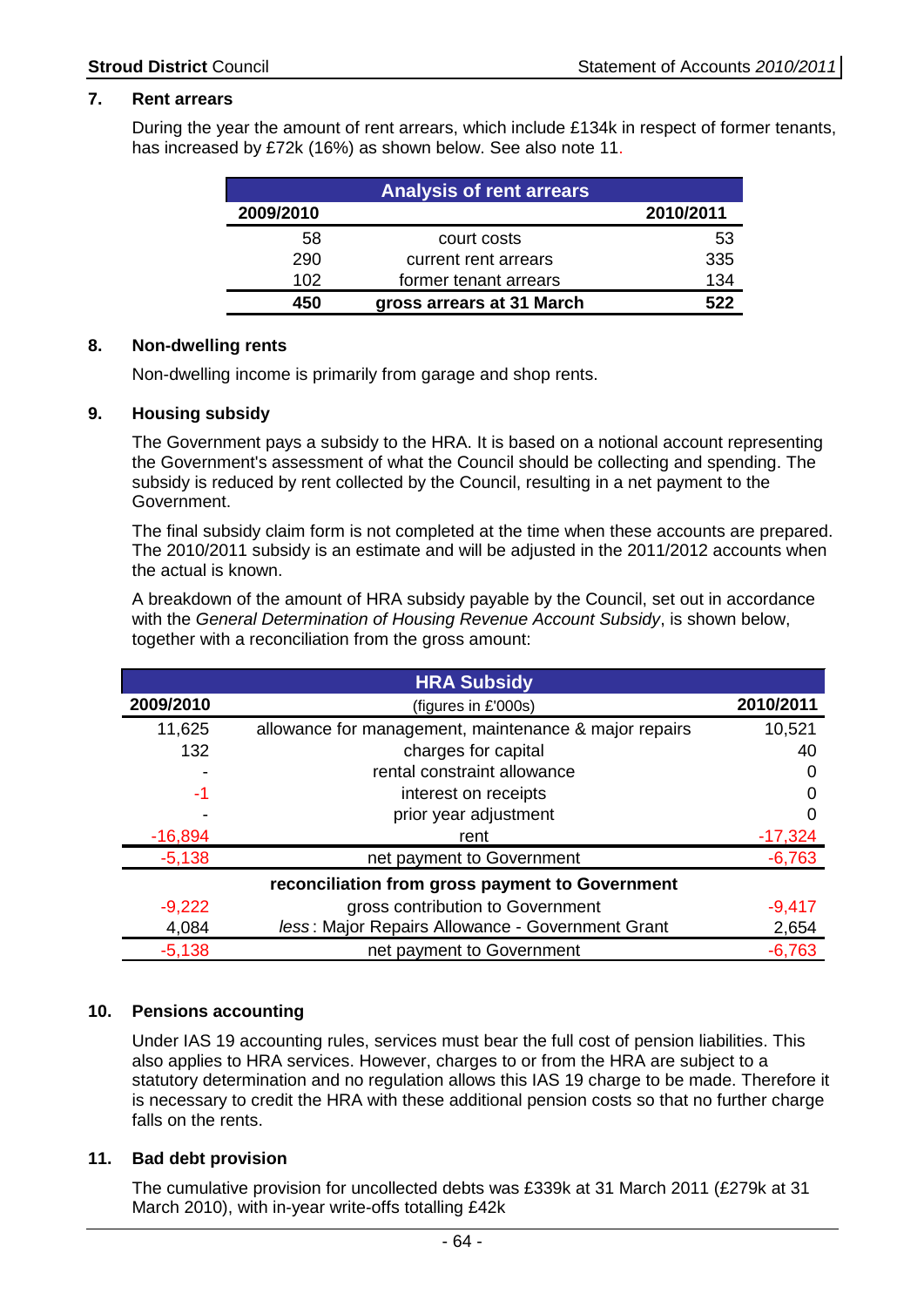### **12. Depreciation & Impairment**

The HRA incurs capital charges in respect of depreciation in accordance with the *Item 8 Credit and Item 8 Debit (General) Determination* for 2010/2011

The depreciation charge is based upon a 40-year life of the operational dwellings, less an allowance for the residual land value.

The depreciation charge for operational assets is £5.364 million for dwellings, (£6.081 million in 2009/2010). The impairment charge is £5.072m for dwellings (£8.827m in 2009/2010).

#### **13. Impairment of fixed assets**

Where assets are not revalued in the financial year, the authority is required to carry out an impairment review of the asset values to judge whether they have changed materially in the period. There has been no change in circumstance that requires a reduction in value in any HRA asset.

#### **14. Capital expenditure funded by revenue under statute**

 There has been no capital expenditure funded by revenue under statute (e.g. grants) attributable to the HRA during the year.

#### **15. Gain (-) / Loss on sale of HRA fixed assets**

This includes the costs of the team administering the Right To Buy sales of HRA properties to the tenants (see note 1). The costs are charged against the capital receipt that they generate and are reversed in the Statement of Movement on the HRA Balance.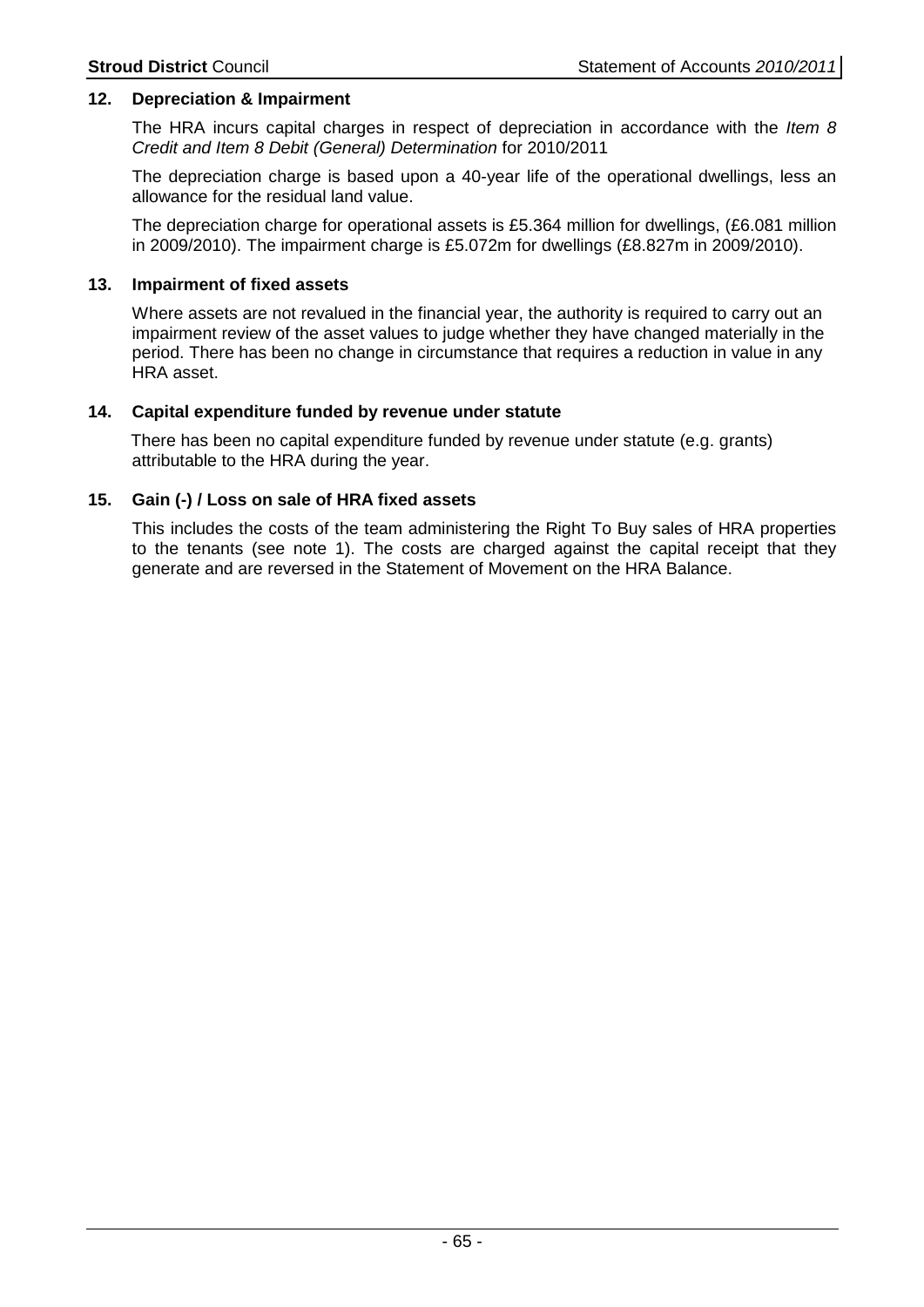|                   | <b>Collection Fund</b>                |       |       |                   |           |  |  |  |  |
|-------------------|---------------------------------------|-------|-------|-------------------|-----------|--|--|--|--|
| 2009/2010<br>£000 |                                       | notes | £000  | 2010/2011<br>£000 | £000      |  |  |  |  |
|                   | income                                |       |       |                   |           |  |  |  |  |
| $-57,786$         | income from council tax               | 18    |       |                   | $-59,382$ |  |  |  |  |
|                   | transfers from General Fund           |       |       |                   |           |  |  |  |  |
| $-6,626$          | - council tax benefits                |       |       |                   | $-6,838$  |  |  |  |  |
| $-21,469$         | - income collectable from business    |       |       |                   | $-21,092$ |  |  |  |  |
|                   | ratepayers                            | 20    |       |                   |           |  |  |  |  |
| $-85,881$         | total income                          |       |       |                   | $-87,312$ |  |  |  |  |
|                   | expenditure                           |       |       |                   |           |  |  |  |  |
|                   | precepts and demands                  |       |       |                   |           |  |  |  |  |
| 45,518            | - Gloucestershire County Council      |       |       | 46,835            |           |  |  |  |  |
| 8,284             | - Gloucestershire Police Authority    |       |       | 8,576             |           |  |  |  |  |
| 7,833             | - Stroud District Council             |       | 8,028 |                   |           |  |  |  |  |
| 2,260             | - parish and town councils            |       | 2,351 |                   |           |  |  |  |  |
|                   |                                       |       |       | 10,379            |           |  |  |  |  |
| 63,895            |                                       |       |       |                   | 65,790    |  |  |  |  |
|                   | business rates                        |       |       |                   |           |  |  |  |  |
| 21,309            | - payment to national pool            |       |       | 20,933            |           |  |  |  |  |
| 160               | - cost of collection                  |       |       | 159               |           |  |  |  |  |
| 21,469            |                                       |       |       |                   | 21,092    |  |  |  |  |
|                   | bad and doubtful debts / appeals      |       |       |                   |           |  |  |  |  |
| $\blacksquare$    | - provision for bad debts             | 21    |       |                   |           |  |  |  |  |
|                   | transfers to the General Fund         |       |       |                   |           |  |  |  |  |
| 5                 | - transitional relief (council tax)   |       |       |                   | 5         |  |  |  |  |
|                   | contributions towards previous year's |       |       |                   |           |  |  |  |  |
|                   | estimated surplus / deficit (-)       |       |       |                   |           |  |  |  |  |
| 390               | - council tax                         |       |       |                   |           |  |  |  |  |
| 390               |                                       |       |       |                   |           |  |  |  |  |
|                   | 85,759 total expenditure              |       |       |                   | 86,887    |  |  |  |  |
|                   | movement on fund balance              |       |       |                   |           |  |  |  |  |
| $-259$            | balance at beginning of the year      |       |       |                   | $-381$    |  |  |  |  |
|                   |                                       |       |       |                   |           |  |  |  |  |

| ____ |                                 | --- |
|------|---------------------------------|-----|
|      | surplus for the year            |     |
|      | -381 balance at end of the year |     |
|      |                                 |     |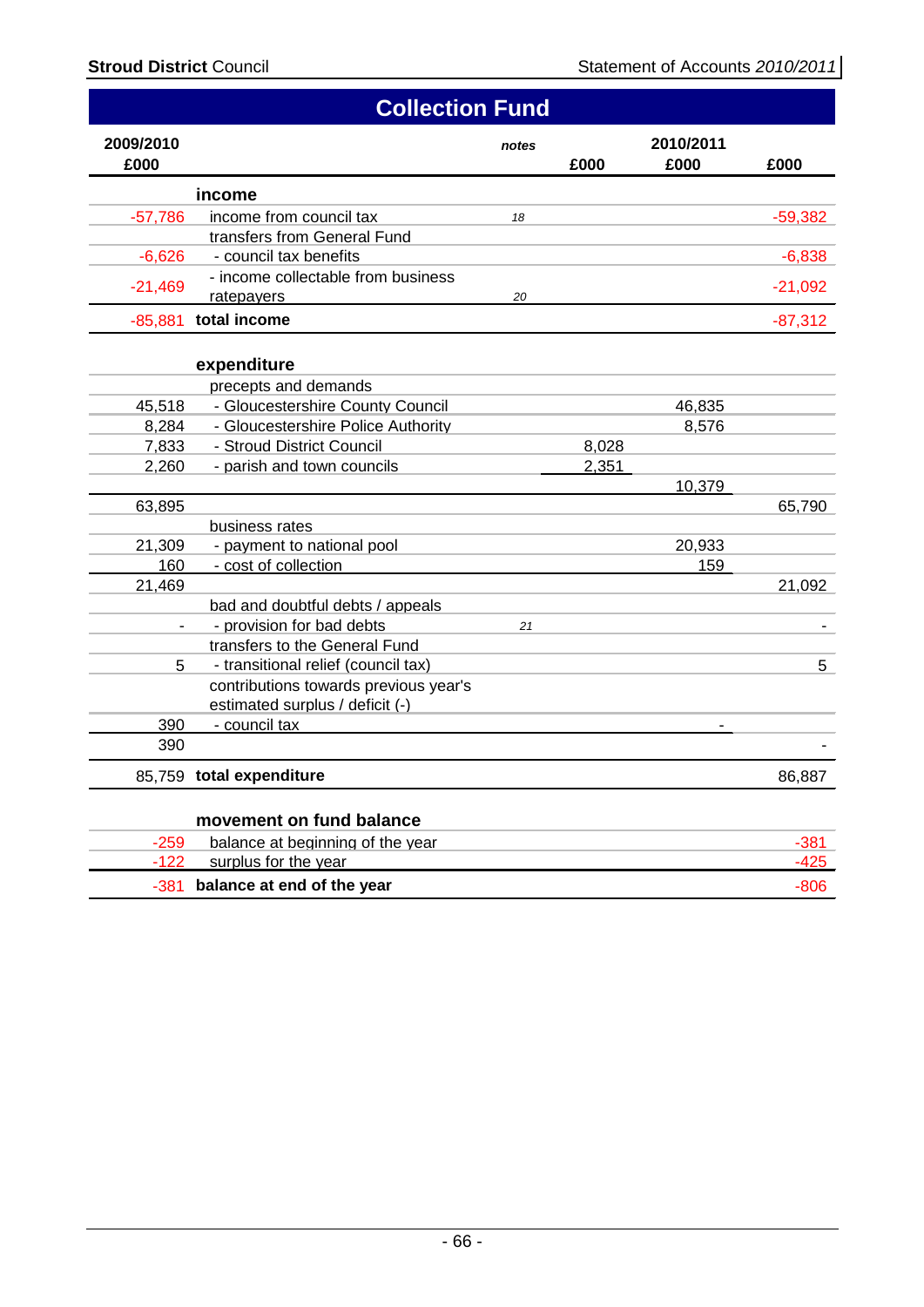## Notes to the Collection Fund

#### **16. General**

The Collection Fund (England) is an agent's statement that reflects the statutory obligation for billing authorities to maintain a separate Collection Fund. The statement shows the transactions of the billing authority in relation the collection from taxpayers and distribution to local authorities and the Government of council tax and non-domestic rates.

#### **17. Council tax base**

The Council's tax base represents the number of chargeable dwellings in each valuation band (adjusted for dwellings where discounts apply) converted by a prescribed ratio to give an equivalent number of "band D" dwellings. The band D equivalent is adjusted by 1.5% to cover appeals, changes in discounts and bad debts that arise. The tax base for 2010/2011 was calculated as follows: -

| <b>Council tax base</b> |                                                                        |       |                                   |  |  |  |  |
|-------------------------|------------------------------------------------------------------------|-------|-----------------------------------|--|--|--|--|
| band                    | estimated number of<br>taxable properties<br>after effect of discounts | ratio | band D<br>equivalent<br>dwellings |  |  |  |  |
| <b>DISA</b>             | 18.50                                                                  | 5/9   | 10.28                             |  |  |  |  |
| A                       | 5,729.50                                                               | 6/9   | 3,819.67                          |  |  |  |  |
| B                       | 10,180.40                                                              | 7/9   | 7,918.09                          |  |  |  |  |
| C                       | 10,139.20                                                              | 8/9   | 9,012.62                          |  |  |  |  |
| D                       | 6,861.20                                                               | 9/9   | 6,861.20                          |  |  |  |  |
| F                       | 5,585.95                                                               | 11/9  | 6,827.27                          |  |  |  |  |
| F                       | 3,394.90                                                               | 13/9  | 4,903.74                          |  |  |  |  |
| G                       | 2,301.20                                                               | 15/9  | 3,835.33                          |  |  |  |  |
| н                       | 207.15                                                                 | 18/9  | 414.30                            |  |  |  |  |
|                         | 44,418.00<br>0.00                                                      |       | 43,602.51                         |  |  |  |  |
| less:                   | adjustment for collection rate (1.5%)                                  |       | $-654.04$                         |  |  |  |  |
|                         | council tax base                                                       |       | 42,948.47                         |  |  |  |  |

#### **18. Council tax income**

The council tax base can be reconciled to the income from council tax as follows:

| Income from council tax                                |   |           |        |           |  |  |  |
|--------------------------------------------------------|---|-----------|--------|-----------|--|--|--|
|                                                        |   |           | £'000  | £'000     |  |  |  |
| total council tax base (see note 20)                   |   | 42,948.47 |        |           |  |  |  |
| multiplied by average band D tax rate<br>(see note 22) | X | £1,531.86 |        |           |  |  |  |
| total property income                                  |   |           |        | $-65,791$ |  |  |  |
| less: council tax benefits                             |   |           | 6,838  |           |  |  |  |
| add: transitional relief                               |   |           | -5     |           |  |  |  |
| add: other adjustments                                 |   |           | $-424$ |           |  |  |  |
|                                                        |   |           |        | 6,409     |  |  |  |
| income from council tax                                |   |           |        |           |  |  |  |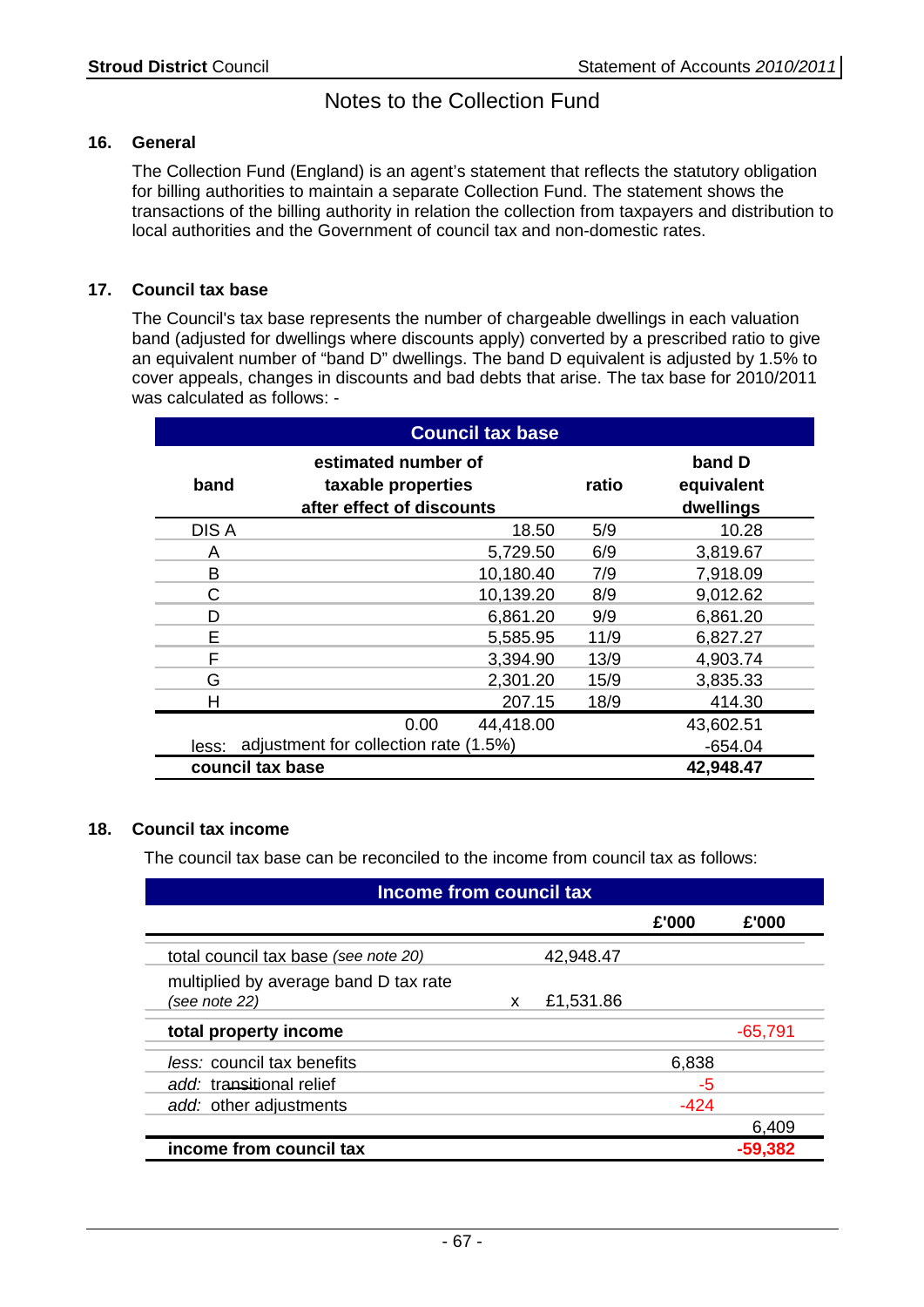### **19. Council tax rates**

| Council tax rates by precepting body and band |        |          |          |          |          |          |          |          |          |
|-----------------------------------------------|--------|----------|----------|----------|----------|----------|----------|----------|----------|
|                                               |        | band     |          |          |          |          |          |          |          |
|                                               | disr A | A        | в        | С        | D        | Е        | F        | G        | н        |
| precepting body                               | £      | £        | £        | £        | £        | £        | £        | £        | £        |
| district council                              | 103.85 | 124.62   | 145.39   | 166.16   | 186.93   | 228.47   | 270.01   | 311.55   | 373.86   |
| county council                                | 605.83 | 727.00   | 848.17   | 969.33   | 1.090.50 | 1.332.83 | .575.17  | 1.817.50 | 2,181.00 |
| police authority                              | 110.94 | 133.13   | 155.31   | 177.50   | 199.69   | 244.07   | 288.44   | 332.82   | 399.38   |
| average parish                                | 30.41  | 36.49    | 42.58    | 48.66    | 54.74    | 66.90    | 79.07    | 91.23    | 109.48   |
| total                                         | 851.03 | 1.021.24 | 1.191.44 | 1,361.65 | 1,531.86 | 1.872.28 | 2.212.69 | 2.553.10 | 3.063.72 |

(Note: band 'disr A' is for band A properties that receive relief)

#### **20. Income from business ratepayers**

Under the arrangements for uniform business rates, the Council collects non-domestic rates for its area that are based on local rateable values multiplied by a nationally determined uniform rate. The total amount, less certain relief and other deductions, is paid to a central pool (the NNDR pool) managed by central government, which, in turn, pays back to authorities their share of the pool based on a standard amount per head of resident population.

The total overall sum due from business rate payers was £25.9m, based on the total nondomestic rateable value of £64.95mm at 31 March 2010 multiplied by the national nondomestic multiplier for the year of 41.4p. The actual amount collected was £21.3m and the difference between this and the overall sum was accounted for by loss allowances, void charges, mandatory and discretionary rate relief, write-offs and bad debt provisions.

#### **21. Council tax provision for bad debts and appeals**

A provision was made during 2010/2011 amounting to £nil (2009/2010 £nil). This was calculated using CIPFA Guidelines. The total amount of the provision at 31 March 2011 is £347k and represents 26% of the £1.33m debt outstanding - (this compares with £357k, 29% and £1.23m at 31 March 2010).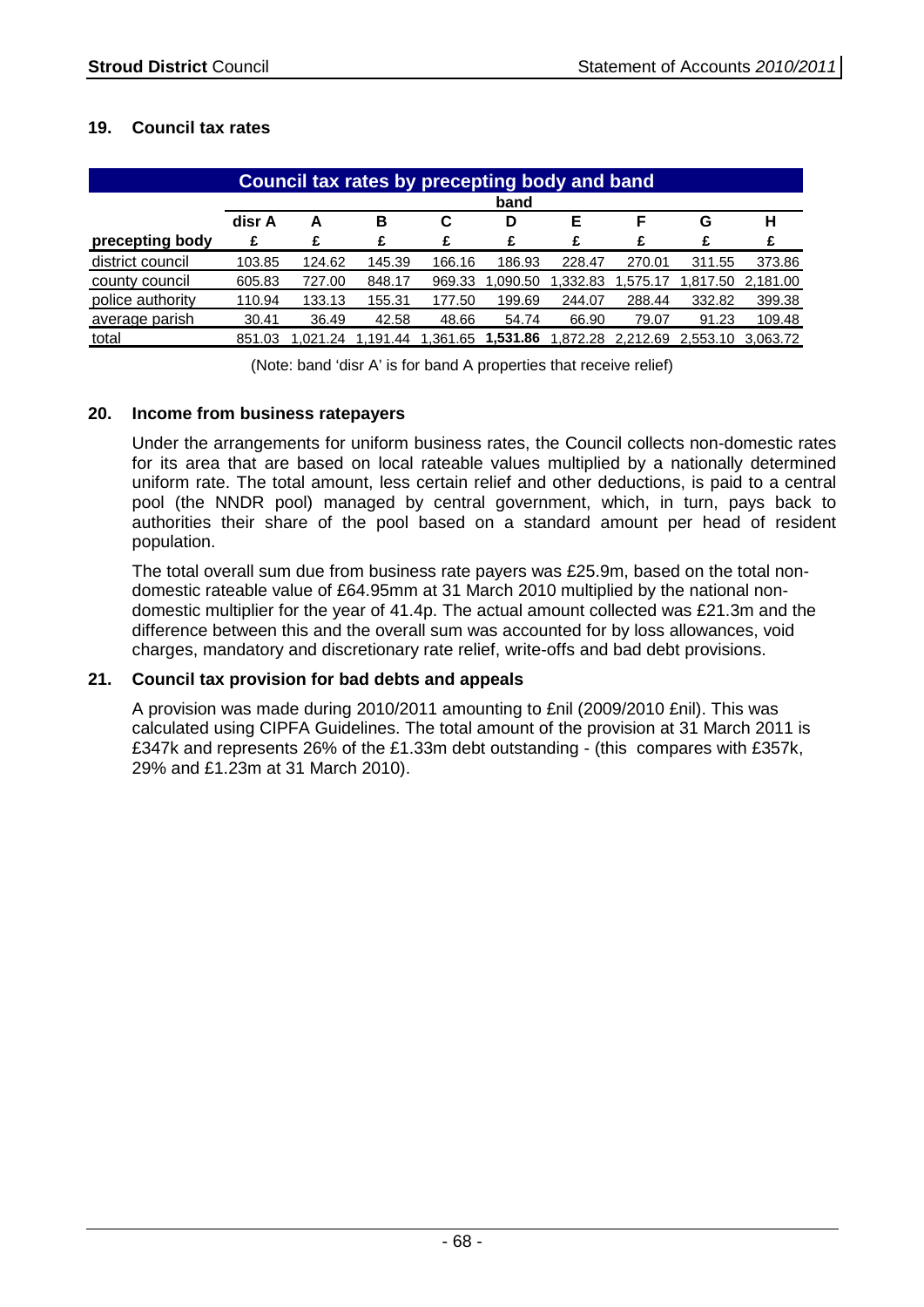## **Independent auditor's report to the members of Stroud District Council**

We have audited the financial statements of Stroud District Council for the year ended 31 March 2011 on pages 8 to 68, 73 to 80. The financial statements have been prepared under applicable law and the accounting policies set out in the Statement of Accounting Policies.

This report is made solely to the members of the Authority, as a body, in accordance with Part II of the Audit Commission Act 1998. Our audit work has been undertaken so that we might state to the members of the Authority, as a body, those matters we are required to state to them in an auditor's report and for no other purpose. To the fullest extent permitted by law, we do not accept or assume responsibility to anyone other than the members of the Authority, as a body, for our audit work, for this report, or for the opinions we have formed.

#### **Respective responsibilities of the Head of Finance and auditor**

As explained more fully in the Statement of the Head of Finance's Responsibilities, set out on page 2, the Head of Finance is responsible for the preparation of financial statements which give a true and fair view.

Our responsibility is to audit, and express an opinion on, the financial statements in accordance with applicable law and International Standards on Auditing (UK and Ireland). Those standards require us to comply with the Auditing Practice's Board's Ethical Standards for Auditors.

#### **Scope of the audit of the financial statements**

An audit involves obtaining evidence about the amounts and disclosures in the financial statements sufficient to give reasonable assurance that the financial statements are free from material misstatement, whether caused by fraud or error. This includes an assessment of:

- whether the accounting policies are appropriate to the Authority's circumstances and have been consistently applied and adequately disclosed;
- the reasonableness of significant accounting estimates made by the Head of Finance; and
- the overall presentation of the financial statements.

In addition, we read all the financial and non-financial information in the Explanatory Foreword to identify material inconsistencies with the audited financial statements. If we become aware of any apparent material misstatements or inconsistencies we consider the implications for our report.

#### **Opinion on financial statements**

In our opinion the financial statements:

- give a true and fair view of the financial position of the Authority as at 31 March 2011 and of the Authority's expenditure and income for the year then ended; and
- have been prepared properly in accordance with the CIPFA/LASAAC Code of Practice on Local Authority Accounting in the United Kingdom 2010/11.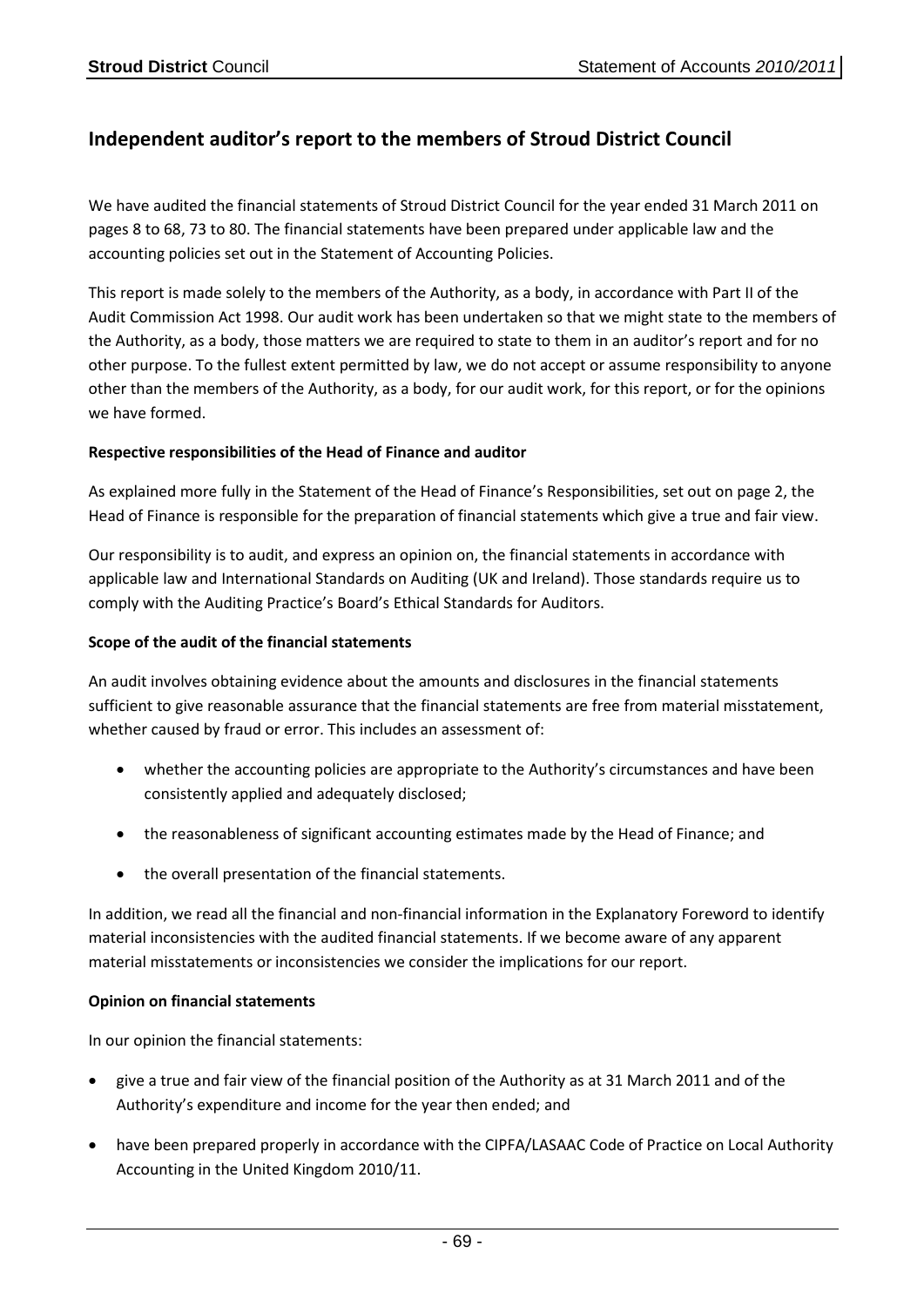#### **Matters on which we are required to report by exception**

We have nothing to report in respect of the following matters where the Code of Audit Practice 2010 for Local Government Bodies requires us to report to you if:

- the governance statement which accompanies the financial statements does not reflect compliance with 'Delivering Good Governance in Local Government: a Framework' published by CIPFA/SOLACE in June 2007; or
- any matters have been reported in the public interest under section 8 of Audit Commission Act 1998 in the course of, or at the conclusion of, the audit; or
- any recommendations have been made under section 11(3) of the Audit Commission Act 1998; or
- any other special powers of the auditor have been exercised under the Audit Commission Act 1998.

## **Conclusion on Stroud District Council's arrangements for securing economy, efficiency and effectiveness in the use of resources**

#### **Authority's responsibilities**

The Authority is responsible for putting in place proper arrangements to secure economy, efficiency and effectiveness in its use of resources, to ensure proper stewardship and governance, and to review regularly the adequacy and effectiveness of these arrangements.

#### **Auditor's responsibilities**

We are required under Section 5 of the Audit Commission Act 1998 to satisfy ourselves that the Authority has made proper arrangements for securing economy, efficiency and effectiveness in its use of resources. The Code of Audit Practice issued by the Audit Commission requires us to report to you our conclusion relating to proper arrangements, having regard to relevant criteria specified by the Audit Commission.

We report if significant matters have come to our attention which prevent us from concluding that the Authority has put in place proper arrangements for securing economy, efficiency and effectiveness in its use of resources. We are not required to consider, nor have we considered, whether all aspects of the Authority's arrangements for securing economy, efficiency and effectiveness in its use of resources are operating effectively.

#### **Basis of conclusion**

We have undertaken our audit in accordance with the Code of Audit Practice, having regard to the guidance on the specified criteria, published by the Audit Commission in October 2010, as to whether the Authority has proper arrangements for:

- securing financial resilience; and
- challenging how it secures economy, efficiency and effectiveness.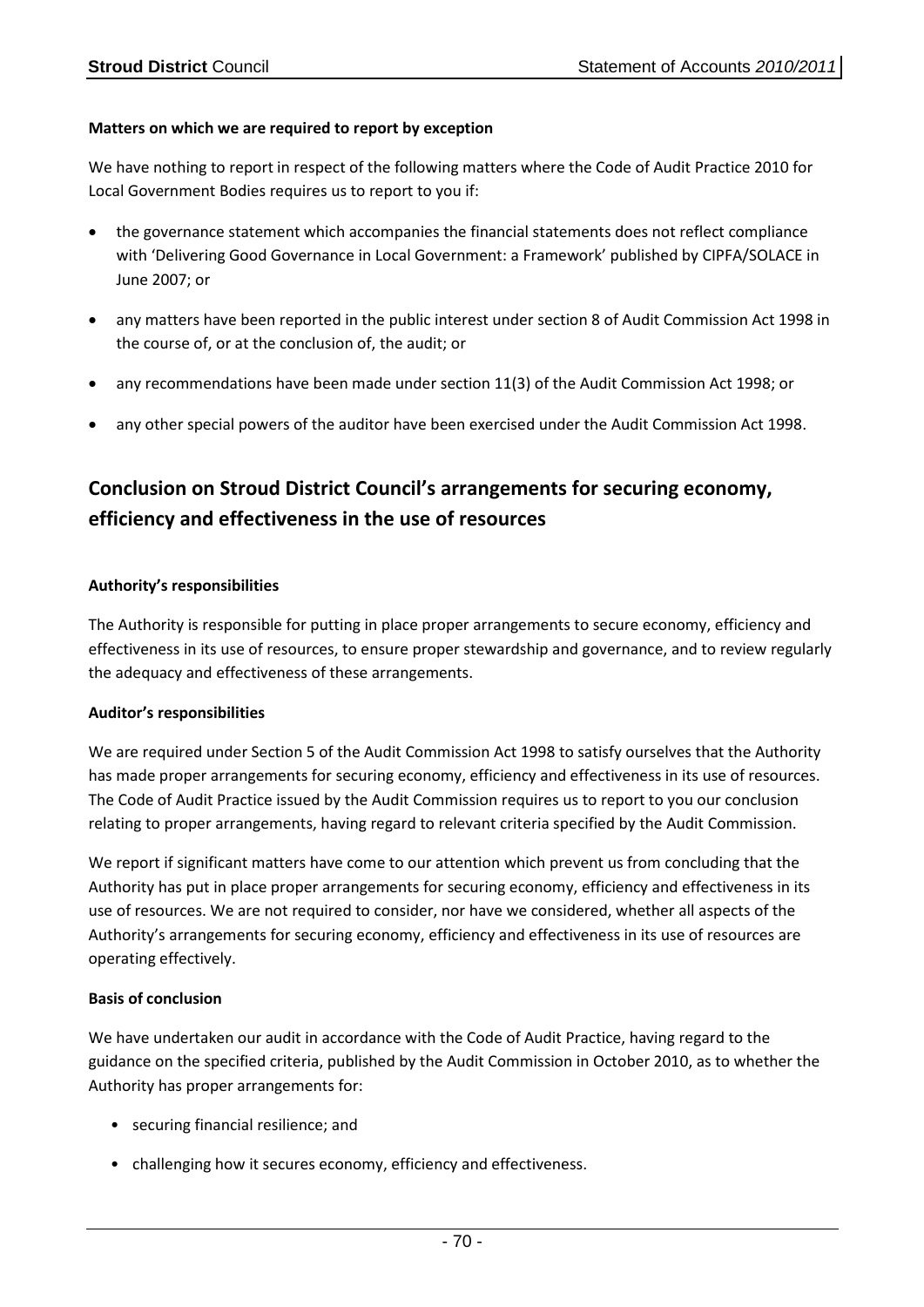The Audit Commission has determined these two criteria as those necessary for us to consider under the Code of Audit Practice in satisfying ourselves whether the Authority put in place proper arrangements for securing economy, efficiency and effectiveness in its use of resources for the year ended 31 March 2011.

We planned our work in accordance with the Code of Audit Practice. Based on our risk assessment, we undertook such work as we considered necessary to form a view on whether, in all significant respects, the Authority had put in place proper arrangements to secure economy, efficiency and effectiveness in its use of resources.

#### **Conclusion**

On the basis of our work, having regard to the guidance on the specified criteria published by the Audit Commission in October 2010, we are satisfied that, in all significant respects, Stroud District Council put in place proper arrangements to secure economy, efficiency and effectiveness in its use of resources for the year ending 31 March 2011.

## **Certificate**

We certify that we have completed the audit of the financial statements of Stroud District Council in accordance with the requirements of the Audit Commission Act 1998 and the Code of Audit Practice2010 for Local Government Bodiesissued by the Audit Commission.

Jan Pennyagter

**Ian Pennington for and on behalf of KPMG LLP, Statutory Auditor** *Chartered Accountants* KPMG LLP 3 Assembly Square Britannia Quay Cardiff CF10 4AX

29 September 2011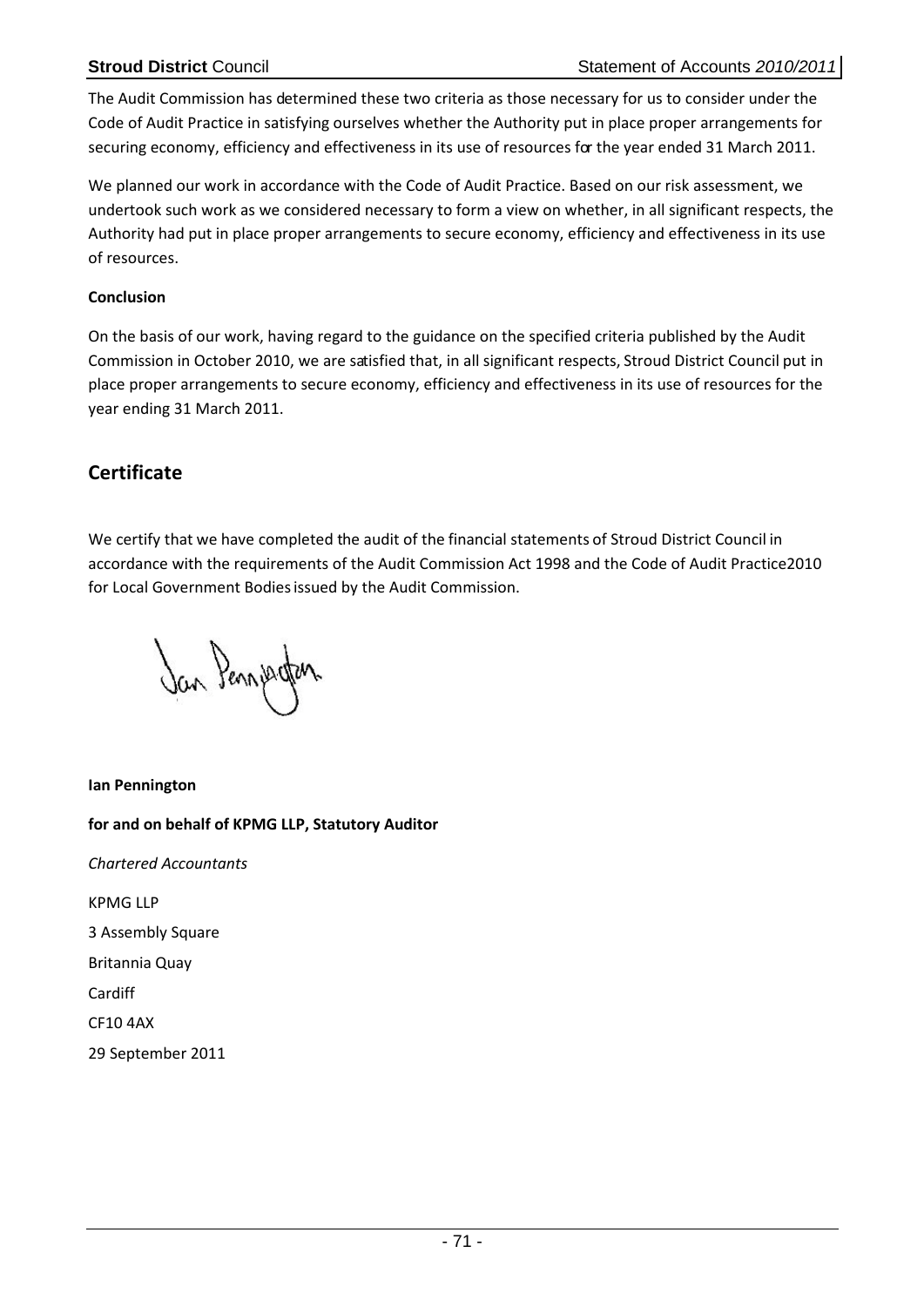**This Page is intentionally blank**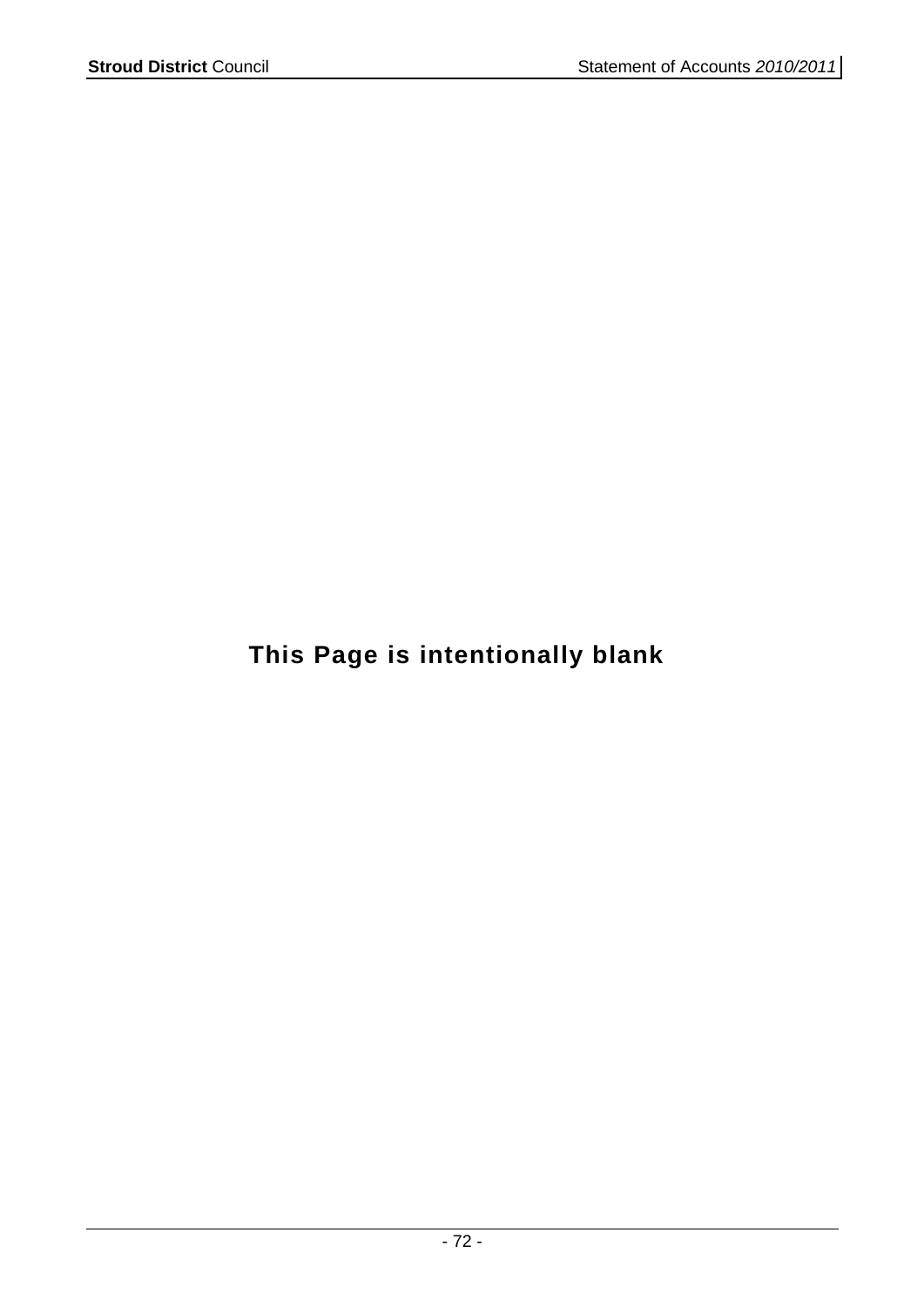# **ANNUAL GOVERNANCE STATEMENT 2010/11**

#### **1.0 Scope of responsibility**

- 1.1 Stroud District Council is responsible for ensuring that its business is conducted in accordance with the law and proper standards, and that public money is safeguarded and properly accounted for, and used economically, efficiently and effectively. Stroud District Council also has a duty under the Local Government Act 1999 to make arrangements to secure continuous improvement in the way in which its functions are exercised, having regard to a combination of economy, efficiency and effectiveness.
- 1.2 In discharging this overall responsibility, Stroud District Council is responsible for putting in place proper arrangements for the governance of its affairs, facilitating the effective exercise of its functions, which includes arrangements for the management of risk.
- 1.3 Stroud District Council has approved and adopted a code of governance, which is consistent with the principles of the CIPFA/SOLACE Framework *Delivering Good Governance in Local Government.* This statement explains how Stroud District Council has complied with the code and also meets the requirements of regulation 4(3) of the Accounts and Audit (England) Regulations 2011 in relation to the publication of an Annual Governance Statement.

# **2.0 The purpose of the governance framework**

- 2.1 The governance framework comprises the systems and processes, and culture and values, by which the authority is directed and controlled and its activities through which it accounts to, engages with and leads the community. It enables the authority to monitor the achievement of its strategic objectives and to consider whether those objectives have led to the delivery of appropriate, cost-effective services.
- 2.2 The system of internal control is a significant part of that framework and is designed to manage risk to a reasonable level. It cannot eliminate all risk of failure to achieve policies, aims and objectives and can therefore only provide reasonable and not absolute assurance of effectiveness. The system of internal control is based on an ongoing process designed to identify and prioritise the risks to the achievement of Stroud District Council's policies, aims and objectives, to evaluate the likelihood of those risks being realised and the impact should they be realised, and to manage them efficiently, effectively and economically.
- 2.3 The governance framework has been in place at Stroud District Council for the year ended 31<sup>st</sup> March 2011, and up to the date of approval of this Statement.

# **3.0 The governance framework**

- 3.1 Governance is about how the Council ensures it is doing the right things, in the right way, for the right people, in a timely, inclusive, open, honest and accountable manner.
- 3.2 The Council has adopted a Local Code of Governance that is based around a number of key principles. These principles are identified below, together with a commentary on the current level of organisational compliance.
- **4.0 Focus on the purpose of the authority and on outcomes for the community and creation and implementation of a vision for the local area**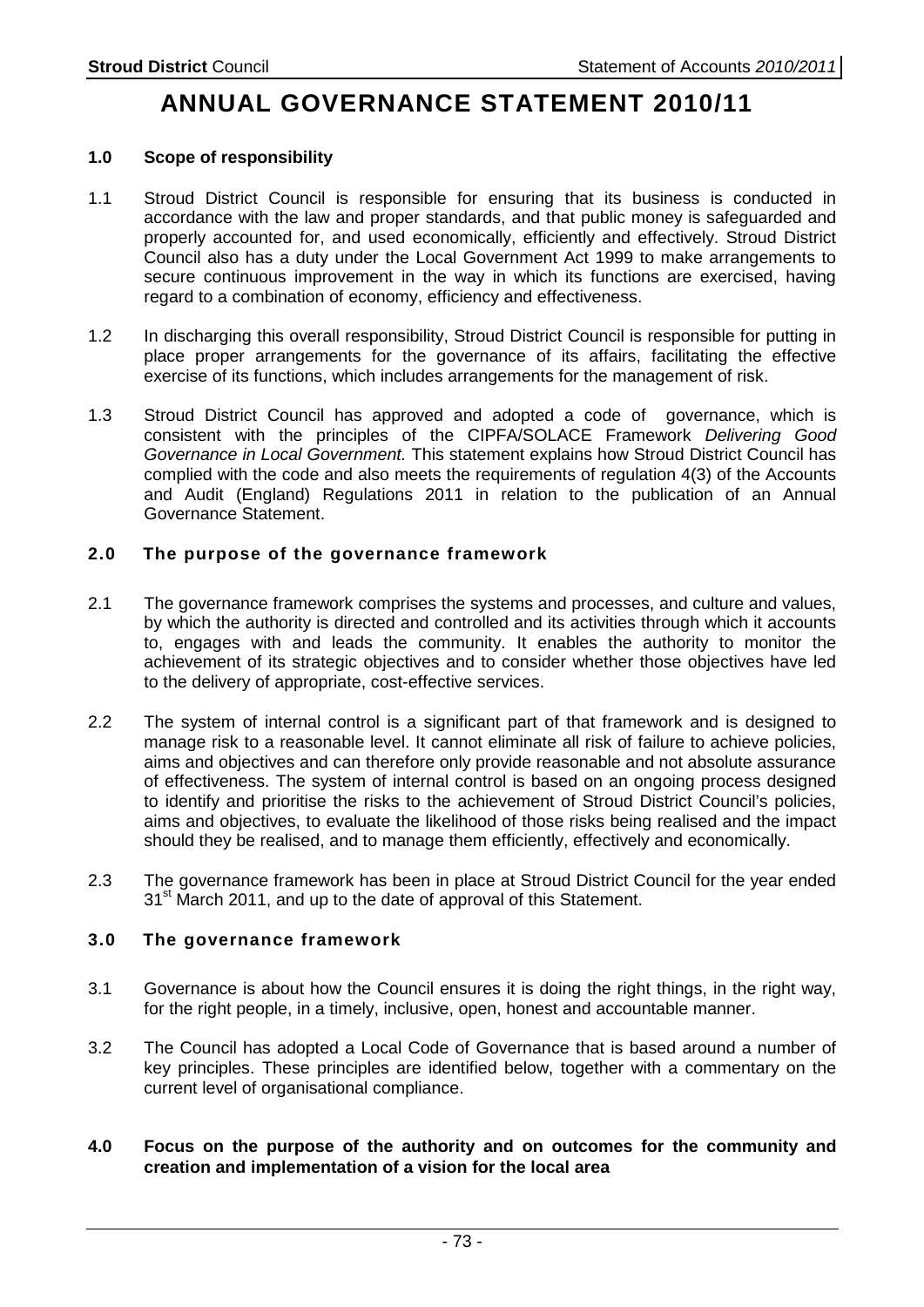4.1 In establishing the competing priorities of local people, the Council has highlighted that it has a strong leadeship role, hence, the Council's vision, is to be seen as:-

'Leading a community that is making Stroud a better place to live, work and visit for everyone'

- 1. Economy Help local people and business recover from the recession and grow the local economy
- 2. Affordable Housing Provide affordable and decent housing<br>3. Climate Change Help the community minimize its carb
- 3. Climate Change Help the community minimize its carbon footprint, adapt to climate change, recycle more and send as little waste to landfill as possible
- 4. Resources Provide value for money for our taxpayers and high quality services to our customers
- 4.2 The Council's Corporate Delivery Plan is based on the outcomes that the residents of Stroud have stated are important. Each year the Council reviews progress in delivering the Plan and every March a new version is published. The Council's Corporate Delivery Plan 2010-2014, was adopted in March 2010, and the Corporate Delivery Plan 2011-2015, was adopted in March 2011. All councilors are provided with a hard copy and it is also available on the Council's website [www.stroud.gov.uk](http://www.stroud.gov.uk/)
- 4.3 The Executive Board and Corporate Team monitor progress of the Corporate Delivery Plan (CDP). Each priority has a lead officer responsible for delivery. The Council uses interactive software to update the CDP quarterly. Scrutiny members review the CDP quarterly and report to Performance Overview and Scrutiny Committee. A half year and 'end of term' report is made by the Leader and Chief Executive to this committee.
- 4.4 The Council publishes an Annual Report, the latest version being the 2009/10 Report. The report details the work undertaken, and achievement against performance targets, in relation to the agreed Council priorities.

#### **5.0 Members and officers work together to achieve a common purpose with clearly defined functions and roles**

- 5.1 Members are responsible to the electorate and serve as long as their term of office lasts. Officers are responsible to the authority and carry out the Council's work under the direction of the Council, Executive and Committees.
- 5.2 The relationship between Councillors and officers is essential to the successful working of the Council. This relationship within the authority is characterised by mutual respect and trust. The Council has adopted a 'Member/Officer Protocol' to help councillors and officers perform effectively by giving guidance on their respective roles and expectations, and, on their relationship with each other.
- 5.3 The Council has adopted a Scheme of Delegation detailing the delegation of responsibilities and functions to the Council, Cabinet, Committees, and, officers. There is also a mechanism for delegating decisions to Cabinet Members within their respective portfolios.
- 5.4 Under the Local Authorities (Members Allowances) (England) Regulations 2003, local authorities are required to have in place a scheme which sets out payments of allowances to councillors. The District Council formally adopts its allowances scheme for the forthcoming year at Annual Council. Prior to the Council agreeing its scheme of allowances, it has to consider the recommendations of an independent remuneration panel. The Scheme was reviewed by the Council's Standards Committee in May 2010. A review of the allowances scheme was also carried out by the independent remuneration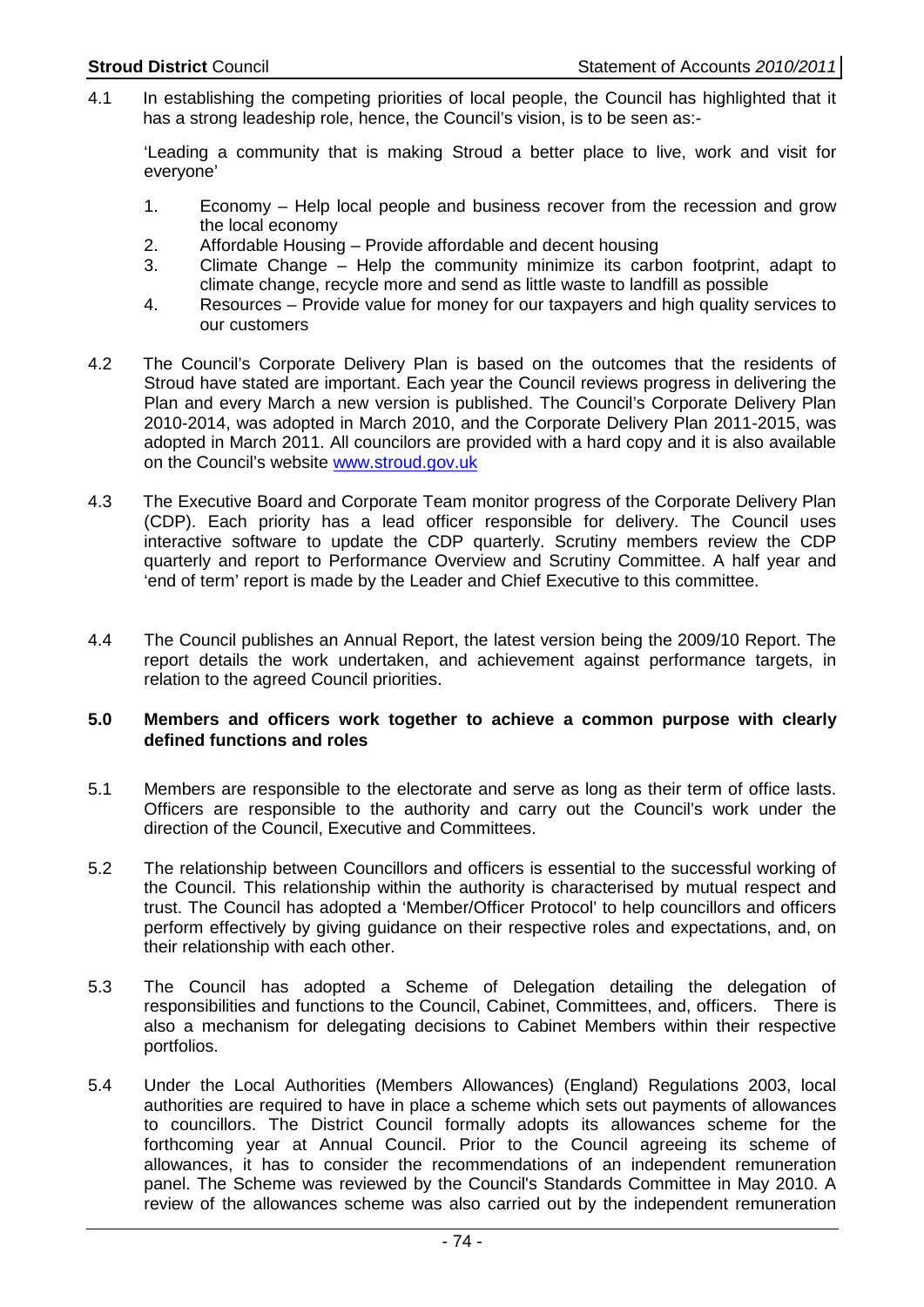panel in July 2010. However, due to the detailed review by the Standards Committee, this review was limited to changes in Basic Allowances and changes in the Special Responsibility Allowances for opposition Group Leaders.

#### **6.0 Promote values for the authority and demonstrate the values of good governance through the upholding of high standards of conduct and behaviour.**

6.1 The Council has adopted codes of conduct for Members and Officers. The code of conduct for Members is in accordance with the National Code of Local Government Conduct. Staff are also expected to maintain high standards of behaviour at all times. Their terms and conditions of employment and related matters are set out in the Employee Handbook, which incorporates an officer Code of Conduct based on a national model. The Council's Constitution also contains a number of protocols in respect of Member/Officer and Member/Member relations, and a whistle-blowing policy for employees.

#### **7.0 Take informed and transparent decisions, which are subject to effective scrutiny and managing risk.**

- 7.1 The agendas and minutes of meetings of the Council are published, and meetings are open to the public. Meetings are broadcast and recorded by a webcam so that they can be viewed by a wide audience.
- 7.2 In accordance with the statutory requirement the Council has established an overview and scrutiny function. The Council has appointed two Overview and scrutiny committees, namely:-
	- Strategic Overview and Scrutiny Committee, and
	- Performance Overview and Scrutiny Committee

The general role of these committees is detailed in the Constitution.

7.3 The Monitoring Officer maintains the up to date registration of Members Interests and also ensures that Members are regularly reminded to update their record. Declarations of Interest are a standard agenda item for each main committee meeting.

The requirement for staff to declare interests is included in the Officers Code of Conduct – Council Constitution Part 5, Standards of Conduct and Ethics

7.4 Risk Management is essentially about good management practice and effective decision making. It can be defined as:

> 'A logical and systematic method of establishing the context, identifying, analysing, evaluating, treating monitoring and communicating risks associated with any activity, function or process in a way that will enable organisations to minimise losses and maximise opportunities'.

- 7.5 The Authority recognises that all aspects of business risk must be managed. The Council has a Risk Management Strategy, the purpose of which is to provide a framework for the effective management of risks within the authority. The Strategy was agreed by Council in March 2010. It contains the objectives of the strategy, linked to the council key aims, and guidance on the risk management cycle and scoring of risks.
- 7.6 The Council has established an Audit Committee. The Terms of Reference for the Audit Committee cover the core functions of an audit committee as identified in the CIPFA guidance 'Audit Committees – Practical Guidance for Local Authorities'.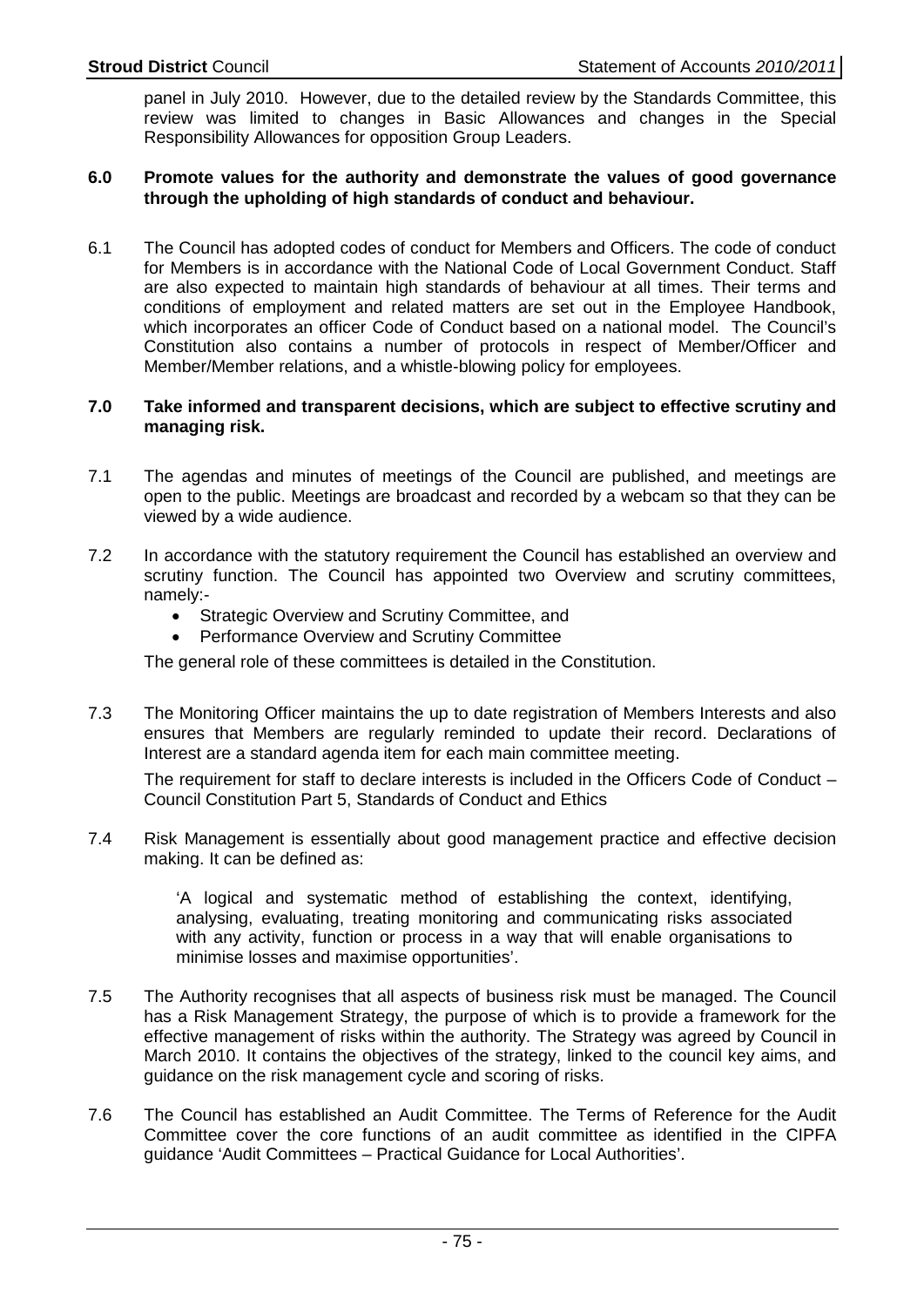- 7.7 The Council has appointed a Monitoring Officer who, under the Local Government and Housing Act 1989, is responsible for ensuring the legality of Council decisions. The Council has also appointed its Head of Finance as Section 151 Officer. These statutory officers are required to secure compliance with relevant primary and subordinate legislation for ensuring the lawfulness of both decision making and expenditure respectively. Their functions are recognised in the Constitution and they either report directly to, or have access to, the Chief Executive who as Head of Paid Service is the other statutory officer whom the Council is required to appoint.
- 7.8 The Council has a complaints procedure that enables dissatisfied members of the public to raise concerns with officers at management level, including the Chief Executive. Corporate Team reviews performance on complaints, including the limited number resulting in investigations by the Local Government Ombudsman.
- 7.9 The Council's Constitution also contains a whistle-blowing policy (largely based on a model produced by CIPFA) which enables members of staff to raise concerns on a confidential basis pursuant to the Public Interest Disclosure Act 1998, about the way in which the Council conducts its business.

# **8.0 Develop the capacity and capability of members and officers to be effective.**

- 8.1 The Council has the Investor in People (IiP) award. Investors in People aims to help organisations improve performance through a planned approach to the setting and communication of business goals and developing people to meet these goals so that they are motivated to do the work which the organisation needs them to do. The Council was the first authority in the region to be awarded the IiP Health and Well Being Award.
- 8.2 Access to Member Development is a key element of the Local Code of Governance. The Council has a cross-party Members' Training and Development Working Group. However, this Group does not have any formal written terms of reference. An internal audit review, which was carried out during the year, of the Authority's arrangements for dealing with Member training, concluded with a limited assurance as weaknesses in the design and/or inconsistent application of controls, put the achievement of the authority's objectives within this area at risk. Recommendations were made in relation to the development of Members' personal personal development needs and addressing the issue of low attendance at Member Training events. Strategic Overview and Scrutiny Committee started a review of member participation during 2010/11.

#### **9.0 Engage with local people and other stakeholders to ensure robust public accountability.**

- 9.1 The agendas and minutes of meetings of the Council are published, and meetings are open to the public. Meetings are broadcast and recorded by a webcam so that they can be viewed by a wide audience. A large amount of information is available on the Council's website.
- 9.2 The views of the public are sought through surveys, and consultation meetings are held with the business community. There are many other channels of communication with stakeholders and public, examples of which are the Housing Tenants Forum and the *Local Strategic Partnership*.
- 9.3 The Policy Team has produced a Partnership Governance Policy and Framework, which sets out clear guidance for officers and Members when undertaking any partnership working. A standard template has been devised to ensure that formal partnership agreements are in place and to assist services in carrying out a review of their partnership arrangements. A partnership register has been compiled.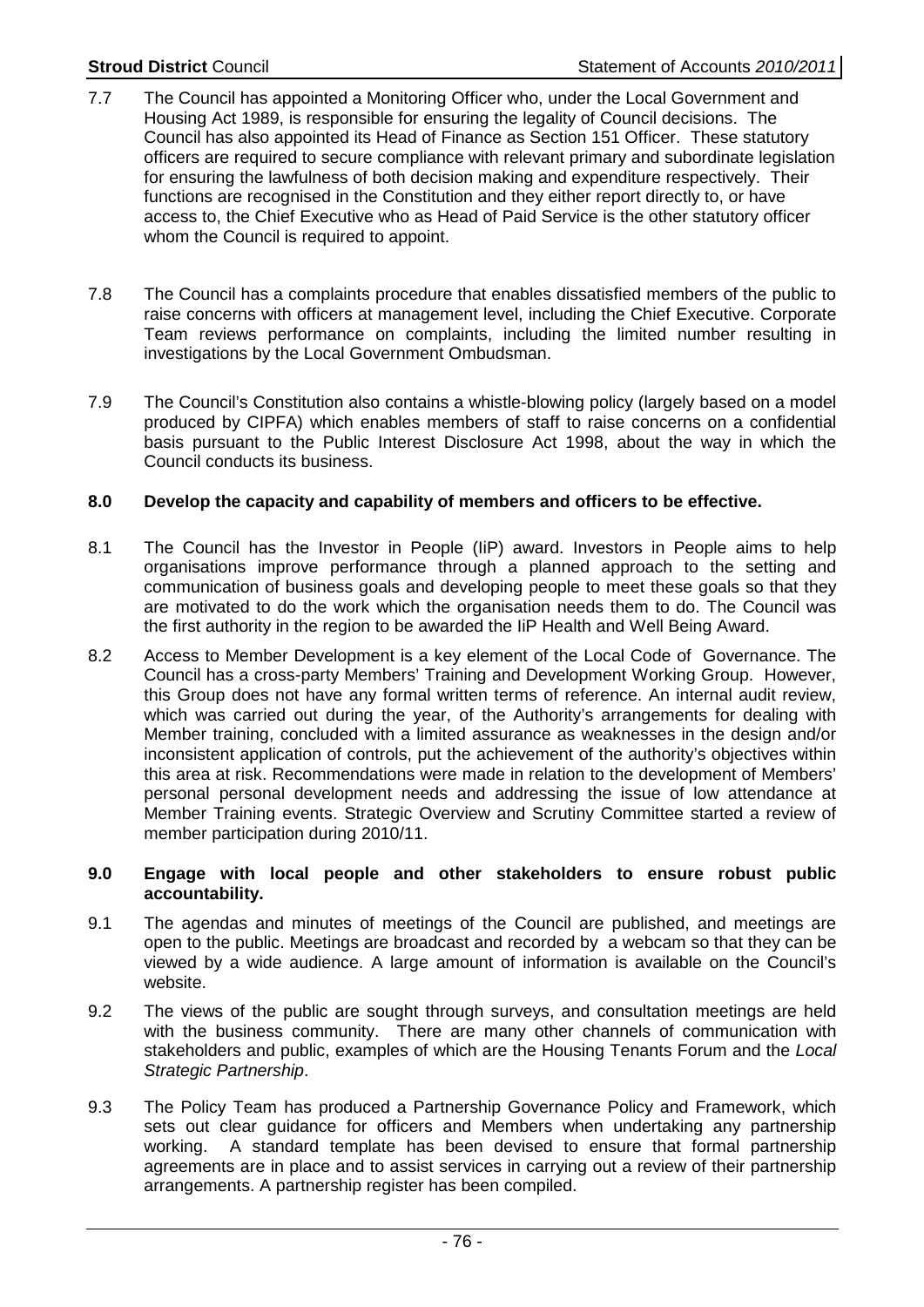# **10.0 Review of effectiveness**

- 10.1 Stroud District Council has responsibility for conducting, at least annually, a review of the effectiveness of its governance framework including the system of internal control. The review of effectiveness is informed by the work of the senior management team within the authority who have responsibility for the development and maintenance of the governance environment, the annual report by the Internal Audit Manager, and also by comments made by the external auditors and other review agencies and inspectorates.
- 10.2 The process that has been applied in maintaining and reviewing the effectiveness of the governance framework are as follows:-

#### **11.0 The Council**

- 11.1 The Council's governance framework, primarily based on its Constitution, is seen to be dynamic, evolving and regularly reviewable to ensure that it reflects the aspirations both of the Council and the public to whom it is accountable. The basis of the Constitution is reviewed on an annual basis. The roles of various components of the overall governance framework prescribed by statute or set out in the Constitution are interpreted in a pragmatic way to assist in best achieving the Council's principal objectives as contained in its Corporate Delivery Plan.
- 11.2 The document which encompasses the roles and responsibilities of the Council's Executive (Cabinet), its Overview, Scrutiny and Regulatory functions, coupled with delegation arrangement and various protocols, is the Council's Constitution. The Council's Constitution was adopted in 2001 and has since been reviewed on a regular basis. In particular the Constitution was the subject of substantial review both in 2007 and in April 2011. The process for making substantial changes to the Constitution, following internal consultation by the Monitoring Officer, involves initial consideration by the Standards Committee, which then makes recommendation to the Council. Additionally, the Monitoring Officer is empowered to make minor changes at any time.
- 11.3 The latest review of the Constitution, which was approved by Council in April 2011, gave particular attention to procedures rules affecting the administration of the Council, Cabinet, and Committee meetings; Financial Procedure Rules; and, Procedure Rules Relating to Contracts (also known as Contract Standing Orders).

#### **12.0 The Cabinet**

- 12.1 All 'executive' decisions taken by Cabinet, individual Cabinet Members and Officers are circulated to all councillors and may be subject to a call-in process for examination by the relevant Scrutiny Committee.
- 12.2 The Council had in place, during 2010-11, two overview and scrutiny committees which supported the work of the Cabinet i.e. Strategic Overview & Scrutiny Committee, and Performance Overview & Scrutiny Committee.

# **13.0 The Audit Committee**

- 13.1 Good corporate governance requires independent, effective assurance about both the adequacy of corporate, operational and financial management and reporting, and the management of other processes required to achieve the organisation's corporate and service objectives. Effective audit committees help raise the profile of internal control, risk management and financial reporting issues within an organisation, as well as providing a forum for the discussion of issues raised by internal and external auditors.
- 13.2 The Terms of Reference for the Audit Committee cover the core functions of an audit committee as identified in the CIPFA guidance 'Audit Committees – Practical Guidance for Local Authorities'.
- 13.3 In accordance with best practice, a review of the effectiveness of the Audit Committee was carried out during the year using guidance produced by the CIPFA Better Governance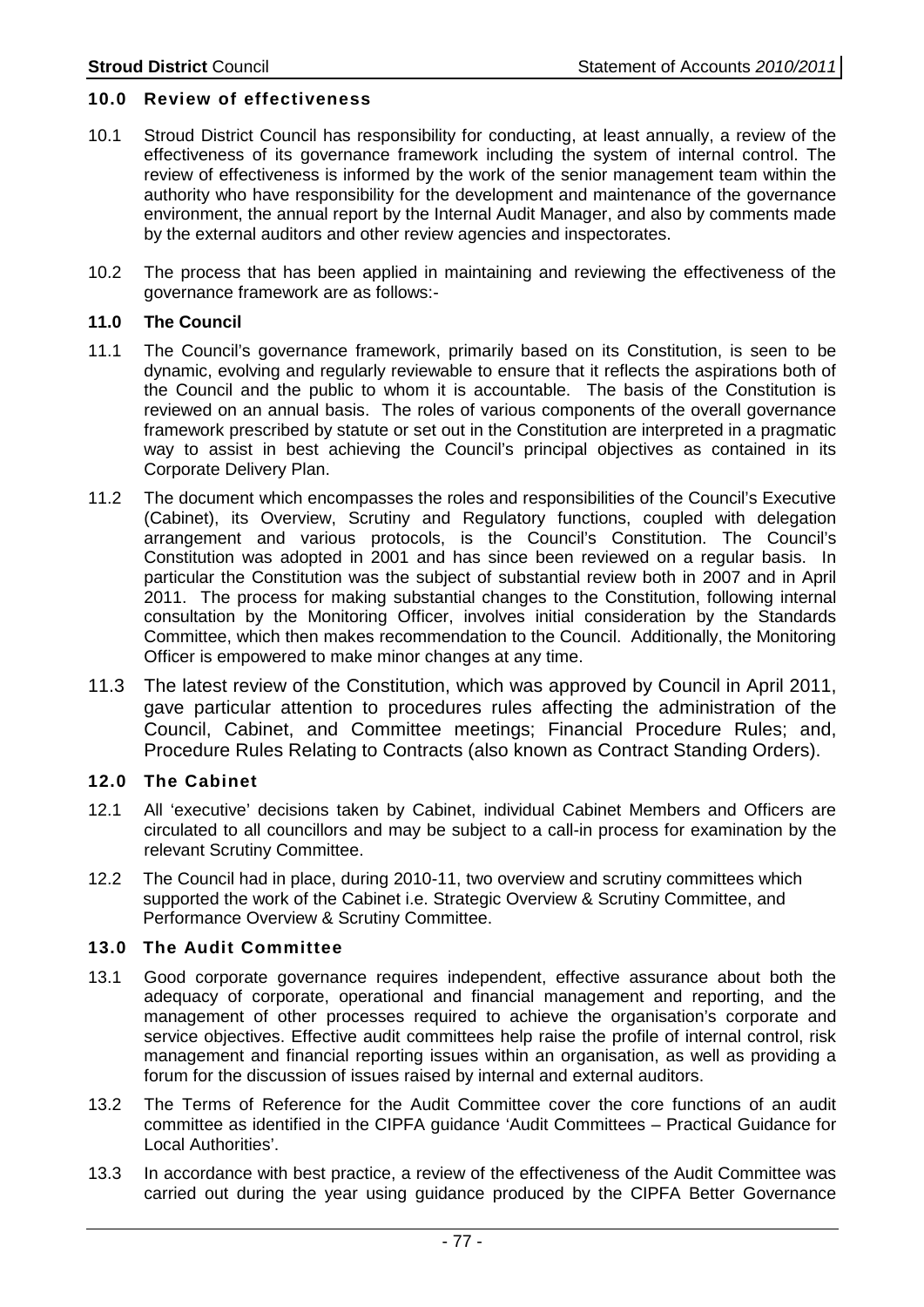Forum. The review identified that the Committee was generally effective, but did identify a few areas where Members felt improvement was necessary. An Action Plan has been agreed to implement the improvements.

# **14.0 The Standards Committee**

- 14.1 The Standards Committee consists of 8 members, including 4 independent Members and 2 representatives of the Stroud Parish Councils. Both the Chair and Vice Chair of the Committee are independents. In addition to its statutory roles under the Local Government Act 2000 (as amended by the Local Government and Public Involvement in Health Act 2007), for training, support and regulation, the terms of reference of the Committee are much wider, including, for example, oversight of complaints handling and of investigations conducted by the Local Government Ombudsman. The Standards Committee also has general oversight over the Constitution. The Chair for the Standards Committee reports annually to the Council on the Committee's work.
- 14.2 The introduction in Parliament of the Localism Bill, which is unlikely to receive Royal Assent much before the end of 2011, will have a significant impact on the Standards Committee and ethical standards generally. The Bill proposes that:-
	- the requirement for local authorities to have a Standards Committee will be abolished, although such Committees may be appointed at the discretion of local authorities
	- the requirement to adopt a Member Code of Conduct will be revoked, although Councils will be free to formulate such a code should they so wish.
	- The requirement for certain Member interests to be registered will remain.
	- Failure to register/declare an interest will be potentially punishable as a criminal offence.
- 14.3 In view of the above, the Standards Committee, in February 2011, recommended to Council that the Council should continue to appoint a Standards Committee, and that the Council Members should continue to be subject to a Code of Conduct based on the mandatory Code. The Council has subsequently decided to consider the position further once the Localism Bill is enacted.

# **15.0 Internal Audit**

- 15.1 Internal Audit operates under the Accounts and Audit (England) Regulations 2011, which requires an adequate and effective internal audit of accounting records and of the system of internal control. The Regulations also require the Authority to conduct, at least once a year, a review of the effectiveness of its internal audit, and that the findings of this review should be included in the Annual Governance Statement.
- 15.2 The review consisted mainly of a self-assessment against the CIPFA Code of Practice for Internal Audit in Local Government in the UK 2006, and the results were reviewed by the Council's Head of Finance, and were also reported to the Council's Audit Committee in June 2011. The overall conclusion from the review was that internal audit at SDC is effective. Although the self-assessment identified a number of 'gaps' in compliance with the CIPFA Code of Practice, these do not materially effect the reliance the Council can place on the Internal Audit manager's opinion on the adequacy of the control environment.
- 15.3 Internal Audit work is carried out to the standards outlined in the CIPFA 'Code of Practice for Internal Audit in Local Government in the United Kingdom 2006' (the Code). The Code requires 'the Head of Internal Audit to provide a written report to those charged with governance timed to support the Annual Governance Statement'. The 2010-11 report by the Internal Audit manager concluded:-

'My overall opinion is that an adequate level of assurance can be given that there is a generally sound system of internal control, designed to meet the Council's objectives, and that controls are generally being applied consistently.'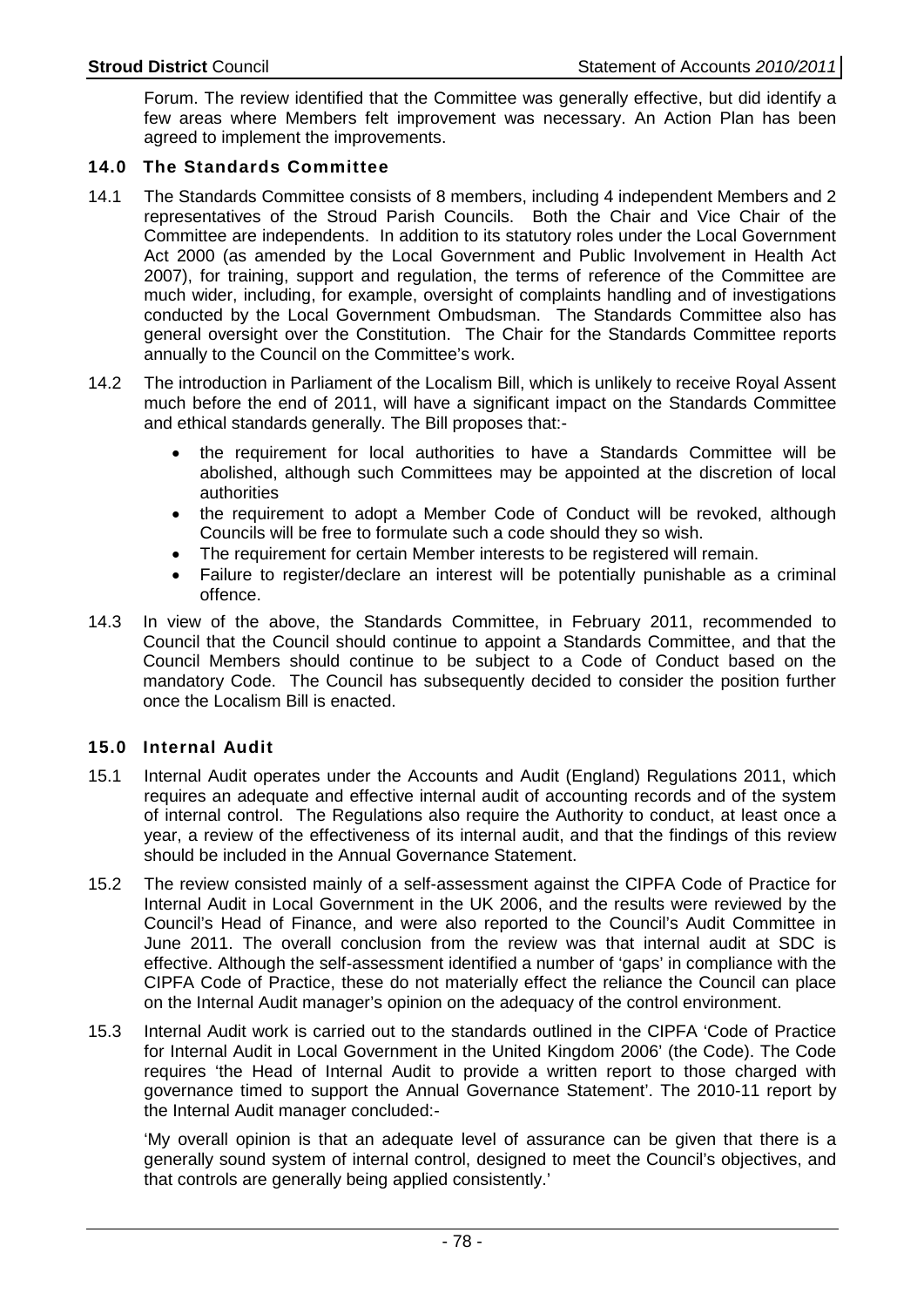15.4 During the year, the Council entered into a formal shared service with Gloucester City Council for the provision of the Council's internal audit service. Known as the Glos Audit & Assurance Partnership (*G A A P*), and hosted by Gloucester City Council, the arrangement brings together the internal audit staff of both Councils. The main benefits to the two Councils of the proposed shared service are improved capacity by bringing together staff resources from both partners, increased resilience by standardising processes across partner sites and creating a pool of skilled staff who can support both partners and improved quality of service delivery.

# **16.0 Other review/assurance mechanisms**

- 16.1 **External Audit** is part of the process of accountability for public money. It makes an important contribution to the stewardship of public resources and the corporate governance of public services. The scope of External Audit work covers not only the audit of financial statements but also aspects of corporate governance.
- 16.2 In September 2010, the Council's External Auditor produced the Annual Governance Report relating to the 2009/10 audit of the Council's financial statements. In relation to, 'audit matters of governance interests that arise from the audit of the financial statements', the report concluded that 'there were no matters which we wish to draw to your attention'.
- 16.3 **Risk Management** is the process by which risks are identified, evaluated and controlled and is a key element of the governance framework. The Council approved a new Risk Management Policy and Strategy in March 2010. As part of the strategy for embedding risk management within the Council and ensuring all risks were properly identified and managed, a Corporate Risk Management Group (CRMG) was formed.
- 16.4 The CRMG met regularly throughout 2010-11 and has been working actively with Heads of Service to ensure that all risks identified are recorded correctly on the Council's performance management system. All Cabinet and Scrutiny Committee Members have access to the system and can review the Corporate Risk Register at any time.
- 16.5 The CRMG report to Cabinet and the Audit Committee on an annual basis. The latest report was reported to the March meetings of Cabinet and the Audit Committee.
- 16.6 **EMAS** The Council has been registered under the Eco-Management and Audit Scheme (EMAS) since 1999. EMAS, which is only awarded after an external and independent assessment, is designed to recognise and reward organisations that go beyond minimum legal compliance and continually review their environmental performance.
- 16.7 The Council recognises that it has an impact on the environment through the services it provides and that it has powers and responsibilities to encourage and enforce where necessary. To ensure the Council carries out and keeps up to date with environmental legislation, it subscribes to a web based legal register applicable to local authorities. The Council also has an annual environmental legal compliance audit which is carried out by an external auditor to ensure that the Council's own activities comply with legislation.
- 16.8 **HRA Internal Inquiry** As a result of the under-spend of £1.4m on the HRA for 2009/10, it was identified that further work was needed to improve budgetary control particularly on the capital spending. During 2010-11, an internal inquiry was undertaken by the Council's Head of Finance, assisted by the Council's Internal Audit Manager, to identify the weaknesses in the budget setting and monitoring process, particularly around capital and planned maintenance budgets.
- 16.9 The report, which was presented to the Audit Committee in February 2011, made a number of recommendations which have been agreed to be implemented. The Council's internal audit team have been requested to carry out an audit to ensure that the recommendations have been implemented.
- 16.10 **Assurance Statements** A further source of assurance has been obtained from the introduction of Assurance Statements. These Statements have been issued to all Heads of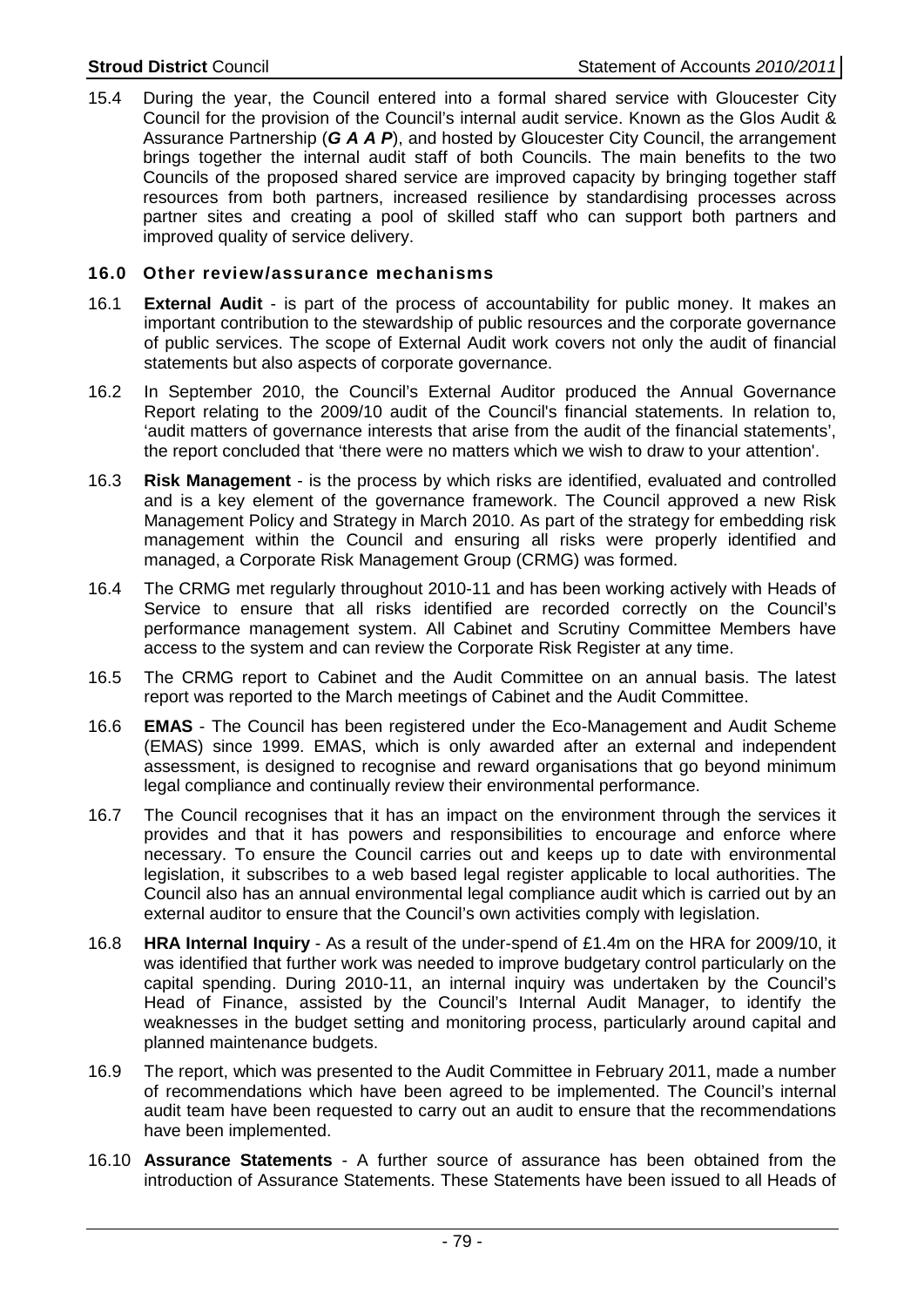Service, and they have been requested to complete, and to identify any significant internal control issues within their portfolio. There were no significant governance issues identified.

# **17.0 Significant governance issues**

- 17.1 The Council will consider how it will best address the maintenance of high ethical standards by Councillors once the Localism Bill becomes law. It is recognised that the existence of a transparent robust framework to regulate such matters is both essential and in the public interest. Equally it is recognised that whatever the future of the Standards Committee' it is of importance to retain a role for outside independent member involvement.
- 17.2 In 2009/10 the Council reported the financial management of the Housing Revenue Account (HRA) as a significant governance issue. As referred to in paragraph 16.8 above and reported to the Audit Committee in June, significant improvements have been made. It should also be noted that the Tenants Services Authority (TSA), the regulator of Social Housing has formally signed off its involvement with Stroud, satisfied that the Council has addressed all concerns and has made significant improvements in the service it provides to tenants.
- 17.3 We propose over the coming year to take steps to further enhance our governance arrangements. We are satisfied that these steps will address the need for improvements that were identified in our review of effectiveness and will monitor their implementation and operation as part of our next annual review.

**Signed**

Stances Reden

**Frances Roden David Hagg Leader of the Council** 

and Hz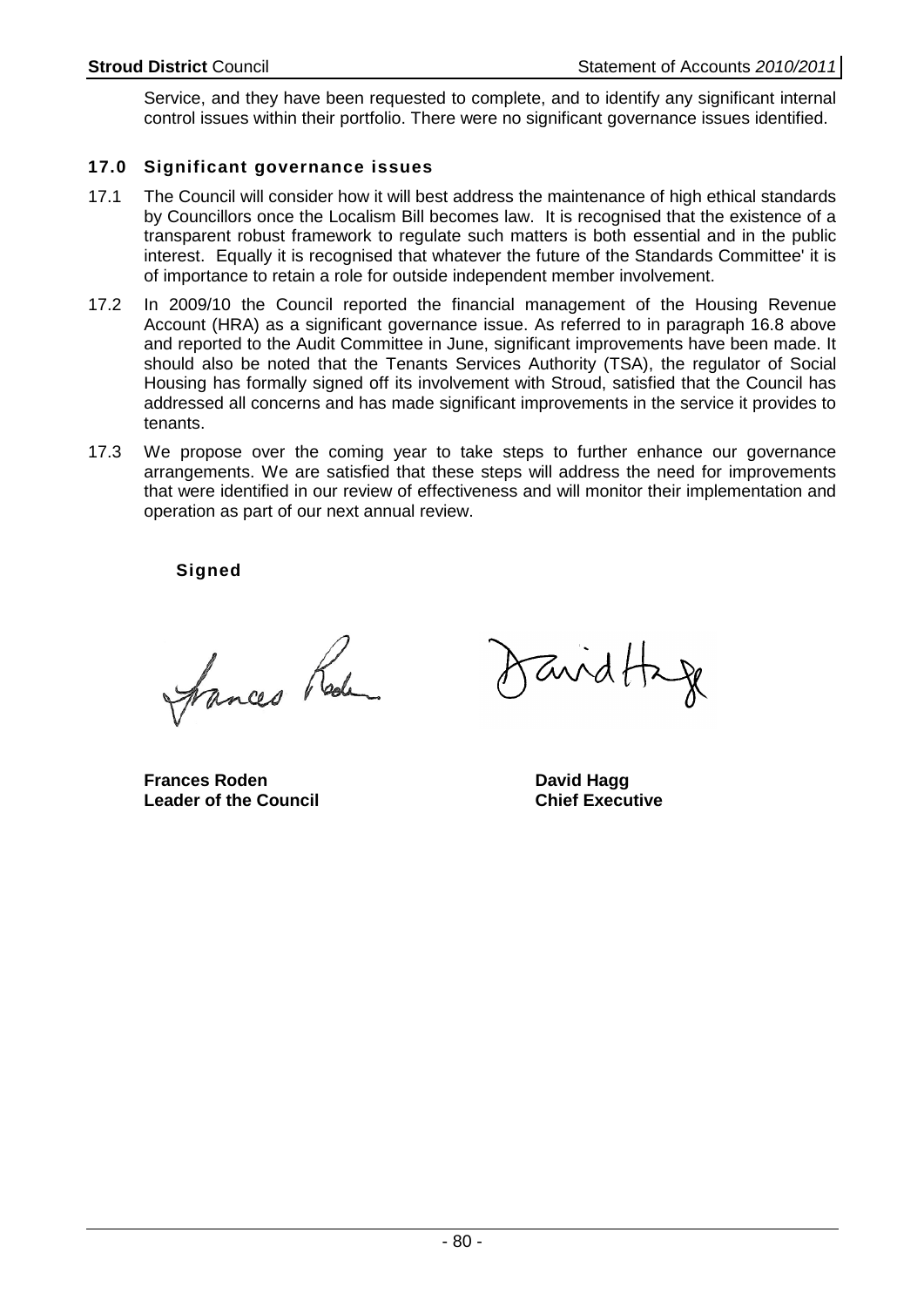# **Glossary**

The following are expressions and terms used in these accounts that are not explained elsewhere. Words referred to in *italics* are contained in the glossary.

| accounting policies                                                        | the specific principles, bases, conventions, rules and practices applied<br>by an entity in preparing and presenting financial statements;                                                                                                                                                                                                                                                                                                                                                                                                                                                                    |  |
|----------------------------------------------------------------------------|---------------------------------------------------------------------------------------------------------------------------------------------------------------------------------------------------------------------------------------------------------------------------------------------------------------------------------------------------------------------------------------------------------------------------------------------------------------------------------------------------------------------------------------------------------------------------------------------------------------|--|
| actual                                                                     | the financial transactions that have occurred in the year;                                                                                                                                                                                                                                                                                                                                                                                                                                                                                                                                                    |  |
| actuary                                                                    | a person professionally trained in the technical aspects of pensions,<br>insurance and related fields. The actuary estimates how much money<br>must be contributed to an insurance or pension fund in order to<br>provide future benefits;                                                                                                                                                                                                                                                                                                                                                                    |  |
| appropriation                                                              | a transfer to or from a revenue or capital reserve;                                                                                                                                                                                                                                                                                                                                                                                                                                                                                                                                                           |  |
| <b>Audit Commission</b>                                                    | an independent body whose objective is to appoint external auditors<br>to local authorities and help achieve improvements in efficiency, either<br>through the auditing process or "value for money" studies undertaken<br>by the Commission. Includes division previously known as District<br>Audit;                                                                                                                                                                                                                                                                                                        |  |
| balances                                                                   | the amount remaining at the end of the year after income and<br>expenditure has occurred. May refer to the amount available to meet<br>expenditure in future years;                                                                                                                                                                                                                                                                                                                                                                                                                                           |  |
| budget                                                                     | a statement defining the Council's policy over a specified period in<br>terms of finance;                                                                                                                                                                                                                                                                                                                                                                                                                                                                                                                     |  |
| capital charges                                                            | where a service owns a fixed asset to provide those services<br>[operational assets] or holds an asset for future development or<br>investment [non-operational assets] it bears a cost of its use. This<br>represents depreciation (where appropriate). Maintenance of the<br>asset is a revenue cost;                                                                                                                                                                                                                                                                                                       |  |
| capital expenditure                                                        | spending on assets that have a long-term use such as purchase or<br>improvement of land, buildings and equipment. Where the asset is not<br>owned by the Council the expenditure is revenue expenditure funded<br>by capital under statute, long-term debtor or intangible asset,                                                                                                                                                                                                                                                                                                                             |  |
| capital receipts                                                           | income from the sale of capital assets such as land and Council<br>houses. Part may be required to be set aside to repay loans; the other<br>part can only be used to finance new capital expenditure;                                                                                                                                                                                                                                                                                                                                                                                                        |  |
| change in accounting<br>estimate                                           | is an adjustment of the carrying amount of an asset or a liability or the<br>amount of the periodic consumption of an asset, that results from the<br>assessment of the present status of, and expected future benefits and<br>obligations associated with, assets and liabilities. Changes in<br>information<br>accounting<br>estimates<br>result from<br>new<br><b>or</b><br>new<br>developments and, accordingly, are not correction of errors;                                                                                                                                                            |  |
| Chartered Institute of<br><b>Public Finance and</b><br>Accountancy (CIPFA) | CIPFA is the professional body of accountants and auditors working in<br>local government and public services. Membership of the Institute is<br>by way of examination and entitles members to use the letters CPFA<br>(Chartered Public Finance Accountant) after their names. The Institute<br>provides financial and statistical information services and advises<br>central government and other bodies on local government and public<br>finance matters. It also published accounting requirements and<br>accounting standards, including those relating to the production of<br>statement of accounts; |  |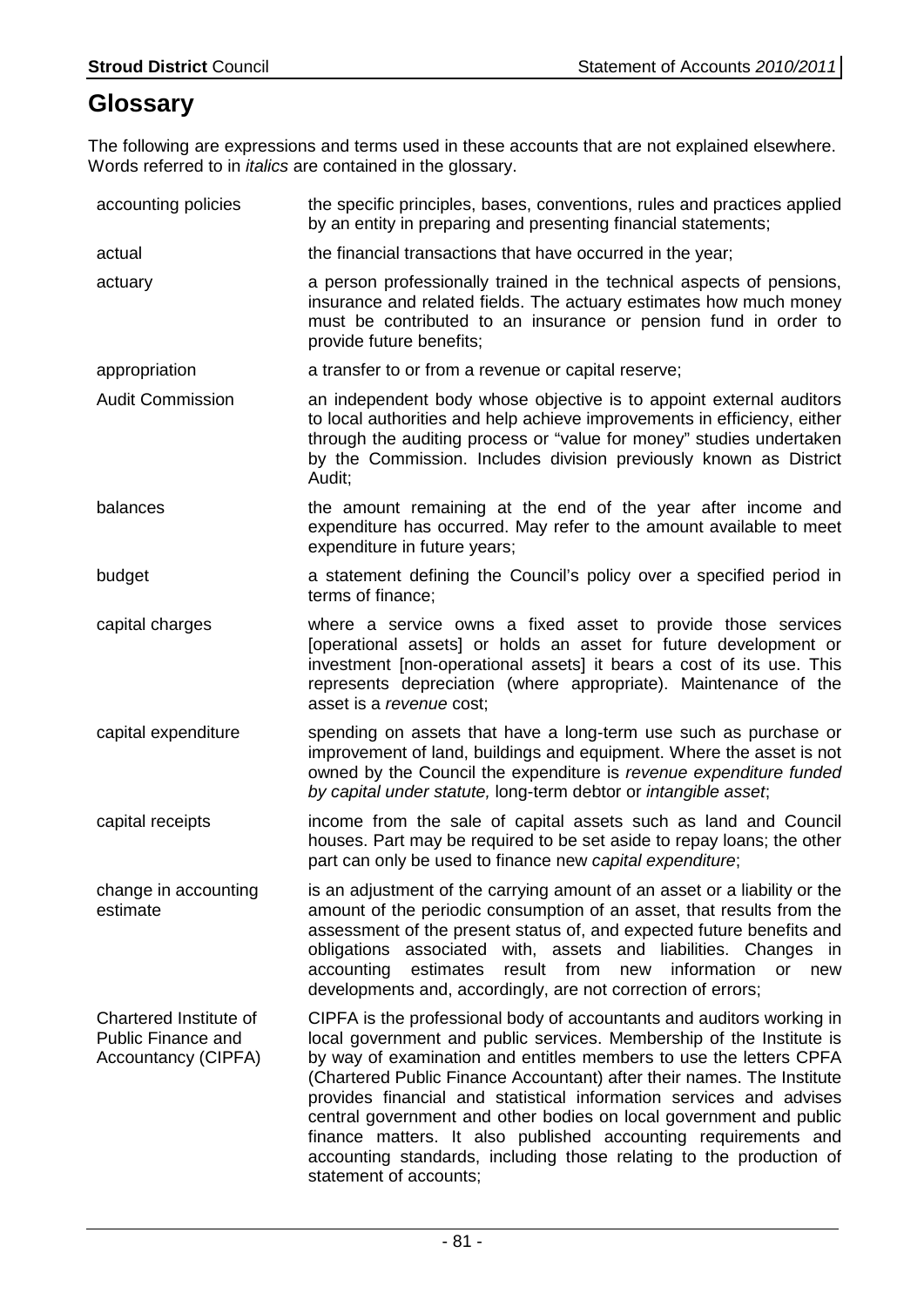| <b>Collection Fund</b>                                    | Stroud District Council collects council tax and business rates on<br>behalf of a number of public bodies - Gloucestershire County Council,<br>Gloucestershire Police Authority and town and parish councils. This<br>account is separate to the Council's normal funds, belonging<br>collectively to these bodies;                                                                                                                                                  |  |  |
|-----------------------------------------------------------|----------------------------------------------------------------------------------------------------------------------------------------------------------------------------------------------------------------------------------------------------------------------------------------------------------------------------------------------------------------------------------------------------------------------------------------------------------------------|--|--|
| commuted sum                                              | an amount received by the Council in place of the future stream of<br>annual government contributions towards capital grant loan charges;                                                                                                                                                                                                                                                                                                                            |  |  |
| corporate and democratic<br>core (CDC)                    | comprises two divisions of service: democratic representation and<br>management (DRM) and corporate management (CM). If anything<br>does not fall within the definitions given for either DRM or CM, then it<br>cannot be within CDC.                                                                                                                                                                                                                                |  |  |
|                                                           | DRM concerns corporate policy making and all other member-based<br>activities. CM concerns those activities and costs that relate to the<br>general running of the authority. These provide the infrastructure that<br>allows services to be provided, whether by the authority or not, and<br>the information required for public accountability. Activities relating to<br>the provision of services, even indirectly, are overheads on those<br>services, not CM; |  |  |
| curtailment                                               | a curtailment for a defined benefit pension scheme is an event that<br>reduces the expected years of future service of present employees or<br>reduces for a number of employees the accrual of the defined benefit<br>for some or all of their future service. Curtailments include:                                                                                                                                                                                |  |  |
|                                                           | a) termination of employees' services earlier than expected, for<br>example as a result of discontinuing a segment of business.                                                                                                                                                                                                                                                                                                                                      |  |  |
|                                                           | b) termination or amendment of the terms of a defined benefit<br>scheme so that some or all future service by current employees<br>will no longer qualify for benefits or will only qualify for reduced<br>benefits.                                                                                                                                                                                                                                                 |  |  |
| revenue expenditure<br>funded by capital under<br>statute | expenditure which does not result in, or remain matched with, assets<br>controlled by the authority, such as housing improvement grants.<br>They do not appear on the Council's balance sheet;                                                                                                                                                                                                                                                                       |  |  |
| depreciation                                              | charges reflecting the decline in the value (not cost) of assets as a<br>result of their usage or ageing;                                                                                                                                                                                                                                                                                                                                                            |  |  |
| estimate                                                  | often used instead of the word budget; and is a forecast of income<br>and expenditure for the year                                                                                                                                                                                                                                                                                                                                                                   |  |  |
| forecast                                                  | an estimate of income and expenditure in a financial year;                                                                                                                                                                                                                                                                                                                                                                                                           |  |  |
| <b>IAS 19</b>                                             | International Accounting Standard 19 Employee Benefits is the<br>accounting requirement as regards pensions that local authorities<br>must fully recognise in the publication of their statement of accounts;                                                                                                                                                                                                                                                        |  |  |
| <b>General Fund</b>                                       | the account that records and finances Council revenue expenditure,<br>other than HRA;                                                                                                                                                                                                                                                                                                                                                                                |  |  |
| <b>Housing Revenue</b><br>Account (HRA)                   | a separate statutory account dealing with the revenue income and<br>expenditure arising from the provision of Council-owned and managed<br>dwellings;                                                                                                                                                                                                                                                                                                                |  |  |
| housing subsidy                                           | paid by or to the government to reflect the government's assessment<br>of how much the authority should be spending on its housing stock;                                                                                                                                                                                                                                                                                                                            |  |  |
| intangible asset                                          | expenditure on assets that gives access to a future economic benefit<br>that is controlled by the authority such as software licences;                                                                                                                                                                                                                                                                                                                               |  |  |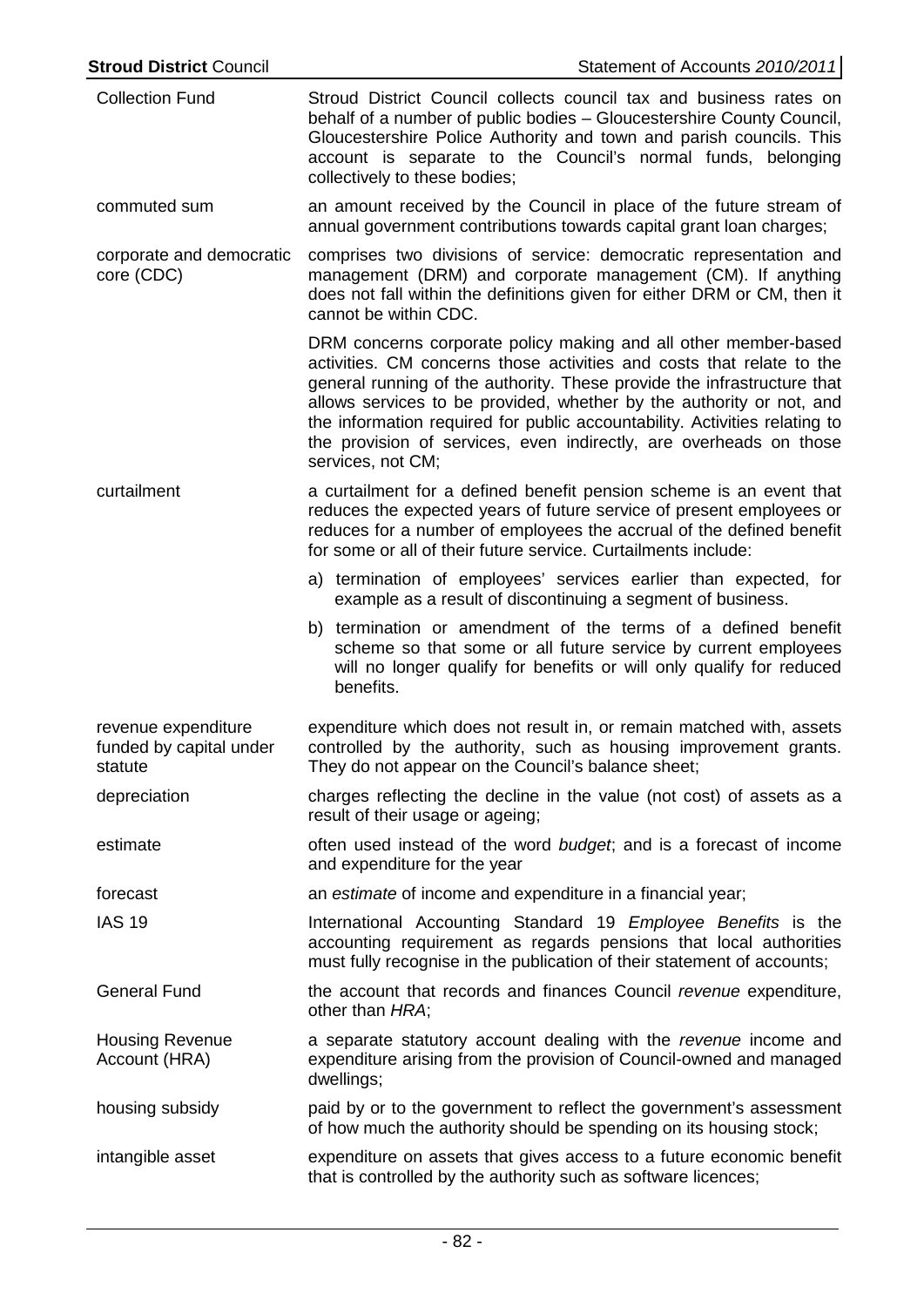| <b>Stroud District Council</b>       | Statement of Accounts 2010/2011                                                                                                                                                                                                                                                                                                                                                                                        |
|--------------------------------------|------------------------------------------------------------------------------------------------------------------------------------------------------------------------------------------------------------------------------------------------------------------------------------------------------------------------------------------------------------------------------------------------------------------------|
| impairment                           | values of individual assets and categories of assets that are reviewed<br>for evidence of reductions in value;                                                                                                                                                                                                                                                                                                         |
| investment assets                    | interest in land and/or buildings which is held for its investment<br>potential, any rental being negotiated at arm's length;                                                                                                                                                                                                                                                                                          |
| material                             | omissions or misstatements of items are material if they could,<br>individually or collectively, influence the decisions or assessment of<br>users made on the basis of the financial statements. Materiality<br>depends on the nature or size of the omission or misstatement judged<br>in the surrounding circumstances. The nature or size of the item, or<br>combination of both, could be the determining factor. |
| major repairs allowance              | a cash payment received by the HRA as part of housing subsidy for<br>the upkeep of fixed assets such as rented dwellings;                                                                                                                                                                                                                                                                                              |
| medium term financial<br>plan (MTFP) | the Council's rolling 5-year estimate of all effects on the General<br>Fund, including inflation, government grants, service changes, base<br>rate changes and the tax base;                                                                                                                                                                                                                                           |
| net cost                             | the cost of continuing operations after deducting specific grants and<br>income from fees and charges;                                                                                                                                                                                                                                                                                                                 |
| non distributed costs                | elements that are excluded from recharge to the total cost of a service<br>but limited to: past service costs, settlement costs, curtailments,<br>unused share of IT facilities and cost of shares of other long-term<br>unused but unrealisable assets                                                                                                                                                                |
| overspend                            | where <i>actual</i> expenditure is more than the <i>budget</i> ;                                                                                                                                                                                                                                                                                                                                                       |
| precept                              | a levy made by the police authority, county council, district council or<br>parish/ town councils on the Collection Fund to provide the required<br>income from council taxpayers and business ratepayers on their<br>behalf;                                                                                                                                                                                          |
| prior period errors                  | are omissions from, and misstatements in, the entity's financial<br>statements for one or more prior periods arising from a failure to use,<br>or misuse of, reliable information that:                                                                                                                                                                                                                                |
|                                      | a) was available when financial statements for those periods were<br>authorised for issue, and                                                                                                                                                                                                                                                                                                                         |
|                                      | b) could reasonably be expected to have been obtained and taken<br>into account in the preparation and presentation of those financial<br>statements.                                                                                                                                                                                                                                                                  |
|                                      | Such errors include the effects of mathematical mistakes, mistakes in<br>applying accounting policies, oversights or misinterpretation of facts,<br>and fraud.                                                                                                                                                                                                                                                         |
| prospective application              | of a change in accounting policy and of recognising the effect of a<br>change in an accounting estimate, respectively, are:                                                                                                                                                                                                                                                                                            |
|                                      | a) applying the new accounting policy to transactions, other events<br>and conditions occurring after the date as at which the policy is<br>changed, and                                                                                                                                                                                                                                                               |
|                                      | b) recognising the effect of change in the accounting estimate in the<br>current and future periods affected by the change                                                                                                                                                                                                                                                                                             |
| Public Works Loan Board<br>(PWLB)    | a government institution that borrows money on behalf of the<br>government and lends it to public bodies that meet its borrowing<br>criteria;                                                                                                                                                                                                                                                                          |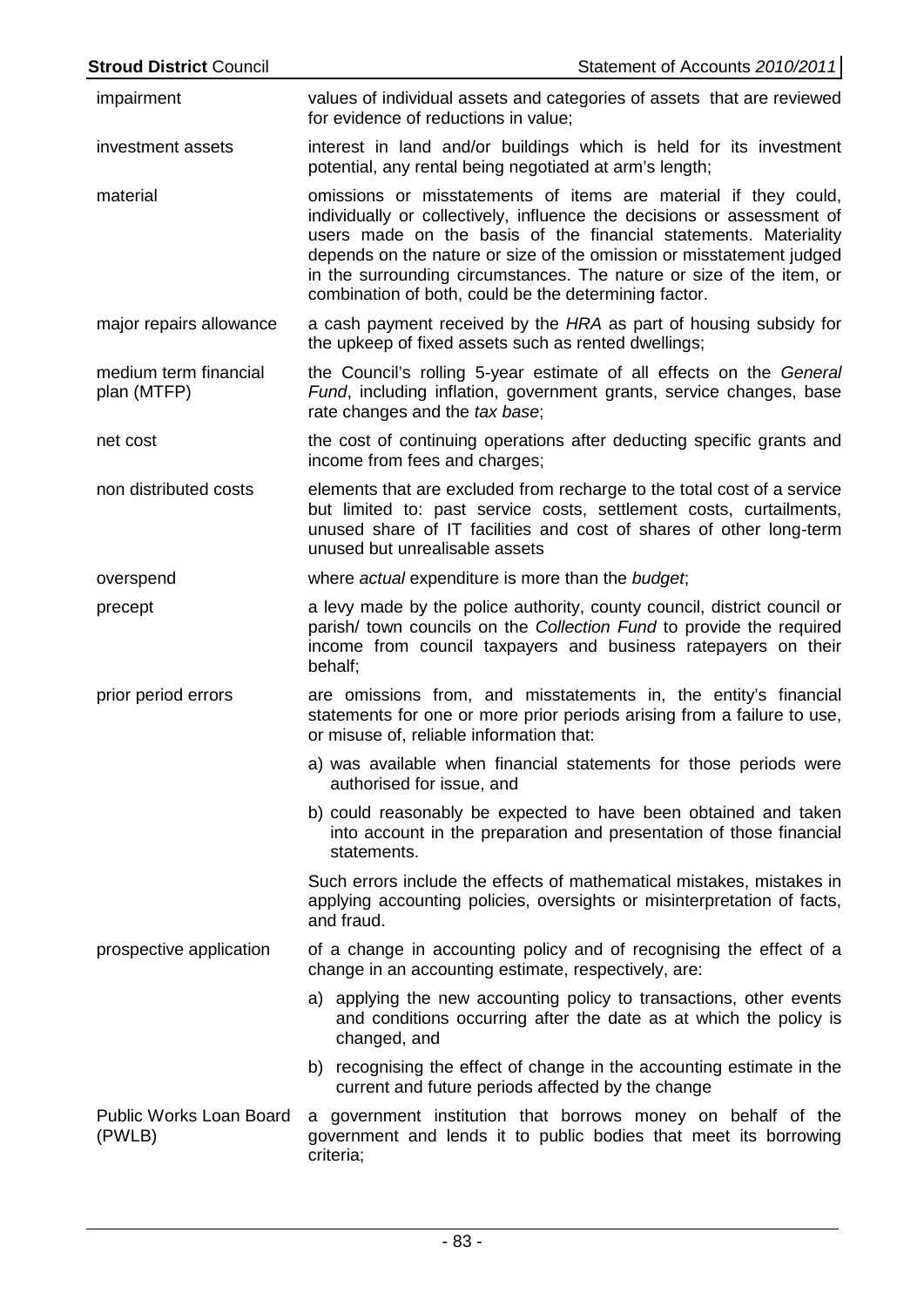| <b>Stroud District Council</b> | Statement of Accounts 2010/2011                                                                                                                                                                                                                                   |  |  |
|--------------------------------|-------------------------------------------------------------------------------------------------------------------------------------------------------------------------------------------------------------------------------------------------------------------|--|--|
| retrospective application      | is applying a new accounting policy to transactions, other events and<br>conditions as if that policy had always been applied.                                                                                                                                    |  |  |
| retrospective restatement      | is correcting the recognition, measurement and disclosure of amounts<br>of elements of financial statements as if a prior period error had never<br>occurred.                                                                                                     |  |  |
| revenue                        | this word is used in two different contexts, 1) sources of income, and<br>2) expenditure that is not of a capital nature such as general running<br>costs including salaries and capital financing costs;                                                         |  |  |
| revenue support grant<br>(RSG) | a grant paid by central government to local authorities to support<br>general revenue expenditure and not for specific services;                                                                                                                                  |  |  |
| right-to-buy (RTB)             | legislation allows tenants of local authority dwellings to buy their<br>property, at a discount, after a qualifying period as local authority<br>tenants. The net income from the sale is a capital receipt;                                                      |  |  |
| settlement                     | an irrevocable action that relieves the employer (or defined benefit<br>scheme) of the primary responsibility for the pension obligation and<br>eliminates risks relating to the obligation and the assets used to effect<br>the settlement. Settlements include: |  |  |
|                                | a) a lump-sum cash payment to scheme members in exchange for<br>their rights to receive specified pension benefits;                                                                                                                                               |  |  |
|                                | b) the purchase of an irrevocable annuity contract sufficient to cover<br>vested benefits; and                                                                                                                                                                    |  |  |
|                                | c) the transfer of scheme assets and liabilities relating to a group of<br>employees leaving the scheme.                                                                                                                                                          |  |  |
| surplus assets                 | property awaiting redeployment or disposal, not used in the delivery of<br>Council services;                                                                                                                                                                      |  |  |
| tax base                       | used to measure the taxable value of properties in a council's area<br>based upon numbers of properties in each tax band;                                                                                                                                         |  |  |
| transitional arrangement       | where the government is making changes that may adversely affect a<br>local authority it may phase in the changes using transitional<br>arrangements, often on a sliding scale over a few years:                                                                  |  |  |
| underspend                     | where actual expenditure is less than the budget.                                                                                                                                                                                                                 |  |  |